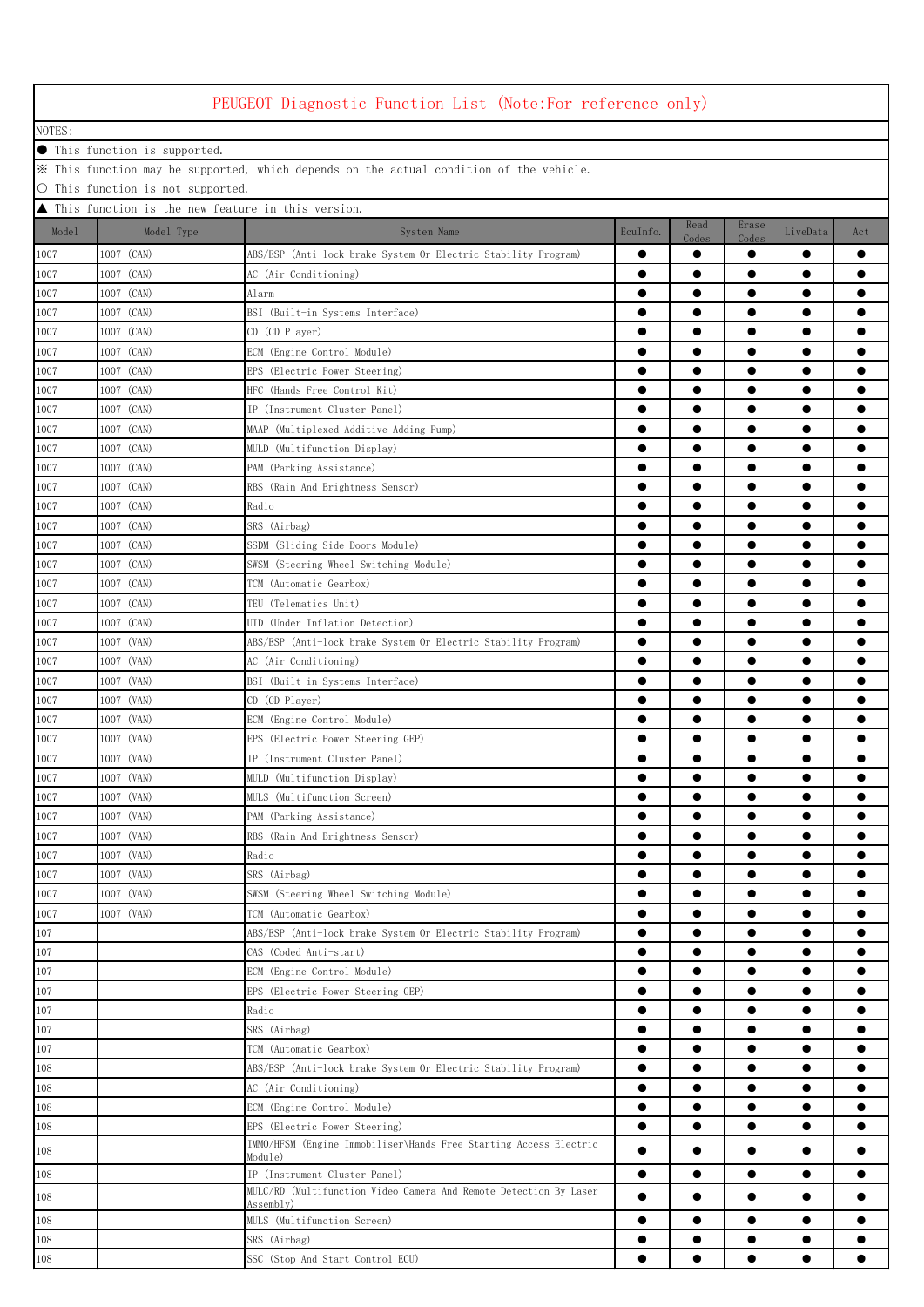| 108     |           | TCM (Automatic Gearbox)                                                        | $\bullet$ | $\bullet$ |           | $\bullet$ |           |
|---------|-----------|--------------------------------------------------------------------------------|-----------|-----------|-----------|-----------|-----------|
| 2008    |           | ABS/ESP (Anti-lock brake System Or Electric Stability Program)                 | $\bullet$ | $\bullet$ |           | $\bullet$ |           |
| 2008    |           | AC (Air Conditioning)                                                          | $\bullet$ | $\bullet$ | $\bullet$ | $\bullet$ |           |
| 2008    |           | AMP (Audio Amplifier)                                                          | $\bullet$ | $\bullet$ | $\bullet$ | $\bullet$ |           |
| 2008    |           | Alarm                                                                          | $\bullet$ | $\bullet$ | $\bullet$ | $\bullet$ |           |
| 2008    |           | BATT (Battery Charge Status Unit)                                              | $\bullet$ | $\bullet$ | $\bullet$ | $\bullet$ |           |
| 2008    |           | BSI (Built-in Systems Interface)                                               | $\bullet$ | ●         |           | $\bullet$ |           |
| 2008    |           | CD (External CD Player)                                                        | $\bullet$ | ●         | ●         | $\bullet$ |           |
| 2008    |           | ECM (Engine Control Module)                                                    |           |           |           | $\bullet$ |           |
| 2008    |           | EPS (Electric Power Steering)                                                  |           |           | ●         | $\bullet$ |           |
|         |           |                                                                                | $\bullet$ |           |           | $\bullet$ |           |
| 2008    |           | ESL (Electric Steering Lock)                                                   |           |           |           | $\bullet$ |           |
| 2008    |           | IP (Instrument Cluster Panel)                                                  | $\bullet$ |           |           |           |           |
| 2008    |           | MAAP (Multiplexed Additive Adding Pump)                                        | $\bullet$ | $\bullet$ | ●         | $\bullet$ |           |
| 2008    |           | MCP (Multiplexed Control Panel)                                                | $\bullet$ | $\bullet$ | $\bullet$ | $\bullet$ |           |
| 2008    |           | MSI (Matrix Screen Integral To The Instrument Panel)                           | $\bullet$ | $\bullet$ | $\bullet$ | $\bullet$ |           |
| 2008    |           | NAVI/TEU/CAS (Audio-navigation Or Telematic Unit Or Connected Audio<br>System) |           |           |           | $\bullet$ |           |
| 2008    |           | PAM (Parking Assistance)                                                       | $\bullet$ | $\bullet$ |           | $\bullet$ |           |
| 2008    |           | RBS (Rain And Brightness Sensor)                                               | $\bullet$ | $\bullet$ | $\bullet$ | $\bullet$ |           |
| 2008    |           | Radio                                                                          | $\bullet$ | $\bullet$ | $\bullet$ | $\bullet$ |           |
| 2008    |           | SM (Services Module)                                                           | $\bullet$ | $\bullet$ | $\bullet$ | $\bullet$ | 0         |
| 2008    |           | SRS (Airbag)                                                                   | $\bullet$ | $\bullet$ | $\bullet$ | $\bullet$ |           |
| 2008    |           | SWIC (Steering Wheel With Integral Controls (VCI))                             | $\bullet$ | ●         | ●         | $\bullet$ |           |
| 2008    |           | SWSM (Switch Module Under The Steering Wheel(Top Of Column))                   | $\bullet$ | $\bullet$ | $\bullet$ | $\bullet$ |           |
| 2008    |           | Siren                                                                          | $\bullet$ | $\bullet$ |           | $\bullet$ |           |
| 2008    |           | TCM (Automatic Gearbox)                                                        |           | $\bullet$ |           | $\bullet$ |           |
| 2008    |           | TRU (Trailer Relay Unit)                                                       | $\bullet$ | $\bullet$ |           | $\bullet$ |           |
| 2008    |           | VRD (Voltage Retaining Device)                                                 | $\bullet$ |           |           | $\bullet$ |           |
| 206     | 206       | ABS (Anti-lock brake System TEVES)                                             | $\bullet$ | $\bullet$ |           | $\bullet$ |           |
|         | 206       |                                                                                | $\bullet$ | $\bullet$ |           | $\bullet$ |           |
| 206     |           | ABS/ESP (Anti-lock brake System Or Electric Stability Program)                 | $\bullet$ | $\bullet$ | $\bullet$ | $\bullet$ |           |
| 206     | 206       | AC (Air Conditioning)                                                          |           |           |           |           |           |
| 206     | 206       | Alarm                                                                          | $\bullet$ | $\bullet$ | $\bullet$ | $\bullet$ |           |
| 206     | 206       | BSI (Built-in Systems Interface)                                               | $\bullet$ | $\bullet$ | $\bullet$ | $\bullet$ |           |
| 206     | 206       | CD (CD Player)                                                                 | $\bullet$ | $\bullet$ | $\bullet$ | $\bullet$ |           |
| 206     | 206       | DAF (Diesel Additive Control Unit)                                             | $\bullet$ | $\bullet$ |           | $\bullet$ |           |
| 206     | 206       | DSM (Driver's School Module)                                                   | $\bullet$ | ●         | ●         | $\bullet$ |           |
| 206     | 206       | Display/Telematics                                                             | ●         |           |           |           |           |
| 206     | 206       | ECM (Engine Control Module)                                                    |           |           |           | $\bullet$ |           |
| 206     | 206       | EPS (Electric Power Steering GEP)                                              | 0         |           |           |           |           |
| 206     | 206       | EPS (Electric Power Steering)                                                  | $\bullet$ |           |           |           |           |
| 206     | 206       | ERF (Electric Retractable Roof)                                                | $\bullet$ |           |           | $\bullet$ |           |
| 206     | 206       | IP (Instrument Cluster Panel)                                                  |           | $\bullet$ |           | $\bullet$ | ●         |
| 206     | 206       | MULD (Multifunction Display)                                                   | $\bullet$ | $\bullet$ | $\bullet$ | $\bullet$ | $\bullet$ |
| 206     | 206       | MULS (Multifunction Screen)                                                    | $\bullet$ | $\bullet$ | $\bullet$ | $\bullet$ |           |
| 206     | 206       | NAVI (On-board Navigation System)                                              | $\bullet$ | $\bullet$ | $\bullet$ | $\bullet$ |           |
| 206     | 206       | RBS (Rain And Brightness Sensor)                                               | $\bullet$ | $\bullet$ | $\bullet$ | $\bullet$ | $\bullet$ |
| 206     | 206       | Radio                                                                          | $\bullet$ | $\bullet$ |           | $\bullet$ |           |
| 206     | 206       | SM (Services Module)                                                           | $\bullet$ | ●         |           | $\bullet$ |           |
| 206     | 206       | SRS (Airbag)                                                                   | $\bullet$ |           |           | $\bullet$ |           |
| 206     | 206       | SWSM (Steering Wheel Switching Module)                                         | $\bullet$ |           |           | $\bullet$ |           |
| 206     | 206       | TCM (Automatic Gearbox)                                                        | $\bullet$ |           |           | $\bullet$ |           |
| 206     | $206$ (+) | ABS/ESP (Anti-lock brake System Or Electric Stability Program)                 | $\bullet$ |           |           | $\bullet$ |           |
| 206     | 206 (+)   | AC (Air Conditioning)                                                          |           |           |           |           |           |
| 206     | 206 (+)   | Alarm                                                                          |           |           |           | $\bullet$ |           |
| 206     | $206$ (+) | BSI (Built-in Systems Interface)                                               | $\bullet$ | $\bullet$ | $\bullet$ | $\bullet$ | $\bullet$ |
| 206     | $206$ (+) | CD (CD Player)                                                                 | $\bullet$ | $\bullet$ | $\bullet$ | $\bullet$ | $\bullet$ |
| 206     | $206$ (+) | Display/Telematics                                                             | $\bullet$ | $\bullet$ | $\bullet$ | $\bullet$ |           |
| $206\,$ | $206$ (+) | ECM (Engine Control Module)                                                    | $\bullet$ | $\bullet$ | $\bullet$ | $\bullet$ | $\bullet$ |
| 206     | 206 (+)   |                                                                                | $\bullet$ | $\bullet$ | $\bullet$ | $\bullet$ | $\bullet$ |
|         |           | EPS (Electric Power Steering)                                                  | $\bullet$ | $\bullet$ |           | $\bullet$ |           |
| 206     | 206 (+)   | IP (Instrument Cluster Panel)                                                  |           | $\bullet$ |           | $\bullet$ |           |
| 206     | 206 (+)   | RBS (Rain And Brightness Sensor)                                               | $\bullet$ |           |           |           |           |
| 206     | $206$ (+) | Radio                                                                          |           |           |           | $\bullet$ |           |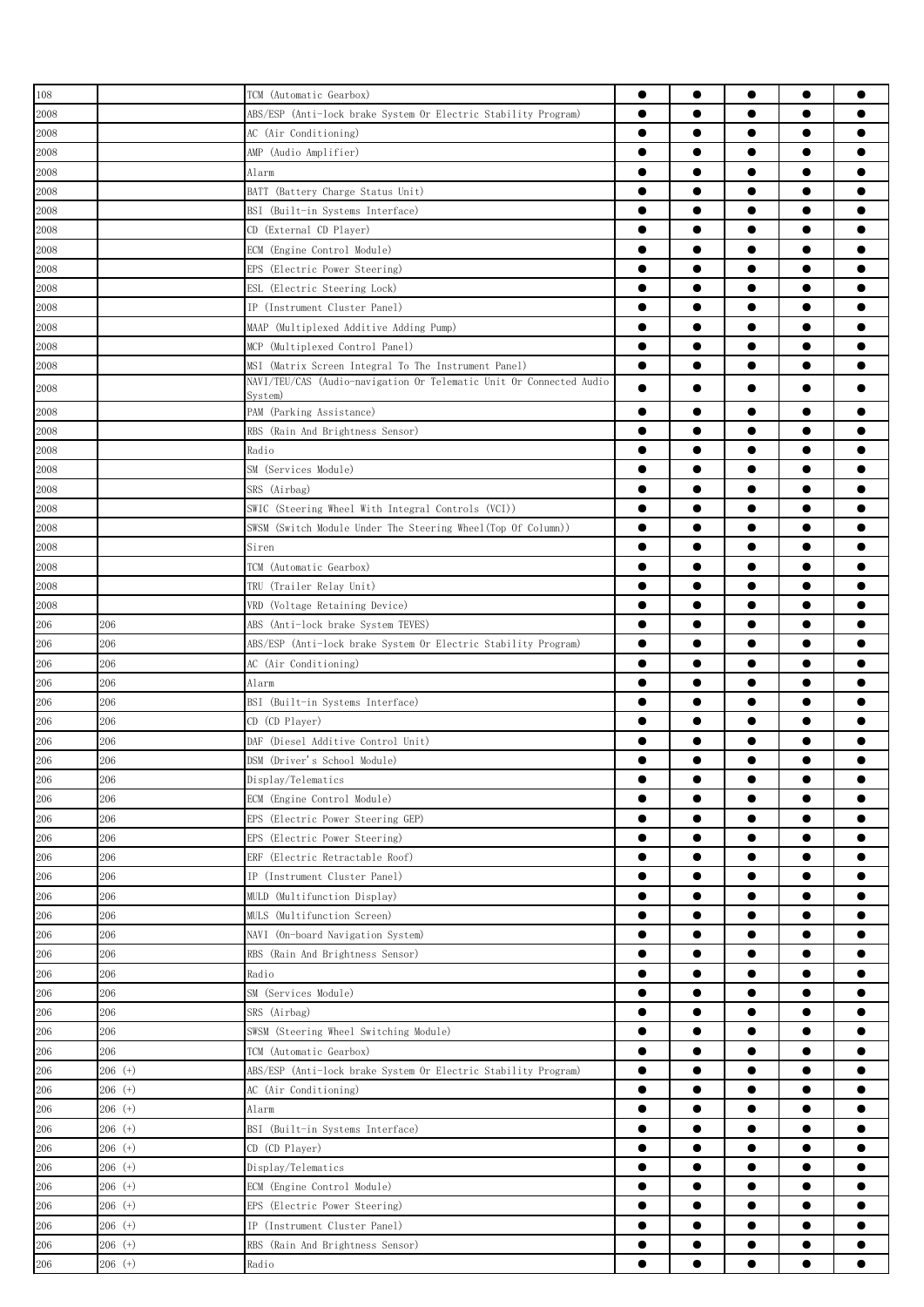| 206     | $206$ (+) | SM (Services Module)                                           | $\bullet$ | $\bullet$ | $\bullet$ | $\bullet$ | $\bullet$ |
|---------|-----------|----------------------------------------------------------------|-----------|-----------|-----------|-----------|-----------|
| 206     | 206 (+)   | SRS (Airbag)                                                   | $\bullet$ | $\bullet$ |           | $\bullet$ |           |
|         |           |                                                                | $\bullet$ | $\bullet$ | $\bullet$ | $\bullet$ |           |
| 206     | 206 (+)   | SWSM (Steering Wheel Switching Module)                         |           |           |           |           |           |
| 206     | 206 (+)   | TCM (Automatic Gearbox)                                        | $\bullet$ | $\bullet$ | $\bullet$ | $\bullet$ | 0         |
| 206     | 206 (Mux) | ABS (Anti-lock brake System TEVES)                             | $\bullet$ | $\bullet$ |           | $\bullet$ |           |
| 206     | 206 (Mux) | ABS/ESP (Anti-lock brake System Or Electric Stability Program) | $\bullet$ | ●         | ●         | $\bullet$ |           |
| 206     | 206 (Mux) | AC (Air Conditioning)                                          | $\bullet$ | $\bullet$ | ●         | $\bullet$ |           |
| 206     | 206 (Mux) | Alarm                                                          | $\bullet$ |           |           | $\bullet$ |           |
| 206     | 206 (Mux) | BSI (Built-in Systems Interface)                               | 0         |           | e         | $\bullet$ |           |
| 206     | 206 (Mux) | CD (CD Player)                                                 | $\bullet$ |           |           | $\bullet$ |           |
| 206     | 206 (Mux) | DAF (Diesel Additive Control Unit)                             |           |           |           | $\bullet$ |           |
| 206     | 206 (Mux) | DSM (Driver's School Module)                                   |           | ●         |           | $\bullet$ |           |
| 206     | 206 (Mux) | ECM (Engine Control Module)                                    | $\bullet$ | $\bullet$ | $\bullet$ | $\bullet$ | $\bullet$ |
| 206     | 206 (Mux) | EPS (Electric Power Steering GEP)                              | $\bullet$ | $\bullet$ | $\bullet$ | $\bullet$ |           |
| 206     | 206 (Mux) | ERF (Electric Retractable Roof)                                | $\bullet$ | $\bullet$ | $\bullet$ | $\bullet$ |           |
| 206     | 206 (Mux) | IP (Instrument Cluster Panel)                                  | $\bullet$ | $\bullet$ | $\bullet$ | $\bullet$ |           |
| 206     | 206 (Mux) | MULD (Multifunction Display)                                   | $\bullet$ | $\bullet$ | $\bullet$ | $\bullet$ |           |
| 206     | 206 (Mux) | RBS (Rain And Brightness Sensor)                               | $\bullet$ | ●         |           | $\bullet$ |           |
| 206     | 206 (Mux) | Radio                                                          | $\bullet$ | ●         |           | $\bullet$ |           |
| 206     | 206 (Mux) | SRS (Airbag)                                                   | $\bullet$ |           |           | $\bullet$ |           |
| 206     | 206 (Mux) | TCM (Automatic Gearbox)                                        |           |           |           | $\bullet$ |           |
| 207     | $207$ (+) | ABS/ESP (Anti-lock brake System Or Electric Stability Program) |           | ●         |           | $\bullet$ |           |
| 207     | $207$ (+) | AC (Air Conditioning)                                          |           |           |           |           |           |
| 207     | $207$ (+) | ALM (Anti-theft Alarm)                                         | $\bullet$ | ●         |           | $\bullet$ |           |
| 207     | $207$ (+) | BATT (Battery Charge Status Unit)                              | $\bullet$ | ●         |           | $\bullet$ | e         |
| 207     | $207$ (+) | BSI (Built-in Systems Interface)                               | $\bullet$ | $\bullet$ | $\bullet$ | $\bullet$ |           |
| 207     | 207 (+)   | CD (CD Player)                                                 | $\bullet$ | $\bullet$ | $\bullet$ | $\bullet$ |           |
| 207     | $207$ (+) | DAF<br>(Diesel Additive Control Unit)                          | $\bullet$ | $\bullet$ | $\bullet$ | $\bullet$ | 0         |
| 207     | $207$ (+) | DHL (Directional Headlamps)                                    | $\bullet$ | $\bullet$ | $\bullet$ | $\bullet$ | 0         |
| 207     | $207$ (+) | DSM (Driver's School Module)                                   |           |           |           | $\bullet$ |           |
| 207     | $207$ (+) | ECM (Engine Control Module)                                    | $\bullet$ | ●         | ●         | $\bullet$ |           |
| 207     | $207$ (+) | EPS (Electric Power Steering)                                  | $\bullet$ | ●         | ●         | $\bullet$ |           |
|         |           |                                                                | 0         |           |           | $\bullet$ |           |
| 207     | $207$ (+) | FR (Folding Roof)                                              |           |           |           |           |           |
| 207     | 207 (+)   | HFC (Hands Free Control Kit)                                   |           |           |           |           |           |
| 207     | $207$ (+) | HFR (High Frequency Receiver)                                  | $\bullet$ |           |           |           |           |
| 207     | $207$ (+) | IP (Instrument Cluster Panel)                                  |           | $\bullet$ |           | ●         |           |
| $207\,$ | $207$ (+) | MULD (Multifunction Display)                                   | $\bullet$ | $\bullet$ | $\bullet$ | $\bullet$ |           |
| $207\,$ | $207$ (+) | PAM (Parking Assistance)                                       | $\bullet$ | $\bullet$ | $\bullet$ | $\bullet$ | $\bullet$ |
| 207     | $207$ (+) | RBS (Rain And Brightness Sensor)                               | $\bullet$ | $\bullet$ | $\bullet$ | $\bullet$ | $\bullet$ |
| 207     | $207$ (+) | ROR (Radio Or Radiotelephone (Radio Part))                     | $\bullet$ | $\bullet$ | $\bullet$ | $\bullet$ | $\bullet$ |
| $207\,$ | $207$ (+) | SB (Seat Belts Not Fastened LED Unit)                          | $\bullet$ | $\bullet$ | $\bullet$ | $\bullet$ | $\bullet$ |
| 207     | $207$ (+) | SM (Services Module)                                           | $\bullet$ | $\bullet$ | $\bullet$ | $\bullet$ | $\bullet$ |
| 207     | $207$ (+) | SRS (Airbag)                                                   | $\bullet$ | $\bullet$ | $\bullet$ | $\bullet$ |           |
| 207     | $207$ (+) | SWSM (Switch Module Under The Steering Wheel)                  | $\bullet$ | $\bullet$ | $\bullet$ | $\bullet$ | $\bullet$ |
| 207     | $207$ (+) | TCM (Automatic Gearbox)                                        | $\bullet$ |           | $\bullet$ | $\bullet$ |           |
| 207     | $207$ (+) | TEU (Telematics Unit)                                          | $\bullet$ |           |           | $\bullet$ |           |
| $207\,$ | $207$ (+) | UID (Under Inflation Detection)                                | $\bullet$ |           |           | $\bullet$ |           |
| 207     | 207 (CAN) | ABS/ESP (Anti-lock brake System Or Electric Stability Program) | $\bullet$ |           |           | $\bullet$ |           |
| 207     | 207 (CAN) | AC (Air Conditioning)                                          | $\bullet$ |           |           | $\bullet$ |           |
| $207\,$ | 207 (CAN) | Alarm                                                          | $\bullet$ | $\bullet$ |           | $\bullet$ | $\bullet$ |
| 207     | 207 (CAN) | BATT (Battery Charge Status Unit)                              | $\bullet$ | $\bullet$ | $\bullet$ | $\bullet$ | $\bullet$ |
| 207     | 207 (CAN) | BSI (Built-in Systems Interface)                               | $\bullet$ | $\bullet$ | $\bullet$ | $\bullet$ |           |
| 207     | 207 (CAN) | CD (CD Player)                                                 | $\bullet$ | $\bullet$ | $\bullet$ | $\bullet$ | ●         |
| 207     | 207 (CAN) | DHL (Directional Headlamps)                                    | $\bullet$ | $\bullet$ | $\bullet$ | $\bullet$ | $\bullet$ |
| 207     | 207 (CAN) | DSM (Driver's School Module)                                   | $\bullet$ | $\bullet$ | $\bullet$ | $\bullet$ |           |
| 207     | 207 (CAN) | ECM (Engine Control Module)                                    | $\bullet$ | $\bullet$ |           | $\bullet$ |           |
| 207     | 207 (CAN) | EPS (Electric Power Steering)                                  | $\bullet$ | $\bullet$ | $\bullet$ | $\bullet$ |           |
| 207     | 207 (CAN) | FR (Folding Roof)                                              | $\bullet$ |           |           | $\bullet$ |           |
| 207     | 207 (CAN) | HFC (Hands Free Control Kit)                                   | $\bullet$ |           |           | $\bullet$ |           |
| 207     | 207 (CAN) | HFR (High Frequency Receiver)                                  | $\bullet$ |           |           |           |           |
| 207     | 207 (CAN) | IP (Instrument Cluster Panel)                                  |           |           |           |           |           |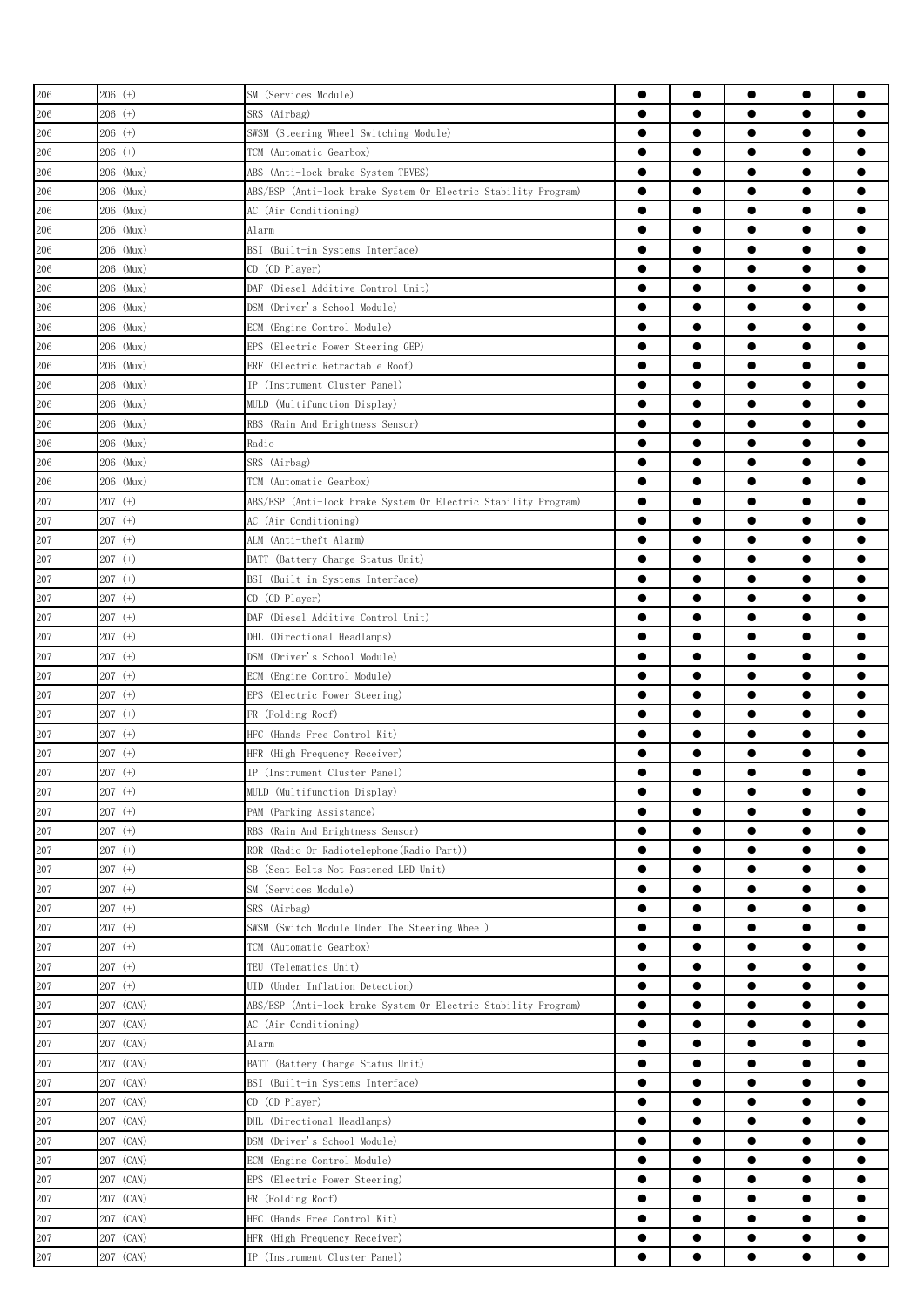| 207     | 207 (CAN)        | MAAP (Multiplexed Additive Adding Pump)                                        |                        | $\bullet$              |                        | $\bullet$              |           |
|---------|------------------|--------------------------------------------------------------------------------|------------------------|------------------------|------------------------|------------------------|-----------|
| 207     | 207 (CAN)        | MULS (Multifunction Screen)                                                    | $\bullet$              | ●                      | ●                      | $\bullet$              |           |
| 207     | 207 (CAN)        | N-TNB (Not Fastened Warning Light(Tnb))                                        | $\bullet$              | $\bullet$              | $\bullet$              | $\bullet$              |           |
| 207     | 207 (CAN)        | PAM (Parking Assistance)                                                       | $\bullet$              | $\bullet$              |                        | $\bullet$              |           |
| 207     | 207 (CAN)        | RBS (Rain And Brightness Sensor)                                               | $\bullet$              | $\bullet$              | $\bullet$              | $\bullet$              |           |
| $207\,$ | 207 (CAN)        | Radio                                                                          | $\bullet$              | $\bullet$              | $\bullet$              | $\bullet$              | $\bullet$ |
| 207     | 207 (CAN)        | SM (Services Module)                                                           | $\bullet$              | $\bullet$              | $\bullet$              | $\bullet$              |           |
| 207     | 207 (CAN)        | SRS (Airbag)                                                                   | $\bullet$              | ●                      |                        | $\bullet$              |           |
| 207     | 207 (CAN)        | SWSM (Steering Wheel Switching Module)                                         |                        | $\bullet$              |                        | $\bullet$              |           |
| 207     | 207 (CAN)        | TCM (Automatic Gearbox)                                                        |                        |                        |                        | $\bullet$              |           |
| 207     | 207 (CAN)        | TEU (Telematics Unit)                                                          |                        |                        |                        | $\bullet$              |           |
| 207     | 207 (CAN)        | UID (Under Inflation Detection)                                                | ●                      |                        | ●                      | $\bullet$              |           |
| 207     | 207 (VAN)        | ABS/ESP (Anti-lock brake System Or Electric Stability Program)                 |                        |                        |                        | $\bullet$              |           |
| 207     | 207 (VAN)        | AC (Air Conditioning)                                                          |                        | ●                      |                        | $\bullet$              |           |
| 207     | 207 (VAN)        | Alarm                                                                          | $\bullet$              | ●                      |                        | $\bullet$              | e         |
| 207     | 207 (VAN)        | BSI (Built-in Systems Interface)                                               | $\bullet$              | $\bullet$              |                        | $\bullet$              |           |
| 207     | 207 (VAN)        | CD (CD Player)                                                                 | $\bullet$              | $\bullet$              | $\bullet$              | $\bullet$              |           |
| 207     | 207 (VAN)        | ECM (Engine Control Module)                                                    | $\bullet$              | $\bullet$              | $\bullet$              | $\bullet$              |           |
| 207     | 207 (VAN)        | IP (Instrument Cluster Panel)                                                  | $\bullet$              | $\bullet$              | $\bullet$              | $\bullet$              |           |
| 207     | 207 (VAN)        | MULD (Multifunction Display)                                                   | $\bullet$              | ●                      |                        | $\bullet$              |           |
| 207     | 207 (VAN)        | RBS (Rain And Brightness Sensor)                                               | $\bullet$              | ●                      | ●                      | $\bullet$              |           |
| 207     | 207 (VAN)        | Radio                                                                          | $\bullet$              | ●                      | ●                      | $\bullet$              |           |
| 207     | 207 (VAN)        | SM (Services Module)                                                           |                        |                        |                        | $\bullet$              |           |
| 207     | 207 (VAN)        | SRS (Airbag)                                                                   | 0                      |                        |                        | $\bullet$              |           |
| 207     | 207 (VAN)        | SVLCU (Stolen Vehicle Location Control)                                        | $\bullet$              |                        |                        | $\bullet$              |           |
| 207     | 207 (VAN)        | SWSM (Steering Wheel Switching Module)                                         | $\bullet$              | ●                      |                        | $\bullet$              |           |
| 207     | 207 (VAN)        | TCM (Automatic Gearbox)                                                        | $\bullet$              | ●                      |                        | $\bullet$              | e         |
| 207     | 207 (VAN)        | Wiper-L (Windscreen Wiper (Left-hand Side))                                    | $\bullet$              | $\bullet$              | $\bullet$              | $\bullet$              |           |
| 207     | 207 (i)          | ABS/ESP (Anti-lock brake System Or Electric Stability Program)                 | $\bullet$              | $\bullet$              | $\bullet$              | $\bullet$              |           |
| 207     | 207(i)           | AC (Air Conditioning)                                                          | $\bullet$              | $\bullet$              | $\bullet$              | $\bullet$              | e         |
| 207     | 207 (i)          | Alarm                                                                          | $\bullet$              | $\bullet$              | $\bullet$              | $\bullet$              | $\bullet$ |
| 207     | 207(i)           | BSI (Built-in Systems Interface)                                               | $\bullet$              | $\bullet$              | $\bullet$              | $\bullet$              |           |
| 207     | 207 (i)          | CD (CD Player)                                                                 |                        | ●                      | ●                      | $\bullet$              |           |
| 207     | 207 (i)          | Display/Telematics                                                             |                        | $\bullet$              | $\bullet$              | $\bullet$              |           |
| 207     | 207 (i)          | ECM (Engine Control Module)                                                    | $\bullet$              |                        |                        | $\bullet$              |           |
| 207     | 207(i)           | IP (Instrument Cluster Panel)                                                  | ●                      | ●                      |                        | $\bullet$              |           |
| $207\,$ | 207(i)           | RBS (Rain And Brightness Sensor)                                               | $\bullet$              | $\bullet$              | $\bullet$              | $\bullet$              |           |
| 207     | 207 (i)          | Radio                                                                          |                        |                        |                        |                        |           |
| 207     | 207 (i)          | SM (Services Module)                                                           |                        |                        |                        | $\bullet$              |           |
|         |                  | SRS (Airbag)                                                                   | $\bullet$              | $\bullet$              |                        | $\bullet$              |           |
| $207\,$ | 207(i)           | SVLCU (Stolen Vehicle Location Control)                                        | $\bullet$              | $\bullet$              | $\bullet$              | $\bullet$              |           |
| 207     | 207(i)<br>207(i) |                                                                                | $\bullet$              | $\bullet$              | $\bullet$              | $\bullet$              |           |
| 207     |                  | SWSM (Steering Wheel Switching Module)                                         | $\bullet$              | $\bullet$              | $\bullet$              | $\bullet$              |           |
| 207     | 207(i)           | TCM (Automatic Gearbox)                                                        |                        |                        |                        |                        |           |
| 207     | 207(i)           | Wiper-L (Windscreen Wiper (Left-hand Side))                                    | $\bullet$              | $\bullet$              | $\bullet$              | $\bullet$              |           |
| 208     | 208<br>208       | ABS/ESP (Anti-lock brake System Or Electric Stability Program)                 | $\bullet$<br>$\bullet$ | $\bullet$<br>$\bullet$ | $\bullet$<br>$\bullet$ | $\bullet$<br>$\bullet$ | ●<br>●    |
| 208     |                  | AC (Air Conditioning)                                                          |                        |                        |                        |                        |           |
| 208     | 208              | ALM (Anti-theft Alarm)                                                         | $\bullet$              | $\bullet$              |                        | $\bullet$              |           |
| 208     | 208              | AMP (Audio Amplifier)                                                          | $\bullet$              |                        |                        | $\bullet$              |           |
| 208     | 208              | BATT (Battery Charge Status Unit)                                              |                        |                        |                        | $\bullet$              |           |
| 208     | 208              | BSI (Built-in Systems Interface)                                               | $\bullet$              |                        |                        | $\bullet$              |           |
| 208     | 208              | CD (CD Player)                                                                 |                        |                        |                        | $\bullet$              |           |
| 208     | 208              | DSM (Driver's School Module)                                                   | $\bullet$              | $\bullet$              |                        | $\bullet$              | ●         |
| 208     | 208              | ECM (Engine Control Module)                                                    | $\bullet$              | $\bullet$              | $\bullet$              | $\bullet$              | $\bullet$ |
| 208     | 208              | EPS (Electric Power Steering)                                                  | $\bullet$              | $\bullet$              | $\bullet$              | $\bullet$              |           |
| 208     | 208              | IP (Instrument Cluster Panel)                                                  | $\bullet$              | $\bullet$              | $\bullet$              | $\bullet$              |           |
| 208     | 208              | LRU (Lighting Relay Unit)                                                      | $\bullet$              | $\bullet$              | $\bullet$              | $\bullet$              | $\bullet$ |
| 208     | 208              | MAAP (Multiplexed Additive Adding Pump)                                        | $\bullet$              | $\bullet$              |                        | $\bullet$              |           |
| 208     | 208              | MCP (Multiplexed Control Panel)                                                | $\bullet$              | ●                      |                        | $\bullet$              |           |
| 208     | 208              | MSI (Matrix Screen Integral To The Instrument Panel)                           | $\bullet$              | $\bullet$              |                        | $\bullet$              |           |
| 208     | 208              | NAVI/TEU/CAS (Audio-navigation Or Telematic Unit Or Connected Audio<br>System) | $\bullet$              | $\bullet$              |                        | $\bullet$              |           |
| 208     | 208              | PAM (Parking Assistance)                                                       |                        |                        |                        | $\bullet$              |           |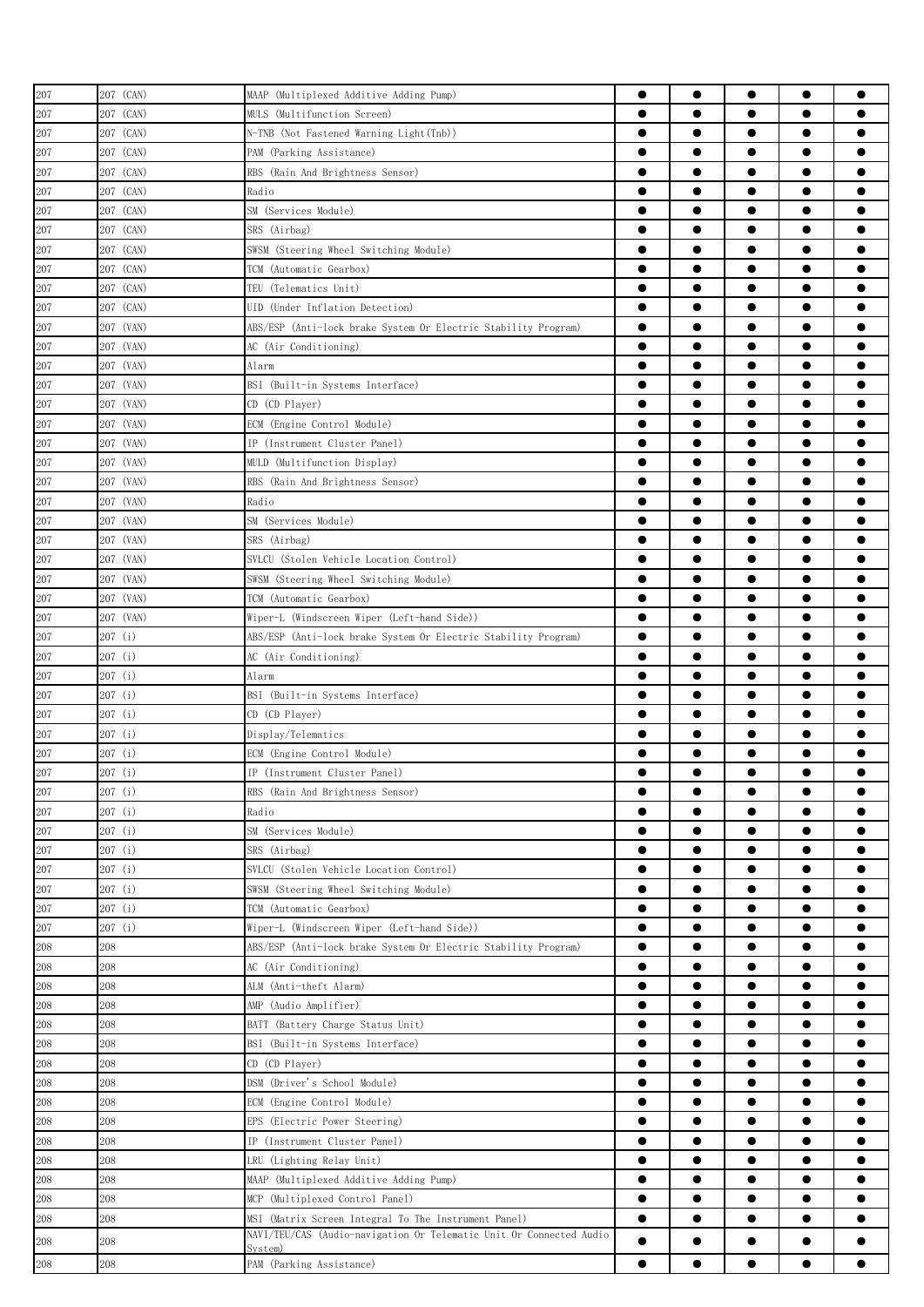| 208      | 208        | RBS (Rain And Brightness Sensor)                                    | $\bullet$ | $\bullet$ | $\bullet$ | $\bullet$ |           |
|----------|------------|---------------------------------------------------------------------|-----------|-----------|-----------|-----------|-----------|
| 208      | 208        | Radio                                                               |           | $\bullet$ |           | $\bullet$ |           |
| 208      | 208        | SM (Services Module)                                                |           | $\bullet$ | $\bullet$ | $\bullet$ |           |
| 208      | 208        | SRS (Airbag)                                                        | $\bullet$ | $\bullet$ | $\bullet$ | $\bullet$ |           |
| 208      | 208        | SWIC (Steering Wheel With Integral Controls)                        | $\bullet$ | $\bullet$ | $\bullet$ | $\bullet$ |           |
| 208      | 208        | SWSM (Switch Module Under The Steering Wheel)                       |           | ●         | ●         | $\bullet$ |           |
| 208      | 208        |                                                                     | $\bullet$ | ●         | ●         | $\bullet$ |           |
|          | 208        | Siren                                                               | $\bullet$ | $\bullet$ |           | $\bullet$ |           |
| 208      |            | TCM (Automatic Gearbox)                                             |           |           |           |           |           |
| 208      | 208        | TRU (Trailer Relay Unit)                                            |           |           |           | $\bullet$ |           |
| 208      | 208        | VRD (Voltage Retaining Device)                                      |           |           |           | $\bullet$ |           |
| 208      | 208 (Ai91) | ABS/ESP (Anti-lock brake System Or Electric Stability Program)      | $\bullet$ |           |           | $\bullet$ |           |
| 208      | 208 (Ai91) | AC (Air Conditioning)                                               |           |           |           | $\bullet$ |           |
| 208      | 208 (Ai91) | ALM (Anti-theft Alarm)                                              | $\bullet$ | $\bullet$ |           | $\bullet$ |           |
| 208      | 208 (Ai91) | BSI<br>(Built-in Systems Interface)                                 | $\bullet$ | $\bullet$ | $\bullet$ | $\bullet$ |           |
| 208      | 208 (Ai91) | CD (External CD Player)                                             |           | $\bullet$ | $\bullet$ | $\bullet$ |           |
| 208      | 208 (Ai91) | ECM (Engine Control Module)                                         | $\bullet$ | $\bullet$ |           | $\bullet$ |           |
| 208      | 208 (Ai91) | EPS (Electric Power Steering)                                       | $\bullet$ | $\bullet$ |           | $\bullet$ |           |
| 208      | 208 (Ai91) | IP (Instrument Cluster Panel)                                       |           | ●         |           | $\bullet$ |           |
| 208      | 208 (Ai91) | MCP (Multiplexed Control Panel)                                     | $\bullet$ | $\bullet$ |           | $\bullet$ |           |
| 208      | 208 (Ai91) | NAVI/TEU/CAS (Audio-navigation Or Telematic Unit Or Connected Audio |           | ●         |           | $\bullet$ |           |
|          |            | Svstem)                                                             |           | ●         |           | $\bullet$ |           |
| 208      | 208 (Ai91) | PAM (Parking Assistance)                                            |           |           |           |           |           |
| 208      | 208 (Ai91) | RBS (Rain And Brightness Sensor)                                    |           | ●         |           | $\bullet$ |           |
| 208      | 208 (Ai91) | Radio                                                               |           | $\bullet$ |           | $\bullet$ |           |
| 208      | 208 (Ai91) | SM (Services Module)                                                |           |           |           | $\bullet$ |           |
| 208      | 208 (Ai91) | SRS (Airbag)                                                        | ●         |           |           | $\bullet$ |           |
| 208      | 208 (Ai91) | SWIC (Steering Wheel With Integral Controls (VCI))                  | $\bullet$ |           |           | $\bullet$ |           |
| 208      | 208 (Ai91) | SWSM (Switch Module Under The Steering Wheel)                       |           |           |           | $\bullet$ |           |
| 208      | 208 (Ai91) | Siren                                                               |           | $\bullet$ | ●         | $\bullet$ |           |
| 208      | 208 (Ai91) | TCM (Automatic Gearbox)                                             | $\bullet$ | $\bullet$ |           | $\bullet$ |           |
| 208      | 208 (Ai91) | VRD (Voltage Retaining Device)                                      | $\bullet$ | $\bullet$ |           | $\bullet$ |           |
| 3008     | 3008       | ABS/ESP (Anti-lock brake System Or Electric Stability Program)      | $\bullet$ | $\bullet$ | $\bullet$ | $\bullet$ |           |
| 3008     | 3008       | AC (Air Conditioning)                                               | $\bullet$ | $\bullet$ | $\bullet$ | $\bullet$ |           |
| 3008     | 3008       | AC (Rear Air Conditioning)                                          |           | ●         |           | $\bullet$ |           |
| 3008     | 3008       | ALM (Anti-theft Alarm)                                              |           | ●         |           | $\bullet$ |           |
| 3008     | 3008       | AMP (Audio Amplifier)                                               | $\bullet$ | ●         | e         | $\bullet$ |           |
| 3008     | 3008       | ASM (Anti-slip Mode Selector)                                       |           |           |           |           |           |
| 3008     | 3008       | Alarm                                                               |           |           |           | $\bullet$ |           |
| 3008     | 3008       | BATT (Battery Charge Status Unit)                                   | $\bullet$ |           |           | $\bullet$ |           |
| 3008     | 3008       | BATT (Traction Battery ECU)                                         | $\bullet$ |           |           | $\bullet$ |           |
| 3008     | 3008       | BCM (Body Control Module)                                           | $\bullet$ | $\bullet$ |           | $\bullet$ |           |
|          | 3008       |                                                                     | $\bullet$ | $\bullet$ | $\bullet$ | $\bullet$ | $\bullet$ |
| 3008     |            | BSI (Built-in Systems Interface)                                    |           |           |           |           |           |
| 3008     | 3008       | CD (CD Plaver)                                                      | $\bullet$ | $\bullet$ | $\bullet$ | $\bullet$ |           |
| 3008     | 3008       | CD (External CD Player)                                             | $\bullet$ | $\bullet$ | $\bullet$ | $\bullet$ |           |
| 3008     | 3008       | CPDMD (Control Panel Dot Matrix Display)                            | $\bullet$ | $\bullet$ | $\bullet$ | $\bullet$ | $\bullet$ |
| 3008     | 3008       | DAF (Diesel Additive Pump)                                          | $\bullet$ | $\bullet$ | $\bullet$ | $\bullet$ |           |
| 3008     | 3008       | DDC (Driver's Door Control Panel)                                   | $\bullet$ | $\bullet$ |           | $\bullet$ |           |
| 3008     | 3008       | DSC (Driver's Seat Comfort ECU)                                     | $\bullet$ | $\bullet$ |           | $\bullet$ |           |
| 3008     | 3008       | DSP (Driver's Seat Pneumatic Functions ECU)                         | $\bullet$ |           |           | $\bullet$ |           |
| 3008     | 3008       | Display                                                             | $\bullet$ |           |           | $\bullet$ |           |
| $3008\,$ | 3008       | ECM (Engine Control Module)                                         | $\bullet$ |           |           |           |           |
| 3008     | 3008       | EPB (Electric Secondary Brake)                                      | $\bullet$ |           |           | $\bullet$ |           |
| 3008     | 3008       | EPS (Electric Power Steering GEP)                                   | $\bullet$ |           |           | $\bullet$ |           |
| 3008     | 3008       | EPS (Electric Power Steering)                                       | $\bullet$ | ●         |           | $\bullet$ |           |
| 3008     | 3008       | ERU (Engine Relay Unit)                                             | $\bullet$ | $\bullet$ | $\bullet$ | $\bullet$ |           |
| 3008     | 3008       | ESL (Electric Steering Lock)                                        | $\bullet$ | $\bullet$ | $\bullet$ | $\bullet$ |           |
| 3008     | 3008       | HFA (Hands Full Access ECU(Right-hand Side Or Rear))                | $\bullet$ | $\bullet$ | $\bullet$ | $\bullet$ |           |
| 3008     | 3008       | HFC (Hands Free Control Kit)                                        | $\bullet$ | $\bullet$ | $\bullet$ | $\bullet$ |           |
| 3008     | 3008       | HFR (High Frequency Receiver)                                       | $\bullet$ | $\bullet$ | $\bullet$ | $\bullet$ |           |
| 3008     | 3008       | HHV (High Head Vision)                                              | $\bullet$ | $\bullet$ | $\bullet$ | $\bullet$ |           |
| 3008     | 3008       | HLH (Headlamp Height Corrector)                                     | $\bullet$ | $\bullet$ | $\bullet$ | $\bullet$ |           |
| 3008     | 3008       | HMS (Hybrid Mode Selector)                                          |           |           |           | $\bullet$ |           |
|          |            |                                                                     |           |           |           |           |           |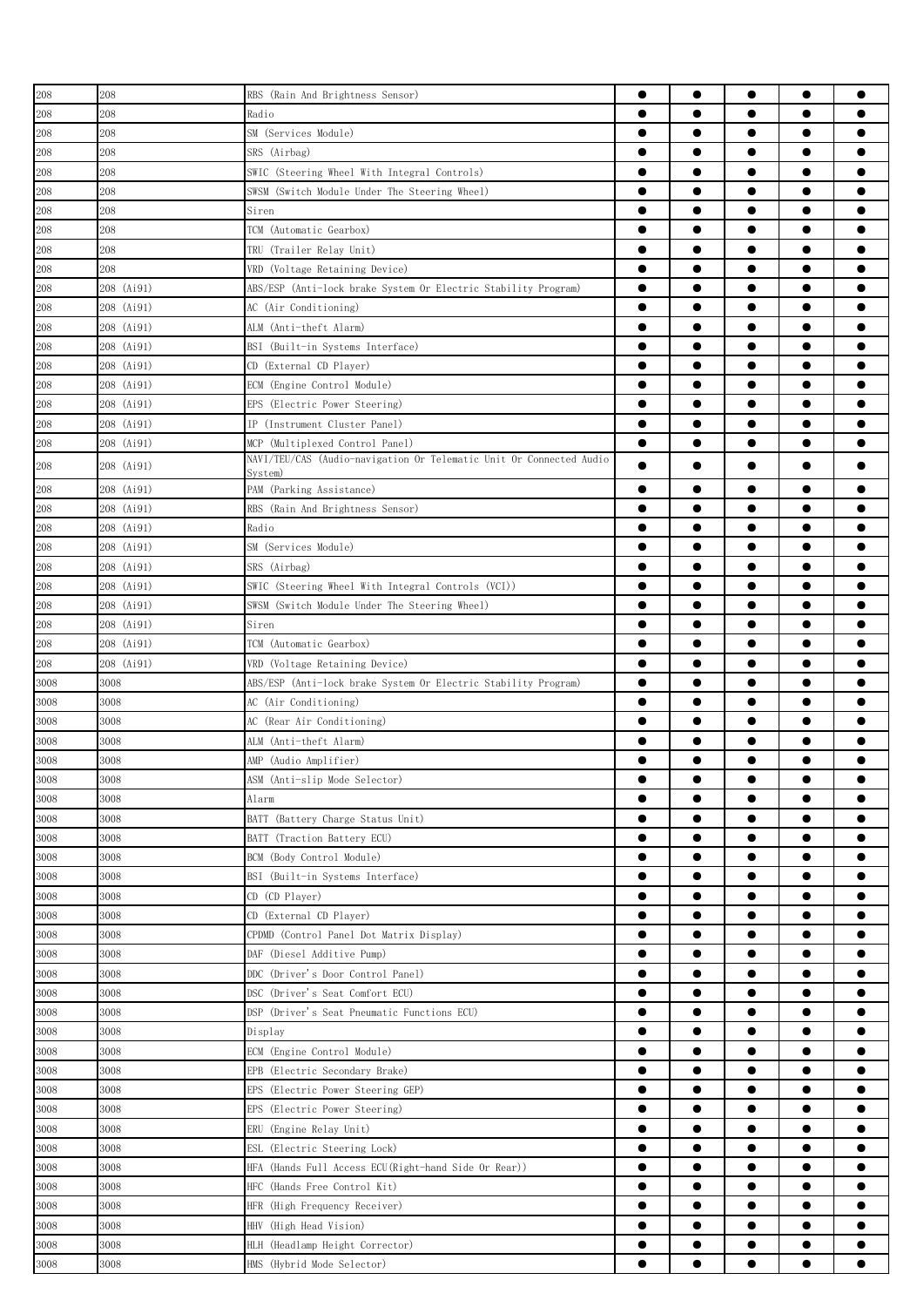| 3008     | 3008         | HYC-1 (Hybrid Control ECU 1)                                                   |           | $\bullet$ |           | $\bullet$ | œ         |
|----------|--------------|--------------------------------------------------------------------------------|-----------|-----------|-----------|-----------|-----------|
| 3008     | 3008         | HYC-2 (Hybrid Control ECU 2)                                                   | $\bullet$ | $\bullet$ |           | $\bullet$ |           |
| 3008     | 3008         | IP (Instrument Cluster Panel)                                                  |           | $\bullet$ | $\bullet$ | $\bullet$ |           |
| 3008     | 3008         |                                                                                |           | $\bullet$ | $\bullet$ | $\bullet$ |           |
|          |              | MAAP (Multiplexed Additive Adding Pump)                                        | $\bullet$ | $\bullet$ | $\bullet$ | $\bullet$ | 0         |
| 3008     | 3008         | MCP (Multiplexed Control Panel)                                                |           |           |           |           |           |
| 3008     | 3008         | MULC (Multifunction Video Camera (CMF))                                        | $\bullet$ | ●         | $\bullet$ | $\bullet$ |           |
| 3008     | 3008         | MULS (Multifunction Screen)                                                    | $\bullet$ | ●         | ●         | $\bullet$ |           |
| 3008     | 3008         | N-TNB (Not Fastened Warning Light(Tnb))                                        | $\bullet$ | $\bullet$ | ●         | $\bullet$ |           |
| $3008\,$ | 3008         | NAVI/TEU/CAS (Audio-navigation Or Telematic Unit Or Connected Audio<br>Svstem) | $\bullet$ | $\bullet$ |           | $\bullet$ |           |
| 3008     | 3008         | NIU (Network Isolation Unit)                                                   | $\bullet$ | ●         | ●         | $\bullet$ |           |
| 3008     | 3008         | PAM (Parking Assistance)                                                       | $\bullet$ |           |           | $\bullet$ |           |
| 3008     | 3008         | PSP (Passenger's Seat Pneumatic Functions ECU)                                 | 0         |           |           | $\bullet$ |           |
| 3008     | 3008         | PVA (Panoramic Visual Assistance ECU)                                          |           |           |           | $\bullet$ |           |
| 3008     | 3008         | RBS (Rain And Brightness Sensor)                                               |           |           |           | $\bullet$ |           |
| 3008     | 3008         | RSS (Rain-sunlight Sensor)                                                     | $\bullet$ |           |           | $\bullet$ |           |
| 3008     | 3008         | Radio                                                                          |           | ●         |           | $\bullet$ |           |
| 3008     | 3008         | SB (Seat Belts Not Fastened LED Unit(TNB))                                     | $\bullet$ | $\bullet$ | $\bullet$ | $\bullet$ |           |
|          |              |                                                                                |           |           |           |           |           |
| 3008     | 3008         | SHP/VR (Front Left Seat Heated Pads And Ventilation Regulation ECU)            | $\bullet$ |           | ●         | $\bullet$ |           |
| 3008     | 3008         | SHP/VR (Front Right Seat Heated Pads And Ventilation Regulation<br>ECU)        |           |           |           | $\bullet$ |           |
| 3008     | 3008         | SM (Services Module)                                                           | 0         |           |           |           |           |
| 3008     | 3008         | SPMU (Supply Protection And Management Unit)                                   |           |           |           |           |           |
| 3008     | 3008         | SRS (Airbag)                                                                   |           | ●         | ●         | $\bullet$ |           |
| 3008     | 3008         | SWC (Controls On The Steering Wheel)                                           | $\bullet$ | $\bullet$ | $\bullet$ | $\bullet$ |           |
| 3008     | 3008         | SWSM (Steering Wheel Switching Module)                                         | $\bullet$ | $\bullet$ | $\bullet$ | $\bullet$ |           |
| 3008     | 3008         | SWSM (Switch Module Under The Steering Wheel)                                  |           | $\bullet$ | $\bullet$ | $\bullet$ |           |
| 3008     | 3008         | Siren                                                                          | $\bullet$ | $\bullet$ | $\bullet$ | $\bullet$ |           |
| 3008     | 3008         | TCM (Automatic Gearbox)                                                        | $\bullet$ | $\bullet$ | $\bullet$ | $\bullet$ |           |
|          | 3008         |                                                                                | ●         | ●         | ●         | $\bullet$ |           |
| 3008     | 3008         | TCM (Sequential Gear Lever)                                                    | $\bullet$ | ●         | ●         | $\bullet$ |           |
| 3008     |              | TEU (Telematics Unit)                                                          |           |           |           |           |           |
| 3008     | 3008         | TRU (Trailer Relay Unit)                                                       |           | $\bullet$ |           | $\bullet$ |           |
| 3008     | 3008         | TS (Touch Screen)                                                              | 0         |           |           | $\bullet$ |           |
| $3008\,$ | 3008         | UID (Under Inflation Detection)                                                |           |           |           | $\bullet$ |           |
| 3008     | 3008         | VDA (Vehicle Distance Assistance)                                              |           |           |           |           |           |
| 3008     | 3008         | VRD (Voltage Retaining Device)                                                 |           |           |           |           |           |
| 3008     | $3008\,$     | Wiper (Windscreen Wiper)                                                       | ▲         | ●         |           | ●         |           |
| 3008     | 3008 (CHINA) | ABS/ESP (Anti-lock brake System Or Electric Stability Program)                 | $\bullet$ | $\bullet$ | $\bullet$ | $\bullet$ | $\bullet$ |
| 3008     | 3008 (CHINA) | AC (Air Conditioning)                                                          | $\bullet$ | $\bullet$ | $\bullet$ | $\bullet$ |           |
| $3008\,$ | 3008 (CHINA) | ASM (Anti-slip Mode Selector)                                                  | $\bullet$ | $\bullet$ | $\bullet$ | $\bullet$ | ●         |
| 3008     | 3008 (CHINA) | Alarm                                                                          | $\bullet$ | $\bullet$ | $\bullet$ | $\bullet$ |           |
| 3008     | 3008 (CHINA) | BATT (Battery Charge Status Unit)                                              | $\bullet$ | ●         | $\bullet$ | $\bullet$ | $\bullet$ |
| 3008     | 3008 (CHINA) | BSI (Built-in Systems Interface)                                               | $\bullet$ | $\bullet$ | $\bullet$ | $\bullet$ | $\bullet$ |
| 3008     | 3008 (CHINA) | DCP (Door Control Pad)                                                         | $\bullet$ |           |           | $\bullet$ |           |
| 3008     | 3008 (CHINA) | ECM (Engine Control Module)                                                    | $\bullet$ |           |           | $\bullet$ |           |
| 3008     | 3008 (CHINA) | EPB (Electric Secondary Brake)                                                 | $\bullet$ |           |           | $\bullet$ |           |
| $3008\,$ | 3008 (CHINA) | EPS (Electric Power Steering Electric Pump Unit)                               | $\bullet$ |           |           | $\bullet$ |           |
| 3008     | 3008 (CHINA) | ERU (Engine Relay Unit)                                                        | $\bullet$ |           |           | $\bullet$ |           |
| 3008     | 3008 (CHINA) | HHV (High Head Vision)                                                         | $\bullet$ | $\bullet$ | $\bullet$ | $\bullet$ |           |
| 3008     | 3008 (CHINA) | IP (Instrument Cluster Panel)                                                  | $\bullet$ | $\bullet$ | $\bullet$ | $\bullet$ | $\bullet$ |
| 3008     | 3008 (CHINA) | (Matrix Screen Integral To The Instrument Panel)<br>MSI                        | $\bullet$ | $\bullet$ | $\bullet$ | $\bullet$ |           |
| $3008\,$ | 3008 (CHINA) | MULD (Multifunction Display)                                                   | $\bullet$ | $\bullet$ | $\bullet$ | $\bullet$ | $\bullet$ |
| 3008     | 3008 (CHINA) | PAM (Parking Assistance)                                                       | $\bullet$ | $\bullet$ | $\bullet$ | $\bullet$ | $\bullet$ |
| 3008     | 3008 (CHINA) | PVA (Panoramic Visual Assistance ECU)                                          | $\bullet$ | $\bullet$ | $\bullet$ | $\bullet$ |           |
| 3008     | 3008 (CHINA) | RBS (Rain And Brightness Sensor)                                               | $\bullet$ | ●         |           | $\bullet$ |           |
|          |              | Radio                                                                          | $\bullet$ | $\bullet$ | $\bullet$ | $\bullet$ |           |
| 3008     | 3008 (CHINA) |                                                                                | $\bullet$ |           |           | $\bullet$ |           |
| 3008     | 3008 (CHINA) | SM (Services Module)                                                           |           |           |           |           |           |
| 3008     | 3008 (CHINA) | SRS (Airbag)                                                                   | $\bullet$ |           |           | $\bullet$ |           |
| 3008     | 3008 (CHINA) | SWSM (Switch Module Under The Steering Wheel(Top Of Column))                   | $\bullet$ |           |           | $\bullet$ |           |
| $3008\,$ | 3008 (CHINA) | TCM (Automatic Gearbox)                                                        | $\bullet$ |           |           | $\bullet$ |           |
| 3008     | 3008 (CHINA) | TEU (Telematics Unit)                                                          | $\bullet$ |           |           |           |           |
| 3008     | 3008 (CHINA) | UID (Under Inflation Detection)                                                | $\bullet$ | $\bullet$ |           | $\bullet$ | $\bullet$ |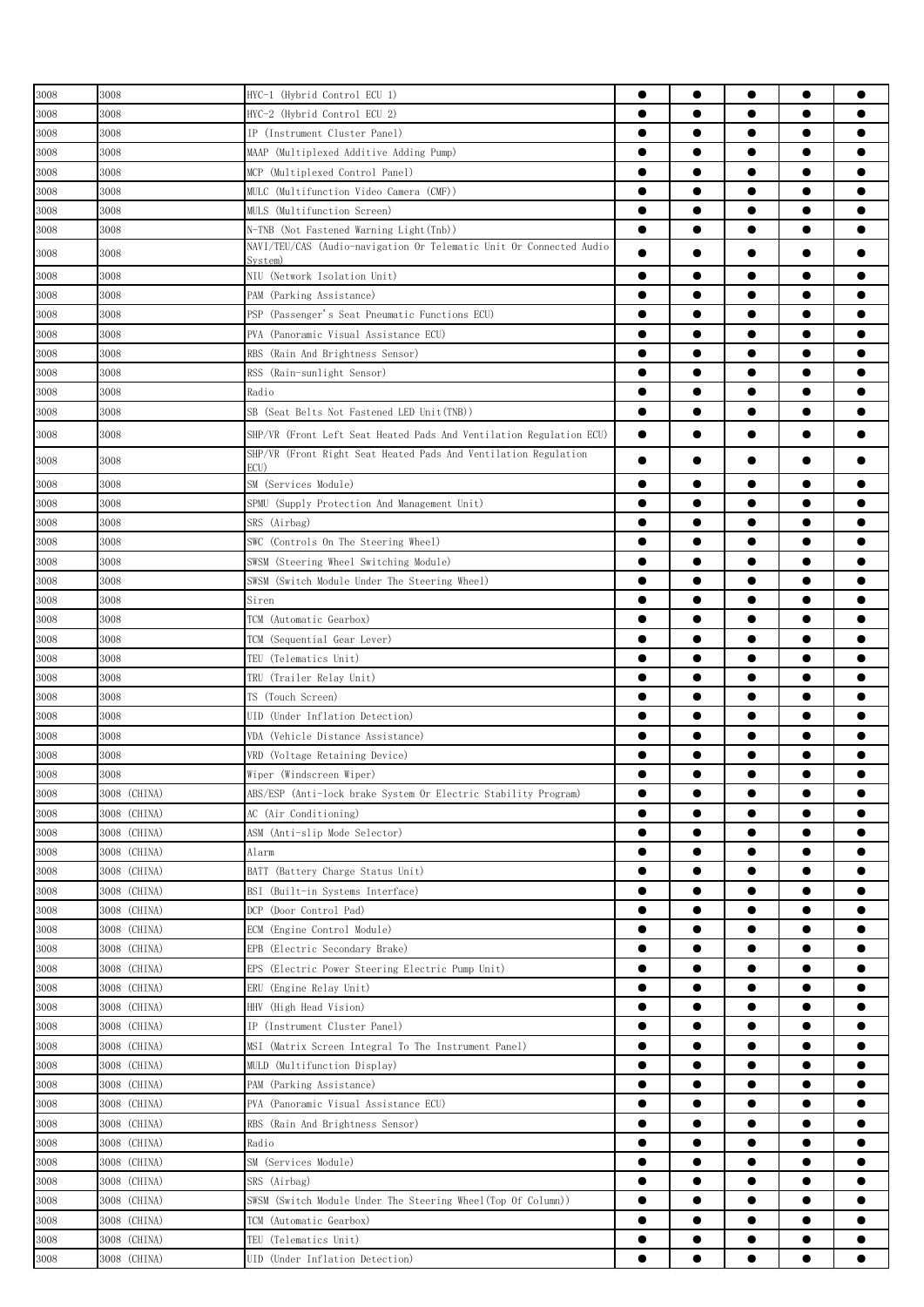| 3008     | 3008 (CHINA)   | VRD (Voltage Retaining Device)                                      |           | $\bullet$ |           | $\bullet$ |           |
|----------|----------------|---------------------------------------------------------------------|-----------|-----------|-----------|-----------|-----------|
| 3008     | 3008 (CHINA)   | Wiper (Windscreen Wiper)                                            | $\bullet$ |           |           | $\bullet$ |           |
| 3008     | 3008 (Hybrid4) | ABS/ESP (Anti-lock brake System Or Electric Stability Program)      | $\bullet$ | $\bullet$ | $\bullet$ | $\bullet$ |           |
| 3008     | 3008 (Hybrid4) | AC (Air Conditioning)                                               | $\bullet$ | $\bullet$ | $\bullet$ | $\bullet$ |           |
| $3008\,$ | 3008 (Hybrid4) | ALM (Anti-theft Alarm)                                              | $\bullet$ | $\bullet$ | $\bullet$ | $\bullet$ | $\bullet$ |
|          |                |                                                                     |           | ●         | $\bullet$ | $\bullet$ | ●         |
| 3008     | 3008 (Hybrid4) | AMP (Audio Amplifier)                                               |           | ●         | ●         | $\bullet$ |           |
| 3008     | 3008 (Hybrid4) | BATT (Battery Charge Status Unit)                                   |           |           |           |           |           |
| 3008     | 3008 (Hybrid4) | BATT (Traction Battery ECU)                                         | $\bullet$ | ●         | ●         | $\bullet$ |           |
| 3008     | 3008 (Hybrid4) | BSI (Built-in Systems Interface)                                    |           |           |           | $\bullet$ |           |
| 3008     | 3008 (Hybrid4) | CD (CD Player)                                                      |           |           |           | $\bullet$ |           |
| 3008     | 3008 (Hybrid4) | (Door Control Pad)<br>DCP                                           |           | ●         |           | $\bullet$ |           |
| 3008     | 3008 (Hybrid4) | ECM (Engine Control Module)                                         | $\bullet$ |           |           | $\bullet$ |           |
| 3008     | 3008 (Hybrid4) | EPB (Electric Secondary Brake)                                      | $\bullet$ | ●         |           | $\bullet$ | e         |
| 3008     | 3008 (Hybrid4) | EPS<br>(Electric Power Steering Electric Pump Unit)                 | $\bullet$ | $\bullet$ | $\bullet$ | $\bullet$ |           |
| $3008\,$ | 3008 (Hybrid4) | HFC<br>(Hands Free Control Kit)                                     | $\bullet$ | $\bullet$ | $\bullet$ | $\bullet$ |           |
| 3008     | 3008 (Hybrid4) | HHV<br>(High Head Vision)                                           | $\bullet$ | $\bullet$ | $\bullet$ | $\bullet$ |           |
| 3008     | 3008 (Hybrid4) | HMS (Hybrid Mode Selector)                                          | $\bullet$ | $\bullet$ | $\bullet$ | $\bullet$ | $\bullet$ |
| 3008     | 3008 (Hybrid4) | HYC-1 (Hybrid Control ECU 1)                                        | $\bullet$ | ●         |           | $\bullet$ |           |
| 3008     | 3008 (Hybrid4) | HYC-2 (Hybrid Control ECU 2)                                        |           | ●         | ●         | $\bullet$ |           |
| 3008     | 3008 (Hybrid4) | IP (Instrument Cluster Panel)                                       | $\bullet$ | ●         |           | $\bullet$ |           |
| 3008     | 3008 (Hybrid4) | MAAP (Multiplexed Additive Adding Pump)                             | $\bullet$ |           |           | $\bullet$ |           |
| 3008     | 3008 (Hybrid4) | MSI (Matrix Screen Integral To The Instrument Panel)                |           |           |           | $\bullet$ |           |
| 3008     | 3008 (Hybrid4) | MULD (Multifunction Display)                                        |           |           |           | $\bullet$ |           |
| 3008     | 3008 (Hybrid4) | PAM (Parking Assistance)                                            | $\bullet$ |           |           | $\bullet$ |           |
| 3008     | 3008 (Hybrid4) | PVA (Panoramic Visual Assistance ECU)                               |           |           |           | $\bullet$ |           |
| $3008\,$ | 3008 (Hybrid4) | RS (Rain Sensor)                                                    | $\bullet$ | $\bullet$ |           | $\bullet$ |           |
| 3008     | 3008 (Hybrid4) | Radio                                                               | $\bullet$ | $\bullet$ | $\bullet$ | $\bullet$ |           |
| 3008     | 3008 (Hybrid4) | SM (Services Module)                                                | $\bullet$ | $\bullet$ | $\bullet$ | $\bullet$ |           |
| 3008     | 3008 (Hybrid4) | SRS (Airbag)                                                        | $\bullet$ | $\bullet$ | $\bullet$ | $\bullet$ |           |
| 3008     | 3008 (Hybrid4) | SWSM (Switch Module Under The Steering Wheel)                       | $\bullet$ | $\bullet$ | $\bullet$ | $\bullet$ |           |
| 3008     | 3008 (Hybrid4) | TCM (Automatic Gearbox)                                             |           |           | ●         | $\bullet$ |           |
| 3008     | 3008 (Hybrid4) | TEU<br>(Telematics Unit)                                            |           | ●         | ●         | $\bullet$ |           |
|          |                |                                                                     | $\bullet$ | $\bullet$ |           | $\bullet$ |           |
| 3008     | 3008 (Hybrid4) | (Under Inflation Detection)<br>UID                                  | 0         |           |           | $\bullet$ |           |
| 3008     | 3008 (Hybrid4) | VRD (Voltage Retaining Device)                                      |           |           |           |           |           |
| 3008     | 3008 (Hybrid4) | Wiper (Windscreen Wiper)                                            |           |           |           |           |           |
| 3008     | 3008 (P84)     | ABS/ESP (Anti-lock brake System Or Electric Stability Program)      |           | ●         |           |           |           |
| 3008     | 3008 (P84)     | AC (Air Conditioning)                                               | $\bullet$ | $\bullet$ |           | $\bullet$ |           |
| 3008     | 3008 (P84)     | AC (Rear Air Conditioning)                                          |           |           |           | $\bullet$ | ●         |
| 3008     | 3008 (P84)     | ALM (Anti-theft Alarm)                                              | $\bullet$ | $\bullet$ | $\bullet$ | $\bullet$ | $\bullet$ |
| 3008     | 3008 (P84)     | AMP (Audio Amplifier)                                               | $\bullet$ | $\bullet$ | $\bullet$ | $\bullet$ |           |
| 3008     | 3008 (P84)     | ASM (Anti-slip Mode Selector)                                       | $\bullet$ | $\bullet$ | $\bullet$ | $\bullet$ |           |
| 3008     | 3008 (P84)     | BATT (Battery Charge Status Unit)                                   | $\bullet$ | $\bullet$ | $\bullet$ | $\bullet$ | $\bullet$ |
| 3008     | 3008 (P84)     | BCM (Body Control Module)                                           | $\bullet$ | $\bullet$ | $\bullet$ | $\bullet$ |           |
| 3008     | 3008 (P84)     | BSI (Built-in Systems Interface)                                    |           | ●         | ●         | $\bullet$ |           |
| 3008     | 3008 (P84)     | CD (External CD Player)                                             | $\bullet$ | $\bullet$ | $\bullet$ | $\bullet$ |           |
| 3008     | 3008 (P84)     | DAF (Diesel Additive Pump)                                          | $\bullet$ |           | $\bullet$ | $\bullet$ |           |
| 3008     | 3008 (P84)     | DDC (Driver's Door Control Panel)                                   |           |           |           | $\bullet$ |           |
| 3008     | 3008 (P84)     | DHL (Headlamp Height Adjuster/Directional Headlamp)                 | $\bullet$ |           |           | $\bullet$ |           |
| 3008     | 3008 (P84)     | DSC (Driver's Seat Comfort ECU)                                     | $\bullet$ |           |           | $\bullet$ |           |
| 3008     | 3008 (P84)     | DSP (Driver's Seat Pneumatic Functions ECU)                         | $\bullet$ |           |           | $\bullet$ |           |
| 3008     | 3008 (P84)     | Display                                                             | $\bullet$ | $\bullet$ | $\bullet$ | $\bullet$ | $\bullet$ |
| 3008     | 3008 (P84)     | ECM (Engine Control Module)                                         | $\bullet$ | $\bullet$ | $\bullet$ | $\bullet$ |           |
| 3008     | 3008 (P84)     | EPS (Electric Power Steering)                                       | $\bullet$ | $\bullet$ | $\bullet$ | $\bullet$ |           |
| 3008     | 3008 (P84)     | ERU (Engine Relay Unit)                                             | $\bullet$ | $\bullet$ | $\bullet$ | $\bullet$ |           |
| 3008     | 3008 (P84)     | ESL (Electric Steering Lock)                                        | $\bullet$ | $\bullet$ | $\bullet$ | $\bullet$ |           |
| 3008     | 3008 (P84)     | HFA (Hands Full Access ECU(Right-hand Side Or Rear))                |           | ●         |           | $\bullet$ |           |
| 3008     | 3008 (P84)     | IP (Instrument Cluster Panel)                                       |           | ●         |           | $\bullet$ |           |
| 3008     | 3008 (P84)     | MCP (Multiplexed Control Panel)                                     | $\bullet$ |           |           | $\bullet$ |           |
| 3008     | 3008 (P84)     | MULC (Multifunction Video Camera (CMF))                             | $\bullet$ |           |           | $\bullet$ |           |
|          |                | NAVI/TEU/CAS (Audio-navigation Or Telematic Unit Or Connected Audio |           |           |           |           |           |
| $3008\,$ | 3008 (P84)     | System)                                                             | $\bullet$ | $\bullet$ |           | $\bullet$ |           |
| 3008     | 3008 (P84)     | PAM (Parking Assistance)                                            |           |           |           | $\bullet$ |           |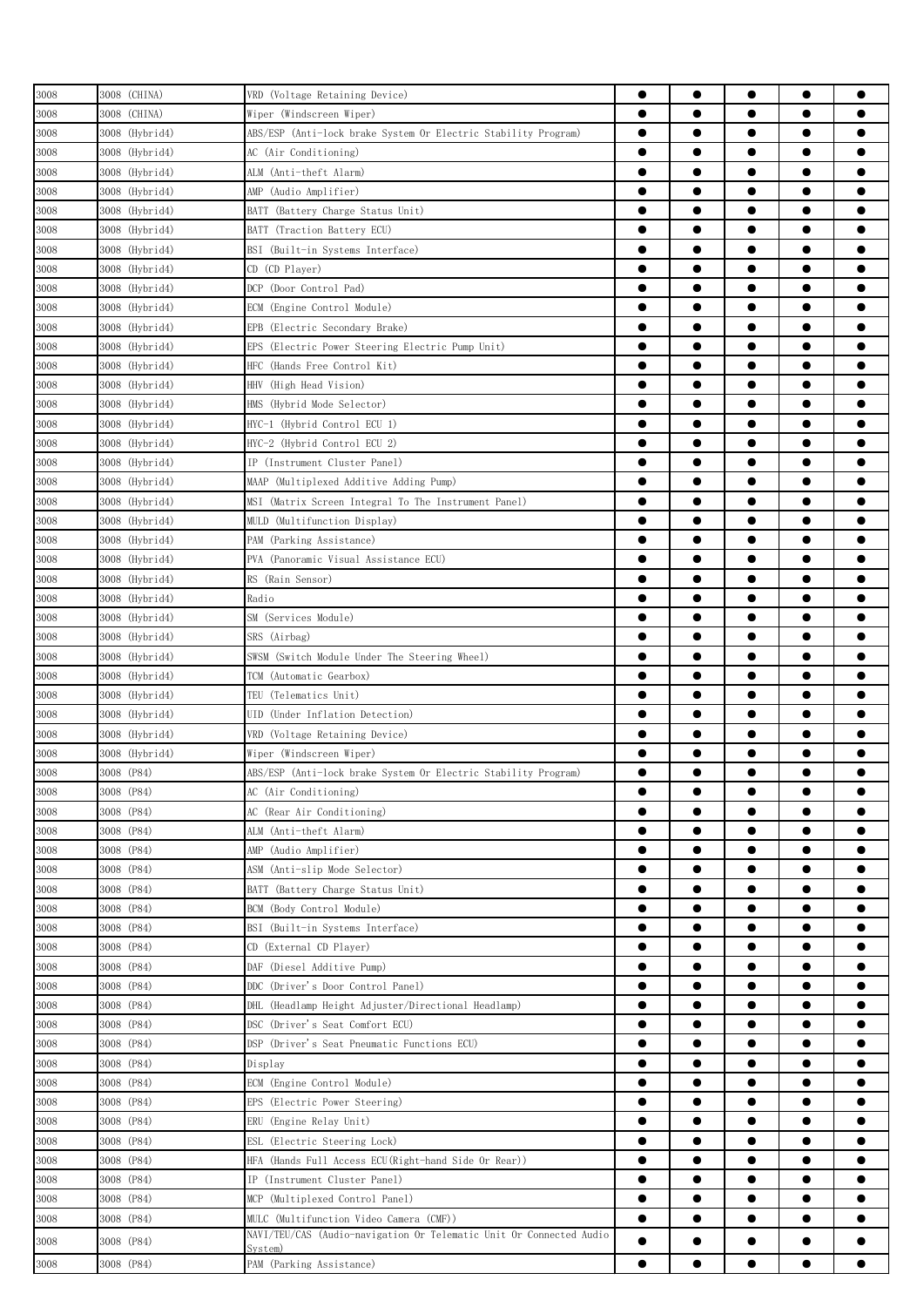| 3008              | 3008 (P84)                  | PSP (Passenger's Seat Pneumatic Functions ECU)                                                                                         | ●         | $\bullet$ | $\bullet$ | $\bullet$ |           |
|-------------------|-----------------------------|----------------------------------------------------------------------------------------------------------------------------------------|-----------|-----------|-----------|-----------|-----------|
| 3008              | 3008 (P84)                  | PVA (Panoramic Visual Assistance ECU)                                                                                                  | $\bullet$ |           | $\bullet$ | $\bullet$ |           |
| 3008              | 3008 (P84)                  |                                                                                                                                        | $\bullet$ | $\bullet$ | $\bullet$ | $\bullet$ |           |
|                   |                             | RSS (Rain-sunlight Sensor)                                                                                                             |           |           |           |           |           |
| 3008              | 3008 (P84)                  | Radio                                                                                                                                  | $\bullet$ | $\bullet$ | $\bullet$ | $\bullet$ |           |
| 3008              | 3008 (P84)                  | SB (Seat Belts Not Fastened LED Unit(TNB))                                                                                             | $\bullet$ | $\bullet$ | $\bullet$ | $\bullet$ |           |
| 3008              | 3008 (P84)                  | SHP/VR (Front Left Seat Heated Pads And Ventilation Regulation ECU)<br>SHP/VR (Front Right Seat Heated Pads And Ventilation Regulation | $\bullet$ |           |           | $\bullet$ |           |
| 3008              | 3008 (P84)                  | ECU)                                                                                                                                   | $\bullet$ |           |           | $\bullet$ |           |
| 3008              | 3008 (P84)                  | SM (Services Module)                                                                                                                   | $\bullet$ | $\bullet$ |           | $\bullet$ |           |
| 3008              | 3008 (P84)                  | SPMU (Supply Protection And Management Unit)                                                                                           | $\bullet$ | $\bullet$ | $\bullet$ | $\bullet$ |           |
| 3008              | 3008 (P84)                  | SRS (Airbag)                                                                                                                           | $\bullet$ | $\bullet$ | $\bullet$ | $\bullet$ |           |
| 3008              | 3008 (P84)                  | SWC (Controls On The Steering Wheel)                                                                                                   | $\bullet$ | $\bullet$ | $\bullet$ | $\bullet$ |           |
| 3008              | 3008 (P84)                  | SWSM (Switch Module Under The Steering Wheel)                                                                                          | $\bullet$ | $\bullet$ | $\bullet$ | $\bullet$ |           |
| 3008              | 3008 (P84)                  | Siren                                                                                                                                  | $\bullet$ | ●         | ●         | $\bullet$ |           |
| 3008              | 3008 (P84)                  | TCM (Automatic Gearbox)                                                                                                                | $\bullet$ | ●         | ●         | $\bullet$ |           |
| 3008              | 3008 (P84)                  | TCM (Sequential Gear Lever)                                                                                                            | ●         |           |           | $\bullet$ |           |
| 3008              | 3008 (P84)                  | TRU (Trailer Relay Unit)                                                                                                               | ●         |           | ●         | $\bullet$ |           |
|                   | 3008 (P84)                  | TS (Touch Screen)                                                                                                                      | ●         |           |           | $\bullet$ |           |
| 3008              |                             |                                                                                                                                        |           |           |           |           |           |
| 3008              | 3008 (P84)                  | VDA (Vehicle Distance Assistance)                                                                                                      | $\bullet$ |           |           | $\bullet$ |           |
| 3008              | 3008 (P84)                  | VRD (Voltage Retaining Device)                                                                                                         | $\bullet$ | ●         |           | $\bullet$ |           |
| 3008              | 3008 (P84)                  | Wiper (Windscreen Wiper)                                                                                                               | $\bullet$ | $\bullet$ | $\bullet$ | $\bullet$ |           |
| 301               |                             | ABS/ESP (Anti-lock brake System Or Electric Stability Program)                                                                         | $\bullet$ | $\bullet$ | $\bullet$ | $\bullet$ |           |
| 301               |                             | BATT (Battery Charge Status Unit)                                                                                                      | $\bullet$ | $\bullet$ | $\bullet$ | $\bullet$ |           |
| 301               |                             | BSI (Built-in Systems Interface)                                                                                                       | $\bullet$ | $\bullet$ | $\bullet$ | $\bullet$ | 0         |
| 301               |                             | ECM (Engine Control Module)                                                                                                            | $\bullet$ | $\bullet$ | $\bullet$ | $\bullet$ |           |
| 301               |                             | EPS (Electric Power Steering)                                                                                                          | ●         | ●         | ●         | $\bullet$ |           |
| $\frac{301}{201}$ |                             | ESL (Electric Steering Lock)                                                                                                           | $\bullet$ | ●         | ●         | $\bullet$ |           |
| 301               |                             | IP (Instrument Cluster Panel)                                                                                                          | $\bullet$ |           |           | $\bullet$ |           |
| 301               |                             | MAAP (Multiplexed Additive Adding Pump)                                                                                                | ●         |           |           | $\bullet$ |           |
| $301\,$           |                             | MULS (Multifunction Screen)                                                                                                            | $\bullet$ | $\bullet$ |           | $\bullet$ |           |
|                   |                             | NAVI/TEU/CAS (Audio-navigation Or Telematic Unit Or Connected Audio                                                                    |           |           |           |           |           |
| 301               |                             | Svstem)                                                                                                                                | $\bullet$ | $\bullet$ |           | $\bullet$ |           |
| 301               |                             | PAM (Parking Assistance)                                                                                                               | ●         |           |           | $\bullet$ |           |
| 301               |                             | Radio                                                                                                                                  | $\bullet$ |           |           | $\bullet$ |           |
| 301               |                             | SM (Services Module)                                                                                                                   | $\bullet$ |           |           | $\bullet$ |           |
| $\frac{301}{301}$ |                             | SRS (Airbag)                                                                                                                           | $\bullet$ |           |           |           |           |
|                   |                             | SWSM (Switch Module At The Steering Wheel)                                                                                             | $\bullet$ | ●         |           | ●         |           |
| 301               |                             | Siren                                                                                                                                  | $\bullet$ | $\bullet$ | $\bullet$ | $\bullet$ |           |
| 301               |                             | TCM (Automatic Gearbox)                                                                                                                | $\bullet$ | $\bullet$ | $\bullet$ | $\bullet$ |           |
| $301\,$           |                             | TRU (Trailer Relay Unit)                                                                                                               | $\bullet$ | $\bullet$ | $\bullet$ | $\bullet$ |           |
| 301               |                             | VRD (Voltage Retaining Device)                                                                                                         | $\bullet$ |           | $\bullet$ | $\bullet$ |           |
| 306               | 306                         | ABS/ESP (Anti-lock brake System Or Electric Stability Program)                                                                         | $\bullet$ | $\bullet$ | $\bullet$ | $\bullet$ |           |
| 306               | 306                         | ECM (Engine Control Module)                                                                                                            | $\bullet$ | $\bullet$ |           | $\bullet$ | ●         |
| 306               |                             |                                                                                                                                        | $\bullet$ |           |           | $\bullet$ |           |
|                   | 306                         | SRS (Airbag)                                                                                                                           |           |           |           |           |           |
| 306               | 306                         | TCM (Automatic Gearbox)                                                                                                                | $\bullet$ |           |           | $\bullet$ |           |
| 306               | 306 (R)                     | ABS/ESP (Anti-lock brake System Or Electric Stability Program)                                                                         | $\bullet$ |           |           | $\bullet$ |           |
| 306               | 306 (R)                     | ECM (Engine Control Module)                                                                                                            | $\bullet$ |           |           |           |           |
| 306               | 306 (R)                     | SRS (Airbag)                                                                                                                           | $\bullet$ |           |           |           | O         |
| 306               | 306 (R)                     | TCM (Automatic Gearbox)                                                                                                                | $\bullet$ |           |           | $\bullet$ |           |
| 307               | 307 (CAN)<br>$(2006.01 - )$ | ABS/ESP (Anti-lock brake System Or Electric Stability Program)                                                                         | $\bullet$ | $\bullet$ |           | $\bullet$ | $\bullet$ |
| 307               | $(2006.01 - )$<br>307 (CAN) | AC (Air Conditioning)                                                                                                                  | $\bullet$ | $\bullet$ |           | $\bullet$ |           |
| 307               | $(2006.01 - )$<br>307 (CAN) | Alarm                                                                                                                                  | $\bullet$ | $\bullet$ | $\bullet$ | $\bullet$ |           |
| 307               | 307 (CAN) $(2006.01 - )$    | BSI (Built-in Systems Interface)                                                                                                       | $\bullet$ | $\bullet$ | $\bullet$ | $\bullet$ | $\bullet$ |
| 307               | 307 (CAN) $(2006.01 - )$    | CD (CD Player)                                                                                                                         | $\bullet$ | $\bullet$ | $\bullet$ | $\bullet$ |           |
| 307               | $(2006.01 - )$<br>307 (CAN) | DAF (Diesel Additive Control Unit)                                                                                                     | $\bullet$ | $\bullet$ |           | $\bullet$ |           |
| 307               | 307 (CAN)<br>$(2006.01 - )$ | DDM (Driver's Door Module)                                                                                                             | $\bullet$ |           | $\bullet$ | $\bullet$ |           |
| 307               | $(2006.01 - )$<br>307 (CAN) | DSM (Driver's School Module)                                                                                                           | $\bullet$ |           |           | $\bullet$ |           |
| 307               | $(2006.01 - )$<br>307 (CAN) | ECM (Engine Control Module)                                                                                                            | $\bullet$ |           |           | $\bullet$ |           |
| 307               | 307 (CAN)<br>$(2006.01 - )$ | EPS (Electric Power Steering)                                                                                                          | $\bullet$ |           |           |           |           |
| 307               | 307 (CAN) $(2006.01 - )$    | FR (Folding Roof)                                                                                                                      | 0         |           |           |           |           |
| 307               | 307 (CAN) $(2006.01 - )$    | HFC (Hands Free Control Kit)                                                                                                           | $\bullet$ |           |           |           |           |
| $307\,$           | 307 (CAN) $(2006.01 - )$    | HFR (High Frequency Receiver)                                                                                                          | $\bullet$ | $\bullet$ |           | $\bullet$ |           |
|                   |                             |                                                                                                                                        |           |           |           |           |           |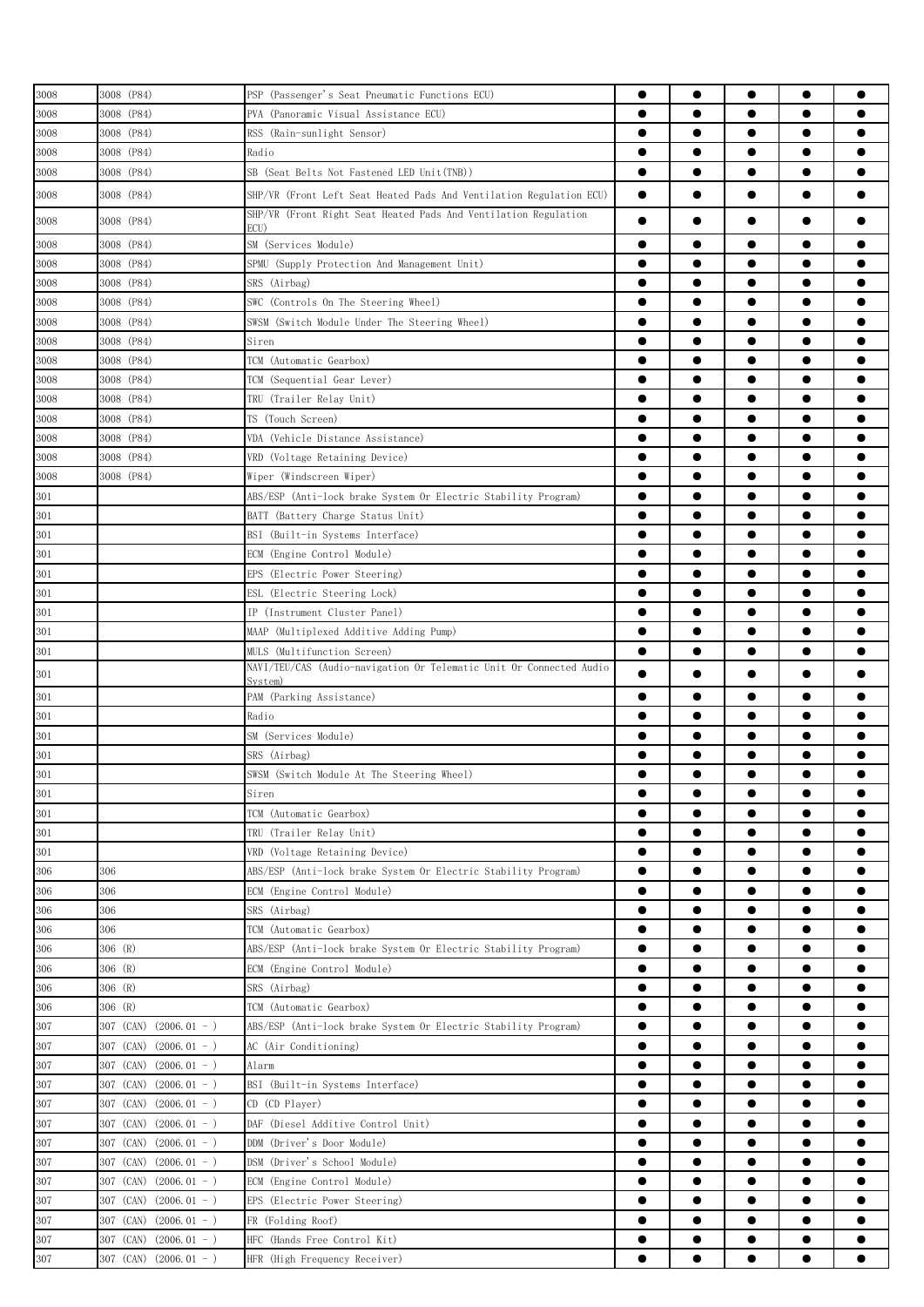| 307 | 307 (CAN) $(2006.01 - )$    | HLLC (Left Headlamp Beam Level Corrector)                      |           | $\bullet$ |           |           |           |
|-----|-----------------------------|----------------------------------------------------------------|-----------|-----------|-----------|-----------|-----------|
| 307 | 307 (CAN)<br>$(2006.01 - )$ | HLRC (Right Headlamp Beam Corrector)                           | ●         |           | ●         | $\bullet$ |           |
| 307 | 307 (CAN)<br>$(2006.01 - )$ | IP (Instrument Cluster Panel)                                  | $\bullet$ | $\bullet$ | $\bullet$ | $\bullet$ |           |
| 307 | 307 (CAN)<br>$(2006.01 - )$ | MAAP (Multiplexed Additive Adding Pump)                        | $\bullet$ | $\bullet$ |           | $\bullet$ |           |
| 307 | $307$ (CAN) $(2006.01 - )$  | MULS (Multifunction Screen)                                    | $\bullet$ | $\bullet$ |           | $\bullet$ |           |
| 307 | $(2006.01 - )$<br>307 (CAN) | PAM (Parking Assistance)                                       | $\bullet$ | $\bullet$ | $\bullet$ | $\bullet$ | $\bullet$ |
| 307 | 307 (CAN) (2006.01 - )      | PDM (Passenger's Door Module)                                  | $\bullet$ |           |           | $\bullet$ |           |
| 307 | 307 (CAN) (2006.01 - )      | RBS (Rain And Brightness Sensor)                               |           | e         |           | $\bullet$ |           |
| 307 | 307 (CAN)<br>$(2006.01 - )$ | Radio                                                          | ●         | ●         |           | $\bullet$ |           |
| 307 | 307 (CAN)<br>$(2006.01 - )$ | SM (Services Module)                                           |           |           |           | $\bullet$ |           |
|     | 307 (CAN)                   |                                                                | ●         |           |           | $\bullet$ |           |
| 307 | $(2006.01 - )$              | SRS (Airbag)                                                   |           |           |           | $\bullet$ |           |
| 307 | 307 (CAN) $(2006.01 - )$    | SWSM (Steering Wheel Switching Module)                         |           |           |           |           |           |
| 307 | 307 (CAN) $(2006.01 - )$    | SunRoof                                                        |           | ●         |           |           |           |
| 307 | 307 (CAN) $(2006.01 - )$    | TCM (Automatic Gearbox)                                        |           | ●         |           | $\bullet$ |           |
| 307 | $307$ (CAN) $(2006.01 - )$  | TEU (Telematics Unit)                                          | $\bullet$ |           |           | $\bullet$ |           |
| 307 | 307 (CAN) $(2006.01 - )$    | UID (Under Inflation Detection)                                | $\bullet$ | $\bullet$ |           | $\bullet$ |           |
| 307 | $307$ (VAN) ( - 2005.12)    | ABS/ESP (Anti-lock brake System Or Electric Stability Program) | $\bullet$ | $\bullet$ | $\bullet$ | $\bullet$ |           |
| 307 | $307$ (VAN) ( - 2005, 12)   | AC (Air Conditioning)                                          | $\bullet$ | $\bullet$ | $\bullet$ | $\bullet$ |           |
| 307 | $307$ (VAN) ( - 2005.12)    | Alarm                                                          | $\bullet$ | $\bullet$ | $\bullet$ | $\bullet$ |           |
| 307 | 307 (VAN) ( - 2005.12)      | BSI (Built-in Systems Interface)                               |           |           |           | $\bullet$ |           |
| 307 | 307 (VAN) ( - 2005.12)      | CD (CD Player)                                                 | ●         | ●         | ●         | $\bullet$ |           |
| 307 | $307$ (VAN) ( - 2005.12)    | DAF (Diesel Additive Control Unit)                             | $\bullet$ | ●         |           | $\bullet$ |           |
| 307 | $307$ (VAN) ( - 2005.12)    | DDM (Driver's Door Module)                                     | ●         |           |           | $\bullet$ |           |
| 307 | $307$ (VAN) ( - 2005.12)    | DSM (Driver's School Module)                                   |           |           |           |           |           |
| 307 | $307$ (VAN) ( - 2005.12)    | ECM (Engine Control Module)                                    | 0         | ●         |           |           |           |
| 307 | $307$ (VAN) ( - 2005.12)    | EPS (Electric Power Steering GEP)                              | ●         |           |           |           |           |
| 307 | $307$ (VAN) ( - 2005.12)    | IP (Instrument Cluster Panel)                                  | ●         | ●         |           | $\bullet$ |           |
| 307 | $307$ (VAN) ( - 2005.12)    | MULD (Multifunction Display)                                   | $\bullet$ | $\bullet$ | $\bullet$ | $\bullet$ |           |
| 307 | $307$ (VAN) ( - 2005.12)    | PAM (Parking Assistance)                                       | $\bullet$ | $\bullet$ |           | $\bullet$ |           |
| 307 | 307 (VAN) $(-2005.12)$      | PDM (Passenger's Door Module)                                  | $\bullet$ | $\bullet$ | $\bullet$ | $\bullet$ |           |
| 307 | $307$ (VAN) ( - 2005.12)    | Radio                                                          | $\bullet$ | $\bullet$ | $\bullet$ | $\bullet$ | $\bullet$ |
| 307 | 307 (VAN) ( - 2005.12)      | SM (Services Module)                                           | $\bullet$ |           | $\bullet$ | $\bullet$ |           |
| 307 | 307 (VAN) ( - 2005.12)      | SRS (Airbag)                                                   |           | ●         | ●         | $\bullet$ |           |
| 307 | 307 (VAN) $(-2005.12)$      | SWSM (Steering Wheel Switching Module)                         |           | $\bullet$ |           | $\bullet$ |           |
| 307 | $307$ (VAN) ( - 2005.12)    | TCM (Automatic Gearbox)                                        |           |           |           | $\bullet$ |           |
| 308 | $308$ (2010.01 - 2014.09)   | ABS/ESP (Anti-lock brake System Or Electric Stability Program) |           | ●         |           | e         |           |
| 308 | $308$ $(2010.01 - 2014.09)$ | AC (Air Conditioning)                                          | $\bullet$ | $\bullet$ | $\bullet$ | $\bullet$ |           |
| 308 | $308$ $(2010.01 - 2014.09)$ | AH (Additional Heating)                                        | $\bullet$ |           |           |           |           |
| 308 | $308$ $(2010.01 - 2014.09)$ | ALM (Anti-theft Alarm)                                         |           |           |           |           |           |
| 308 | $308$ $(2010.01 - 2014.09)$ | AMP (Audio Amplifier)                                          | $\bullet$ | $\bullet$ |           | $\bullet$ |           |
| 308 | $308$ (2010.01 - 2014.09)   | Alarm                                                          | $\bullet$ | $\bullet$ |           | $\bullet$ | $\bullet$ |
| 308 | $308$ $(2010.01 - 2014.09)$ | Alarm Lin                                                      | $\bullet$ | $\bullet$ | $\bullet$ | $\bullet$ |           |
| 308 | $308$ $(2010.01 - 2014.09)$ | BATT (Battery Charge Status Unit)                              | $\bullet$ | $\bullet$ | $\bullet$ | $\bullet$ |           |
| 308 | $308$ $(2010.01 - 2014.09)$ | BSI (Built-in Systems Interface)                               | $\bullet$ | $\bullet$ | $\bullet$ | $\bullet$ |           |
| 308 | $308$ $(2010.01 - 2014.09)$ | CD (CD Player)                                                 | $\bullet$ | $\bullet$ | $\bullet$ | $\bullet$ |           |
| 308 | $308$ $(2010.01 - 2014.09)$ | CD (External CD Player)                                        |           | $\bullet$ |           | $\bullet$ |           |
| 308 |                             |                                                                | $\bullet$ |           |           | $\bullet$ |           |
| 308 | $308$ $(2010.01 - 2014.09)$ | CPDMD (Control Panel Dot Matrix Display)                       | $\bullet$ | $\bullet$ |           | $\bullet$ |           |
|     | $308$ $(2010.01 - 2014.09)$ | DDC (Driver's Door Control Panel)                              |           |           |           |           |           |
| 308 | $308$ $(2010.01 - 2014.09)$ | DDM (Driver's Door Module)                                     | 0         | $\bullet$ |           | $\bullet$ |           |
| 308 | $308$ $(2010.01 - 2014.09)$ | DHL (Discharge Bulb With Directional Dipped Headlamp)          | $\bullet$ | $\bullet$ |           |           |           |
| 308 | $308$ $(2010.01 - 2014.09)$ | DSM (Driver's School Module)                                   | $\bullet$ |           |           | $\bullet$ |           |
| 308 | $308$ $(2010.01 - 2014.09)$ | DSMU (Driver's Seat Memory Unit)                               | $\bullet$ | $\bullet$ |           | $\bullet$ |           |
| 308 | $308$ $(2010.01 - 2014.09)$ | ECM (Engine Control Module)                                    | $\bullet$ | $\bullet$ | $\bullet$ | $\bullet$ | $\bullet$ |
| 308 | $308$ $(2010.01 - 2014.09)$ | EPS (Electric Power Steering GEP)                              | $\bullet$ | $\bullet$ | $\bullet$ | $\bullet$ |           |
| 308 | $308$ $(2010.01 - 2014.09)$ | ERU (Engine Relay Unit)                                        | $\bullet$ | $\bullet$ | $\bullet$ | $\bullet$ | $\bullet$ |
| 308 | $308$ $(2010.01 - 2014.09)$ | ESL (Electric Steering Lock)                                   | $\bullet$ | $\bullet$ | $\bullet$ | $\bullet$ | $\bullet$ |
| 308 | $308$ $(2010.01 - 2014.09)$ | FR (Folding Roof)                                              | $\bullet$ | $\bullet$ | $\bullet$ | $\bullet$ |           |
| 308 | $308$ $(2010.01 - 2014.09)$ | HFC (Hands Free Control Kit)                                   |           | ●         |           | $\bullet$ |           |
| 308 | $308$ $(2010.01 - 2014.09)$ | HFR (High Frequency Receiver)                                  | $\bullet$ |           |           | $\bullet$ |           |
| 308 | $308$ $(2010.01 - 2014.09)$ | IP (Instrument Cluster Panel)                                  |           | $\bullet$ |           | $\bullet$ |           |
| 308 | $308$ $(2010.01 - 2014.09)$ | KEY (Electrionic Key Reader)                                   |           |           |           |           |           |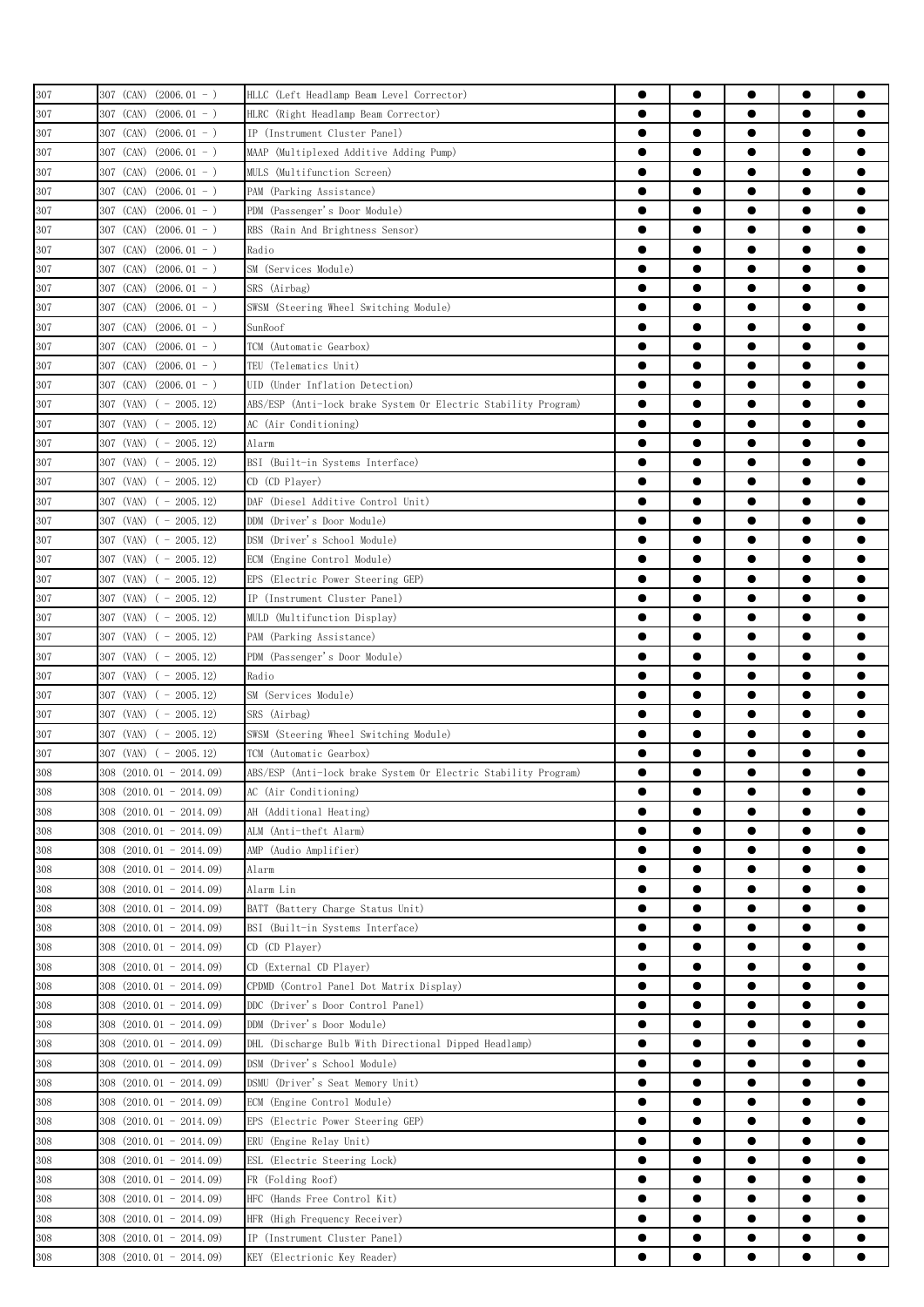| 308                    | $308$ $(2010.01 - 2014.09)$   | LDWS (Lane Departure Warning System)                                | $\bullet$ | $\bullet$ | $\bullet$ | $\bullet$ |           |
|------------------------|-------------------------------|---------------------------------------------------------------------|-----------|-----------|-----------|-----------|-----------|
| 308                    | $308$ $(2010.01 - 2014.09)$   | MAAP (Multiplexed Additive Adding Pump)                             | $\bullet$ |           |           | $\bullet$ |           |
|                        | $308$ $(2010.01 - 2014.09)$   |                                                                     | $\bullet$ |           | $\bullet$ | $\bullet$ | 0         |
| 308                    |                               | MCP (Multiplexed Control Panel)                                     |           |           |           |           |           |
| 308                    | 308 (2010.01 - 2014.09)       | MPD (Moving Panel Deflector)                                        | $\bullet$ |           | $\bullet$ | $\bullet$ |           |
| 308                    | $308$ $(2010.01 - 2014.09)$   | MSI (Matrix Screen Integral To The Instrument Panel)                | $\bullet$ | $\bullet$ | $\bullet$ | $\bullet$ | $\bullet$ |
| 308                    | $308$ $(2010.01 - 2014.09)$   | MULC (Multifunction Video Camera (CMF))                             | $\bullet$ | $\bullet$ | $\bullet$ | $\bullet$ |           |
| 308                    | 308 (2010.01 - 2014.09)       | MULD (Multifunction Display)                                        | $\bullet$ | $\bullet$ | $\bullet$ | $\bullet$ | ●         |
| 308                    | $308$ $(2010.01 - 2014.09)$   | MULS (Multifunction Screen)                                         | $\bullet$ |           |           | $\bullet$ |           |
| 308                    | $308$ $(2010.01 - 2014.09)$   | N-TNB (Not Fastened Warning Light(Tnb))                             | $\bullet$ |           | 0         | $\bullet$ |           |
| 308                    | $308$ $(2010.01 - 2014.09)$   | NAVI (Telematic Navigator)                                          | $\bullet$ |           | 0         | $\bullet$ |           |
| 308                    | 308 (2010.01 - 2014.09)       | NAVI/TEU/CAS (Audio-navigation Or Telematic Unit Or Connected Audio | $\bullet$ |           |           |           | O         |
|                        |                               | Svstem)                                                             | $\bullet$ |           | e         | $\bullet$ |           |
| 308                    | $308$ $(2010.01 - 2014.09)$   | PAM (Parking Assistance)                                            |           |           |           |           |           |
| 308                    | $308$ $(2010.01 - 2014.09)$   | PSM (Passenger's Seat Memorizing Unit)                              | 0         |           |           | 0         |           |
| 308                    | $308$ $(2010.01 - 2014.09)$   | RBS (Rain And Brightness Sensor)                                    | $\bullet$ |           |           | $\bullet$ |           |
| 308                    | $308$ $(2010.01 - 2014.09)$   | Radio                                                               | $\bullet$ |           |           | $\bullet$ |           |
| 308                    | $308$ $(2010.01 - 2014.09)$   | SB (Seat Belts Not Fastened LED Unit(TNB))                          | $\bullet$ | $\bullet$ |           | $\bullet$ |           |
| 308                    | $308$ $(2010.01 - 2014.09)$   | SM (Services Module)                                                | $\bullet$ | $\bullet$ | $\bullet$ | $\bullet$ |           |
| 308                    | $308$ $(2010.01 - 2014.09)$   | SPMU (Supply Protection And Management Unit)                        | $\bullet$ |           | $\bullet$ | $\bullet$ |           |
| 308                    | $308$ $(2010.01 - 2014.09)$   | SRS (Airbag)                                                        | $\bullet$ |           | $\bullet$ | $\bullet$ |           |
| 308                    | $308$ $(2010.01 - 2014.09)$   | SWIC (Steering Wheel With Integral Controls (VCI))                  | $\bullet$ | $\bullet$ | $\bullet$ | $\bullet$ | $\bullet$ |
| 308                    | 308 (2010.01 - 2014.09)       | SWSM (Steering Wheel Switching Module)                              | $\bullet$ |           | $\bullet$ | $\bullet$ | $\bullet$ |
| 308                    | $308$ $(2010, 01 - 2014, 09)$ | SWSM (Switch Module Under The Steering Wheel)                       | $\bullet$ | $\bullet$ | $\bullet$ | $\bullet$ | ●         |
| 308                    | $308$ $(2010.01 - 2014.09)$   | Siren                                                               | $\bullet$ |           |           | $\bullet$ |           |
|                        |                               | SunRoof                                                             | $\bullet$ |           |           | $\bullet$ |           |
| 308                    | 308 (2010.01 - 2014.09)       |                                                                     | $\bullet$ |           |           |           |           |
| 308                    | $308$ $(2010.01 - 2014.09)$   | TCM (Automatic Gearbox)                                             |           |           |           | $\bullet$ |           |
| 308                    | $308$ $(2010.01 - 2014.09)$   | TCM (Sequential Gear Lever)                                         | $\bullet$ |           |           | $\bullet$ |           |
| 308                    | $308$ $(2010.01 - 2014.09)$   | TEU (Telematics Unit)                                               |           |           |           |           |           |
| 308                    | $308$ $(2010.01 - 2014.09)$   | TRU (Trailer Relay Unit)                                            | $\bullet$ |           |           | $\bullet$ | 0         |
| 308                    | $308$ $(2010.01 - 2014.09)$   | UID (Under Inflation Detection)                                     | $\bullet$ | $\bullet$ |           | $\bullet$ | 0         |
| 308                    | $308$ $(2010.01 - 2014.09)$   | VDA (Vehicle Distance Assistance)                                   | $\bullet$ | $\bullet$ | $\bullet$ | $\bullet$ |           |
| 308                    | $308$ $(2010.01 - 2014.09)$   | VRD (Voltage Retaining Device)                                      | $\bullet$ | $\bullet$ | $\bullet$ | $\bullet$ |           |
| 308                    | $308$ $(2010.01 - 2014.09)$   | Wiper (Windscreen Wiper)                                            | $\bullet$ | $\bullet$ | $\bullet$ | $\bullet$ |           |
| 308                    | 308 (4 Doors)                 | ABS/ESP (Anti-lock brake System Or Electric Stability Program)      | $\bullet$ | $\bullet$ | $\bullet$ | $\bullet$ |           |
| 308                    | 308 (4 Doors)                 | AC (Air Conditioning)                                               |           | $\bullet$ |           | $\bullet$ | 0         |
| 308                    | 308 (4 Doors)                 | AMP (Audio Amplifier)                                               |           | $\bullet$ |           | $\bullet$ | ●         |
| F                      | 308 (4 Doors)                 | Alarm                                                               |           |           |           |           |           |
| $\frac{308}{2}$<br>308 |                               | Alarm Lin                                                           | $\bullet$ |           |           | $\bullet$ |           |
|                        | 308 (4 Doors)                 |                                                                     |           |           |           |           |           |
| 308                    | 308 (4 Doors)                 | BATT (Battery Charge Status Unit)                                   | 0         |           |           |           |           |
| 308                    | 308 (4 Doors)                 | BSI (Built-in Systems Interface)                                    |           |           |           |           |           |
| 308                    | 308 (4 Doors)                 | CD (CD Player)                                                      |           |           |           | $\bullet$ |           |
| 308                    | 308 (4 Doors)                 | DCP (Door Control Pad)                                              |           |           |           | $\bullet$ | 0         |
| 308                    | 308 (4 Doors)                 | DHL (Directional Headlamps)                                         | $\bullet$ | $\bullet$ | $\bullet$ | $\bullet$ |           |
| 308                    | 308 (4 Doors)                 | DSM (Driver's School Module)                                        | $\bullet$ |           |           | $\bullet$ | 0         |
| 308                    | 308 (4 Doors)                 | DSMU (Driver's Seat Memory Unit)                                    | $\bullet$ |           | $\bullet$ | $\bullet$ |           |
| 308                    | 308 (4 Doors)                 | ECM (Engine Control Module)                                         | $\bullet$ | $\bullet$ | $\bullet$ | $\bullet$ | $\bullet$ |
| 308                    | 308 (4 Doors)                 | EPS (Electric Power Steering Electric Pump Unit)                    | $\bullet$ |           |           | $\bullet$ | 0         |
| 308                    | 308 (4 Doors)                 | ERU (Engine Relay Unit)                                             | $\bullet$ | ●         |           | $\bullet$ |           |
| 308                    | 308 (4 Doors)                 | FR (Folding Roof)                                                   | $\bullet$ |           | $\bullet$ | $\bullet$ |           |
| 308                    | 308 (4 Doors)                 | HFC (Hands Free Control Kit)                                        | $\bullet$ |           |           |           |           |
|                        | 308 (4 Doors)                 | IP (Instrument Cluster Panel)                                       |           |           |           |           |           |
| 308                    |                               |                                                                     | $\bullet$ |           |           |           |           |
| 308                    | 308 (4 Doors)                 | LDWS (Lane Departure Warning System)                                |           |           |           | $\bullet$ |           |
| 308                    | 308 (4 Doors)                 | MPD (Moving Panel Deflector)                                        | $\bullet$ |           |           |           |           |
| 308                    | 308 (4 Doors)                 | MSI (Matrix Screen Integral To The Instrument Panel)                | $\bullet$ |           |           | $\bullet$ |           |
| 308                    | 308 (4 Doors)                 | MULD (Multifunction Display)                                        | $\bullet$ | $\bullet$ | $\bullet$ | $\bullet$ | $\bullet$ |
| 308                    | 308 (4 Doors)                 | PAM (Parking Assistance)                                            | $\bullet$ | $\bullet$ | $\bullet$ | $\bullet$ |           |
| 308                    | 308 (4 Doors)                 | PSM (Passenger's Seat Memorisation Unit)                            | $\bullet$ |           | $\bullet$ | $\bullet$ |           |
| 308                    | 308 (4 Doors)                 | RBS (Rain And Brightness Sensor)                                    | $\bullet$ | $\bullet$ | $\bullet$ | $\bullet$ |           |
| 308                    | 308 (4 Doors)                 | SB (Seat Belts Not Fastened LED Unit)                               | $\bullet$ |           |           | $\bullet$ |           |
| 308                    | 308 (4 Doors)                 | SM (Services Module)                                                | $\bullet$ | $\bullet$ | $\bullet$ | $\bullet$ |           |
| 308                    | 308 (4 Doors)                 | SRS (Airbag)                                                        | 0         | $\bullet$ |           | $\bullet$ |           |
| 308                    | 308 (4 Doors)                 | SWSM (Switch Module Under The Steering Wheel)                       |           |           |           |           |           |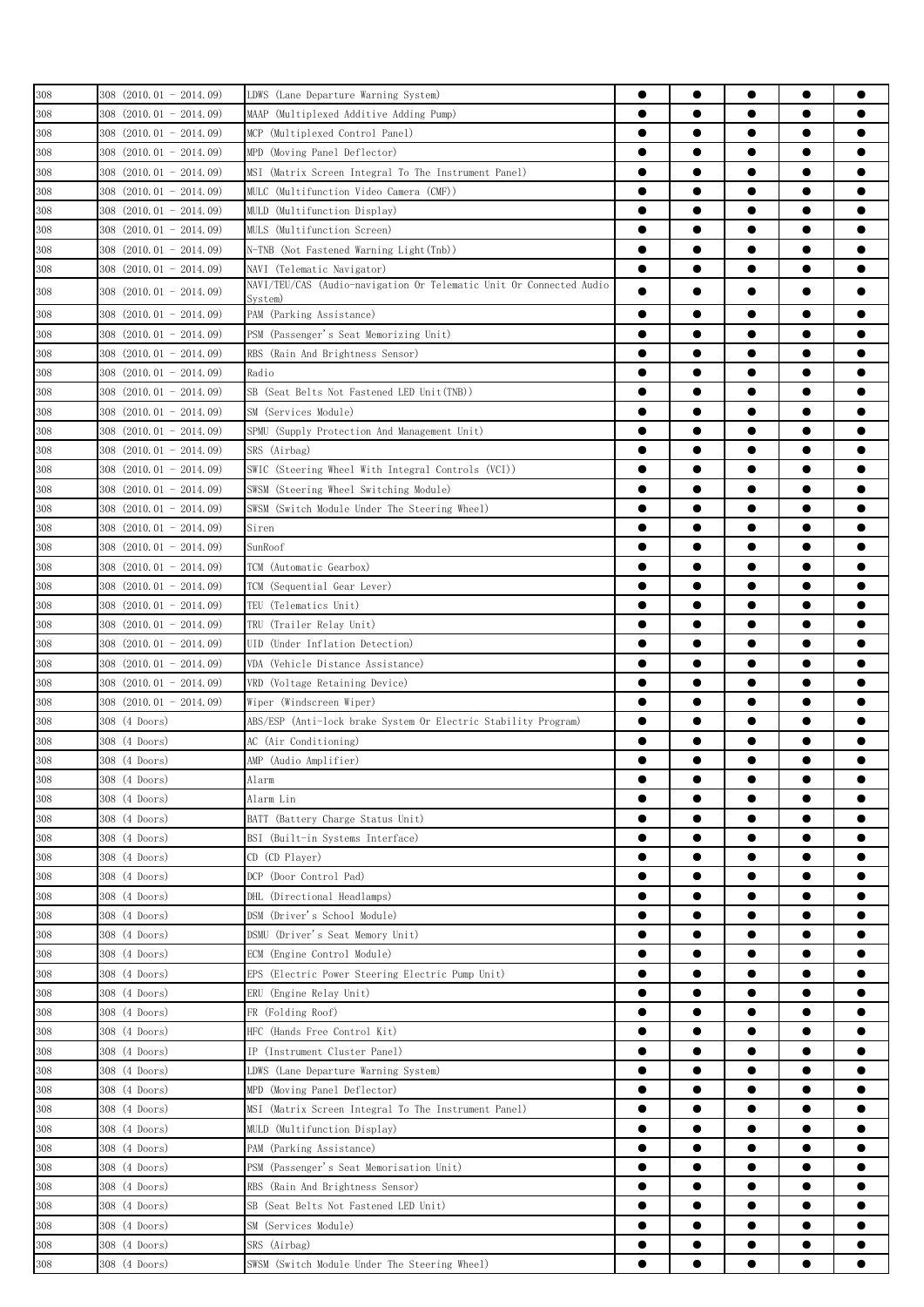| 308 | 308 (4 Doors)              | SunRoof                                                             | $\bullet$ | $\bullet$ | $\bullet$ | $\bullet$ |           |
|-----|----------------------------|---------------------------------------------------------------------|-----------|-----------|-----------|-----------|-----------|
| 308 | 308 (4 Doors)              | TCM (Automatic Gearbox)                                             | $\bullet$ | $\bullet$ |           | $\bullet$ |           |
| 308 | 308 (4 Doors)              | TEU (Telematics Unit)                                               | $\bullet$ | $\bullet$ | $\bullet$ | $\bullet$ |           |
| 308 | 308 (4 Doors)              | UID (Under Inflation Detection)                                     | $\bullet$ | $\bullet$ | $\bullet$ | $\bullet$ |           |
| 308 | 308 (4 Doors)              | VRD (Voltage Retaining Device)                                      | $\bullet$ | $\bullet$ |           | $\bullet$ |           |
| 308 | 308 (4 Doors)              | Wiper (Windscreen Wiper)                                            | $\bullet$ | ●         | ●         | $\bullet$ |           |
| 308 | 308 (S)                    |                                                                     | $\bullet$ | ●         | ●         | $\bullet$ |           |
|     | 308 (S)                    | ABS/ESP (Anti-lock brake System Or Electric Stability Program)      | $\bullet$ |           |           | $\bullet$ |           |
| 308 |                            | AC (Air Conditioning)                                               |           |           |           |           |           |
| 308 | 308 (S)                    | Alarm                                                               | ●         |           |           | $\bullet$ |           |
| 308 | 308 (S)                    | BATT (Battery Charge Status Unit)                                   |           | $\bullet$ |           | $\bullet$ |           |
| 308 | 308 (S)                    | BSI (Built-in Systems Interface)                                    |           |           |           | $\bullet$ |           |
| 308 | 308 (S)                    | DSMU (Driver's Seat Memory Unit)                                    |           | ●         |           | $\bullet$ |           |
| 308 | 308 (S)                    | ECM (Engine Control Module)                                         | $\bullet$ | $\bullet$ | $\bullet$ | $\bullet$ | ●         |
| 308 | 308 (S)                    | EPS (Electric Power Steering GEP)                                   | $\bullet$ | $\bullet$ | $\bullet$ | $\bullet$ |           |
| 308 | 308 (S)                    | ERU (Engine Relay Unit)                                             |           | $\bullet$ |           | $\bullet$ |           |
| 308 | 308 (S)                    | ESL (Electric Steering Lock)                                        | $\bullet$ | $\bullet$ | $\bullet$ | $\bullet$ |           |
| 308 | 308 (S)                    | (Hands Free Control Kit)<br>HFC                                     | $\bullet$ | $\bullet$ | $\bullet$ | $\bullet$ |           |
| 308 | 308 (S)                    | HLH (Headlamp Height Corrector)                                     | $\bullet$ | ●         |           | $\bullet$ |           |
| 308 | 308 (S)                    | IP (Instrument Cluster Panel)                                       |           | ●         |           | $\bullet$ |           |
| 308 | 308 (S)                    | KEY<br>(Electrionic Key Reader)                                     |           |           |           | $\bullet$ |           |
| 308 | 308 (S)                    | (Multiplexed Control Panel)<br>MCP                                  |           |           |           | $\bullet$ |           |
| 308 | 308 (S)                    | MSI (Matrix Screen Integral To The Instrument Panel)                |           |           |           | $\bullet$ |           |
| 308 | 308 (S)                    | MULC (Multifunction Video Camera (CMF))                             | 0         |           |           |           |           |
| 308 | 308 (S)                    | MULD (Multifunction Display)                                        | $\bullet$ | ●         |           | $\bullet$ |           |
| 308 | 308 (S)                    | MULS (Multifunction Screen)                                         | $\bullet$ | $\bullet$ |           | $\bullet$ |           |
| 308 | 308 (S)                    | NAVI (Telematic Navigator)                                          | $\bullet$ | $\bullet$ |           | $\bullet$ |           |
| 308 | 308 (S)                    | NAVI/TEU/CAS (Audio-navigation Or Telematic Unit Or Connected Audio | ●         |           |           | $\bullet$ |           |
|     | 308 (S)                    | Svstem)                                                             | $\bullet$ | ●         |           | $\bullet$ |           |
| 308 |                            | PAM (Parking Assistance)                                            |           |           |           |           |           |
| 308 | 308 (S)                    | RBS (Rain And Brightness Sensor)                                    | $\bullet$ | $\bullet$ | $\bullet$ | $\bullet$ |           |
| 308 | 308 (S)                    | Radio                                                               | $\bullet$ | $\bullet$ | $\bullet$ | $\bullet$ |           |
| 308 | 308 (S)                    | SM (Services Module)                                                | $\bullet$ | $\bullet$ |           | $\bullet$ |           |
| 308 | 308 (S)                    | SPMU (Supply Protection And Management Unit)                        | $\bullet$ | $\bullet$ | $\bullet$ | $\bullet$ |           |
| 308 | 308 (S)                    | SRS (Airbag)                                                        | $\bullet$ | $\bullet$ |           | $\bullet$ |           |
| 308 | 308 (S)                    | SWIC (Steering Wheel With Integral Controls (VCI))                  | $\bullet$ | ●         |           | $\bullet$ |           |
| 308 | 308 (S)                    | SWSM (Switch Module Under The Steering Wheel)                       | ●         | ●         |           | $\bullet$ |           |
| 308 | 308 (S)                    | TCM (Automatic Gearbox)                                             |           |           |           |           |           |
| 308 | 308 (S)                    | TCM (Sequential Gear Lever)                                         |           |           |           |           |           |
| 308 | 308 (S)                    | VRD (Voltage Retaining Device)                                      | $\bullet$ |           |           |           |           |
| 308 | $308$ (T9) $(2014.10 - )$  | ABS/ESP (Anti-lock brake System Or Electric Stability Program)      | $\bullet$ |           |           |           |           |
| 308 | 308 (T9)<br>$(2014.10 - )$ | AC (Air Conditioning)                                               | $\bullet$ | $\bullet$ |           | $\bullet$ |           |
| 308 | $308$ (T9) $(2014.10 - )$  | AH (Additional Heating)                                             | $\bullet$ | $\bullet$ | $\bullet$ | $\bullet$ | $\bullet$ |
| 308 | $(2014.10 - )$<br>308 (T9) | ALM (Anti-theft Alarm)                                              | $\bullet$ | $\bullet$ | $\bullet$ | $\bullet$ | $\bullet$ |
| 308 | $308$ (T9) $(2014.10 - )$  | AMP (Audio Amplifier)                                               | $\bullet$ | $\bullet$ | $\bullet$ | $\bullet$ |           |
| 308 | $308$ (T9) $(2014.10 - )$  | BATT (Battery Charge Status Unit)                                   | $\bullet$ | $\bullet$ | $\bullet$ | $\bullet$ | $\bullet$ |
| 308 | $308$ (T9) $(2014.10 - )$  | BSI (Built-in Systems Interface)                                    | $\bullet$ | $\bullet$ | $\bullet$ | $\bullet$ |           |
| 308 | 308 (T9) $(2014.10 - )$    | CD (External CD Player)                                             | $\bullet$ | $\bullet$ | $\bullet$ | $\bullet$ |           |
| 308 | 308 (T9)<br>$(2014.10 - )$ | DDC (Driver's Door Control Panel)                                   | $\bullet$ | $\bullet$ | $\bullet$ | $\bullet$ |           |
| 308 | $(2014.10 - )$<br>308 (T9) | DSMU (Driver's Seat Memory Unit)                                    | $\bullet$ |           |           | $\bullet$ |           |
| 308 | $308$ (T9) $(2014.10 - )$  | ECM (Engine Control Module)                                         | $\bullet$ |           |           | $\bullet$ |           |
| 308 | $308$ (T9) $(2014.10 - )$  | EPS (Electric Power Steering GEP)                                   | $\bullet$ |           |           |           |           |
| 308 | $308$ (T9) $(2014.10 - )$  | ERU (Engine Relay Unit)                                             |           |           |           |           |           |
| 308 | $308$ (T9) $(2014.10 - )$  | ESL (Electric Steering Lock)                                        |           |           |           |           |           |
| 308 | $308$ (T9) $(2014.10 - )$  | HFC (Hands Free Control Kit)                                        | $\bullet$ | $\bullet$ |           | $\bullet$ |           |
| 308 | $(2014.10 - )$<br>308 (T9) | HLH (Headlamp Height Corrector)                                     | $\bullet$ | $\bullet$ | $\bullet$ | $\bullet$ | $\bullet$ |
| 308 | 308 (T9)<br>$(2014.10 - )$ | IP (Instrument Cluster Panel)                                       | $\bullet$ | $\bullet$ | $\bullet$ | $\bullet$ |           |
| 308 | $308$ (T9) (2014.10 - )    | KEY (Electrionic Key Reader)                                        | $\bullet$ | $\bullet$ | $\bullet$ | $\bullet$ | $\bullet$ |
|     |                            |                                                                     | $\bullet$ | $\bullet$ | $\bullet$ | $\bullet$ | $\bullet$ |
| 308 | $308$ (T9) $(2014.10 - )$  | MAAP (Multiplexed Additive Adding Pump)                             |           | $\bullet$ | $\bullet$ | $\bullet$ |           |
| 308 | $308$ (T9) (2014.10 - )    | MCP (Multiplexed Control Panel)                                     | $\bullet$ | ●         |           |           |           |
| 308 | $308$ (T9) (2014.10 - )    | MSI (Matrix Screen Integral To The Instrument Panel)                | $\bullet$ |           | $\bullet$ | $\bullet$ |           |
| 308 | $308$ (T9) $(2014.10 - )$  | MULC (Multifunction Video Camera (CMF))                             | $\bullet$ | $\bullet$ | $\bullet$ | $\bullet$ | $\bullet$ |
| 308 | $308$ (T9) $(2014.10 - )$  | MULD (Multifunction Display)                                        | $\bullet$ | $\bullet$ |           | $\bullet$ |           |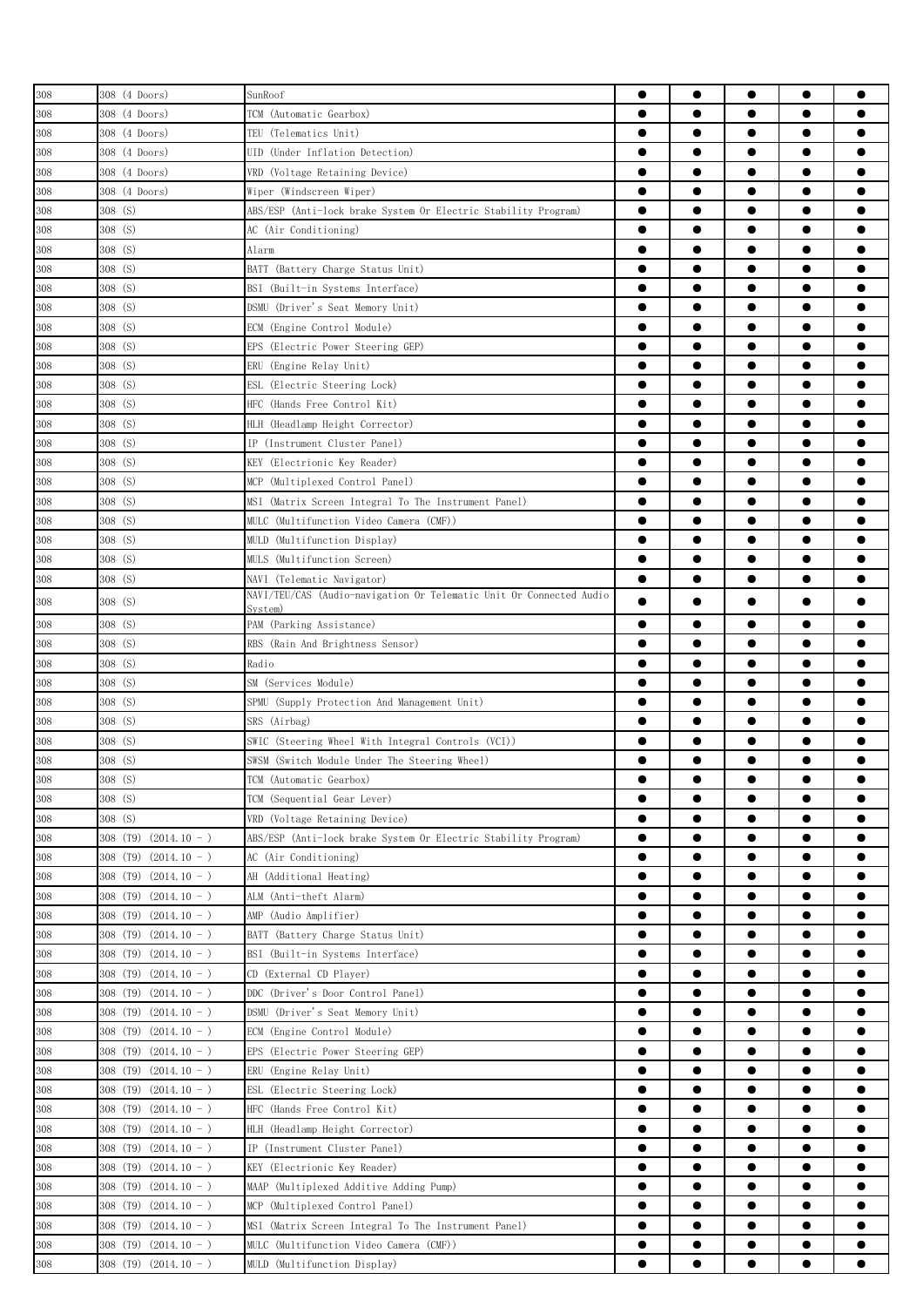| 308               | $308$ (T9) (2014.10 - )   | MULS (Multifunction Screen)                                                    | $\bullet$ | $\bullet$ | $\bullet$ | $\bullet$ |           |
|-------------------|---------------------------|--------------------------------------------------------------------------------|-----------|-----------|-----------|-----------|-----------|
| 308               | $308$ (T9) $(2014.10 - )$ | NAVI (Telematic Navigator)                                                     | $\bullet$ | $\bullet$ |           | $\bullet$ |           |
|                   |                           | NAVI/TEU/CAS (Audio-navigation Or Telematic Unit Or Connected Audio            | ●         |           |           |           |           |
| 308               | $308$ (T9) $(2014.10 - )$ | System)                                                                        |           | ●         |           | $\bullet$ |           |
| 308               | $308$ (T9) $(2014.10 - )$ | PAM (Parking Assistance)                                                       | $\bullet$ |           |           | $\bullet$ |           |
| 308               | $308$ (T9) $(2014.10 - )$ | RBS (Rain And Brightness Sensor)                                               | $\bullet$ | $\bullet$ | $\bullet$ | $\bullet$ |           |
| 308               | $308$ (T9) (2014.10 - )   | Radio                                                                          | $\bullet$ | $\bullet$ | $\bullet$ | $\bullet$ |           |
| 308               | $308$ (T9) (2014.10 - )   | SB (Seat Belts Not Fastened LED Unit(TNB))                                     | $\bullet$ | $\bullet$ | $\bullet$ | $\bullet$ |           |
| 308               | $308$ (T9) $(2014.10 - )$ | SM (Services Module)                                                           | $\bullet$ | $\bullet$ | $\bullet$ | $\bullet$ | $\bullet$ |
| 308               | $308$ (T9) $(2014.10 - )$ | SPMU (Supply Protection And Management Unit)                                   | $\bullet$ | $\bullet$ | $\bullet$ | $\bullet$ |           |
| 308               | $308$ (T9) (2014.10 - )   | SRS (Airbag)                                                                   | $\bullet$ | ●         | ●         | $\bullet$ |           |
| 308               | $308$ (T9) $(2014.10 - )$ | SWIC (Steering Wheel With Integral Controls (VCI))                             | $\bullet$ |           | ●         | $\bullet$ |           |
| 308               | $308$ (T9) (2014.10 - )   | SWSM (Switch Module Under The Steering Wheel)                                  | ●         |           |           | $\bullet$ |           |
| 308               | $308$ (T9) $(2014.10 - )$ | Siren                                                                          | ●         |           |           | $\bullet$ |           |
| 308               | $308$ (T9) $(2014.10 - )$ | TCM (Automatic Gearbox)                                                        | ●         |           |           |           |           |
| 308               | $308$ (T9) $(2014.10 - )$ | TCM (Sequential Gear Lever)                                                    | 0         |           |           |           |           |
| 308               | $308$ (T9) $(2014.10 - )$ | TRU (Trailer Relay Unit)                                                       | ●         | ●         |           | $\bullet$ |           |
| 308               | $308$ (T9) $(2014.10 - )$ | VDA (Vehicle Distance Assistance)                                              | $\bullet$ | $\bullet$ | $\bullet$ | $\bullet$ |           |
| 308               | $308$ (T9) $(2014.10 - )$ | VRD (Voltage Retaining Device)                                                 | $\bullet$ | $\bullet$ | $\bullet$ | $\bullet$ |           |
| 308               | 308 (TX9)                 | ABS/ESP (Anti-lock brake System Or Electric Stability Program)                 | $\bullet$ |           | $\bullet$ | $\bullet$ |           |
| 308               | 308 (TX9)                 | AC (Air Conditioning)                                                          | $\bullet$ | $\bullet$ | $\bullet$ | $\bullet$ | $\bullet$ |
| 308               | 308 (TX9)                 | BATT (Battery Charge Status Unit)                                              | $\bullet$ | $\bullet$ | $\bullet$ | $\bullet$ |           |
|                   |                           |                                                                                | ●         | ●         | ●         | $\bullet$ |           |
| 308<br>308        | 308 (TX9)<br>308 (TX9)    | BSI (Built-in Systems Interface)                                               | $\bullet$ | $\bullet$ | $\bullet$ | $\bullet$ |           |
|                   |                           | ECM (Engine Control Module)                                                    |           |           |           |           |           |
| 308               | 308 (TX9)                 | EPS (Electric Power Steering)                                                  | $\bullet$ |           |           | $\bullet$ |           |
| 308               | 308 (TX9)                 | ESL (Electric Steering Lock)                                                   | ●         |           |           | $\bullet$ |           |
| 308               | 308 (TX9)                 | IP (Instrument Cluster Panel)                                                  | $\bullet$ |           |           | $\bullet$ |           |
| 308               | 308 (TX9)                 | MCP (Multiplexed Control Panel)                                                |           |           |           | $\bullet$ |           |
| 308               | 308 (TX9)                 | MSI (Matrix Screen Integral To The Instrument Panel)                           | $\bullet$ |           |           | $\bullet$ |           |
| 308               | 308 (TX9)                 | MULS (Multifunction Screen)                                                    | $\bullet$ | $\bullet$ |           | $\bullet$ |           |
| 308               | 308 (TX9)                 | NAVI/TEU/CAS (Audio-navigation Or Telematic Unit Or Connected Audio<br>Svstem) | ●         |           | ●         | $\bullet$ |           |
| 308               | 308 (TX9)                 | PAM (Parking Assistance)                                                       | $\bullet$ | ●         |           | $\bullet$ |           |
| 308               | 308 (TX9)                 | RSS (Rain-sunlight Sensor)                                                     | $\bullet$ | $\bullet$ |           | $\bullet$ |           |
| 308               | 308 (TX9)                 | Radio                                                                          | $\bullet$ | $\bullet$ | $\bullet$ | $\bullet$ |           |
| 308               | 308 (TX9)                 | SM (Services Module)                                                           | $\bullet$ |           |           | $\bullet$ |           |
| 308               | 308 (TX9)                 | SRS (Airbag)                                                                   |           | 0         |           | $\bullet$ |           |
|                   | 308 (TX9)                 | SWC (Controls On The Steering Wheel)                                           |           |           |           |           |           |
| $\frac{308}{308}$ | 308 (TX9)                 | SWSM (Switch Module Under The Steering Wheel)                                  | $\bullet$ | ●         |           | $\bullet$ |           |
| 308               | 308 (TX9)                 | TCM (Automatic Gearbox)                                                        | ●         | ●         |           | $\bullet$ |           |
| 308               | 308 (TX9)                 | VRD (Voltage Retaining Device)                                                 | $\bullet$ |           |           | $\bullet$ |           |
| 4007              | 4007                      | ABS/ESP (Anti-lock brake System Or Electric Stability Program)                 |           |           |           | $\bullet$ |           |
| 4007              | 4007                      | AC (Air Conditioning)                                                          | ●         |           |           |           |           |
| 4007              | 4007                      | BSI (Built-in Systems Interface)                                               | $\bullet$ |           |           |           |           |
|                   | 4007                      | CAS (Coded Anti-start)                                                         | $\bullet$ |           |           |           |           |
| 4007              |                           | DDM (Driver's Door Module)                                                     | $\bullet$ |           |           | $\bullet$ | e         |
| 4007              | 4007                      |                                                                                |           |           |           |           |           |
| 4007              | 4007                      | DHL (Headlamp Height Adjuster/Directional Headlamp)                            | $\bullet$ | $\bullet$ | $\bullet$ | $\bullet$ |           |
| 4007              | 4007                      | DPCRF (Rear Final Drive Piloted Clutch)                                        | $\bullet$ | $\bullet$ |           | $\bullet$ |           |
| 4007              | 4007                      | DSPRLH (Rear LH Door Switch Panel)                                             | $\bullet$ | $\bullet$ | $\bullet$ | $\bullet$ |           |
| $4007\,$          | 4007                      | DSPRRH (Rear RH Door Switch Panel)                                             | $\bullet$ | $\bullet$ | $\bullet$ | $\bullet$ | $\bullet$ |
| 4007              | 4007                      | ECM (Engine Control Module)                                                    | $\bullet$ | $\bullet$ | $\bullet$ | $\bullet$ |           |
| 4007              | 4007                      | HFC (Hands Free Control Kit)                                                   | ●         | ●         |           | $\bullet$ |           |
| 4007              | 4007                      | IP (Instrument Cluster Panel)                                                  | $\bullet$ |           | $\bullet$ | $\bullet$ |           |
| 4007              | 4007                      | NAVI (Navigation)                                                              | $\bullet$ |           |           | $\bullet$ |           |
| 4007              | 4007                      | PAM (Parking Assistance)                                                       | ●         |           |           | $\bullet$ |           |
| 4007              | 4007                      | PDM (Passenger's Door Module)                                                  | $\bullet$ |           |           | $\bullet$ |           |
| 4007              | 4007                      | Radio                                                                          | 0         |           |           |           |           |
| 4007              | 4007                      | SAS (Flywheel Angle Sensor)                                                    | $\bullet$ |           |           |           |           |
| 4007              | 4007                      | SRS (Airbag)                                                                   | $\bullet$ | $\bullet$ |           | $\bullet$ | $\bullet$ |
| 4007              | 4007                      | SunRoof                                                                        | $\bullet$ | $\bullet$ | $\bullet$ | $\bullet$ |           |
| 4007              | 4007                      | TCM (Automatic Gearbox)                                                        | $\bullet$ | $\bullet$ | $\bullet$ | $\bullet$ |           |
| 4007              | 4007                      | TCM (Gear Lever(Dct))                                                          | $\bullet$ | $\bullet$ |           | $\bullet$ |           |
| 4008              | 4008                      | ABS/ESP (Anti-lock brake System Or Electric Stability Program)                 | $\bullet$ |           |           |           |           |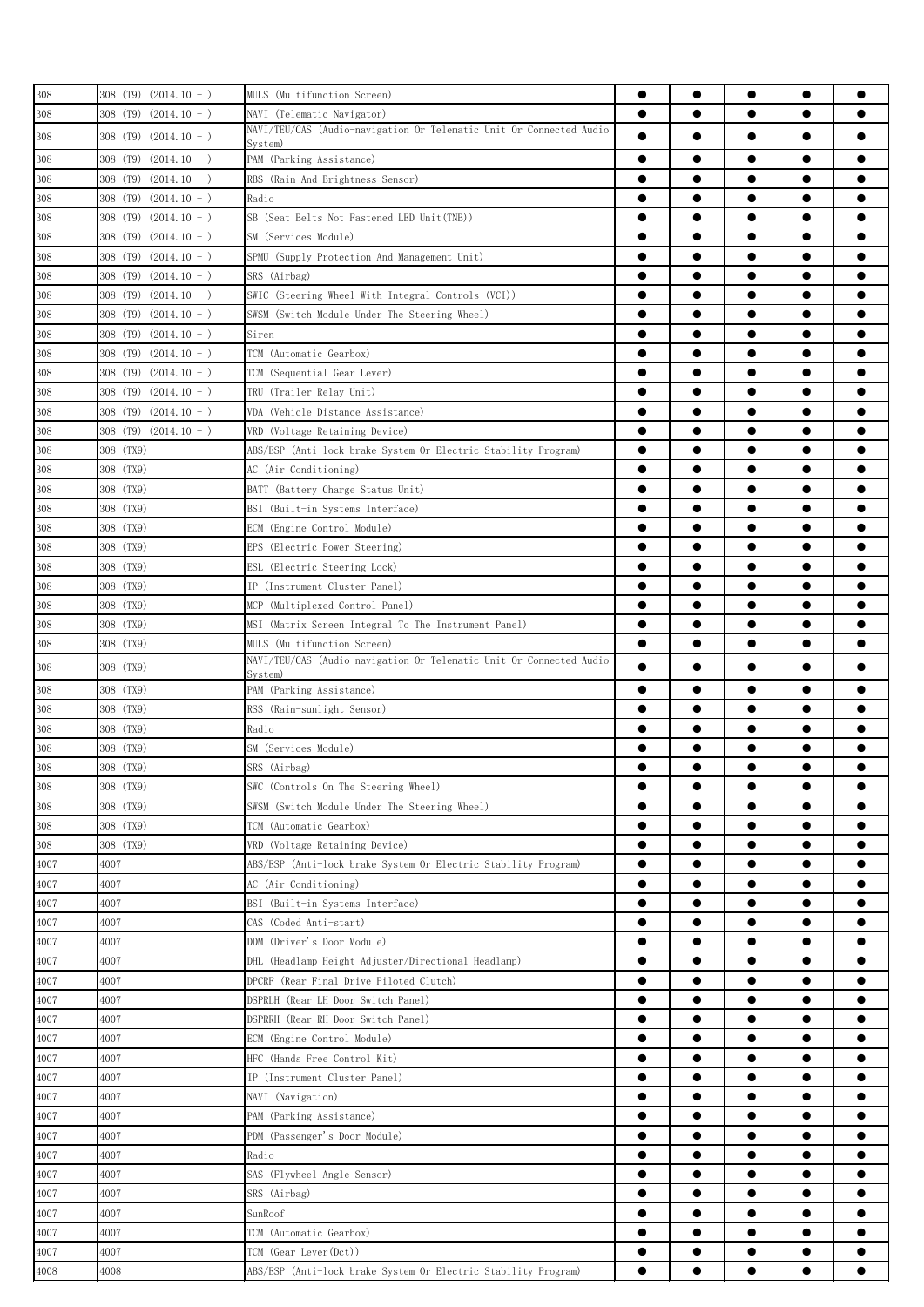| 4008 | 4008         | AC (Air Conditioning)                                                                    |           | $\bullet$ |           | $\bullet$ |           |
|------|--------------|------------------------------------------------------------------------------------------|-----------|-----------|-----------|-----------|-----------|
| 4008 | 4008         | AC (Rear Air Conditioning)                                                               | $\bullet$ | $\bullet$ |           | $\bullet$ |           |
| 4008 | 4008         | ALM (Anti-theft Alarm)                                                                   |           | $\bullet$ | $\bullet$ | $\bullet$ |           |
| 4008 | 4008         | ASM (Anti-slip Mode Selector)                                                            |           | $\bullet$ | $\bullet$ | $\bullet$ |           |
| 4008 | 4008         | AUTH (Starting Authorisation ECU)                                                        | $\bullet$ | $\bullet$ | $\bullet$ | $\bullet$ |           |
|      |              |                                                                                          |           | $\bullet$ |           | $\bullet$ |           |
| 4008 | 4008         | BATT (Battery Charge Status Unit)                                                        |           | ●         | ●         | $\bullet$ |           |
| 4008 | 4008         | BCM (Body Control Module)                                                                |           |           |           |           |           |
| 4008 | 4008         | BSI (Built-in Systems Interface)                                                         | $\bullet$ | ●         |           | $\bullet$ |           |
| 4008 | 4008         | CAS/HFCU (Coded Anti-start/Hands-free Control Unit)                                      |           |           |           | $\bullet$ |           |
| 4008 | 4008         | CD (External CD Player)                                                                  |           |           |           | $\bullet$ |           |
| 4008 | 4008         | DAF (Diesel Additive Pump)                                                               |           |           |           | $\bullet$ |           |
| 4008 | 4008         | DDC (Driver's Door Control Panel)                                                        | $\bullet$ |           |           | $\bullet$ |           |
| 4008 | 4008         | DHL (Headlamp Height Adjuster/Directional Headlamp)                                      |           | $\bullet$ |           | $\bullet$ |           |
| 4008 | 4008         | DPCRF (Rear Final Drive Piloted Clutch)                                                  | $\bullet$ | $\bullet$ | $\bullet$ | $\bullet$ |           |
| 4008 | 4008         | DSC (Driver's Seat Comfort ECU)                                                          | $\bullet$ | $\bullet$ |           | $\bullet$ |           |
| 4008 | 4008         | DSP (Driver's Seat Pneumatic Functions ECU)                                              |           | $\bullet$ |           | $\bullet$ |           |
| 4008 | 4008         | Display                                                                                  | $\bullet$ | $\bullet$ | $\bullet$ | $\bullet$ |           |
| 4008 | 4008         | ECM (Engine Control Module)                                                              | $\bullet$ | $\bullet$ |           | $\bullet$ |           |
| 4008 | 4008         | EPS (Electric Power Steering)                                                            |           | ●         |           | $\bullet$ |           |
| 4008 | 4008         | ERU (Engine Relay Unit)                                                                  | $\bullet$ | ●         |           | $\bullet$ |           |
| 4008 | 4008         | ESL (Electric Steering Lock)                                                             |           |           |           | $\bullet$ |           |
| 4008 | 4008         | HFA (Hands Full Access ECU(Right-hand Side Or Rear))                                     | 0         |           |           | $\bullet$ |           |
| 4008 | 4008         | IP (Instrument Cluster Panel)                                                            |           |           |           | $\bullet$ |           |
| 4008 | 4008         | MCP (Multiplexed Control Panel)                                                          |           |           |           | $\bullet$ |           |
|      |              |                                                                                          |           |           |           | $\bullet$ |           |
| 4008 | 4008         | MULC (Multifunction Video Camera (CMF))                                                  |           |           |           |           |           |
| 4008 | 4008         | NAVI (Navigation)<br>NAVI/TEU/CAS (Audio-navigation Or Telematic Unit Or Connected Audio | $\bullet$ | $\bullet$ |           | $\bullet$ |           |
| 4008 | 4008         | Svstem)                                                                                  | $\bullet$ |           |           | $\bullet$ |           |
| 4008 | 4008         | PAM (Parking Assistance)                                                                 |           |           |           | $\bullet$ |           |
| 4008 | 4008         | PSP (Passenger's Seat Pneumatic Functions ECU)                                           | $\bullet$ | $\bullet$ |           | $\bullet$ |           |
| 4008 | 4008         | PVA (Panoramic Visual Assistance ECU)                                                    | $\bullet$ | $\bullet$ |           | $\bullet$ |           |
| 4008 | 4008         | ROR (Radio Or Radiotelephone(Radio Part))                                                |           | $\bullet$ |           | $\bullet$ |           |
| 4008 | 4008         | RSS (Rain-sunlight Sensor)                                                               |           | $\bullet$ |           | $\bullet$ |           |
| 4008 | 4008         | Radio                                                                                    | $\bullet$ | $\bullet$ |           | $\bullet$ |           |
| 4008 | 4008         | SAS (Steering Wheel Angle Sensor)                                                        | ●         |           |           | $\bullet$ |           |
| 4008 | 4008         | SB (Seat Belts Not Fastened LED Unit(TNB))                                               | ●         | ●         | ●         | $\bullet$ |           |
|      |              |                                                                                          |           |           |           |           |           |
| 4008 | 4008         | SHP/VR (Front Left Seat Heated Pads And Ventilation Regulation ECU)                      |           |           |           |           |           |
| 4008 | 4008         | SHP/VR (Front Right Seat Heated Pads And Ventilation Regulation<br>ECU)                  |           |           |           |           |           |
| 4008 | 4008         | SM (Services Module)                                                                     | $\bullet$ | $\bullet$ | $\bullet$ | $\bullet$ |           |
| 4008 | 4008         | SPMU (Supply Protection And Management Unit)                                             | $\bullet$ | $\bullet$ | $\bullet$ | $\bullet$ |           |
| 4008 | 4008         | SRS (Airbag)                                                                             |           | ●         | $\bullet$ | $\bullet$ |           |
| 4008 | 4008         | SSC (Stop And Start Control ECU)                                                         | $\bullet$ | $\bullet$ | $\bullet$ | $\bullet$ |           |
|      | 4008         | SWC (Controls On The Steering Wheel)                                                     | $\bullet$ |           |           | $\bullet$ |           |
| 4008 |              |                                                                                          |           |           |           |           |           |
| 4008 | 4008         | SWSM (Switch Module Under The Steering Wheel)                                            | $\bullet$ | $\bullet$ |           | $\bullet$ |           |
| 4008 | 4008         | Siren                                                                                    |           |           |           | $\bullet$ |           |
| 4008 | 4008         | TCM (Automatic Gearbox)                                                                  | $\bullet$ |           |           | $\bullet$ |           |
| 4008 | 4008         | TCM (Sequential Gear Lever)                                                              | $\bullet$ | $\bullet$ |           | $\bullet$ |           |
| 4008 | 4008         | TRU (Trailer Relay Unit)                                                                 | $\bullet$ | $\bullet$ | $\bullet$ | $\bullet$ | ●         |
| 4008 | 4008         | TS (Touch Screen)                                                                        | $\bullet$ | $\bullet$ | $\bullet$ | $\bullet$ | $\bullet$ |
| 4008 | 4008         | VDA (Vehicle Distance Assistance)                                                        | $\bullet$ | $\bullet$ | $\bullet$ | $\bullet$ |           |
| 4008 | 4008         | VRD (Voltage Retaining Device)                                                           | $\bullet$ | $\bullet$ | $\bullet$ | $\bullet$ |           |
| 4008 | 4008         | Wiper (Windscreen Wiper)                                                                 | $\bullet$ | $\bullet$ | $\bullet$ | $\bullet$ | $\bullet$ |
| 4008 | 4008 (CHINA) | ABS/ESP (Anti-lock brake System Or Electric Stability Program)                           | $\bullet$ | $\bullet$ | $\bullet$ | $\bullet$ |           |
| 4008 | 4008 (CHINA) | AC (Air Conditioning)                                                                    | $\bullet$ | ●         |           | $\bullet$ |           |
| 4008 | 4008 (CHINA) | AC (Rear Air Conditioning)                                                               | $\bullet$ | $\bullet$ | $\bullet$ | $\bullet$ |           |
| 4008 | 4008 (CHINA) | ALM (Anti-theft Alarm)                                                                   | $\bullet$ |           |           | $\bullet$ |           |
| 4008 | 4008 (CHINA) | ASM (Anti-slip Mode Selector)                                                            | $\bullet$ |           |           | $\bullet$ |           |
| 4008 | 4008 (CHINA) | BATT (Battery Charge Status Unit)                                                        | $\bullet$ |           |           | $\bullet$ |           |
| 4008 | 4008 (CHINA) | BCM (Body Control Module)                                                                | $\bullet$ |           |           |           |           |
| 4008 | 4008 (CHINA) | BSI (Built-in Systems Interface)                                                         | $\bullet$ |           |           |           |           |
| 4008 | 4008 (CHINA) | CD (External CD Player)                                                                  | $\bullet$ | $\bullet$ |           | $\bullet$ |           |
|      |              |                                                                                          |           |           |           |           |           |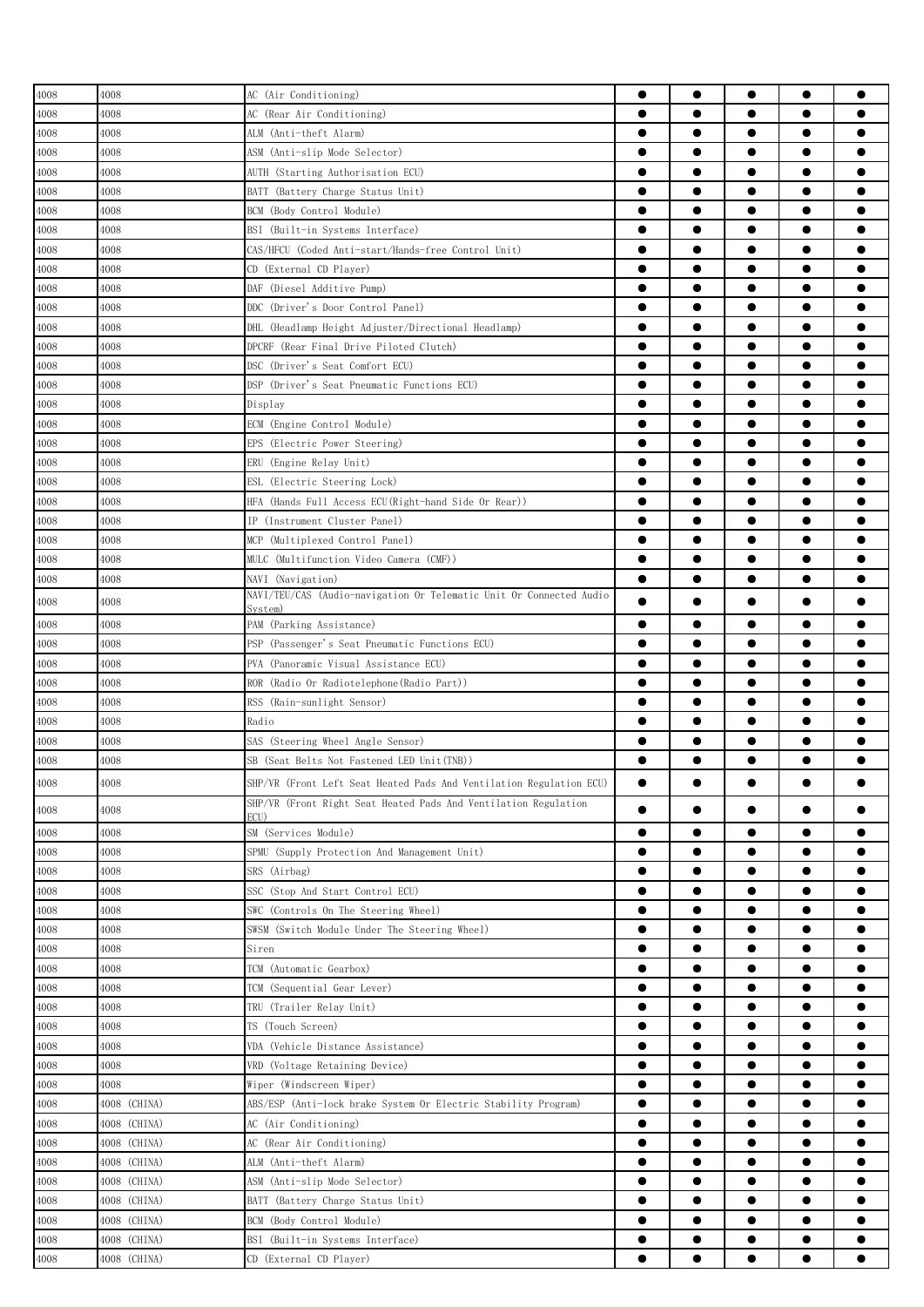| 4008     | 4008 (CHINA)  | DAF (Diesel Additive Pump)                                          |           | $\bullet$ | $\bullet$ | $\bullet$ | 0         |
|----------|---------------|---------------------------------------------------------------------|-----------|-----------|-----------|-----------|-----------|
| 4008     | 4008 (CHINA)  | DDC<br>(Driver's Door Control Panel)                                | $\bullet$ |           | $\bullet$ | $\bullet$ |           |
| 4008     | 4008 (CHINA)  | DHL (Headlamp Height Adjuster/Directional Headlamp)                 | $\bullet$ | $\bullet$ | $\bullet$ | $\bullet$ |           |
| 4008     | 4008 (CHINA)  | DSC (Driver's Seat Comfort ECU)                                     | $\bullet$ | $\bullet$ | $\bullet$ | $\bullet$ |           |
| 4008     | 4008 (CHINA)  | DSP (Driver's Seat Pneumatic Functions ECU)                         | $\bullet$ | $\bullet$ | $\bullet$ | $\bullet$ | $\bullet$ |
| 4008     | 4008 (CHINA)  | Display                                                             | $\bullet$ | ●         | $\bullet$ | $\bullet$ |           |
| 4008     | 4008 (CHINA)  | ECM (Engine Control Module)                                         |           | ●         | $\bullet$ | $\bullet$ | Α         |
| 4008     | 4008 (CHINA)  | EPS (Electric Power Steering)                                       | $\bullet$ | ●         | $\bullet$ | $\bullet$ |           |
| 4008     | 4008 (CHINA)  | ERU (Engine Relay Unit)                                             |           |           |           | $\bullet$ |           |
| 4008     | 4008 (CHINA)  | ESL (Electric Steering Lock)                                        |           |           | $\bullet$ | $\bullet$ |           |
| 4008     | 4008 (CHINA)  | HFA (Hands Full Access ECU(Right-hand Side Or Rear))                |           | ●         | $\bullet$ | $\bullet$ |           |
| 4008     | 4008 (CHINA)  | IP (Instrument Cluster Panel)                                       | $\bullet$ | ●         |           | $\bullet$ |           |
| 4008     | 4008 (CHINA)  | MCP (Multiplexed Control Panel)                                     |           | ●         | $\bullet$ | $\bullet$ |           |
| 4008     | 4008 (CHINA)  | MULC (Multifunction Video Camera (CMF))                             | $\bullet$ | $\bullet$ | $\bullet$ | $\bullet$ |           |
|          |               | NAVI/TEU/CAS (Audio-navigation Or Telematic Unit Or Connected Audio |           |           |           |           |           |
| 4008     | 4008 (CHINA)  | System)                                                             | ●         |           | e         | $\bullet$ |           |
| 4008     | 4008 (CHINA)  | PAM (Parking Assistance)                                            | $\bullet$ | ●         | $\bullet$ | $\bullet$ |           |
| 4008     | 4008 (CHINA)  | PSP (Passenger's Seat Pneumatic Functions ECU)                      | $\bullet$ | $\bullet$ | $\bullet$ | $\bullet$ |           |
| 4008     | 4008 (CHINA)  | PVA (Panoramic Visual Assistance ECU)                               | $\bullet$ | $\bullet$ | $\bullet$ | $\bullet$ |           |
| 4008     | 4008 (CHINA)  | RSS (Rain-sunlight Sensor)                                          | $\bullet$ |           | $\bullet$ | $\bullet$ | ●         |
| 4008     | 4008 (CHINA)  | Radio                                                               | $\bullet$ | $\bullet$ | $\bullet$ | $\bullet$ | ●         |
| 4008     | 4008 (CHINA)  | SB (Seat Belts Not Fastened LED Unit(TNB))                          | $\bullet$ | $\bullet$ | $\bullet$ | $\bullet$ |           |
| 4008     | 4008 (CHINA)  | SHP/VR (Front Left Seat Heated Pads And Ventilation Regulation ECU) | $\bullet$ |           |           | $\bullet$ |           |
|          |               | SHP/VR (Front Right Seat Heated Pads And Ventilation Regulation     |           |           |           |           |           |
| 4008     | 4008 (CHINA)  | ECU)                                                                |           |           | e         | $\bullet$ |           |
| 4008     | 4008 (CHINA)  | SM (Services Module)                                                | $\bullet$ | $\bullet$ | $\bullet$ | $\bullet$ |           |
| 4008     | 4008 (CHINA)  | SPMU (Supply Protection And Management Unit)                        |           |           | $\bullet$ | $\bullet$ |           |
| 4008     | 4008 (CHINA)  | SRS (Airbag)                                                        | $\bullet$ | $\bullet$ | $\bullet$ | $\bullet$ | $\bullet$ |
| 4008     | 4008 (CHINA)  | SWC (Controls On The Steering Wheel)                                | $\bullet$ | $\bullet$ | $\bullet$ | $\bullet$ |           |
| 4008     | 4008 (CHINA)  | SWSM (Switch Module Under The Steering Wheel)                       | ●         |           | $\bullet$ | $\bullet$ |           |
| 4008     | 4008 (CHINA)  | Siren                                                               | $\bullet$ | ●         | $\bullet$ | $\bullet$ |           |
| 4008     | 4008 (CHINA)  | TCM (Automatic Gearbox)                                             | $\bullet$ | $\bullet$ | $\bullet$ | $\bullet$ |           |
| 4008     | 4008 (CHINA)  | TCM (Sequential Gear Lever)                                         |           |           | $\bullet$ | $\bullet$ |           |
| 4008     | 4008 (CHINA)  | TRU (Trailer Relay Unit)                                            |           | $\bullet$ | $\bullet$ | $\bullet$ |           |
| 4008     | 4008 (CHINA)  | TS (Touch Screen)                                                   |           |           |           | $\bullet$ |           |
| 4008     | 4008 (CHINA)  | VDA (Vehicle Distance Assistance)                                   | $\bullet$ |           | $\bullet$ | $\bullet$ |           |
| $4008\,$ | 4008 (CHINA)  | VRD (Voltage Retaining Device)                                      | ●         | ●         | ●         | ●         |           |
| 4008     | 4008 (CHINA)  | Wiper (Windscreen Wiper)                                            | $\bullet$ | $\bullet$ | $\bullet$ | $\bullet$ | $\bullet$ |
| 406      | 406           | ABS/ESP (Anti-lock brake System Or Electric Stability Program)      | $\bullet$ | $\bullet$ | $\bullet$ | $\bullet$ |           |
| 406      | 406           | AC (Air Conditioning)                                               | $\bullet$ | $\bullet$ | $\bullet$ | $\bullet$ |           |
| 406      | 406           | Alarm                                                               | $\bullet$ | $\bullet$ | $\bullet$ | $\bullet$ |           |
| 406      | 406           | BSI (Built-in Systems Interface)                                    | $\bullet$ | $\bullet$ | $\bullet$ | $\bullet$ |           |
| 406      | 406           | CD (CD Player)                                                      | $\bullet$ | $\bullet$ | $\bullet$ | $\bullet$ | А         |
| 406      | 406           | DAF (Diesel Additive Control Unit)                                  | $\bullet$ |           |           | $\bullet$ |           |
| 406      | 406           | ECM (Engine Control Module)                                         | $\bullet$ |           | $\bullet$ | $\bullet$ |           |
| 406      | 406           | IP (Instrument Cluster Panel)                                       |           | $\bullet$ |           | $\bullet$ |           |
| 406      | 406           | MULS (Multifunction Screen)                                         | $\bullet$ | $\bullet$ |           | $\bullet$ |           |
| 406      | 406           | NAVI (On-board Navigation System)                                   | $\bullet$ | $\bullet$ |           | $\bullet$ |           |
| 406      | 406           | RBS (Rain And Brightness Sensor)                                    | $\bullet$ | $\bullet$ |           | $\bullet$ | ●         |
| 406      | 406           | Radio                                                               | $\bullet$ | $\bullet$ | $\bullet$ | $\bullet$ | ●         |
| 406      | 406           | SRS (Airbag)                                                        | $\bullet$ | $\bullet$ | $\bullet$ | $\bullet$ |           |
| 406      | 406           | SSP (Electronically Managed Suspension)                             | $\bullet$ | $\bullet$ | $\bullet$ | $\bullet$ |           |
| 406      | 406           | SWSM (Steering Wheel Switching Module)                              | $\bullet$ | $\bullet$ | $\bullet$ | $\bullet$ |           |
| 406      | 406           | TCM (Automatic Gearbox)                                             | $\bullet$ | $\bullet$ | $\bullet$ | $\bullet$ |           |
| 406      | 406 (Coupe)   | ABS/ESP (Anti-lock brake System Or Electric Stability Program)      | $\bullet$ |           |           | $\bullet$ |           |
| 406      | 406 (Coupe)   |                                                                     | $\bullet$ |           |           | $\bullet$ |           |
|          |               | ECM (Engine Control Module)                                         | $\bullet$ |           |           | $\bullet$ |           |
| 406      | 406 (Coupe)   | SRS (Airbag)                                                        |           |           |           |           |           |
| 406      | 406 (Coupe)   | TCM (Automatic Gearbox)                                             |           |           |           |           |           |
| 406      | 406 (R Coupe) | ABS/ESP (Anti-lock brake System Or Electric Stability Program)      | $\bullet$ |           |           | $\bullet$ |           |
| 406      | 406 (R Coupe) | AC (Air Conditioning)                                               | $\bullet$ | $\bullet$ |           | $\bullet$ |           |
| 406      | 406 (R Coupe) | Alarm                                                               |           | $\bullet$ |           | $\bullet$ |           |
| 406      | 406 (R Coupe) | BSI (Built-in Systems Interface)                                    | $\bullet$ | $\bullet$ |           | $\bullet$ |           |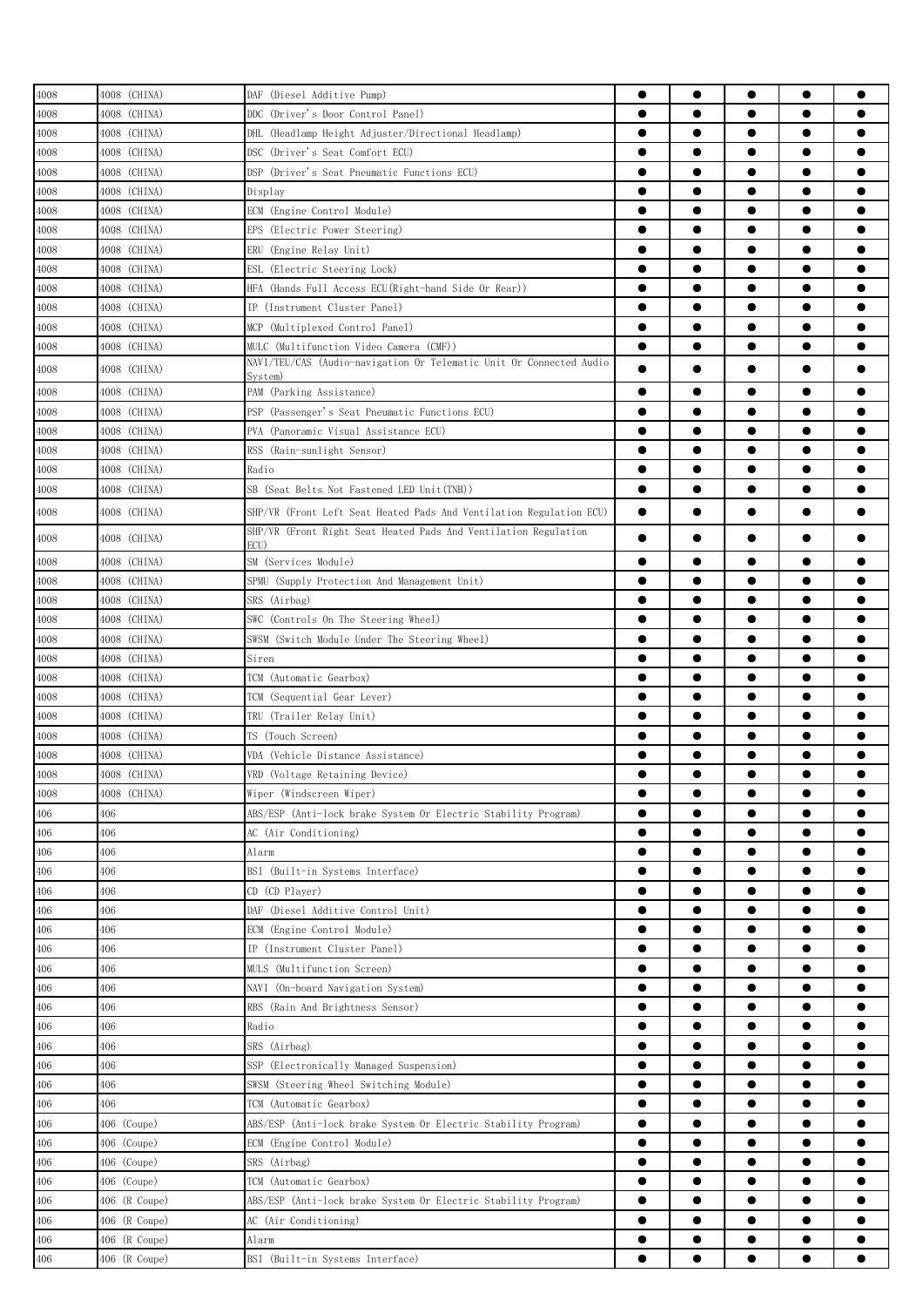| 406     | 406 (R Coupe)           | CD (CD Player)                                                 | $\bullet$ | $\bullet$ | $\bullet$ | $\bullet$ |           |
|---------|-------------------------|----------------------------------------------------------------|-----------|-----------|-----------|-----------|-----------|
| 406     | 406 (R Coupe)           | DAF (Diesel Additive Control Unit)                             | $\bullet$ | $\bullet$ | $\bullet$ | $\bullet$ |           |
| 406     | 406 (R Coupe)           | ECM (Engine Control Module)                                    | $\bullet$ | $\bullet$ | $\bullet$ | $\bullet$ |           |
| 406     | 406 (R Coupe)           | IP (Instrument Cluster Panel)                                  | $\bullet$ | $\bullet$ | $\bullet$ | $\bullet$ |           |
| 406     | 406 (R Coupe)           | MULS (Multifunction Screen)                                    | $\bullet$ | $\bullet$ | $\bullet$ | $\bullet$ | $\bullet$ |
| 406     | 406 (R Coupe)           | NAVI (On-board Navigation System)                              | $\bullet$ | $\bullet$ | $\bullet$ | $\bullet$ |           |
| 406     | 406 (R Coupe)           | RBS (Rain And Brightness Sensor)                               |           | ●         | $\bullet$ | $\bullet$ |           |
| 406     | 406 (R Coupe)           | Radio                                                          | $\bullet$ | $\bullet$ | $\bullet$ | $\bullet$ |           |
| 406     | 406 (R Coupe)           | SRS (Airbag)                                                   | $\bullet$ |           |           | $\bullet$ |           |
| 406     | 406 (R Coupe)           | SWSM (Steering Wheel Switching Module)                         |           | ●         | ∙         | $\bullet$ |           |
| 406     | 406 (R Coupe)           | TCM (Automatic Gearbox)                                        |           | ●         |           | $\bullet$ |           |
|         | 406 (R)                 |                                                                | $\bullet$ |           |           | $\bullet$ |           |
| 406     |                         | ABS/ESP (Anti-lock brake System Or Electric Stability Program) |           | $\bullet$ | $\bullet$ |           | Α         |
| 406     | 406 (R)                 | AC (Air Conditioning)                                          | $\bullet$ |           |           | $\bullet$ |           |
| 406     | 406 (R)                 | Alarm                                                          | $\bullet$ | $\bullet$ | $\bullet$ | $\bullet$ |           |
| 406     | 406 (R)                 | BSI (Built-in Systems Interface)                               | $\bullet$ | $\bullet$ | $\bullet$ | $\bullet$ |           |
| 406     | 406 (R)                 | CD (CD Player)                                                 | $\bullet$ | $\bullet$ | $\bullet$ | $\bullet$ | Α         |
| 406     | 406 (R)                 | DAF (Diesel Additive Control Unit)                             | $\bullet$ | $\bullet$ | $\bullet$ | $\bullet$ | ●         |
| 406     | 406 (R)                 | ECM (Engine Control Module)                                    | $\bullet$ | $\bullet$ | $\bullet$ | $\bullet$ |           |
| 406     | 406 (R)                 | IP (Instrument Cluster Panel)                                  |           | ●         | $\bullet$ | $\bullet$ |           |
| 406     | 406 (R)                 | MULS (Multifunction Screen)                                    | $\bullet$ | ●         | $\bullet$ | $\bullet$ |           |
| 406     | 406 (R)                 | NAVI (On-board Navigation System)                              | $\bullet$ |           |           | $\bullet$ |           |
| 406     | 406 (R)                 | RBS (Rain And Brightness Sensor)                               |           |           |           | $\bullet$ |           |
| 406     | 406 (R)                 | Radio                                                          | $\bullet$ | $\bullet$ |           | $\bullet$ |           |
| 406     | 406 (R)                 | SRS (Airbag)                                                   | $\bullet$ | $\bullet$ |           | $\bullet$ |           |
| 406     | 406 (R)                 | SWSM (Steering Wheel Switching Module)                         | $\bullet$ |           |           | $\bullet$ |           |
| 406     | 406 (R)                 | TCM (Automatic Gearbox)                                        | $\bullet$ | $\bullet$ | $\bullet$ | $\bullet$ |           |
| 407     |                         | ABS/ESP (Anti-lock brake System Or Electric Stability Program) | $\bullet$ | $\bullet$ | $\bullet$ | $\bullet$ |           |
| 407     |                         | AC (Air Conditioning)                                          | $\bullet$ | $\bullet$ | $\bullet$ | $\bullet$ |           |
| 407     |                         | AH (Additional Heating)                                        | $\bullet$ | $\bullet$ | $\bullet$ | $\bullet$ | Α         |
| 407     |                         | Alarm                                                          | $\bullet$ | $\bullet$ | $\bullet$ | $\bullet$ |           |
| 407     |                         | BATT (Battery Charge Status Unit)                              |           | $\bullet$ | $\bullet$ | $\bullet$ |           |
| 407     |                         | BSI (Built-in Systems Interface)                               |           | ●         | $\bullet$ | $\bullet$ |           |
| 407     |                         | BW (Boot Wiring)                                               | $\bullet$ | $\bullet$ | $\bullet$ | $\bullet$ |           |
| 407     |                         | CD (CD Player)                                                 | 0         |           | ●         | $\bullet$ |           |
| 407     |                         | DAF (Diesel Additive Control Unit)                             |           |           |           |           |           |
| $407\,$ |                         | DDM (Driver's Door Module)                                     |           | $\bullet$ |           | $\bullet$ |           |
| 407     |                         | DHL (Directional Headlamps)                                    | $\bullet$ | $\bullet$ | $\bullet$ | $\bullet$ | 0         |
| 407     |                         | DSMU (Driver's Seat Memory Unit)                               | $\bullet$ |           |           | $\bullet$ | ●         |
| 407     |                         | ECM (Engine Control Module)                                    | $\bullet$ | $\bullet$ | $\bullet$ | $\bullet$ | $\bullet$ |
| 407     |                         | EPS (Electric Power Steering)                                  | $\bullet$ | $\bullet$ | $\bullet$ | $\bullet$ |           |
| 407     |                         | HFC (Hands Free Control Kit)                                   | $\bullet$ | $\bullet$ | $\bullet$ | $\bullet$ | ●         |
| 407     |                         | HFR (High Frequency Receiver)                                  | $\bullet$ | $\bullet$ | $\bullet$ | $\bullet$ | $\bullet$ |
| 407     |                         | HLLC (Left Headlamp Beam Level Corrector)                      | $\bullet$ | $\bullet$ | $\bullet$ | $\bullet$ |           |
|         |                         |                                                                | $\bullet$ | $\bullet$ | $\bullet$ | $\bullet$ | ●         |
| 407     |                         | HLRC (Right Headlamp Beam Corrector)                           | $\bullet$ | $\bullet$ | $\bullet$ | $\bullet$ |           |
| 407     |                         | IP (Instrument Cluster Panel)                                  |           |           |           |           |           |
| 407     |                         | MULD (Multifunction Display)                                   | $\bullet$ | $\bullet$ | $\bullet$ | $\bullet$ |           |
| 407     |                         | PAM (Parking Assistance)                                       |           |           |           | $\bullet$ |           |
| $407\,$ |                         | PDM (Passenger's Door Module)                                  | $\bullet$ | $\bullet$ | $\bullet$ | $\bullet$ |           |
| 407     |                         | PSM (Passenger's Seat Memorizing Unit)                         | $\bullet$ |           |           | $\bullet$ |           |
| 407     |                         | RBS (Rain And Brightness Sensor)                               | $\bullet$ | $\bullet$ |           | $\bullet$ | ●         |
| 407     |                         | Radio                                                          | $\bullet$ | $\bullet$ | $\bullet$ | $\bullet$ | ●         |
| 407     |                         | SRS (Airbag)                                                   | $\bullet$ | $\bullet$ | $\bullet$ | $\bullet$ | $\bullet$ |
| 407     |                         | SSP (Electronically Managed Suspension)                        | $\bullet$ | $\bullet$ | $\bullet$ | $\bullet$ | $\bullet$ |
| 407     |                         | SWSM (Steering Wheel Switching Module)                         | $\bullet$ | $\bullet$ | $\bullet$ | $\bullet$ |           |
| 407     |                         | SunRoof                                                        | $\bullet$ | $\bullet$ | $\bullet$ | $\bullet$ |           |
| 407     |                         | TCM (Automatic Gearbox)                                        | $\bullet$ | $\bullet$ | $\bullet$ | $\bullet$ |           |
| 407     |                         | TEU (Telematics Unit)                                          |           | ●         |           | $\bullet$ |           |
| 407     |                         | UID (Under Inflation Detection)                                | $\bullet$ | $\bullet$ |           | $\bullet$ |           |
| 407     |                         | Wiper (Windscreen Wiper)                                       | $\bullet$ |           | $\bullet$ | $\bullet$ |           |
| 408     | 408 (2010.01 - 2014.09) | ABS/ESP (Anti-lock brake System Or Electric Stability Program) | $\bullet$ |           |           | $\bullet$ |           |
| 408     | 408 (2010.01 - 2014.09) | AC (Air Conditioning)                                          |           |           |           |           |           |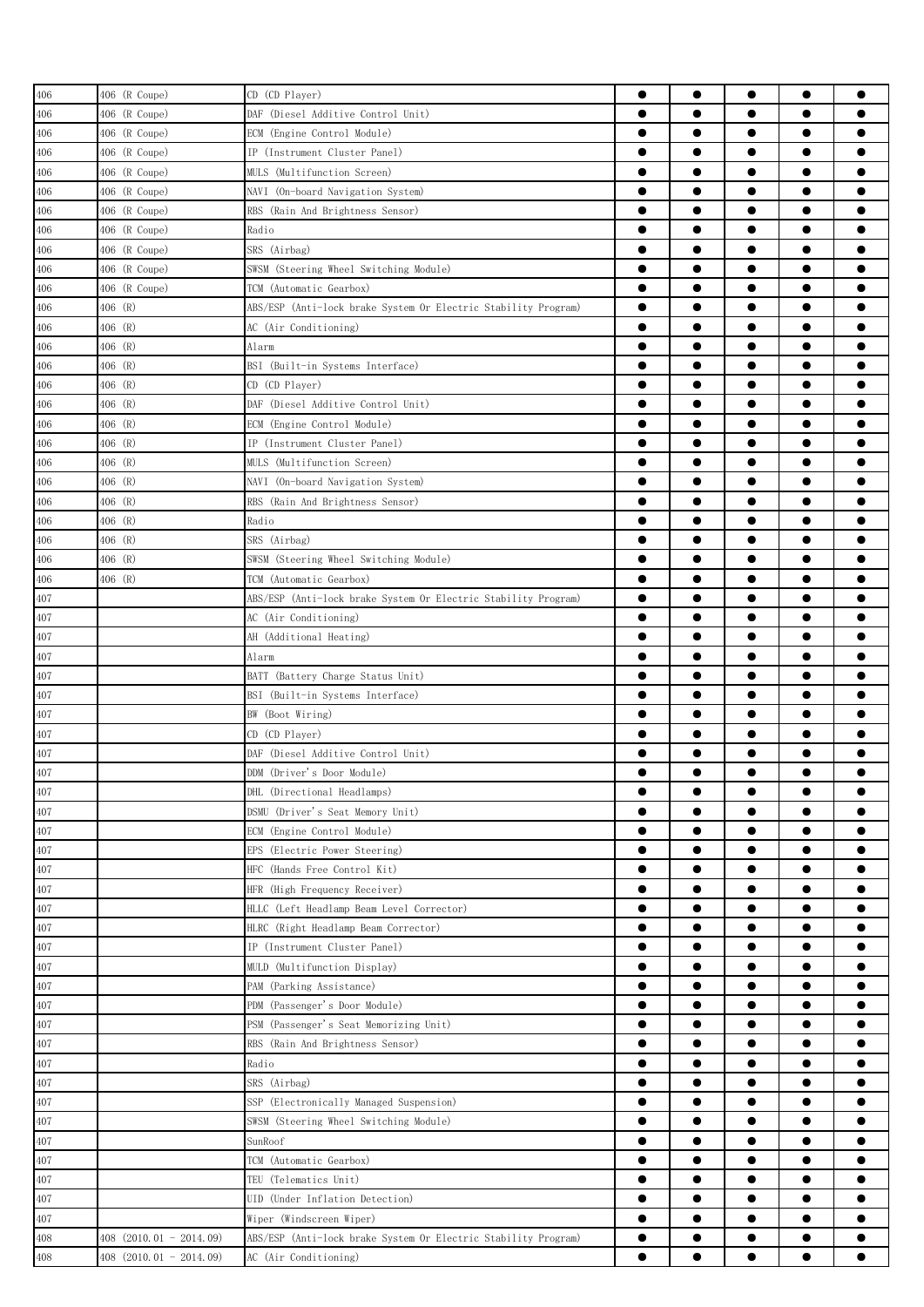| 408 | $408$ $(2010.01 - 2014.09)$   | AMP (Audio Amplifier)                                               | ●         | $\bullet$ | $\bullet$ | $\bullet$ |           |
|-----|-------------------------------|---------------------------------------------------------------------|-----------|-----------|-----------|-----------|-----------|
|     |                               |                                                                     |           |           |           |           |           |
| 408 | 408 (2010.01 - 2014.09)       | Alarm                                                               | $\bullet$ | $\bullet$ |           | $\bullet$ |           |
| 408 | $408$ $(2010.01 - 2014.09)$   | Alarm Lin                                                           | $\bullet$ | $\bullet$ | $\bullet$ | $\bullet$ |           |
| 408 | 408 (2010.01 - 2014.09)       | BATT (Battery Charge Status Unit)                                   | $\bullet$ | $\bullet$ | $\bullet$ | $\bullet$ |           |
| 408 | 408 (2010.01 - 2014.09)       | BSI (Built-in Systems Interface)                                    | $\bullet$ |           |           | $\bullet$ |           |
| 408 | $408$ $(2010, 01 - 2014, 09)$ | CD (CD Player)                                                      | ●         | ●         | ●         | $\bullet$ |           |
| 408 | 408 (2010.01 - 2014.09)       | DDM (Driver's Door Module)                                          |           | ●         | $\bullet$ | $\bullet$ |           |
| 408 | 408 (2010.01 - 2014.09)       | DHL (Discharge Bulb With Directional Dipped Headlamp)               | $\bullet$ |           |           | $\bullet$ |           |
| 408 | 408 (2010.01 - 2014.09)       | DSM (Driver's School Module)                                        |           |           |           |           |           |
| 408 | 408 (2010.01 - 2014.09)       | DSMU (Driver's Seat Memory Unit)                                    |           |           |           | $\bullet$ |           |
|     |                               |                                                                     |           | $\bullet$ |           |           |           |
| 408 | 408 (2010.01 - 2014.09)       | ECM (Engine Control Module)                                         |           | ●         |           |           |           |
| 408 | $408$ $(2010.01 - 2014.09)$   | EPS (Electric Power Steering GEP)                                   | ●         |           |           |           |           |
| 408 | 408 (2010.01 - 2014.09)       | EPS (Electric Power Steering)                                       | $\bullet$ | $\bullet$ | $\bullet$ | $\bullet$ |           |
| 408 | $408$ $(2010.01 - 2014.09)$   | ERU (Engine Relay Unit)                                             | $\bullet$ | $\bullet$ |           | $\bullet$ |           |
| 408 | $408$ $(2010.01 - 2014.09)$   | ESL (Electric Steering Lock)                                        | $\bullet$ | $\bullet$ |           | $\bullet$ |           |
| 408 | $408$ $(2010.01 - 2014.09)$   | FR (Folding Roof)                                                   | ●         | $\bullet$ |           | $\bullet$ |           |
| 408 | 408 (2010.01 - 2014.09)       | HFC (Hands Free Control Kit)                                        | $\bullet$ |           |           | $\bullet$ |           |
| 408 | 408 (2010.01 - 2014.09)       | HFR (High Frequency Receiver)                                       |           |           |           | $\bullet$ |           |
| 408 | 408 (2010.01 - 2014.09)       | IP (Instrument Cluster Panel)                                       | ●         |           |           | $\bullet$ |           |
| 408 | 408 (2010.01 - 2014.09)       | KEY (Electrionic Key Reader)                                        |           |           |           | $\bullet$ |           |
| 408 | $408$ $(2010.01 - 2014.09)$   | LDWS (Lane Departure Warning System)                                | ●         |           |           | $\bullet$ |           |
| 408 | $408$ $(2010.01 - 2014.09)$   | MAAP (Multiplexed Additive Adding Pump)                             |           |           |           |           |           |
| 408 | $408$ $(2010.01 - 2014.09)$   | MCP (Multiplexed Control Panel)                                     |           |           |           |           |           |
|     |                               |                                                                     |           | ●         |           | $\bullet$ |           |
| 408 | $408$ $(2010.01 - 2014.09)$   | MPD (Moving Panel Deflector)                                        |           |           |           |           |           |
| 408 | $408$ $(2010.01 - 2014.09)$   | MSI (Matrix Screen Integral To The Instrument Panel)                | $\bullet$ | ●         |           | $\bullet$ | œ         |
| 408 | $408$ $(2010.01 - 2014.09)$   | MULC (Multifunction Video Camera (CMF))                             | $\bullet$ | $\bullet$ |           | $\bullet$ |           |
| 408 | $408$ $(2010.01 - 2014.09)$   | MULD (Multifunction Display)                                        | $\bullet$ | $\bullet$ | $\bullet$ | $\bullet$ |           |
| 408 | $408$ $(2010.01 - 2014.09)$   | MULS (Multifunction Screen)                                         | $\bullet$ | $\bullet$ | $\bullet$ | $\bullet$ |           |
| 408 | 408 (2010.01 - 2014.09)       | N-TNB (Not Fastened Warning Light(Tnb))                             | $\bullet$ | $\bullet$ | $\bullet$ | $\bullet$ |           |
| 408 | 408 (2010.01 - 2014.09)       | NAVI (Telematic Navigator)                                          | ●         | ●         |           | $\bullet$ |           |
| 408 | 408 (2010.01 - 2014.09)       | NAVI/TEU/CAS (Audio-navigation Or Telematic Unit Or Connected Audio |           |           |           |           |           |
|     |                               | System)                                                             |           |           |           |           |           |
| 408 | $408$ $(2010.01 - 2014.09)$   | PAM (Parking Assistance)                                            | $\bullet$ | $\bullet$ | $\bullet$ | $\bullet$ |           |
| 408 | 408 (2010.01 - 2014.09)       | PSM (Passenger's Seat Memorizing Unit)                              |           | ●         |           | $\bullet$ |           |
| 408 | $408$ $(2010, 01 - 2014, 09)$ | RBS (Rain And Brightness Sensor)                                    | ●         | e         |           | $\bullet$ |           |
| 408 | $408$ $(2010.01 - 2014.09)$   | Radio                                                               | ●         | $\bullet$ |           | $\bullet$ |           |
| 408 | $(2010.01 - 2014.09)$<br>408. | SM (Services Module)                                                |           |           |           |           |           |
| 408 | 408 (2010.01 - 2014.09)       | SPMU (Supply Protection And Management Unit)                        |           |           |           |           |           |
| 408 | $408$ $(2010.01 - 2014.09)$   | SRS (Airbag)                                                        | $\bullet$ | $\bullet$ |           |           |           |
| 408 | $408$ $(2010.01 - 2014.09)$   | SWIC (Steering Wheel With Integral Controls (VCI))                  |           | $\bullet$ |           |           |           |
| 408 | $408$ $(2010.01 - 2014.09)$   | SWSM (Steering Wheel Switching Module)                              | $\bullet$ | $\bullet$ |           | $\bullet$ |           |
| 408 | 408 (2010.01 - 2014.09)       | SWSM (Switch Module Under The Steering Wheel)                       | $\bullet$ | $\bullet$ | $\bullet$ | $\bullet$ | $\bullet$ |
| 408 | $408$ $(2010.01 - 2014.09)$   | SunRoof                                                             | $\bullet$ | $\bullet$ |           | $\bullet$ | $\bullet$ |
| 408 | $408$ $(2010.01 - 2014.09)$   | TCM (Automatic Gearbox)                                             | $\bullet$ | $\bullet$ | $\bullet$ | $\bullet$ |           |
|     |                               |                                                                     | $\bullet$ | $\bullet$ | $\bullet$ | $\bullet$ | $\bullet$ |
| 408 | 408 (2010.01 - 2014.09)       | TCM (Sequential Gear Lever)                                         |           |           |           |           |           |
| 408 | 408 (2010.01 - 2014.09)       | TEU (Telematics Unit)                                               | $\bullet$ | $\bullet$ | $\bullet$ | $\bullet$ |           |
| 408 | 408 (2010.01 - 2014.09)       | TRU (Trailer Relay Unit)                                            | $\bullet$ | $\bullet$ |           | $\bullet$ |           |
| 408 | 408 (2010.01 - 2014.09)       | UID (Under Inflation Detection)                                     | $\bullet$ | $\bullet$ |           | $\bullet$ |           |
| 408 | 408 (2010.01 - 2014.09)       | VRD (Voltage Retaining Device)                                      | $\bullet$ |           |           | $\bullet$ |           |
| 408 | 408 (2010.01 - 2014.09)       | Wiper (Windscreen Wiper)                                            |           |           |           |           |           |
| 408 | 408 (T93) $(2014.10 - )$      | ABS/ESP (Anti-lock brake System Or Electric Stability Program)      |           |           |           |           |           |
| 408 | 408 (T93)<br>$(2014.10 - )$   | AC (Air Conditioning)                                               |           | $\bullet$ |           |           |           |
| 408 | 408 (T93) $(2014.10 - )$      | Alarm                                                               |           |           |           |           | O         |
| 408 | 408 (T93)<br>$(2014.10 - )$   | BATT (Battery Charge Status Unit)                                   | $\bullet$ | ●         |           | $\bullet$ |           |
| 408 | 408 (T93)<br>$(2014.10 - )$   | BSI (Built-in Systems Interface)                                    | $\bullet$ | $\bullet$ |           | $\bullet$ |           |
| 408 | 408 (T93)<br>$(2014.10 - )$   | DSMU (Driver's Seat Memory Unit)                                    | $\bullet$ | $\bullet$ | $\bullet$ | $\bullet$ |           |
|     | 408 (T93)                     |                                                                     | $\bullet$ | $\bullet$ | $\bullet$ | $\bullet$ | 0         |
| 408 | $(2014.10 - )$                | ECM (Engine Control Module)                                         |           |           |           |           |           |
| 408 | 408 (T93)<br>$(2014.10 - )$   | EPS (Electric Power Steering GEP)                                   | $\bullet$ | $\bullet$ | $\bullet$ | $\bullet$ |           |
| 408 | 408 (T93) (2014.10 - )        | ERU (Engine Relay Unit)                                             |           | $\bullet$ | $\bullet$ | $\bullet$ |           |
| 408 | 408 (T93)<br>$(2014.10 - )$   | ESL (Electric Steering Lock)                                        |           | ●         |           | $\bullet$ |           |
| 408 | $408$ (T93) $(2014.10 - )$    | HFC (Hands Free Control Kit)                                        | $\bullet$ | $\bullet$ | $\bullet$ | $\bullet$ | $\bullet$ |
| 408 | 408 (T93) (2014.10 - )        | HLH (Headlamp Height Corrector)                                     |           |           |           |           |           |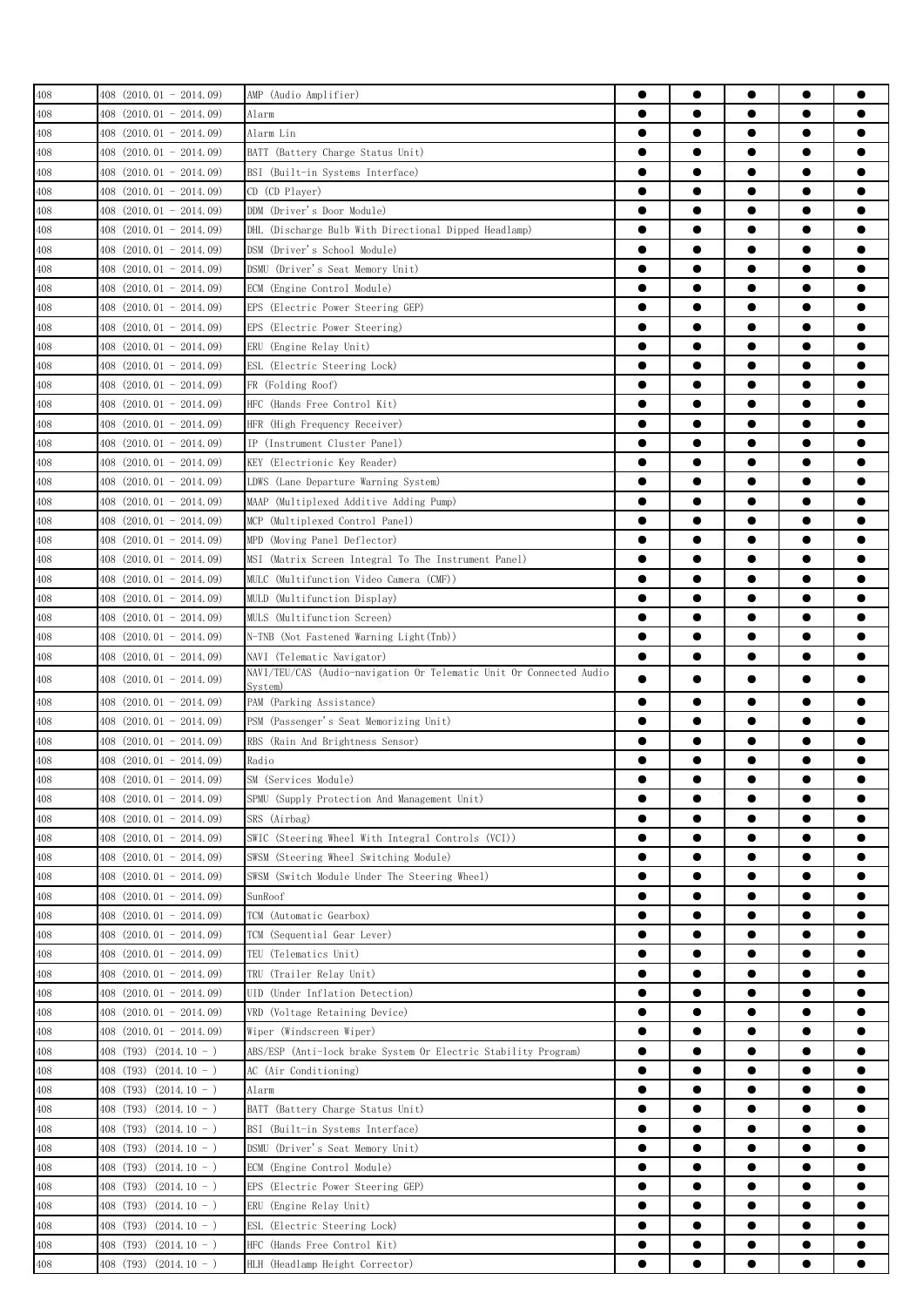| 408  | 408 (T93) (2014.10 - )       | IP (Instrument Cluster Panel)                                                                     | 0         | $\bullet$              | $\bullet$ | $\bullet$              |           |
|------|------------------------------|---------------------------------------------------------------------------------------------------|-----------|------------------------|-----------|------------------------|-----------|
| 408  | 408 (T93)<br>$(2014.10 - )$  | KEY (Electrionic Key Reader)                                                                      | $\bullet$ | $\bullet$              |           | $\bullet$              |           |
| 408  | 408 (T93) (2014.10 - )       | MCP (Multiplexed Control Panel)                                                                   | $\bullet$ |                        | $\bullet$ | $\bullet$              |           |
| 408  | 408 (T93) (2014.10 - )       | MSI (Matrix Screen Integral To The Instrument Panel)                                              | $\bullet$ |                        | $\bullet$ | $\bullet$              |           |
| 408  | $408$ (T93) (2014.10 - )     | MULC (Multifunction Video Camera (CMF))                                                           | $\bullet$ | $\bullet$              | $\bullet$ | $\bullet$              | 0         |
| 408  | 408 (T93) (2014.10 - )       | MULD (Multifunction Display)                                                                      | $\bullet$ | $\bullet$              | $\bullet$ | $\bullet$              |           |
|      |                              |                                                                                                   | $\bullet$ | $\bullet$              | $\bullet$ | $\bullet$              |           |
| 408  | 408 (T93) (2014.10 - )       | MULS (Multifunction Screen)                                                                       | $\bullet$ | $\bullet$              | $\bullet$ | $\bullet$              |           |
| 408  | 408 (T93) (2014.10 - )       | NAVI (Telematic Navigator)<br>NAVI/TEU/CAS (Audio-navigation Or Telematic Unit Or Connected Audio |           |                        |           |                        |           |
| 408  | $408$ (T93) (2014.10 - )     | Svstem)                                                                                           | $\bullet$ |                        |           | $\bullet$              |           |
| 408  | 408 (T93) (2014.10 - )       | PAM (Parking Assistance)                                                                          | $\bullet$ | ●                      |           | $\bullet$              |           |
| 408  | 408 (T93)<br>$(2014.10 - )$  | RBS (Rain And Brightness Sensor)                                                                  | $\bullet$ |                        |           | $\bullet$              |           |
| 408  | 408 (T93)<br>$(2014.10 - )$  | Radio                                                                                             | 0         | ●                      | ●         | $\bullet$              |           |
| 408  | $(2014.10 - )$<br>408 (T93)  | SM (Services Module)                                                                              | 0         |                        |           | $\bullet$              |           |
| 408  | $408$ (T93) (2014.10 - )     | SPMU (Supply Protection And Management Unit)                                                      | 0         |                        |           | $\bullet$              |           |
| 408  | 408 (T93) (2014.10 - )       | SRS (Airbag)                                                                                      |           | ●                      |           | $\bullet$              |           |
| 408  | $(2014.10 - )$<br>408 (T93)  | SWIC (Steering Wheel With Integral Controls (VCI))                                                | $\bullet$ | ●                      |           | $\bullet$              |           |
| 408  | 408 (T93)<br>$(2014.10 - )$  | SWSM (Switch Module Under The Steering Wheel)                                                     | $\bullet$ | $\bullet$              | $\bullet$ | $\bullet$              |           |
| 408  | 408 (T93)<br>$(2014, 10 - )$ | TCM (Automatic Gearbox)                                                                           | $\bullet$ |                        |           | $\bullet$              |           |
| 408  | 408 (T93)<br>$(2014.10 - )$  | TCM (Sequential Gear Lever)                                                                       |           | $\bullet$              | $\bullet$ | $\bullet$              |           |
| 408  | 408 (T93) $(2014.10 - )$     | VRD (Voltage Retaining Device)                                                                    | $\bullet$ | $\bullet$              | $\bullet$ | $\bullet$              | 0         |
| 5008 | 5008                         |                                                                                                   | $\bullet$ |                        | $\bullet$ | $\bullet$              |           |
|      |                              | ABS/ESP (Anti-lock brake System Or Electric Stability Program)                                    |           | ●                      | ●         | $\bullet$              |           |
| 5008 | 5008                         | AC (Air Conditioning)                                                                             |           |                        |           |                        |           |
| 5008 | 5008                         | AC (Rear Air Conditioning)                                                                        |           | $\bullet$              | $\bullet$ | $\bullet$              |           |
| 5008 | 5008                         | ALM (Anti-theft Alarm)                                                                            |           |                        |           | $\bullet$              |           |
| 5008 | 5008                         | AMP (Audio Amplifier)                                                                             | 0         |                        |           | $\bullet$              |           |
| 5008 | 5008                         | ASM (Anti-slip Mode Selector)                                                                     |           |                        |           | $\bullet$              |           |
| 5008 | 5008                         | Alarm                                                                                             |           |                        |           | $\bullet$              |           |
| 5008 | 5008                         | BATT (Battery Charge Status Unit)                                                                 |           |                        |           | $\bullet$              |           |
| 5008 | 5008                         | BCM (Body Control Module)                                                                         | $\bullet$ | $\bullet$              | $\bullet$ | $\bullet$              |           |
| 5008 | 5008                         | BSI (Built-in Systems Interface)                                                                  | $\bullet$ | $\bullet$              |           | $\bullet$              |           |
| 5008 | 5008                         | CD (CD Player)                                                                                    | $\bullet$ |                        | $\bullet$ | $\bullet$              |           |
| 5008 | 5008                         | CD (External CD Player)                                                                           | $\bullet$ | $\bullet$              | $\bullet$ | $\bullet$              |           |
| 5008 | 5008                         | CPDMD (Control Panel Dot Matrix Display)                                                          | $\bullet$ | $\bullet$              | $\bullet$ | $\bullet$              |           |
| 5008 | 5008                         | DAF (Diesel Additive Pump)                                                                        |           | $\bullet$              | ●         | $\bullet$              |           |
| 5008 | 5008                         | DDC (Driver's Door Control Panel)                                                                 | ●         | $\bullet$              | ●         | $\bullet$              |           |
| 5008 | 5008                         | DSC (Driver's Seat Comfort ECU)                                                                   |           |                        |           |                        |           |
| 5008 | 5008                         | DSP (Driver's Seat Pneumatic Functions ECU)                                                       |           |                        |           | $\bullet$              |           |
| 5008 | 5008                         | Display                                                                                           | e         |                        |           |                        |           |
| 5008 | 5008                         | ECM (Engine Control Module)                                                                       |           |                        |           | $\bullet$              |           |
| 5008 | 5008                         | EPB (Electric Secondary Brake)                                                                    | $\bullet$ |                        |           | $\bullet$              |           |
| 5008 | 5008                         | EPS (Electric Power Steering)                                                                     | $\bullet$ | $\bullet$              |           | $\bullet$              |           |
| 5008 | 5008                         | ERU (Engine Relay Unit)                                                                           | $\bullet$ | $\bullet$              | $\bullet$ | $\bullet$              |           |
|      |                              |                                                                                                   | $\bullet$ | $\bullet$              | $\bullet$ | $\bullet$              |           |
| 5008 | 5008                         | ESL (Electric Steering Lock)                                                                      | $\bullet$ | $\bullet$              | $\bullet$ | $\bullet$              |           |
| 5008 | 5008                         | HFA (Hands Full Access ECU(Right-hand Side Or Rear))                                              |           |                        |           |                        |           |
| 5008 | 5008                         | HFC (Hands Free Control Kit)                                                                      | $\bullet$ | $\bullet$              | $\bullet$ | $\bullet$              | $\bullet$ |
| 5008 | 5008                         | HFR (High Frequency Receiver)                                                                     | $\bullet$ | $\bullet$              | $\bullet$ | $\bullet$              |           |
| 5008 | 5008                         | HHV (High Head Vision)                                                                            | $\bullet$ | ●                      |           | $\bullet$              |           |
| 5008 | 5008                         | HLH (Headlamp Height Corrector)                                                                   | $\bullet$ |                        | $\bullet$ | $\bullet$              |           |
| 5008 | 5008                         | IP (Instrument Cluster Panel)                                                                     | $\bullet$ |                        |           | $\bullet$              |           |
| 5008 | 5008                         | LDWS (Lane Departure Warning System)                                                              |           |                        | ●         | $\bullet$              |           |
| 5008 | 5008                         | MAAP (Multiplexed Additive Adding Pump)                                                           | $\bullet$ | ●                      |           | $\bullet$              |           |
| 5008 | 5008                         | MCP (Multiplexed Control Panel)                                                                   |           |                        | 0         |                        |           |
| 5008 | 5008                         | MULC (Multifunction Video Camera (CMF))                                                           |           |                        | ●         | $\bullet$              |           |
| 5008 | 5008                         | MULS (Multifunction Screen)                                                                       | $\bullet$ | $\bullet$              | $\bullet$ | $\bullet$              |           |
| 5008 | 5008                         | N-TNB (Not Fastened Warning Light(Tnb))                                                           | $\bullet$ | $\bullet$              |           | $\bullet$              |           |
| 5008 | 5008                         | NAVI/TEU/CAS (Audio-navigation Or Telematic Unit Or Connected Audio                               | ●         |                        |           | $\bullet$              |           |
| 5008 | 5008                         | System)<br>NIU (Network Isolation Unit)                                                           | $\bullet$ | $\bullet$              | $\bullet$ | $\bullet$              |           |
| 5008 | 5008                         | PAM (Parking Assistance)                                                                          | $\bullet$ | $\bullet$              | $\bullet$ | $\bullet$              |           |
| 5008 | 5008                         | PSP (Passenger's Seat Pneumatic Functions ECU)                                                    | $\bullet$ | $\bullet$              | $\bullet$ | $\bullet$              |           |
|      |                              |                                                                                                   |           |                        |           |                        |           |
| 5008 | 5008                         | PVA (Panoramic Visual Assistance ECU)                                                             | $\bullet$ | $\bullet$<br>$\bullet$ |           | $\bullet$<br>$\bullet$ |           |
| 5008 | 5008                         | RBS (Rain And Brightness Sensor)                                                                  |           |                        |           |                        |           |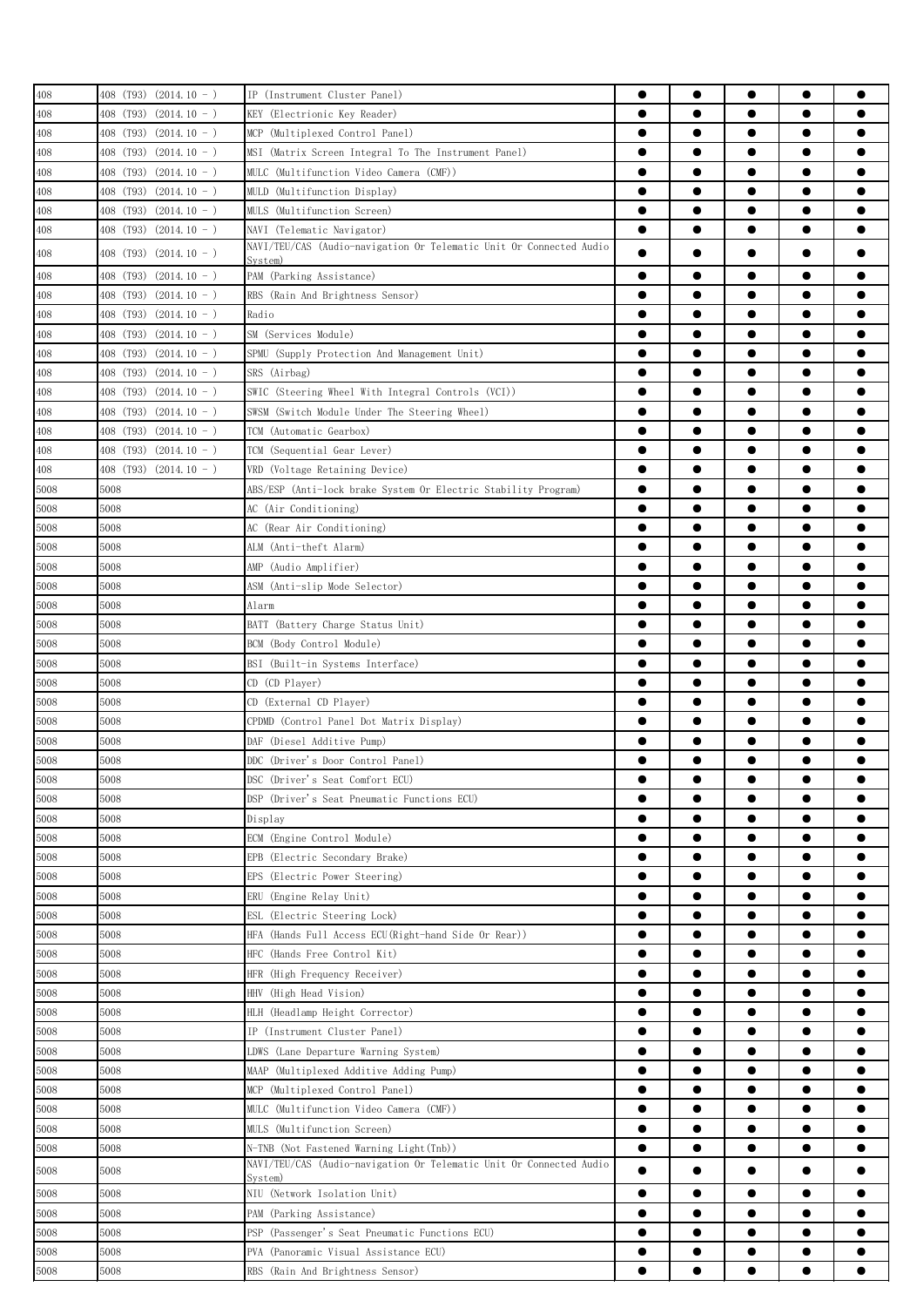| 5008 | 5008       | RSS (Rain-sunlight Sensor)                                          |           | $\bullet$ | $\bullet$ | $\bullet$ |           |
|------|------------|---------------------------------------------------------------------|-----------|-----------|-----------|-----------|-----------|
| 5008 | 5008       | Radio                                                               |           | $\bullet$ | $\bullet$ | $\bullet$ |           |
| 5008 | 5008       | SB (Seat Belts Not Fastened LED Unit(TNB))                          | $\bullet$ | $\bullet$ | $\bullet$ | $\bullet$ |           |
| 5008 | 5008       | SHP/VR (Front Left Seat Heated Pads And Ventilation Regulation ECU) | $\bullet$ | ●         |           |           |           |
| 5008 | 5008       | SHP/VR (Front Right Seat Heated Pads And Ventilation Regulation     |           |           |           | $\bullet$ |           |
|      | 5008       | ECU)                                                                | $\bullet$ | $\bullet$ |           | $\bullet$ |           |
| 5008 |            | SM (Services Module)                                                |           |           |           |           |           |
| 5008 | 5008       | SPMU (Supply Protection And Management Unit)                        | $\bullet$ | $\bullet$ | $\bullet$ | $\bullet$ |           |
| 5008 | 5008       | SRS (Airbag)                                                        |           | $\bullet$ |           | $\bullet$ |           |
| 5008 | 5008       | SWC (Controls On The Steering Wheel)                                | $\bullet$ | $\bullet$ | $\bullet$ | $\bullet$ | $\bullet$ |
| 5008 | 5008       | SWSM (Steering Wheel Switching Module)                              | $\bullet$ | $\bullet$ | $\bullet$ | $\bullet$ |           |
| 5008 | 5008       | SWSM (Switch Module Under The Steering Wheel)                       |           | ●         | ●         | $\bullet$ |           |
| 5008 | 5008       | Siren                                                               |           | ●         | $\bullet$ | $\bullet$ |           |
| 5008 | 5008       | TCM (Automatic Gearbox)                                             |           | $\bullet$ |           | $\bullet$ |           |
| 5008 | 5008       | TCM (Sequential Gear Lever)                                         |           |           |           | $\bullet$ |           |
| 5008 | 5008       | TEU (Telematics Unit)                                               |           | ●         |           | $\bullet$ |           |
| 5008 | 5008       | TRU (Trailer Relay Unit)                                            |           |           |           | $\bullet$ |           |
| 5008 | 5008       | TS (Touch Screen)                                                   |           | ●         |           | $\bullet$ |           |
| 5008 | 5008       | UID (Under Inflation Detection)                                     | $\bullet$ | $\bullet$ |           | $\bullet$ |           |
| 5008 | 5008       | VDA (Vehicle Distance Assistance)                                   | $\bullet$ | $\bullet$ | $\bullet$ | $\bullet$ |           |
| 5008 | 5008       | VRD (Voltage Retaining Device)                                      |           | $\bullet$ | $\bullet$ | $\bullet$ |           |
| 5008 | 5008       | Wiper (Windscreen Wiper)                                            |           | $\bullet$ | $\bullet$ | $\bullet$ |           |
|      |            |                                                                     |           |           |           |           |           |
| 5008 | 5008 (P84) | ABS/ESP (Anti-lock brake System Or Electric Stability Program)      | $\bullet$ | $\bullet$ | $\bullet$ | $\bullet$ |           |
| 5008 | 5008 (P84) | AC (Air Conditioning)                                               |           | ●         | ●         | $\bullet$ |           |
| 5008 | 5008 (P84) | AC (Rear Air Conditioning)                                          |           | ●         | ●         | $\bullet$ |           |
| 5008 | 5008 (P84) | ALM (Anti-theft Alarm)                                              | $\bullet$ | $\bullet$ |           | $\bullet$ |           |
| 5008 | 5008 (P84) | AMP (Audio Amplifier)                                               |           |           |           | $\bullet$ |           |
| 5008 | 5008 (P84) | ASM (Anti-slip Mode Selector)                                       | ●         | ●         |           | $\bullet$ |           |
| 5008 | 5008 (P84) | BATT (Battery Charge Status Unit)                                   |           | ●         |           | $\bullet$ |           |
| 5008 | 5008 (P84) | BCM (Body Control Module)                                           |           | ●         |           | $\bullet$ |           |
| 5008 | 5008 (P84) | BSI (Built-in Systems Interface)                                    |           | ●         |           | $\bullet$ | œ         |
| 5008 | 5008 (P84) | CD (External CD Player)                                             | $\bullet$ | $\bullet$ | $\bullet$ | $\bullet$ |           |
| 5008 | 5008 (P84) | (Diesel Additive Pump)<br>DAF                                       |           | $\bullet$ |           | $\bullet$ |           |
| 5008 | 5008 (P84) | DDC -<br>(Driver's Door Control Panel)                              |           | $\bullet$ | $\bullet$ | $\bullet$ |           |
| 5008 | 5008 (P84) | DHL (Headlamp Height Adjuster/Directional Headlamp)                 | $\bullet$ | $\bullet$ | $\bullet$ | $\bullet$ |           |
| 5008 | 5008 (P84) | DSC (Driver's Seat Comfort ECU)                                     |           |           |           |           |           |
| 5008 | 5008 (P84) | DSP (Driver's Seat Pneumatic Functions ECU)                         |           | ●         |           |           |           |
| 5008 | 5008 (P84) |                                                                     | $\bullet$ |           |           | $\bullet$ |           |
|      |            | Display                                                             |           |           |           |           |           |
| 5008 | 5008 (P84) | ECM (Engine Control Module)                                         | $\bullet$ |           |           | $\bullet$ |           |
| 5008 | 5008 (P84) | EPS (Electric Power Steering)                                       |           |           |           | $\bullet$ |           |
| 5008 | 5008 (P84) | ERU (Engine Relay Unit)                                             | $\bullet$ |           |           | $\bullet$ |           |
| 5008 | 5008 (P84) | ESL (Electric Steering Lock)                                        | $\bullet$ |           |           |           |           |
| 5008 | 5008 (P84) | HFA (Hands Full Access ECU(Right-hand Side Or Rear))                | $\bullet$ |           |           | $\bullet$ |           |
| 5008 | 5008 (P84) | IP (Instrument Cluster Panel)                                       | $\bullet$ | $\bullet$ | $\bullet$ | $\bullet$ | $\bullet$ |
| 5008 | 5008 (P84) | MCP (Multiplexed Control Panel)                                     | $\bullet$ | $\bullet$ | $\bullet$ | $\bullet$ |           |
| 5008 | 5008 (P84) | MULC (Multifunction Video Camera (CMF))                             | $\bullet$ | $\bullet$ | $\bullet$ | $\bullet$ |           |
| 5008 | 5008 (P84) | NAVI/TEU/CAS (Audio-navigation Or Telematic Unit Or Connected Audio |           |           |           |           |           |
| 5008 | 5008 (P84) | Svstem)<br>PAM (Parking Assistance)                                 | $\bullet$ | $\bullet$ | $\bullet$ | $\bullet$ |           |
| 5008 | 5008 (P84) | PSP (Passenger's Seat Pneumatic Functions ECU)                      | $\bullet$ | $\bullet$ | $\bullet$ | $\bullet$ |           |
|      |            |                                                                     |           |           |           |           |           |
| 5008 | 5008 (P84) | PVA (Panoramic Visual Assistance ECU)                               | $\bullet$ | $\bullet$ | $\bullet$ | $\bullet$ |           |
| 5008 | 5008 (P84) | RSS (Rain-sunlight Sensor)                                          | $\bullet$ | $\bullet$ | $\bullet$ | $\bullet$ |           |
| 5008 | 5008 (P84) | Radio                                                               |           | ●         |           | $\bullet$ |           |
| 5008 | 5008 (P84) | SB (Seat Belts Not Fastened LED Unit(TNB))                          | $\bullet$ | ●         | $\bullet$ | $\bullet$ |           |
| 5008 | 5008 (P84) | SHP/VR (Front Left Seat Heated Pads And Ventilation Regulation ECU) | $\bullet$ | $\bullet$ | $\bullet$ | $\bullet$ |           |
| 5008 | 5008 (P84) | SHP/VR (Front Right Seat Heated Pads And Ventilation Regulation     | $\bullet$ |           |           |           |           |
| 5008 | 5008 (P84) | ECU).<br>SM (Services Module)                                       | $\bullet$ | $\bullet$ | $\bullet$ | $\bullet$ |           |
| 5008 | 5008 (P84) | SPMU (Supply Protection And Management Unit)                        | $\bullet$ | $\bullet$ | $\bullet$ | $\bullet$ |           |
| 5008 | 5008 (P84) | SRS (Airbag)                                                        |           |           |           | $\bullet$ |           |
| 5008 | 5008 (P84) | SWC (Controls On The Steering Wheel)                                |           | $\bullet$ |           | $\bullet$ |           |
|      |            |                                                                     | $\bullet$ | $\bullet$ |           | $\bullet$ |           |
| 5008 | 5008 (P84) | SWSM (Switch Module Under The Steering Wheel)                       |           |           |           |           |           |
| 5008 | 5008 (P84) | Siren                                                               |           |           |           |           |           |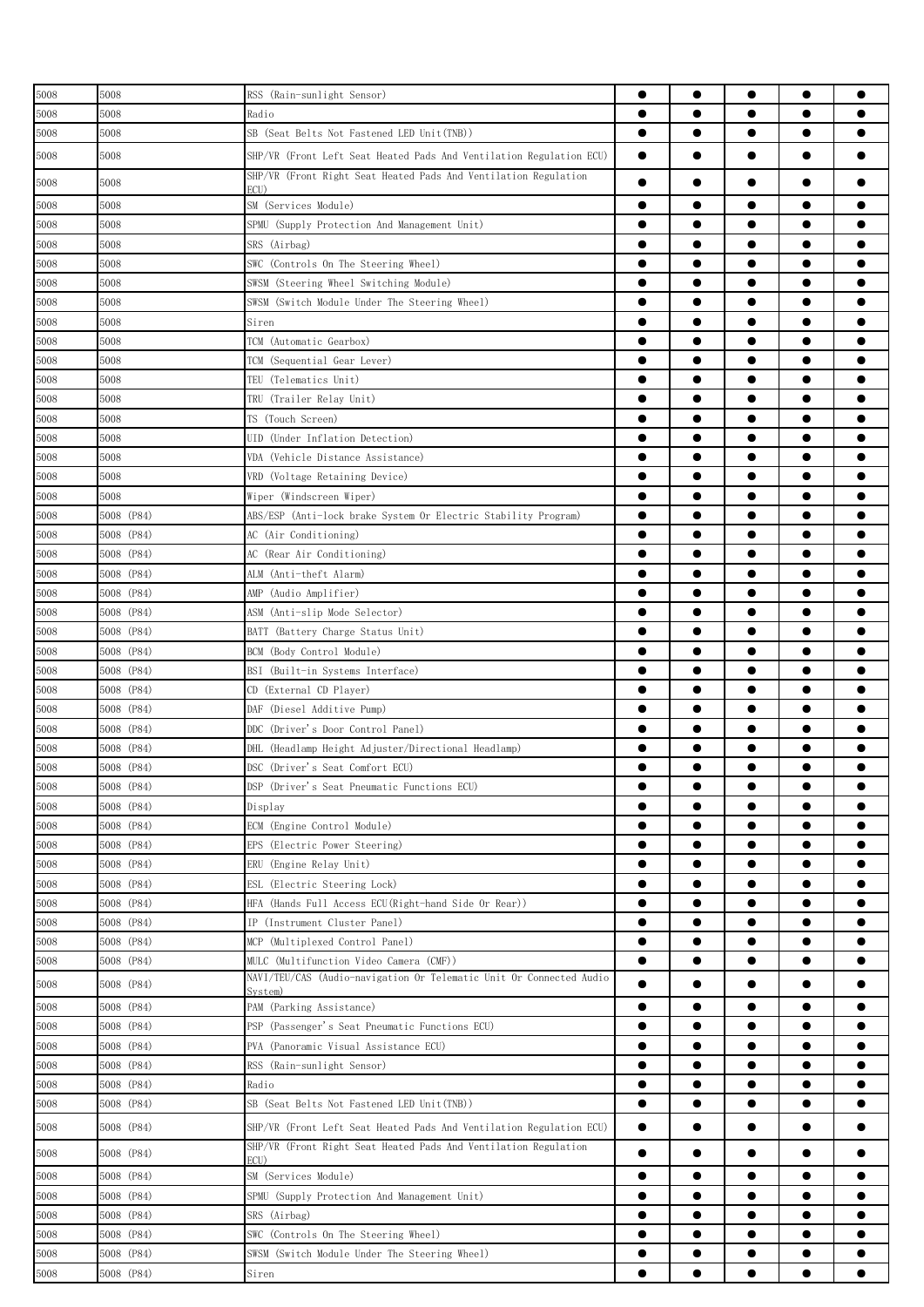| 5008    | 5008 (P84)    | TCM (Automatic Gearbox)                                        | $\bullet$ | $\bullet$ | $\bullet$ | $\bullet$ |           |
|---------|---------------|----------------------------------------------------------------|-----------|-----------|-----------|-----------|-----------|
| 5008    | 5008 (P84)    | TCM (Sequential Gear Lever)                                    | $\bullet$ | $\bullet$ |           | $\bullet$ |           |
| 5008    | 5008 (P84)    | TRU (Trailer Relay Unit)                                       | $\bullet$ | $\bullet$ | $\bullet$ | $\bullet$ |           |
| 5008    | 5008 (P84)    | TS (Touch Screen)                                              | $\bullet$ | $\bullet$ | $\bullet$ | $\bullet$ |           |
| 5008    | 5008 (P84)    | VDA (Vehicle Distance Assistance)                              | $\bullet$ | $\bullet$ | $\bullet$ | $\bullet$ | Α         |
| 5008    | 5008 (P84)    | VRD (Voltage Retaining Device)                                 | $\bullet$ | $\bullet$ | $\bullet$ | $\bullet$ |           |
| 5008    | 5008 (P84)    | Wiper (Windscreen Wiper)                                       | $\bullet$ | $\bullet$ | $\bullet$ | $\bullet$ |           |
| 508     | 508           | ABS/ESP (Anti-lock brake System Or Electric Stability Program) |           | $\bullet$ | $\bullet$ | $\bullet$ |           |
| 508     | 508           | AC (Air Conditioning)                                          | $\bullet$ |           | $\bullet$ | $\bullet$ |           |
| 508     | 508           | AC (Rear Air Conditioning)                                     | $\bullet$ | $\bullet$ | $\bullet$ | $\bullet$ |           |
| 508     | 508           | AH (Additional Heating)                                        | ●         | ●         | e         | $\bullet$ |           |
| 508     | 508           | AMP (Radio Amplifier)                                          |           | $\bullet$ |           | $\bullet$ |           |
|         | 508           |                                                                | $\bullet$ | $\bullet$ | $\bullet$ | $\bullet$ |           |
| 508     |               | Alarm                                                          |           | $\bullet$ | $\bullet$ | $\bullet$ | ●         |
| 508     | 508<br>508    | BATT (Battery Charge Status Unit)                              | $\bullet$ | $\bullet$ | $\bullet$ | $\bullet$ |           |
| 508     |               | BATT (Traction Battery ECU)                                    |           |           |           |           |           |
| 508     | 508           | BSI (Built-in Systems Interface)                               | $\bullet$ | $\bullet$ | $\bullet$ | $\bullet$ |           |
| 508     | 508           | DBVHA (Discharge Bulbs Vertical And Horizontal Adjustment)     | $\bullet$ | $\bullet$ | $\bullet$ | $\bullet$ | ●         |
| 508     | 508           | DDC (Driver's Door Control Panel)                              | $\bullet$ | $\bullet$ | $\bullet$ | $\bullet$ | ●         |
| 508     | 508           | DSMU (Driver's Seat Memory Unit)                               | $\bullet$ | $\bullet$ |           | $\bullet$ |           |
| 508     | 508           | ECM (Engine Control Module)                                    |           | ●         | $\bullet$ | $\bullet$ |           |
| 508     | 508           | (Electric Secondary Brake)<br>EPB                              | $\bullet$ | ●         | $\bullet$ | $\bullet$ |           |
| 508     | 508           | EPS (Electric Power Steering GEP)                              |           |           |           | $\bullet$ |           |
| 508     | 508           | ERU (Engine Relay Unit)                                        | 0         | ●         | ●         | $\bullet$ |           |
| 508     | 508           | ESL<br>(Electric Steering Lock)                                |           | $\bullet$ |           | $\bullet$ |           |
| 508     | 508           | HFC (Hands Free Control Kit)                                   |           | $\bullet$ | $\bullet$ | $\bullet$ |           |
| 508     | 508           | HHV (High Head Vision)                                         |           | $\bullet$ |           | $\bullet$ |           |
| 508     | 508           | HMS (Hybrid Mode Selector)                                     | $\bullet$ | $\bullet$ | $\bullet$ | $\bullet$ | ●         |
| 508     | 508           | HYC-1 (Hybrid Control ECU 1)                                   | $\bullet$ | $\bullet$ | $\bullet$ | $\bullet$ |           |
| 508     | 508           | HYC-2 (Hybrid Control ECU 2)                                   | $\bullet$ | $\bullet$ | $\bullet$ | $\bullet$ |           |
| 508     | 508           | IP (Instrument Cluster Panel)                                  | $\bullet$ | $\bullet$ | $\bullet$ | $\bullet$ | 0         |
| 508     | 508           | KEY (Electrionic Key Reader)                                   | $\bullet$ | $\bullet$ | $\bullet$ | $\bullet$ |           |
| 508     | 508           | MBA (Main Beams Assistant)                                     |           | $\bullet$ | $\bullet$ | $\bullet$ |           |
| 508     | 508           | MCP<br>(Multiplexed Control Panel)                             |           | $\bullet$ | ●         | $\bullet$ |           |
| 508     | 508           | MOTO (Motorised Boot ECU)                                      |           | $\bullet$ |           | $\bullet$ |           |
| 508     | 508           | MSI (Matrix Screen Integral To The Instrument Panel)           | 0         |           |           |           |           |
| 508     | 508           | MULS (Multifunction Screen)                                    |           |           |           |           |           |
| 508     | 508           | NAVI (Telematic Navigator)                                     | $\bullet$ | $\bullet$ | $\bullet$ | $\bullet$ |           |
| 508     | 508           | PAM (Parking Assistance)                                       | $\bullet$ |           |           | $\bullet$ |           |
| 508     | 508           | RBS (Rain And Brightness Sensor)                               | $\bullet$ | $\bullet$ |           | $\bullet$ | ●         |
| 508     | 508           | Radio                                                          | $\bullet$ | $\bullet$ | $\bullet$ | $\bullet$ |           |
| 508     | 508           | SB (Seat Belts Not Fastened LED Unit(TNB))                     | $\bullet$ | $\bullet$ | $\bullet$ | $\bullet$ | $\bullet$ |
| 508     | 508           | SM (Services Module)                                           | $\bullet$ | $\bullet$ | $\bullet$ | $\bullet$ | ●         |
| 508     | 508           | SPMU (Supply Protection And Management Unit)                   | $\bullet$ | $\bullet$ | $\bullet$ | $\bullet$ | $\bullet$ |
| 508     | 508           | SRS (Airbag)                                                   | $\bullet$ | $\bullet$ | $\bullet$ | $\bullet$ |           |
| 508     | 508           | SSP (Active Damper Electronic Unit)                            | $\bullet$ | $\bullet$ | $\bullet$ | $\bullet$ | ●         |
| $508\,$ | 508           | SWIC (Steering Wheel With Integral Controls (VCI))             | $\bullet$ | $\bullet$ | $\bullet$ | $\bullet$ |           |
| 508     | 508           | SWSM (Switch Module Under The Steering Wheel(Top Of Column))   | $\bullet$ |           |           | $\bullet$ |           |
| 508     | 508           | TCM (Automatic Gearbox)                                        |           | $\bullet$ |           | $\bullet$ |           |
| 508     | 508           | TEU/NAVI (Telematics Unit(Rtx) Or Radio-navigation)            | $\bullet$ | $\bullet$ |           | $\bullet$ |           |
| 508     | 508           | TRU (Trailer Relay Unit)                                       | $\bullet$ |           |           | $\bullet$ |           |
|         |               |                                                                | $\bullet$ | $\bullet$ | $\bullet$ | $\bullet$ | ●         |
| 508     | 508           | UID (Under Inflation Detection)                                |           |           |           |           |           |
| 508     | 508           | VRD (Voltage Retaining Device)                                 | $\bullet$ | $\bullet$ | $\bullet$ | $\bullet$ | ●         |
| 508     | 508           | Wiper-L (Windscreen Wiper (Left-hand Side))                    | $\bullet$ | $\bullet$ | $\bullet$ | $\bullet$ | $\bullet$ |
| 508     | 508           | Wiper-R (Windscreen Wiper (Right-hand Side))                   | $\bullet$ | $\bullet$ | $\bullet$ | $\bullet$ | ●         |
| 508     | 508 (Hybrid4) | ABS/ESP (Anti-lock brake System Or Electric Stability Program) | $\bullet$ | $\bullet$ | $\bullet$ | $\bullet$ | $\bullet$ |
| 508     | 508 (Hybrid4) | AC (Air Conditioning)                                          | $\bullet$ | $\bullet$ | $\bullet$ | $\bullet$ |           |
| 508     | 508 (Hybrid4) | AC (Rear Air Conditioning)                                     | $\bullet$ | $\bullet$ | $\bullet$ | $\bullet$ |           |
| 508     | 508 (Hybrid4) | AH (Additional Heating)                                        | $\bullet$ | $\bullet$ | $\bullet$ | $\bullet$ |           |
| 508     | 508 (Hybrid4) | ALM (Anti-theft Alarm)                                         | $\bullet$ |           |           | $\bullet$ |           |
| 508     | 508 (Hybrid4) | AMP (Audio Amplifier)                                          |           |           |           | $\bullet$ |           |
| 508     | 508 (Hybrid4) | BATT (Battery Charge Status Unit)                              |           |           |           |           |           |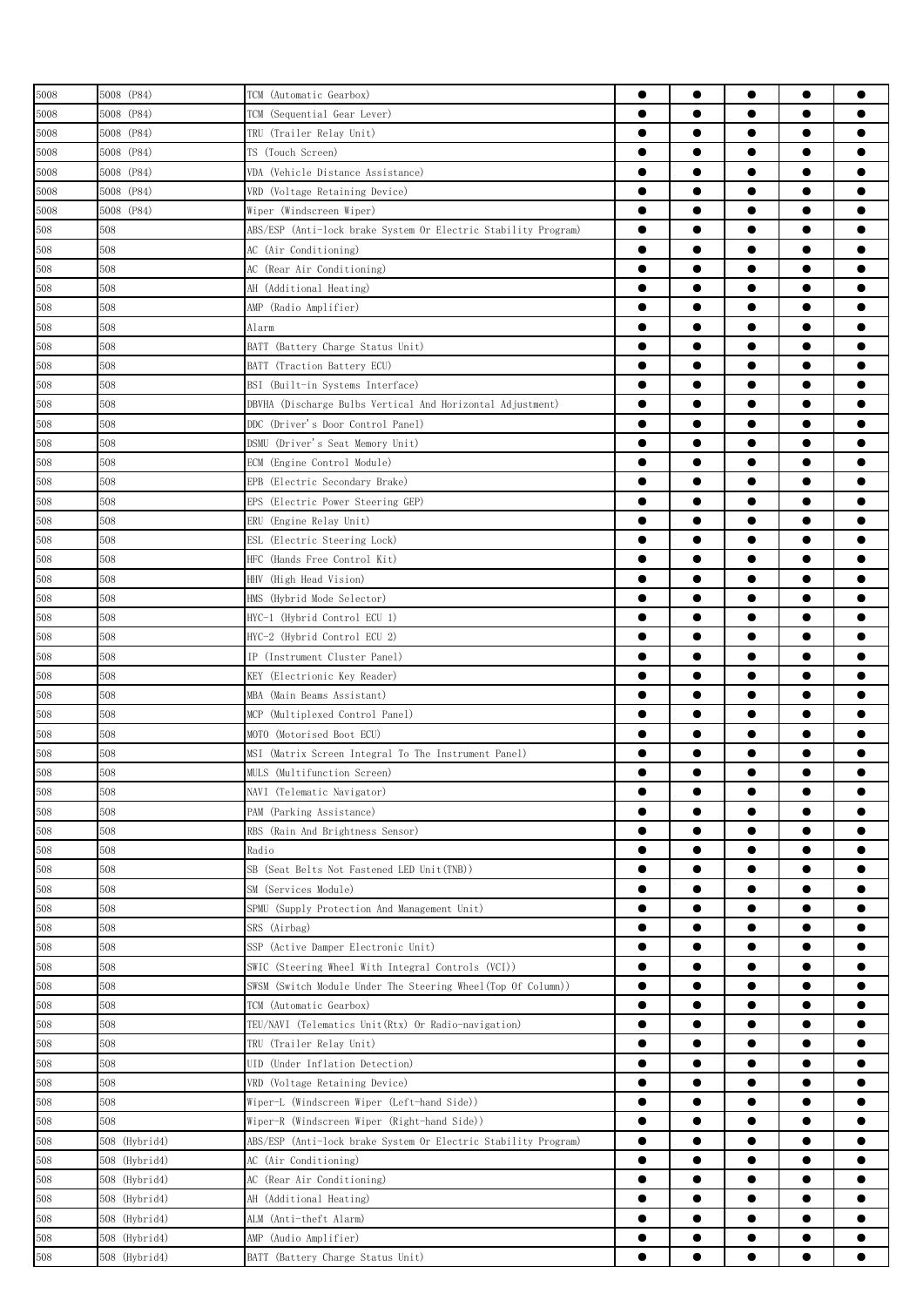| 508 | 508 (Hybrid4)     | BATT (Traction Battery ECU)                                                          | ●         | $\bullet$ |           | $\bullet$ |           |
|-----|-------------------|--------------------------------------------------------------------------------------|-----------|-----------|-----------|-----------|-----------|
| 508 | 508 (Hybrid4)     | BSI (Built-in Systems Interface)                                                     | $\bullet$ |           |           | $\bullet$ |           |
| 508 | 508 (Hybrid4)     |                                                                                      | $\bullet$ |           |           | $\bullet$ |           |
|     |                   | DBVHA (Discharge Bulbs Vertical And Horizontal Adjustment)<br>DCP (Door Control Pad) | $\bullet$ | $\bullet$ | $\bullet$ | $\bullet$ |           |
| 508 | 508 (Hybrid4)     |                                                                                      | $\bullet$ | $\bullet$ | $\bullet$ | $\bullet$ |           |
| 508 | 508 (Hybrid4)     | DSMU (Driver's Seat Memory Unit)                                                     | $\bullet$ |           |           | $\bullet$ |           |
| 508 | 508 (Hybrid4)     | ECM (Engine Control Module)                                                          |           | ●         | ●         |           |           |
| 508 | 508 (Hybrid4)     | EPB (Electric Secondary Brake)                                                       | ●         |           |           | $\bullet$ |           |
| 508 | 508 (Hybrid4)     | EPS (Electric Power Steering Electric Pump Unit)                                     | ●         |           |           | $\bullet$ |           |
| 508 | 508 (Hybrid4)     | ERU (Engine Relay Unit)                                                              | ●         |           |           | $\bullet$ |           |
| 508 | 508 (Hybrid4)     | ESL (Electric Steering Lock)                                                         | ●         |           | e         | $\bullet$ |           |
| 508 | 508 (Hybrid4)     | HFC (Hands Free Control Kit)                                                         | ●         |           |           |           |           |
| 508 | 508 (Hybrid4)     | HHV (High Head Vision)                                                               | 0         |           |           |           |           |
| 508 | 508 (Hybrid4)     | HMS (Hybrid Mode Selector)                                                           | ●         | ●         | ●         | $\bullet$ |           |
| 508 | 508 (Hybrid4)     | HYC-1 (Hybrid Control ECU 1)                                                         | $\bullet$ | $\bullet$ | $\bullet$ | $\bullet$ |           |
| 508 | 508 (Hybrid4)     | HYC-2 (Hybrid Control ECU 2)                                                         | $\bullet$ | $\bullet$ |           | $\bullet$ |           |
| 508 | 508 (Hybrid4)     | IP (Instrument Cluster Panel)                                                        | ●         |           |           | $\bullet$ |           |
| 508 | 508 (Hybrid4)     | KEY (Electrionic Key Reader)                                                         | $\bullet$ | $\bullet$ | $\bullet$ | $\bullet$ | 0         |
| 508 | 508 (Hybrid4)     | MBA (Main Beams Assistant)                                                           | $\bullet$ | $\bullet$ |           | $\bullet$ |           |
| 508 | 508 (Hybrid4)     | MCP (Multiplexed Control Panel)                                                      | ●         |           |           | $\bullet$ |           |
| 508 | 508 (Hybrid4)     | MSI (Matrix Screen Integral To The Instrument Panel)                                 | ●         |           |           | $\bullet$ |           |
| 508 | 508 (Hybrid4)     | MULD (Multifunction Display)                                                         | $\bullet$ |           |           | $\bullet$ |           |
| 508 | 508 (Hybrid4)     | NAVI (Telematic Navigator)                                                           | ●         |           |           | $\bullet$ |           |
| 508 | 508 (Hybrid4)     | PAM (Parking Assistance)                                                             | ●         |           |           | $\bullet$ |           |
| 508 | 508 (Hybrid4)     | Radio RD5                                                                            | 0         |           |           |           |           |
| 508 | 508 (Hybrid4)     | SB (Seat Belts Not Fastened LED Unit(TNB))                                           | $\bullet$ |           |           |           |           |
| 508 | 508 (Hybrid4)     | SM (Services Module)                                                                 | $\bullet$ | $\bullet$ |           | $\bullet$ |           |
| 508 | 508 (Hybrid4)     | SPMU (Supply Protection And Management Unit)                                         | $\bullet$ |           |           | $\bullet$ |           |
| 508 | 508 (Hybrid4)     | SRS (Airbag)                                                                         | $\bullet$ |           | $\bullet$ | $\bullet$ |           |
| 508 | 508 (Hybrid4)     | SWIC (Steering Wheel With Integral Controls (VCI))                                   | $\bullet$ | $\bullet$ |           | $\bullet$ |           |
|     |                   |                                                                                      | $\bullet$ | $\bullet$ | $\bullet$ | $\bullet$ |           |
| 508 | 508 (Hybrid4)     | SWSM (Switch Module Under The Steering Wheel(Top Of Column))                         | ●         |           |           | $\bullet$ |           |
| 508 | 508 (Hybrid4)     | TCM (Automatic Gearbox)                                                              | ●         |           | ●         | $\bullet$ |           |
| 508 | 508 (Hybrid4)     | TEU (Telematics Unit)                                                                |           |           |           |           |           |
| 508 | 508 (Hybrid4)     | TRU (Trailer Relay Unit)                                                             | ●         |           |           | $\bullet$ |           |
| 508 | 508 (Hybrid4)     | UID (Under Inflation Detection)                                                      | ●         |           |           |           |           |
| 508 | 508 (Hybrid4)     | VRD (Voltage Retaining Device)                                                       |           |           |           |           |           |
| 508 | 508 (Hybrid4)     | Wiper-L (Windscreen Wiper (Left-hand Side))                                          | ●         | ●         |           |           |           |
| 508 | 508 (Hybrid4)     | Wiper-R (Windscreen Wiper (Right-hand Side))                                         | $\bullet$ | $\bullet$ |           | $\bullet$ |           |
| 508 | 508 (RXH Hybrid4) | ABS/ESP (Anti-lock brake System Or Electric Stability Program)                       | $\bullet$ |           |           |           |           |
| 508 | 508 (RXH Hybrid4) | AC (Air Conditioning)                                                                | $\bullet$ | $\bullet$ | $\bullet$ | $\bullet$ | $\bullet$ |
| 508 | 508 (RXH Hybrid4) | AC (Rear Air Conditioning)                                                           | $\bullet$ |           |           | $\bullet$ |           |
| 508 | 508 (RXH Hybrid4) | AH (Additional Heating)                                                              | $\bullet$ | $\bullet$ | $\bullet$ | $\bullet$ | 0         |
| 508 | 508 (RXH Hybrid4) | ALM (Anti-theft Alarm)                                                               | $\bullet$ | $\bullet$ | $\bullet$ | $\bullet$ | $\bullet$ |
| 508 | 508 (RXH Hybrid4) | AMP (Audio Amplifier)                                                                | $\bullet$ | $\bullet$ | $\bullet$ | $\bullet$ |           |
| 508 | 508 (RXH Hybrid4) | BATT (Battery Charge Status Unit)                                                    | $\bullet$ | ●         |           | $\bullet$ | 0         |
| 508 | 508 (RXH Hybrid4) | BATT (Traction Battery ECU)                                                          | $\bullet$ | $\bullet$ | $\bullet$ | $\bullet$ |           |
| 508 | 508 (RXH Hybrid4) | BSI (Built-in Systems Interface)                                                     | $\bullet$ |           |           | $\bullet$ |           |
| 508 | 508 (RXH Hybrid4) | DBVHA (Discharge Bulbs Vertical And Horizontal Adjustment)                           |           |           |           | $\bullet$ |           |
| 508 | 508 (RXH Hybrid4) | DCP (Door Control Pad)                                                               | $\bullet$ |           |           | $\bullet$ |           |
| 508 | 508 (RXH Hybrid4) | DSMU (Driver's Seat Memory Unit)                                                     | $\bullet$ |           |           |           |           |
| 508 | 508 (RXH Hybrid4) | ECM (Engine Control Module)                                                          | $\bullet$ |           |           |           | O         |
| 508 | 508 (RXH Hybrid4) | EPB (Electric Secondary Brake)                                                       | $\bullet$ | $\bullet$ | $\bullet$ | $\bullet$ | $\bullet$ |
| 508 | 508 (RXH Hybrid4) | (Electric Power Steering Electric Pump Unit)<br>EPS                                  | $\bullet$ | $\bullet$ | $\bullet$ | $\bullet$ | $\bullet$ |
| 508 | 508 (RXH Hybrid4) | ERU (Engine Relay Unit)                                                              | $\bullet$ | $\bullet$ | $\bullet$ | $\bullet$ |           |
|     |                   |                                                                                      | $\bullet$ | $\bullet$ | $\bullet$ | $\bullet$ | 0         |
| 508 | 508 (RXH Hybrid4) | ESL (Electric Steering Lock)                                                         | $\bullet$ | $\bullet$ | $\bullet$ | $\bullet$ |           |
| 508 | 508 (RXH Hybrid4) | HFC<br>(Hands Free Control Kit)                                                      |           |           |           |           |           |
| 508 | 508 (RXH Hybrid4) | HHV (High Head Vision)                                                               | $\bullet$ | $\bullet$ |           | $\bullet$ |           |
| 508 | 508 (RXH Hybrid4) | HMS (Hybrid Mode Selector)                                                           | ●         | ●         |           | $\bullet$ |           |
| 508 | 508 (RXH Hybrid4) | HYC-1 (Hybrid Control ECU 1)                                                         | $\bullet$ |           |           | $\bullet$ |           |
| 508 | 508 (RXH Hybrid4) | HYC-2 (Hybrid Control ECU 2)                                                         |           |           |           | $\bullet$ |           |
| 508 | 508 (RXH Hybrid4) | IP (Instrument Cluster Panel)                                                        | 0         |           |           |           |           |
| 508 | 508 (RXH Hybrid4) | KEY (Electrionic Key Reader)                                                         | $\bullet$ |           |           |           |           |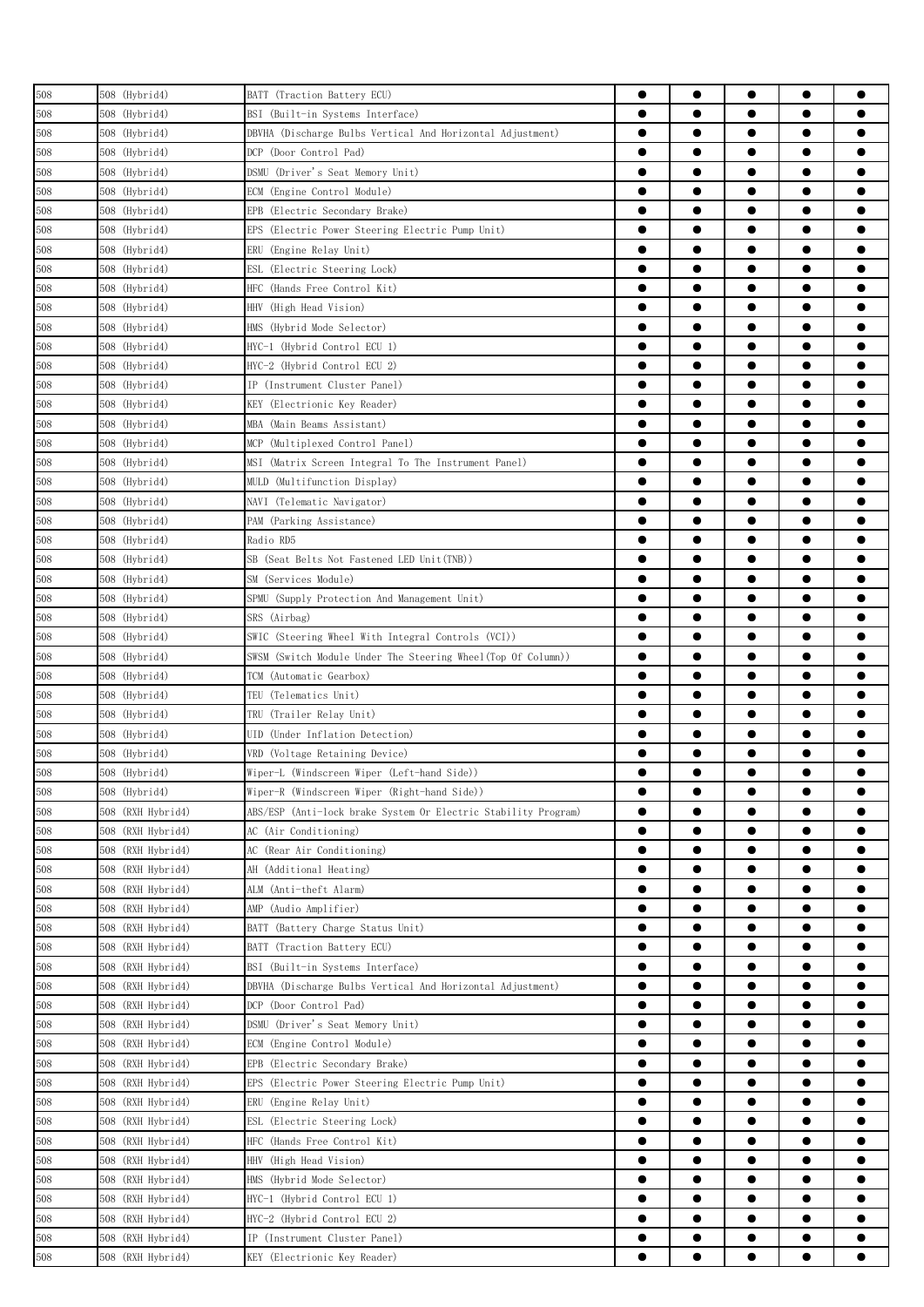| 508 | 508 (RXH Hybrid4) | MBA (Main Beams Assistant)                                     |           | $\bullet$ | $\bullet$ | $\bullet$ |           |
|-----|-------------------|----------------------------------------------------------------|-----------|-----------|-----------|-----------|-----------|
| 508 | 508 (RXH Hybrid4) | (Multiplexed Control Panel)<br>MCP                             |           |           | ●         | $\bullet$ |           |
| 508 | 508 (RXH Hybrid4) | MSI<br>(Matrix Screen Integral To The Instrument Panel)        | $\bullet$ | $\bullet$ | $\bullet$ | $\bullet$ |           |
| 508 | 508 (RXH Hybrid4) | MULD (Multifunction Display)                                   | $\bullet$ |           |           | $\bullet$ |           |
| 508 | 508 (RXH Hybrid4) | NAVI (Telematic Navigator)                                     | $\bullet$ | $\bullet$ | $\bullet$ | $\bullet$ |           |
| 508 | 508 (RXH Hybrid4) | PAM (Parking Assistance)                                       | $\bullet$ | $\bullet$ | $\bullet$ | $\bullet$ | $\bullet$ |
| 508 | 508 (RXH Hybrid4) | Radio RD5                                                      | $\bullet$ | $\bullet$ | $\bullet$ | $\bullet$ |           |
| 508 | 508 (RXH Hybrid4) | SB (Seat Belts Not Fastened LED Unit(TNB))                     |           | $\bullet$ | $\bullet$ | $\bullet$ |           |
| 508 | 508 (RXH Hybrid4) | SM (Services Module)                                           | ●         |           | ●         | $\bullet$ |           |
| 508 | 508 (RXH Hybrid4) | SPMU (Supply Protection And Management Unit)                   | $\bullet$ |           |           | $\bullet$ |           |
| 508 | 508 (RXH Hybrid4) | SRS (Airbag)                                                   |           |           |           | $\bullet$ |           |
| 508 | 508 (RXH Hybrid4) | SWIC (Steering Wheel With Integral Controls (VCI))             |           |           |           | $\bullet$ |           |
| 508 | 508 (RXH Hybrid4) | SWSM (Switch Module Under The Steering Wheel(Top Of Column))   |           |           |           |           |           |
| 508 | 508 (RXH Hybrid4) | TCM (Automatic Gearbox)                                        |           | ●         |           | $\bullet$ |           |
| 508 | 508 (RXH Hybrid4) | TEU (Telematics Unit)                                          |           | ●         |           | $\bullet$ |           |
| 508 | 508 (RXH Hybrid4) | TRU (Trailer Relay Unit)                                       | $\bullet$ | $\bullet$ | $\bullet$ | $\bullet$ |           |
| 508 | 508 (RXH Hybrid4) | UID (Under Inflation Detection)                                | $\bullet$ |           | $\bullet$ | $\bullet$ |           |
| 508 | 508 (RXH Hybrid4) | VRD (Voltage Retaining Device)                                 | $\bullet$ | $\bullet$ | $\bullet$ | $\bullet$ |           |
| 508 | 508 (RXH Hybrid4) | Wiper-L (Windscreen Wiper (Left-hand Side))                    | $\bullet$ | $\bullet$ | $\bullet$ | $\bullet$ |           |
| 508 | 508 (RXH Hybrid4) | Wiper-R (Windscreen Wiper (Right-hand Side))                   | $\bullet$ | $\bullet$ | $\bullet$ | $\bullet$ |           |
| 508 | 508 (RXH)         | ABS/ESP (Anti-lock brake System Or Electric Stability Program) | $\bullet$ | ●         | ●         | $\bullet$ |           |
| 508 | 508 (RXH)         | AC (Air Conditioning)                                          |           | ●         | $\bullet$ | $\bullet$ |           |
| 508 | 508 (RXH)         | AC (Rear Air Conditioning)                                     |           |           |           | $\bullet$ |           |
| 508 | 508 (RXH)         | AH (Additional Heating)                                        | 0         |           |           | $\bullet$ |           |
| 508 | 508 (RXH)         | ALM (Anti-theft Alarm)                                         |           |           |           | $\bullet$ |           |
| 508 | 508 (RXH)         | AMP (Audio Amplifier)                                          |           | ●         |           | $\bullet$ |           |
| 508 | 508 (RXH)         | BATT (Battery Charge Status Unit)                              |           | ●         |           | $\bullet$ | e         |
| 508 | 508 (RXH)         | BATT (Traction Battery ECU)                                    | $\bullet$ | $\bullet$ | $\bullet$ | $\bullet$ |           |
| 508 | 508 (RXH)         | BSI (Built-in Systems Interface)                               | $\bullet$ |           | $\bullet$ | $\bullet$ |           |
| 508 | 508 (RXH)         | DBVHA (Discharge Bulbs Vertical And Horizontal Adjustment)     | $\bullet$ |           | $\bullet$ | $\bullet$ | 0         |
| 508 | 508 (RXH)         | DCP (Door Control Pad)                                         | $\bullet$ | $\bullet$ | $\bullet$ | $\bullet$ | $\bullet$ |
| 508 | 508 (RXH)         | DSMU (Driver's Seat Memory Unit)                               | $\bullet$ | $\bullet$ | $\bullet$ | $\bullet$ |           |
| 508 | 508 (RXH)         | ECM (Engine Control Module)                                    |           | ●         | ●         | $\bullet$ |           |
| 508 | 508 (RXH)         | EPB (Electric Secondary Brake)                                 |           | $\bullet$ | $\bullet$ | $\bullet$ |           |
| 508 | 508 (RXH)         | EPS (Electric Power Steering Electric Pump Unit)               | 0         |           |           | $\bullet$ |           |
| 508 | 508 (RXH)         | ERU (Engine Relay Unit)                                        | e         | ●         |           |           |           |
| 508 | 508 (RXH)         | ESL (Electric Steering Lock)                                   | $\bullet$ | $\bullet$ | $\bullet$ | $\bullet$ |           |
| 508 | 508 (RXH)         | HFC (Hands Free Control Kit)                                   |           |           | 0         |           |           |
| 508 | 508 (RXH)         | HHV (High Head Vision)                                         |           |           |           | $\bullet$ |           |
| 508 | 508 (RXH)         | HMS (Hybrid Mode Selector)                                     |           | $\bullet$ | $\bullet$ | $\bullet$ | 0         |
| 508 | 508 (RXH)         | HYC-1 (Hybrid Control ECU 1)                                   | $\bullet$ |           |           | $\bullet$ | 0         |
| 508 | 508 (RXH)         | HYC-2 (Hybrid Control ECU 2)                                   | $\bullet$ |           | $\bullet$ | $\bullet$ | 0         |
| 508 | 508 (RXH)         | IP (Instrument Cluster Panel)                                  | $\bullet$ | $\bullet$ | $\bullet$ | $\bullet$ | ●         |
| 508 | 508 (RXH)         | KEY (Electrionic Key Reader)                                   | $\bullet$ |           | $\bullet$ | $\bullet$ |           |
| 508 | 508 (RXH)         | MBA (Main Beams Assistant)                                     | $\bullet$ | $\bullet$ | $\bullet$ | $\bullet$ | ●         |
| 508 | 508 (RXH)         | MCP (Multiplexed Control Panel)                                |           | $\bullet$ | $\bullet$ | $\bullet$ | ●         |
| 508 | 508 (RXH)         | (Matrix Screen Integral To The Instrument Panel)<br>MSI        |           |           |           | $\bullet$ |           |
| 508 | 508 (RXH)         | MULD (Multifunction Display)                                   |           |           |           | $\bullet$ |           |
| 508 | 508 (RXH)         | NAVI (Telematic Navigator)                                     | 0         | $\bullet$ |           | $\bullet$ |           |
| 508 | 508 (RXH)         | PAM (Parking Assistance)                                       | 0         |           |           | $\bullet$ |           |
| 508 | 508 (RXH)         | Radio RD5                                                      |           |           |           |           |           |
| 508 | 508 (RXH)         | SB (Seat Belts Not Fastened LED Unit(TNB))                     |           | $\bullet$ | ●         | $\bullet$ | ●         |
| 508 | 508 (RXH)         | SM (Services Module)                                           | $\bullet$ | $\bullet$ | $\bullet$ | $\bullet$ | ●         |
| 508 | 508 (RXH)         | SPMU (Supply Protection And Management Unit)                   | $\bullet$ | $\bullet$ |           | $\bullet$ |           |
| 508 | 508 (RXH)         | SRS (Airbag)                                                   | $\bullet$ | $\bullet$ | $\bullet$ | $\bullet$ |           |
| 508 | 508 (RXH)         | SWIC (Steering Wheel With Integral Controls (VCI))             | $\bullet$ | $\bullet$ | $\bullet$ | $\bullet$ | $\bullet$ |
| 508 | 508 (RXH)         | SWSM (Switch Module Under The Steering Wheel(Top Of Column))   | $\bullet$ | $\bullet$ | $\bullet$ | $\bullet$ |           |
| 508 | 508 (RXH)         | TCM (Automatic Gearbox)                                        |           |           |           | $\bullet$ |           |
| 508 | 508 (RXH)         | TEU (Telematics Unit)                                          |           |           |           | $\bullet$ |           |
| 508 | 508 (RXH)         | TRU (Trailer Relay Unit)                                       |           |           |           |           |           |
| 508 | 508 (RXH)         | UID (Under Inflation Detection)                                |           |           |           |           |           |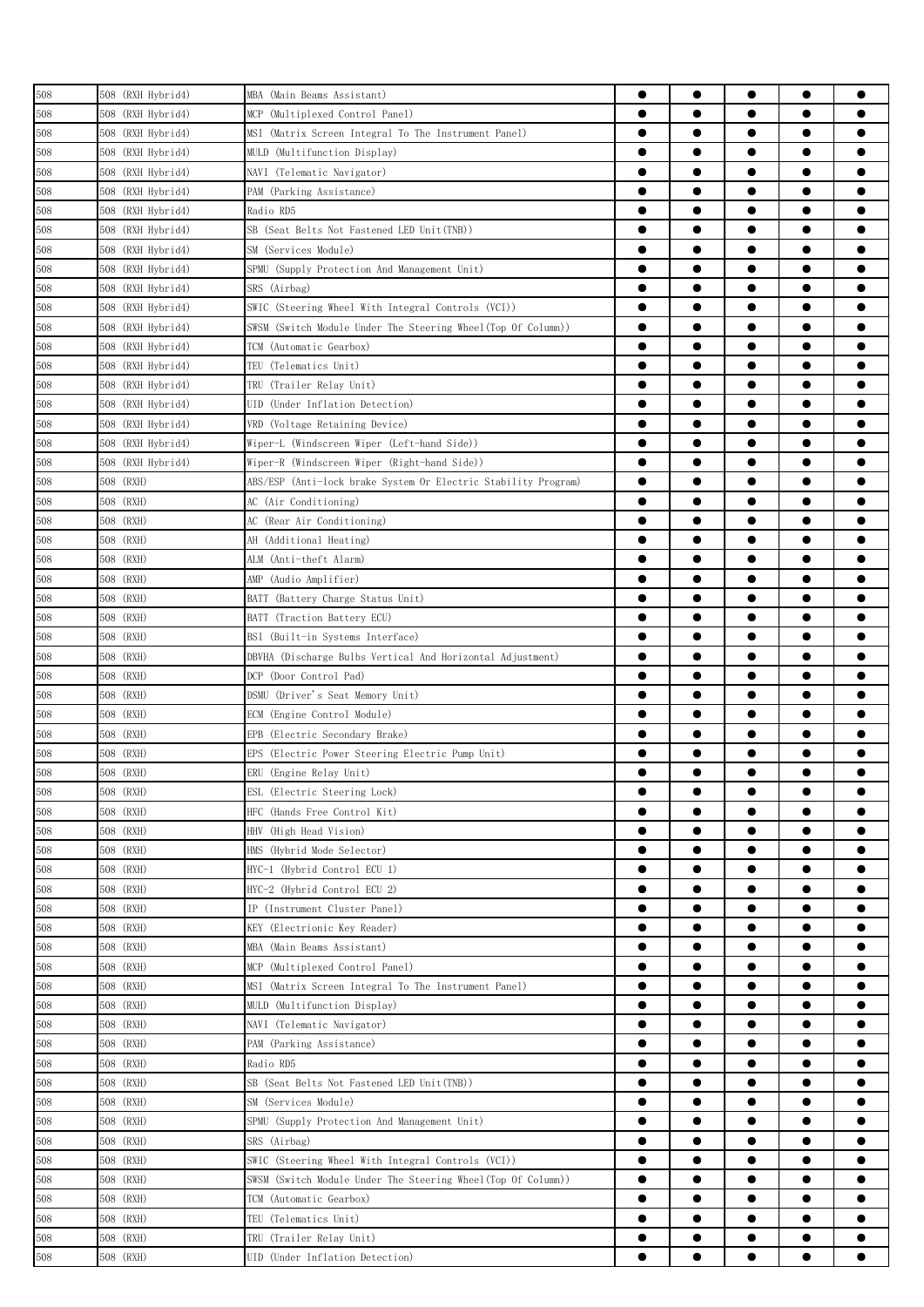| 508     | 508 (RXH)                | VRD (Voltage Retaining Device)                                 | $\bullet$ | $\bullet$ | $\bullet$ | $\bullet$ |           |
|---------|--------------------------|----------------------------------------------------------------|-----------|-----------|-----------|-----------|-----------|
| 508     | 508 (RXH)                | Wiper-L (Windscreen Wiper (Left-hand Side))                    | $\bullet$ |           |           | $\bullet$ |           |
| 508     | 508 (RXH)                | Wiper-R (Windscreen Wiper (Right-hand Side))                   | $\bullet$ |           | $\bullet$ | $\bullet$ |           |
| 607     | 607 (CAN)                | ABS/ESP (Anti-lock brake System Or Electric Stability Program) | $\bullet$ | $\bullet$ | $\bullet$ | $\bullet$ |           |
| 607     | 607 (CAN)                | AC (Air Conditioning)                                          | $\bullet$ | $\bullet$ | $\bullet$ | $\bullet$ | 0         |
| 607     | 607 (CAN)                | Alarm                                                          | $\bullet$ | $\bullet$ | $\bullet$ | $\bullet$ |           |
| 607     | 607 (CAN)                | BSI (Built-in Systems Interface)                               |           | ●         | ●         | $\bullet$ |           |
| 607     | 607 (CAN)                | CD (CD Player)                                                 | $\bullet$ |           |           | $\bullet$ |           |
| 607     | 607 (CAN)                | DAF (Diesel Additive Control Unit)                             |           |           | ●         | $\bullet$ |           |
| 607     | 607 (CAN)                | DDM (Driver's Door Module)                                     | e         |           |           | $\bullet$ |           |
| 607     | 607 (CAN)                | DSMU (Driver's Seat Memory Unit)                               | 0         | ●         |           | $\bullet$ |           |
| 607     | 607 (CAN)                | ECM (Engine Control Module)                                    |           |           |           | $\bullet$ |           |
|         |                          |                                                                |           | ●         |           | $\bullet$ |           |
| 607     | 607 (CAN)                | EPS (Electric Power Steering GEP)                              | $\bullet$ | $\bullet$ | $\bullet$ | $\bullet$ |           |
| 607     | 607 (CAN)                | HFC (Hands Free Control Kit)                                   |           |           |           |           |           |
| 607     | 607 (CAN)                | IP (Instrument Cluster Panel)                                  | $\bullet$ | $\bullet$ |           | $\bullet$ |           |
| 607     | 607 (CAN)                | MULS (Multifunction Screen)                                    |           |           | $\bullet$ | $\bullet$ |           |
| 607     | 607 (CAN)                | PAM (Parking Assistance)                                       | $\bullet$ | $\bullet$ | $\bullet$ | $\bullet$ | ●         |
| 607     | 607 (CAN)                | PDM (Passenger's Door Module)                                  | $\bullet$ | $\bullet$ | $\bullet$ | $\bullet$ |           |
| 607     | 607 (CAN)                | RBS (Rain And Brightness Sensor)                               |           |           |           | $\bullet$ |           |
| 607     | 607 (CAN)                | Radio                                                          | $\bullet$ |           | $\bullet$ | $\bullet$ |           |
| 607     | 607 (CAN)                | SRS (Airbag)                                                   | $\bullet$ |           | ●         | $\bullet$ |           |
| 607     | 607 (CAN)                | SSP (Electronically Managed Suspension)                        |           | ●         | ●         | $\bullet$ |           |
| 607     | 607 (CAN)                | SWSM (Steering Wheel Switching Module)                         | $\bullet$ |           |           | $\bullet$ |           |
| 607     | 607 (CAN)                | TCM (AM6 Automatic Gearbox)                                    |           |           | 0         | $\bullet$ |           |
| 607     | 607 (CAN)                | TCM (BVA ZF)                                                   |           |           | ●         | $\bullet$ |           |
| 607     | 607 (CAN)                | TEU (Telematics Unit)                                          | $\bullet$ | $\bullet$ | $\bullet$ | $\bullet$ |           |
| 607     | 607 (CAN)                | UID (Under Inflation Detection)                                | $\bullet$ |           |           | $\bullet$ |           |
| 607     | 607 (VAN)                | ABS/ESP (Anti-lock brake System Or Electric Stability Program) | $\bullet$ |           | $\bullet$ | $\bullet$ |           |
| 607     | 607 (VAN)                | AC (Air Conditioning)                                          | $\bullet$ | $\bullet$ | $\bullet$ | $\bullet$ | Α         |
| 607     | 607 (VAN)                | BSI (Built-in Systems Interface)                               | $\bullet$ | $\bullet$ | $\bullet$ | $\bullet$ |           |
| 607     | 607 (VAN)                | CD (CD Player)                                                 |           | ●         |           | $\bullet$ |           |
| 607     | 607 (VAN)                | DAF (Diesel Additive Control Unit)                             |           | ●         | ●         | $\bullet$ |           |
| 607     | 607 (VAN)                | DDC (Driver's Door Control Panel)                              |           |           |           | $\bullet$ |           |
| 607     | 607 (VAN)                | DPOS (Storing Of The Driving Position)                         | 0         |           |           | $\bullet$ |           |
| 607     | 607 (VAN)                | ECM (Engine Control Module)                                    | e         |           |           |           |           |
| 607     | 607 (VAN)                | HLH (Headlamp Height Corrector)                                | 0         | $\bullet$ |           |           |           |
| 607     | 607 (VAN)                | IP (Instrument Cluster Panel)                                  | $\bullet$ | $\bullet$ | $\bullet$ | $\bullet$ |           |
| 607     | 607 (VAN)                | MULS (Multifunction Screen)                                    | $\bullet$ |           |           | $\bullet$ | ●         |
| 607     | 607 (VAN)                | PAM (Parking Assistance)                                       | $\bullet$ | $\bullet$ | $\bullet$ | $\bullet$ | 0         |
| 607     | 607 (VAN)                | PDC (Passenger's Door Control Panel)                           | $\bullet$ |           | $\bullet$ | $\bullet$ |           |
| 607     | 607 (VAN)                | Radio                                                          | $\bullet$ |           | $\bullet$ | $\bullet$ |           |
| 607     | 607 (VAN)                | SRS (Airbag)                                                   | $\bullet$ | $\bullet$ | $\bullet$ | $\bullet$ | $\bullet$ |
| 607     | 607 (VAN)                | SSP (Electronically Managed Suspension)                        | $\bullet$ |           | $\bullet$ | $\bullet$ | 0         |
| 607     | 607 (VAN)                | TCM (Automatic Gearbox)                                        | $\bullet$ | $\bullet$ | $\bullet$ | $\bullet$ |           |
| 806     |                          |                                                                | $\bullet$ | $\bullet$ | $\bullet$ | $\bullet$ |           |
| 806     |                          | ABS/ESP (Anti-lock brake System Or Electric Stability Program) | $\bullet$ |           | $\bullet$ | $\bullet$ |           |
|         |                          | AH (Additional Heating)                                        |           |           |           |           |           |
| $806\,$ |                          | ECM (Engine Control Module)                                    |           | $\bullet$ |           | $\bullet$ |           |
| 806     |                          | SRS (Airbag)                                                   | $\bullet$ |           |           | $\bullet$ |           |
| 806     |                          | TCM (Automatic Gearbox)                                        |           |           |           | $\bullet$ |           |
| 807     | 807 (CAN) (2005 - )      | ABS/ESP (Anti-lock brake System Or Electric Stability Program) |           |           |           | $\bullet$ | O         |
| 807     | 807 (CAN)<br>$(2005 - )$ | AC (Air Conditioning)                                          | $\bullet$ | $\bullet$ | $\bullet$ | $\bullet$ | $\bullet$ |
| 807     | 807 (CAN)<br>$(2005 - )$ | AH (Additional Heating)                                        | $\bullet$ | $\bullet$ | $\bullet$ | $\bullet$ | $\bullet$ |
| 807     | $(2005 - )$<br>807 (CAN) | Alarm                                                          | $\bullet$ | $\bullet$ | $\bullet$ | $\bullet$ |           |
| $807\,$ | 807 (CAN) $(2005 - )$    | BSI (Built-in Systems Interface)                               | $\bullet$ | $\bullet$ | $\bullet$ | $\bullet$ |           |
| 807     | 807 (CAN) $(2005 - )$    | CD (CD Player)                                                 | $\bullet$ | $\bullet$ | $\bullet$ | $\bullet$ |           |
| 807     | 807 (CAN) $(2005 - )$    | DAF (Diesel Additive Control Unit)                             | $\bullet$ | $\bullet$ | $\bullet$ | $\bullet$ |           |
| 807     | 807 (CAN) (2005 - )      | DDM (Driver's Door Module)                                     |           | $\bullet$ |           | $\bullet$ |           |
| 807     | 807 (CAN)<br>$(2005 - )$ | DSMU (Driver's Seat Memory Unit)                               |           |           |           | $\bullet$ |           |
| 807     | $(2005 - )$<br>807 (CAN) | ECM (Engine Control Module)                                    |           |           |           | $\bullet$ |           |
| 807     | 807 (CAN) $(2005 - )$    | EPS (Electric Power Steering GEP)                              | 0         |           |           | $\bullet$ |           |
| 807     | 807 (CAN) (2005 - )      | HFC (Hands Free Control Kit)                                   | $\bullet$ |           |           |           |           |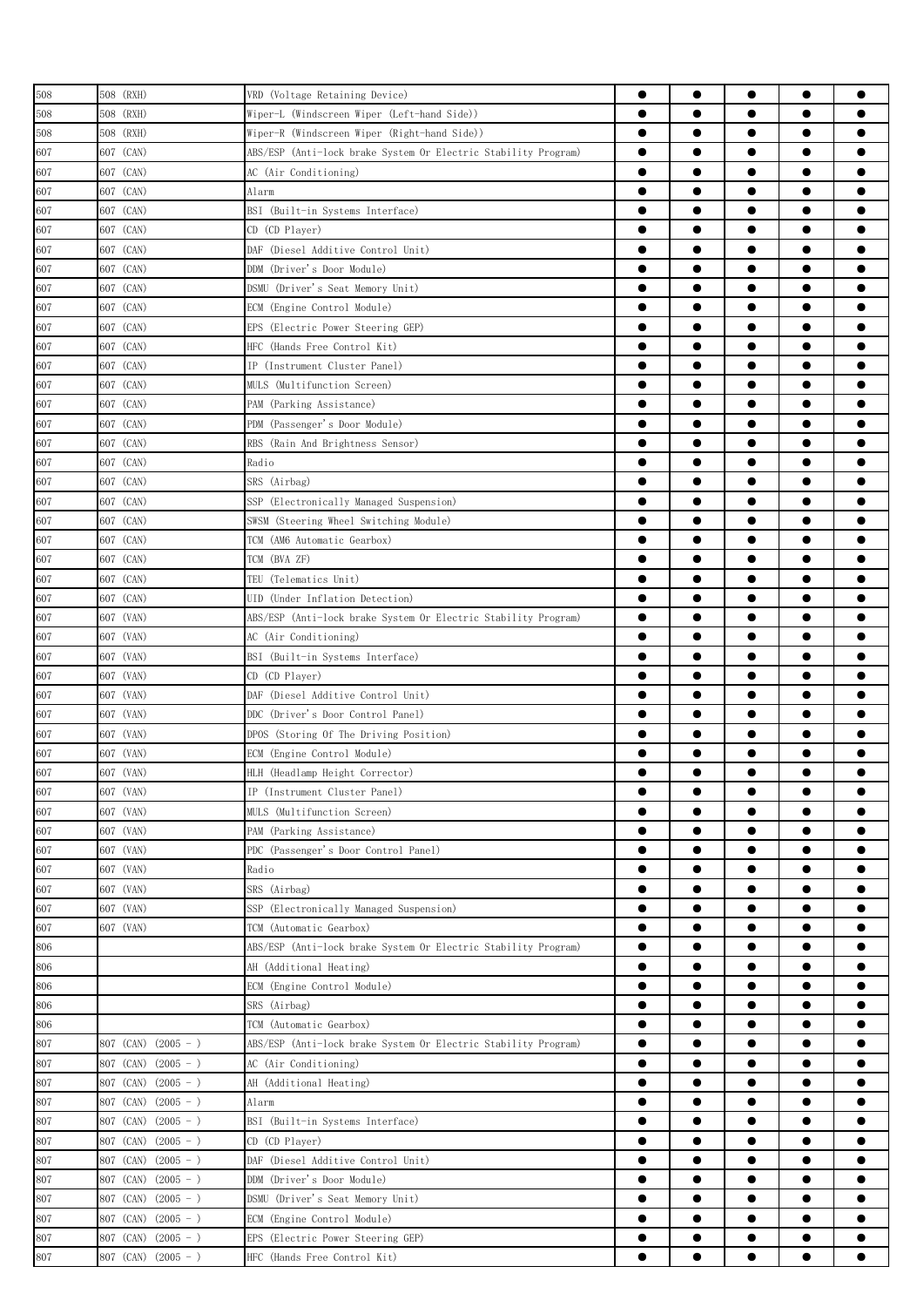| 807           | 807 (CAN) $(2005 - )$        | HLLC (Left Headlamp Beam Level Corrector)                      |           |           |           |           |           |
|---------------|------------------------------|----------------------------------------------------------------|-----------|-----------|-----------|-----------|-----------|
| 807           | 807 (CAN)<br>$(2005 - )$     | HLRC (Right Headlamp Beam Corrector)                           | $\bullet$ |           |           | $\bullet$ |           |
| 807           | $(2005 - )$<br>807 (CAN)     | IP (Instrument Cluster Panel)                                  | $\bullet$ | $\bullet$ | $\bullet$ | $\bullet$ |           |
| 807           | 807 (CAN)<br>$(2005 - )$     | IP (Warning Lights/Odometer Unit)                              | $\bullet$ |           |           | $\bullet$ |           |
| 807           | 807 (CAN)<br>$(2005 - )$     | MULS (Multifunction Screen)                                    | $\bullet$ | $\bullet$ | $\bullet$ | $\bullet$ |           |
| 807           | 807 (CAN)<br>$(2005 - )$     | PAM (Parking Assistance)                                       | $\bullet$ | ●         |           | $\bullet$ | 0         |
| 807           | 807 (CAN)<br>$(2005 - )$     | PDM (Passenger's Door Module)                                  | $\bullet$ | ●         |           | $\bullet$ |           |
| 807           | $(2005 - )$<br>807 (CAN)     | RBS (Rain And Brightness Sensor)                               | $\bullet$ | ●         |           | $\bullet$ | ●         |
|               | $(2005 - )$                  |                                                                |           |           |           | $\bullet$ |           |
| 807           | 807 (CAN)                    | Radio                                                          |           |           |           |           |           |
| 807           | 807 (CAN)<br>$(2005 - )$     | SR-F (Front Sunroof)                                           |           |           |           | $\bullet$ |           |
| 807           | $(2005 - )$<br>807 (CAN)     | SR-M (Middle Sunroof)                                          | 0         |           |           | $\bullet$ |           |
| 807           | 807 (CAN)<br>$(2005 - )$     | SR-R (Rear Sunroof)                                            |           |           |           | $\bullet$ |           |
| 807           | $(2005 - )$<br>807 (CAN)     | SRS (Airbag)                                                   |           |           |           | $\bullet$ |           |
| 807           | 807 (CAN)<br>$(2005 - )$     | SSDM (Sliding Side Doors Module)                               |           | ●         |           | $\bullet$ |           |
| 807           | 807 (CAN)<br>$(2005 - )$     | SWSM (Steering Wheel Switching Module)                         | $\bullet$ | $\bullet$ | $\bullet$ | $\bullet$ | $\bullet$ |
| 807           | 807 (CAN)<br>$(2005 - )$     | TCM (Automatic Gearbox)                                        | $\bullet$ | $\bullet$ |           | $\bullet$ |           |
| 807           | 807 (CAN)<br>$(2005 - )$     | TEU (Telematics Unit)                                          |           | $\bullet$ | $\bullet$ | $\bullet$ |           |
| 807           | $(2005 - )$<br>807 (CAN)     | TRC (Telematic Receiver Control)                               | $\bullet$ | $\bullet$ | $\bullet$ | $\bullet$ | $\bullet$ |
| 807           | 807 (CAN) $(2005 - )$        | UID (Under Inflation Detection)                                | $\bullet$ | ●         | ●         | $\bullet$ |           |
| 807           | 807 (VAN)<br>$(2002 - 2005)$ | ABS/ESP (Anti-lock brake System Or Electric Stability Program) | $\bullet$ | ●         | ●         | $\bullet$ |           |
| 807           | 807 (VAN)<br>$(2002 - 2005)$ | AC (Air Conditioning)                                          | $\bullet$ | ●         | $\bullet$ | $\bullet$ |           |
| 807           | 807 (VAN)<br>$(2002 - 2005)$ | AH (Additional Heating)                                        | $\bullet$ |           |           | $\bullet$ |           |
| 807           | 807 (VAN)<br>$(2002 - 2005)$ | Alarm                                                          | 0         |           |           | $\bullet$ |           |
| 807           | $(2002 - 2005)$<br>807 (VAN) | BSI (Built-in Systems Interface)                               | $\bullet$ |           |           | $\bullet$ |           |
| 807           | 807 (VAN)<br>$(2002 - 2005)$ | CD (CD Player)                                                 |           |           |           |           |           |
| 807           | 807 (VAN)<br>$(2002 - 2005)$ | DAF (Diesel Additive Control Unit)                             |           | ●         |           | $\bullet$ | 0         |
| 807           | 807 (VAN)<br>$(2002 - 2005)$ | DDM (Driver's Door Module)                                     | $\bullet$ | $\bullet$ | $\bullet$ | $\bullet$ |           |
| 807           | 807 (VAN)<br>$(2002 - 2005)$ | DPOS (Storing Of The Driving Position)                         | $\bullet$ | $\bullet$ | $\bullet$ | $\bullet$ |           |
| 807           | 807 (VAN)<br>$(2002 - 2005)$ | Display/Telematics                                             | $\bullet$ | $\bullet$ | $\bullet$ | $\bullet$ |           |
| 807           | $(2002 - 2005)$<br>807 (VAN) | ECM (Engine Control Module)                                    | $\bullet$ | $\bullet$ | $\bullet$ | $\bullet$ |           |
| 807           | 807 (VAN)<br>$(2002 - 2005)$ | HLLC (Left Headlamp Beam Level Corrector)                      | $\bullet$ | $\bullet$ | $\bullet$ | $\bullet$ |           |
| 807           | 807 (VAN)<br>$(2002 - 2005)$ | HLRC (Right Headlamp Beam Corrector)                           |           | ●         |           | $\bullet$ |           |
| 807           | $(2002 - 2005)$<br>807 (VAN) | IP (Instrument Cluster Panel)                                  |           | $\bullet$ | ●         | $\bullet$ |           |
|               |                              |                                                                |           | $\bullet$ |           | $\bullet$ |           |
| 807           | 807 (VAN)<br>$(2002 - 2005)$ | IP (Warning Lights/Odometer Unit)                              |           |           |           |           |           |
| 807           | 807 (VAN)<br>$(2002 - 2005)$ | PAM (Parking Assistance)                                       | ●         | e         |           |           |           |
| 807           | 807 (VAN) (2002 - 2005)      | PDM (Passenger's Door Module)                                  |           |           |           | ●         |           |
| 807           | $(2002 - 2005)$<br>807 (VAN) | Radio                                                          | $\bullet$ | $\bullet$ | $\bullet$ | $\bullet$ |           |
| 807           | 807 (VAN)<br>$(2002 - 2005)$ | SRS (Airbag)                                                   | $\bullet$ |           |           |           |           |
| 807           | 807 (VAN)<br>$(2002 - 2005)$ | SSDM (Sliding Side Doors Module)                               | $\bullet$ | $\bullet$ |           | $\bullet$ |           |
| 807           | 807 (VAN)<br>$(2002 - 2005)$ | SWSM (Steering Wheel Switching Module)                         | $\bullet$ | $\bullet$ | $\bullet$ | $\bullet$ | $\bullet$ |
| 807           | $(2002 - 2005)$<br>807 (VAN) | TCM (Automatic Gearbox)                                        | $\bullet$ | $\bullet$ | $\bullet$ | $\bullet$ | $\bullet$ |
| <b>BIPPER</b> |                              | ABS/ESP (Anti-lock brake System Or Electric Stability Program) | $\bullet$ | $\bullet$ | $\bullet$ | $\bullet$ | $\bullet$ |
| <b>BIPPER</b> |                              | BSI (Built-in Systems Interface)                               | $\bullet$ | $\bullet$ | $\bullet$ | $\bullet$ | $\bullet$ |
| <b>BIPPER</b> |                              | ECM (Engine Control Module)                                    | $\bullet$ | $\bullet$ | $\bullet$ | $\bullet$ | $\bullet$ |
| <b>BIPPER</b> |                              | IP (Instrument Cluster Panel)                                  | $\bullet$ | $\bullet$ | $\bullet$ | $\bullet$ | $\bullet$ |
| <b>BIPPER</b> |                              | PAM (Parking Assistance)                                       | $\bullet$ | $\bullet$ | $\bullet$ | $\bullet$ |           |
| <b>BIPPER</b> |                              | SRS (Airbag)                                                   | $\bullet$ |           |           | $\bullet$ |           |
| <b>BIPPER</b> |                              | TCM (Automatic Gearbox)                                        |           |           |           | $\bullet$ |           |
| <b>BOXER</b>  | BOXER (1)                    | ECM (Engine Control Module)                                    | $\bullet$ |           |           | $\bullet$ |           |
| <b>BOXER</b>  | BOXER (1)                    | TCM (Automatic Gearbox)                                        | $\bullet$ |           |           | $\bullet$ |           |
| <b>BOXER</b>  | BOXER (3)                    | ABS/ESP (Anti-lock brake System Or Electric Stability Program) | $\bullet$ | $\bullet$ |           | $\bullet$ |           |
| <b>BOXER</b>  | BOXER (3)                    | AC (Air Conditioning)                                          | $\bullet$ | $\bullet$ | $\bullet$ | $\bullet$ | $\bullet$ |
| <b>BOXER</b>  | BOXER (3)                    | AH (Additional Heating)                                        | $\bullet$ | $\bullet$ | $\bullet$ | $\bullet$ | $\bullet$ |
| <b>BOXER</b>  | BOXER (3)                    | BSI (Built-in Systems Interface)                               | $\bullet$ | $\bullet$ | $\bullet$ | $\bullet$ |           |
|               | BOXER (3)                    | ECM (Engine Control Module)                                    | $\bullet$ | $\bullet$ | $\bullet$ | $\bullet$ | $\bullet$ |
| <b>BOXER</b>  |                              |                                                                | $\bullet$ | $\bullet$ | $\bullet$ | $\bullet$ |           |
| <b>BOXER</b>  | BOXER (3)                    | EPS (Electric Power Steering GEP)                              |           |           |           |           |           |
| <b>BOXER</b>  | BOXER (3)                    | IP (Instrument Cluster Panel)                                  | $\bullet$ | $\bullet$ |           | $\bullet$ |           |
| <b>BOXER</b>  | BOXER (3)                    | LDWS (Lane Departure Warning System)                           | $\bullet$ | $\bullet$ | $\bullet$ | $\bullet$ |           |
| <b>BOXER</b>  | BOXER (3)                    | PAM (Parking Assistance)                                       | $\bullet$ |           |           | $\bullet$ |           |
| <b>BOXER</b>  | BOXER (3)                    | SRS (Airbag)                                                   | $\bullet$ |           |           | $\bullet$ |           |
| <b>BOXER</b>  | BOXER (3)                    | SSP (Electronically Managed Suspension)                        |           |           |           |           |           |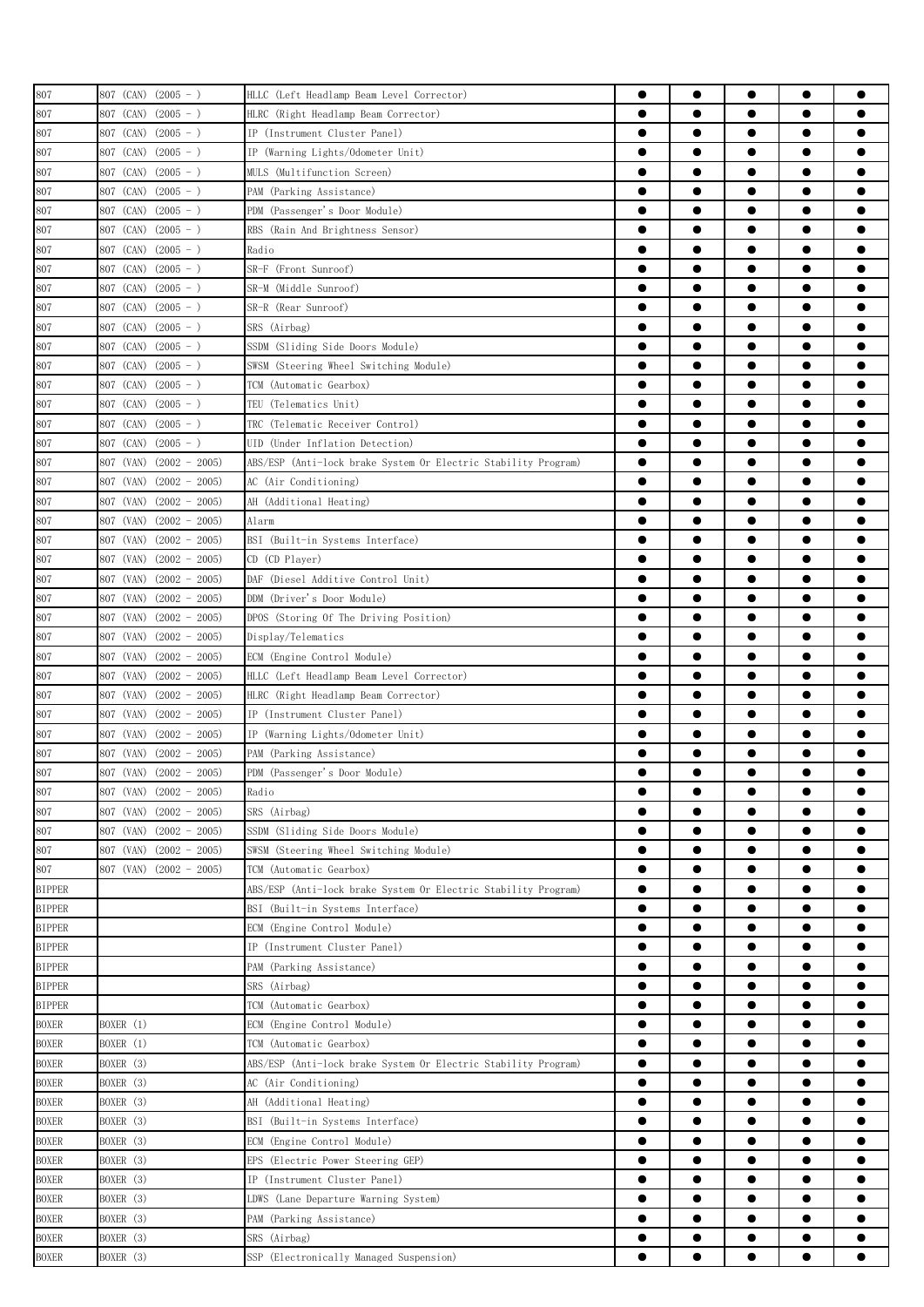| <b>BOXER</b>  | BOXER (3)                                                  | TEU/NAVI (Telematics Unit(Rtx) Or Radio-navigation)            |           | $\bullet$ | $\bullet$ | $\bullet$              |           |
|---------------|------------------------------------------------------------|----------------------------------------------------------------|-----------|-----------|-----------|------------------------|-----------|
| <b>BOXER</b>  | BOXER (3)                                                  | TG (Tachograph)                                                | $\bullet$ |           | $\bullet$ | $\bullet$              |           |
| <b>BOXER</b>  | BOXER (3)<br>$\text{(Euro 5 / 6)}$                         | ABS/ESP (Anti-lock brake System Or Electric Stability Program) | $\bullet$ | $\bullet$ | $\bullet$ | $\bullet$              |           |
| <b>BOXER</b>  | BOXER $(3)$ (Euro $5 / 6$ )                                | AC (Air Conditioning)                                          | $\bullet$ | $\bullet$ | $\bullet$ | $\bullet$              | 0         |
| <b>BOXER</b>  | BOXER $(3)$ (Euro $5 / 6$ )                                | AH (Additional Heating)                                        | $\bullet$ | $\bullet$ | $\bullet$ | $\bullet$              | $\bullet$ |
| <b>BOXER</b>  | BOXER $(3)$ (Euro $5 / 6$ )                                | BSI (Built-in Systems Interface)                               | $\bullet$ | ●         | $\bullet$ | $\bullet$              |           |
| <b>BOXER</b>  | BOXER $(3)$ (Euro $5 / 6$ )                                | ECM (Engine Control Module)                                    |           | ●         | ●         | $\bullet$              | ●         |
|               | BOXER (3) (Euro 5 / 6)                                     |                                                                | $\bullet$ | ●         | ●         | $\bullet$              |           |
| <b>BOXER</b>  |                                                            | EPS (Electric Power Steering)                                  |           |           |           |                        |           |
| <b>BOXER</b>  | BOXER $(3)$ (Euro 5 / 6)                                   | IP (Instrument Cluster Panel)                                  |           |           |           | $\bullet$<br>$\bullet$ |           |
| <b>BOXER</b>  | BOXER $(3)$ (Euro $5 / 6$ )<br>BOXER $(3)$ (Euro $5 / 6$ ) | LDWS (Lane Departure Warning System)                           |           |           |           |                        |           |
| <b>BOXER</b>  |                                                            | PAM (Parking Assistance)                                       | $\bullet$ |           |           | $\bullet$              |           |
| <b>BOXER</b>  | BOXER (3) (Euro 5 / 6)                                     | SRS (Airbag)                                                   | $\bullet$ |           |           | $\bullet$              |           |
| <b>BOXER</b>  | BOXER $(3)$ (Euro $5 / 6$ )                                | SSP (Electronically Managed Suspension)                        | $\bullet$ | ●         |           | $\bullet$              |           |
| <b>BOXER</b>  | BOXER (3)<br>$\text{(Euro 5 / 6)}$                         | TG (Tachograph)                                                | $\bullet$ | $\bullet$ | $\bullet$ | $\bullet$              | $\bullet$ |
| <b>BOXER</b>  | (MiniBus)<br>BOXER (3)                                     | ABS/ESP (Anti-lock brake System Or Electric Stability Program) | $\bullet$ | $\bullet$ | $\bullet$ | $\bullet$              |           |
| <b>BOXER</b>  | BOXER (3)<br>(MiniBus)                                     | AC (Air Conditioning)                                          | $\bullet$ | $\bullet$ | $\bullet$ | $\bullet$              |           |
| <b>BOXER</b>  | BOXER (3) (MiniBus)                                        | AH (Additional Heating)                                        | $\bullet$ | $\bullet$ | $\bullet$ | $\bullet$              | $\bullet$ |
| <b>BOXER</b>  | (MiniBus)<br>BOXER (3)                                     | BSI (Built-in Systems Interface)                               | $\bullet$ | ●         |           | $\bullet$              |           |
| <b>BOXER</b>  | BOXER (3)<br>(MiniBus)                                     | ECM (Engine Control Module)                                    |           | ●         | ●         | $\bullet$              | e         |
| <b>BOXER</b>  | BOXER (3)<br>(MiniBus)                                     | EPS<br>(Electric Power Steering GEP)                           | $\bullet$ | ●         | ●         | $\bullet$              |           |
| <b>BOXER</b>  | BOXER (3)<br>(MiniBus)                                     | IP (Instrument Cluster Panel)                                  | $\bullet$ |           |           | $\bullet$              |           |
| <b>BOXER</b>  | BOXER (3)<br>(MiniBus)                                     | PAM (Parking Assistance)                                       |           |           |           | $\bullet$              |           |
| <b>BOXER</b>  | BOXER (3)<br>(MiniBus)                                     | SRS (Airbag)                                                   | $\bullet$ |           |           | $\bullet$              |           |
| <b>BOXER</b>  | BOXER (3)<br>(MiniBus)                                     | SSP (Electronically Managed Suspension)                        | $\bullet$ |           |           | $\bullet$              |           |
| <b>BOXER</b>  | BOXER (3) (MiniBus)                                        | TEU/NAVI (Telematics Unit(Rtx) Or Radio-navigation)            | $\bullet$ |           |           | $\bullet$              | 0         |
| <b>BOXER</b>  | BOXER (3) (MiniBus)                                        | TG (Tachograph)                                                | $\bullet$ | $\bullet$ | $\bullet$ | $\bullet$              | $\bullet$ |
| <b>EXPERT</b> | EXPERT (1)                                                 | ABS/ESP (Anti-lock brake System Or Electric Stability Program) | $\bullet$ | $\bullet$ | $\bullet$ | $\bullet$              | $\bullet$ |
| <b>EXPERT</b> | EXPERT (1)                                                 | AH (Additional Heating)                                        | $\bullet$ | $\bullet$ | $\bullet$ | $\bullet$              |           |
| <b>EXPERT</b> | EXPERT (1)                                                 | ECM (Engine Control Module)                                    | $\bullet$ | $\bullet$ | $\bullet$ | $\bullet$              |           |
| <b>EXPERT</b> | EXPERT (1)                                                 | SRS (Airbag)                                                   | $\bullet$ | $\bullet$ | $\bullet$ | $\bullet$              |           |
| <b>EXPERT</b> | EXPERT (1)                                                 | TCM (Automatic Gearbox)                                        |           |           |           | $\bullet$              |           |
| <b>EXPERT</b> | EXPERT (2)                                                 | ABS/ESP (Anti-lock brake System Or Electric Stability Program) |           | ●         | ●         | $\bullet$              |           |
| <b>EXPERT</b> | EXPERT (2)                                                 | AC (Air Conditioning)                                          | $\bullet$ | $\bullet$ | ●         | $\bullet$              |           |
| <b>EXPERT</b> | EXPERT (2)                                                 | AH (Additional Heating)                                        |           |           |           | $\bullet$              |           |
| <b>EXPERT</b> | EXPERT (2)                                                 | ASM (Anti-slip Mode Selector)                                  | ●         |           |           | e                      |           |
| <b>EXPERT</b> | EXPERT (2)                                                 | $\Lambda1\text{arm}$                                           |           |           |           | e                      |           |
| <b>EXPERT</b> | EXPERT (2)                                                 | BSI (Built-in Systems Interface)                               | $\bullet$ | $\bullet$ | $\bullet$ | $\bullet$              |           |
| <b>EXPERT</b> | EXPERT (2)                                                 | CD (CD Player)                                                 | $\bullet$ |           |           | $\bullet$              | ●         |
| <b>EXPERT</b> | EXPERT (2)                                                 | ECM (Engine Control Module)                                    | $\bullet$ | $\bullet$ | $\bullet$ | $\bullet$              | $\bullet$ |
| <b>EXPERT</b> | EXPERT (2)                                                 | EPS (Electric Power Steering GEP)                              | $\bullet$ | $\bullet$ | $\bullet$ | $\bullet$              |           |
| <b>EXPERT</b> | EXPERT (2)                                                 | HFC (Hands Free Control Kit)                                   | $\bullet$ | $\bullet$ | $\bullet$ | $\bullet$              | ●         |
| <b>EXPERT</b> | EXPERT (2)                                                 | IP (Instrument Cluster Panel)                                  | $\bullet$ | $\bullet$ | $\bullet$ | $\bullet$              | $\bullet$ |
| <b>EXPERT</b> | EXPERT (2)                                                 | MULS (Multifunction Screen)                                    | $\bullet$ | $\bullet$ | $\bullet$ | $\bullet$              | $\bullet$ |
| <b>EXPERT</b> | EXPERT (2)                                                 | PAM (Parking Assistance)                                       |           | ●         | ●         | $\bullet$              | $\bullet$ |
| <b>EXPERT</b> | EXPERT (2)                                                 | RBS (Rain And Brightness Sensor)                               | $\bullet$ | $\bullet$ | $\bullet$ | $\bullet$              | $\bullet$ |
| <b>EXPERT</b> | EXPERT (2)                                                 | Radio                                                          | $\bullet$ |           | $\bullet$ | $\bullet$              |           |
| <b>EXPERT</b> | EXPERT (2)                                                 | SRS (Airbag)                                                   | $\bullet$ |           | $\bullet$ | $\bullet$              |           |
| <b>EXPERT</b> | EXPERT (2)                                                 | SSP (Pneumatic Suspension)                                     | $\bullet$ |           |           | $\bullet$              |           |
| <b>EXPERT</b> | EXPERT (2)                                                 | SWSM (Steering Wheel Switching Module)                         | $\bullet$ |           |           | $\bullet$              |           |
| <b>EXPERT</b> | EXPERT (2)                                                 | TCM (Automatic Gearbox)                                        | $\bullet$ | $\bullet$ |           | $\bullet$              |           |
| <b>EXPERT</b> | EXPERT (2)                                                 | TEU (Telematics Unit)                                          | $\bullet$ | $\bullet$ | $\bullet$ | $\bullet$              | $\bullet$ |
| <b>EXPERT</b> | EXPERT (2)                                                 | UID (Under Inflation Detection)                                | $\bullet$ | $\bullet$ | $\bullet$ | $\bullet$              | $\bullet$ |
| <b>EXPERT</b> | EXPERT (3)                                                 | ABS/ESP (Anti-lock brake System Or Electric Stability Program) | $\bullet$ | $\bullet$ | $\bullet$ | $\bullet$              | $\bullet$ |
|               |                                                            |                                                                |           |           |           |                        |           |
| <b>EXPERT</b> | EXPERT (3)                                                 | AC (Rear Air Conditioning Table)                               | $\bullet$ | $\bullet$ | $\bullet$ | $\bullet$              |           |
| <b>EXPERT</b> | EXPERT (3)                                                 | AH (Additional Heating)                                        | $\bullet$ | $\bullet$ | $\bullet$ | $\bullet$              |           |
| <b>EXPERT</b> | EXPERT (3)                                                 | ASM (Anti-slip Mode Selector)                                  |           | ●         |           | $\bullet$              |           |
| <b>EXPERT</b> | EXPERT (3)                                                 | BATT (Battery Charge Status Unit)                              |           | ●         |           | $\bullet$              |           |
| <b>EXPERT</b> | EXPERT (3)                                                 | BSI (Built-in Systems Interface)                               | $\bullet$ | $\bullet$ |           | $\bullet$              |           |
| <b>EXPERT</b> | EXPERT (3)                                                 | BWCU (Bodywork Conversion Unit)                                |           |           |           | $\bullet$              |           |
| <b>EXPERT</b> | EXPERT (3)                                                 | CD (CD Player)                                                 | $\bullet$ |           |           | $\bullet$              |           |
| <b>EXPERT</b> | EXPERT (3)                                                 | DD (Deflation Detection(Dsg))                                  |           |           |           |                        |           |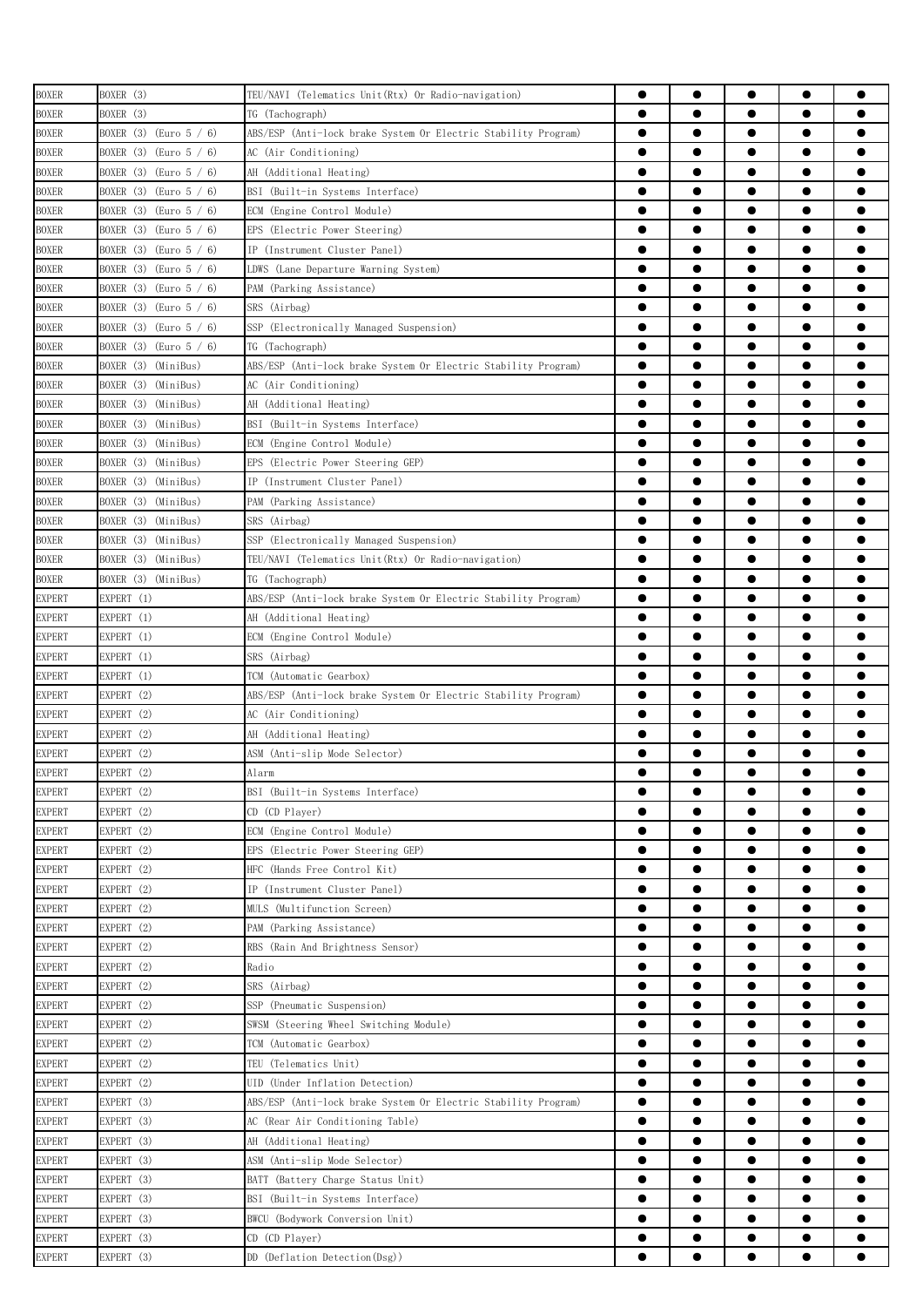| <b>EXPERT</b> | EXPERT (3)  | ECM (Engine Control Module)                                                    | $\bullet$ | $\bullet$ | $\bullet$ | $\bullet$ | $\bullet$ |
|---------------|-------------|--------------------------------------------------------------------------------|-----------|-----------|-----------|-----------|-----------|
| <b>EXPERT</b> | EXPERT (3)  | EPS (Electric Power Steering Electric Pump Unit)                               | $\bullet$ | $\bullet$ |           | $\bullet$ | $\bullet$ |
| <b>EXPERT</b> | EXPERT (3)  | HFC (Hands Free Control Kit)                                                   | $\bullet$ | $\bullet$ | $\bullet$ | $\bullet$ | $\bullet$ |
| <b>EXPERT</b> | EXPERT (3)  | HFR (High Frequency Receiver)                                                  | $\bullet$ | $\bullet$ | $\bullet$ | $\bullet$ | $\bullet$ |
| <b>EXPERT</b> | EXPERT (3)  | Heating/Ventilation                                                            | $\bullet$ | $\bullet$ | $\bullet$ | $\bullet$ | $\bullet$ |
| <b>EXPERT</b> | EXPERT (3)  | IP (Instrument Cluster Panel)                                                  | $\bullet$ | $\bullet$ | $\bullet$ | $\bullet$ | $\bullet$ |
| <b>EXPERT</b> | EXPERT (3)  | MULD (Multifunction Display)                                                   | $\bullet$ | $\bullet$ | $\bullet$ | $\bullet$ | ●         |
| <b>EXPERT</b> | EXPERT (3)  | PAM (Parking Assistance)                                                       | $\bullet$ | $\bullet$ | $\bullet$ | $\bullet$ |           |
| <b>EXPERT</b> | EXPERT (3)  | RBS (Rain And Brightness Sensor)                                               | 0         | $\bullet$ | $\bullet$ | $\bullet$ |           |
| <b>EXPERT</b> | EXPERT (3)  | SRS (Airbag)                                                                   | ●         | $\bullet$ |           | $\bullet$ |           |
| <b>EXPERT</b> | EXPERT (3)  | SSP (Pneumatic Suspension)                                                     | $\bullet$ | $\bullet$ | $\bullet$ | $\bullet$ |           |
| <b>EXPERT</b> | EXPERT (3)  | SWSM (Switch Module Under The Steering Wheel(Top Of Colunm))                   | $\bullet$ | $\bullet$ |           | $\bullet$ |           |
| <b>EXPERT</b> | EXPERT (3)  | TCM (Automatic Gearbox)                                                        | $\bullet$ | $\bullet$ | ●         | $\bullet$ | ●         |
| <b>EXPERT</b> | EXPERT (3)  | TEU (Telematics Unit)                                                          | $\bullet$ | $\bullet$ | $\bullet$ | $\bullet$ | $\bullet$ |
| <b>EXPERT</b> | EXPERT (KO) | ABS/ESP (Anti-lock brake System Or Electric Stability Program)                 | $\bullet$ | $\bullet$ | $\bullet$ | $\bullet$ | $\bullet$ |
| <b>EXPERT</b> | EXPERT (KO) | AC (Air Conditioning)                                                          | $\bullet$ | $\bullet$ | $\bullet$ | $\bullet$ | $\bullet$ |
| <b>EXPERT</b> | EXPERT (KO) | AC (Rear Air Conditioning Control Panel)                                       | $\bullet$ | $\bullet$ | $\bullet$ | $\bullet$ | $\bullet$ |
| EXPERT        | EXPERT (KO) | AC (Rear Air Conditioning)                                                     | $\bullet$ | $\bullet$ | $\bullet$ | $\bullet$ | $\bullet$ |
| <b>EXPERT</b> | EXPERT (KO) | AH (Additional Heating)                                                        | ●         | $\bullet$ | $\bullet$ | $\bullet$ | ●         |
| <b>EXPERT</b> | EXPERT (KO) | ALM (Anti-theft Alarm)                                                         | $\bullet$ | $\bullet$ | $\bullet$ | $\bullet$ | $\bullet$ |
| <b>EXPERT</b> | EXPERT (KO) | ASM (Anti-slip Mode Selector)                                                  | 0         | $\bullet$ | $\bullet$ | $\bullet$ | $\bullet$ |
| <b>EXPERT</b> | EXPERT (KO) | BATT (Battery Charge Status Unit)                                              |           | $\bullet$ |           |           |           |
| <b>EXPERT</b> | EXPERT (KO) | BSI (Built-in Systems Interface)                                               | $\bullet$ | $\bullet$ | $\bullet$ | $\bullet$ | $\bullet$ |
| <b>EXPERT</b> | EXPERT (KO) | DAF (Diesel Additive Pump)                                                     |           | $\bullet$ |           | $\bullet$ | $\bullet$ |
|               | EXPERT (KO) |                                                                                | $\bullet$ | $\bullet$ | $\bullet$ | $\bullet$ | $\bullet$ |
| <b>EXPERT</b> |             | Display                                                                        |           | $\bullet$ | $\bullet$ | $\bullet$ | $\bullet$ |
| <b>EXPERT</b> | EXPERT (KO) | ECM (Engine Control Module)                                                    | $\bullet$ |           |           |           |           |
| <b>EXPERT</b> | EXPERT (KO) | ERU (Engine Relay Unit)                                                        | $\bullet$ | $\bullet$ | $\bullet$ | $\bullet$ | $\bullet$ |
| <b>EXPERT</b> | EXPERT (KO) | ESL (Electric Steering Lock)                                                   | $\bullet$ | $\bullet$ | $\bullet$ | $\bullet$ | $\bullet$ |
| <b>EXPERT</b> | EXPERT (KO) | HFA (Hands Full Access ECU(Right-hand Side Or Rear))                           | $\bullet$ | $\bullet$ | $\bullet$ | $\bullet$ | $\bullet$ |
| <b>EXPERT</b> | EXPERT (KO) | HHV (High Head Vision)                                                         | $\bullet$ | $\bullet$ | $\bullet$ | $\bullet$ | $\bullet$ |
| <b>EXPERT</b> | EXPERT (KO) | IP (Instrument Cluster Panel)                                                  | $\bullet$ | $\bullet$ | $\bullet$ | $\bullet$ | $\bullet$ |
| <b>EXPERT</b> | EXPERT (KO) | MCP (Multiplexed Control Panel)                                                | $\bullet$ | $\bullet$ | $\bullet$ | $\bullet$ | ●         |
| <b>EXPERT</b> | EXPERT (KO) | MULC (Multifunction Video Camera (CMF))                                        | $\bullet$ | $\bullet$ | $\bullet$ | $\bullet$ | ●         |
| <b>EXPERT</b> | EXPERT (KO) | NAVI (Telematic Navigator)                                                     | $\bullet$ | $\bullet$ | $\bullet$ | $\bullet$ |           |
| <b>EXPERT</b> | EXPERT (KO) | NAVI/TEU/CAS (Audio-navigation Or Telematic Unit Or Connected Audio<br>System) | $\bullet$ | $\bullet$ | $\bullet$ | $\bullet$ | $\bullet$ |
| EXPERT        | EXPERT (KO) | PAM (Parking Assistance)                                                       |           |           |           |           |           |
| <b>EXPERT</b> | EXPERT (KO) | RSS (Rain-sunlight Sensor)                                                     | $\bullet$ | $\bullet$ | $\bullet$ | $\bullet$ | $\bullet$ |
| <b>EXPERT</b> | EXPERT (KO) | Radio                                                                          |           | $\bullet$ |           | $\bullet$ | $\bullet$ |
| <b>EXPERT</b> | EXPERT (KO) | SB (Seat Belts Not Fastened LED Unit(TNB))                                     | $\bullet$ | $\bullet$ |           | $\bullet$ | $\bullet$ |
| <b>EXPERT</b> | EXPERT (KO) | SM (Services Module)                                                           | $\bullet$ | $\bullet$ | $\bullet$ | $\bullet$ | $\bullet$ |
| <b>EXPERT</b> | EXPERT (KO) | SPMU (Supply Protection And Management Unit)                                   | $\bullet$ | $\bullet$ |           | $\bullet$ | $\bullet$ |
| <b>EXPERT</b> | EXPERT (KO) | SRS (Airbag)                                                                   | $\bullet$ | $\bullet$ | $\bullet$ | $\bullet$ | $\bullet$ |
| <b>EXPERT</b> | EXPERT (KO) | SSDM (Left-hand Sliding Side Door)                                             | $\bullet$ | $\bullet$ | $\bullet$ | $\bullet$ | $\bullet$ |
| <b>EXPERT</b> | EXPERT (KO) | SWC (Controls On The Steering Wheel)                                           | $\bullet$ | $\bullet$ | $\bullet$ | $\bullet$ | $\bullet$ |
| <b>EXPERT</b> | EXPERT (KO) | SWSM (Switch Module Under The Steering Wheel)                                  | $\bullet$ | $\bullet$ | $\bullet$ | $\bullet$ | $\bullet$ |
| <b>EXPERT</b> | EXPERT (KO) | Siren                                                                          | $\bullet$ | $\bullet$ | $\bullet$ | $\bullet$ | $\bullet$ |
| <b>EXPERT</b> | EXPERT (KO) | TCM (Automatic Gearbox)                                                        | ●         | $\bullet$ |           | $\bullet$ | $\bullet$ |
| <b>EXPERT</b> | EXPERT (KO) | TRU (Trailer Relay Unit)                                                       | $\bullet$ | $\bullet$ | $\bullet$ | $\bullet$ | $\bullet$ |
| <b>EXPERT</b> | EXPERT (KO) | TS (Touch Screen)                                                              |           | $\bullet$ |           | $\bullet$ | $\bullet$ |
|               |             | VDA (Vehicle Distance Assistance)                                              |           | $\bullet$ |           |           |           |
| <b>EXPERT</b> | EXPERT (KO) |                                                                                |           | $\bullet$ | $\bullet$ | $\bullet$ | $\bullet$ |
| <b>EXPERT</b> | EXPERT (KO) | VRD (Voltage Retaining Device)                                                 |           |           |           |           |           |
| HOGGAR        |             | ABS/ESP (Anti-lock brake System Or Electric Stability Program)                 |           | $\bullet$ |           |           | $\bullet$ |
| HOGGAR        |             | AC (Air Conditioning)                                                          |           | $\bullet$ |           |           |           |
| HOGGAR        |             | Alarm                                                                          | $\bullet$ | $\bullet$ | $\bullet$ | $\bullet$ | $\bullet$ |
| HOGGAR        |             | BSI (Built-in Systems Interface)                                               | $\bullet$ | $\bullet$ | $\bullet$ | $\bullet$ | $\bullet$ |
| HOGGAR        |             | CD (CD Player)                                                                 | $\bullet$ | $\bullet$ | $\bullet$ | $\bullet$ | $\bullet$ |
| HOGGAR        |             | Display/Telematics                                                             | $\bullet$ | $\bullet$ | $\bullet$ | $\bullet$ | $\bullet$ |
| HOGGAR        |             | ECM (Engine Control Module)                                                    | $\bullet$ | $\bullet$ | $\bullet$ | $\bullet$ | $\bullet$ |
| HOGGAR        |             | IP (Instrument Cluster Panel)                                                  | $\bullet$ | $\bullet$ | $\bullet$ | $\bullet$ | $\bullet$ |
| HOGGAR        |             | RBS (Rain And Brightness Sensor)                                               | ●         | $\bullet$ | $\bullet$ | $\bullet$ | $\bullet$ |
| HOGGAR        |             | Radio                                                                          | ●         | $\bullet$ | $\bullet$ | $\bullet$ | $\bullet$ |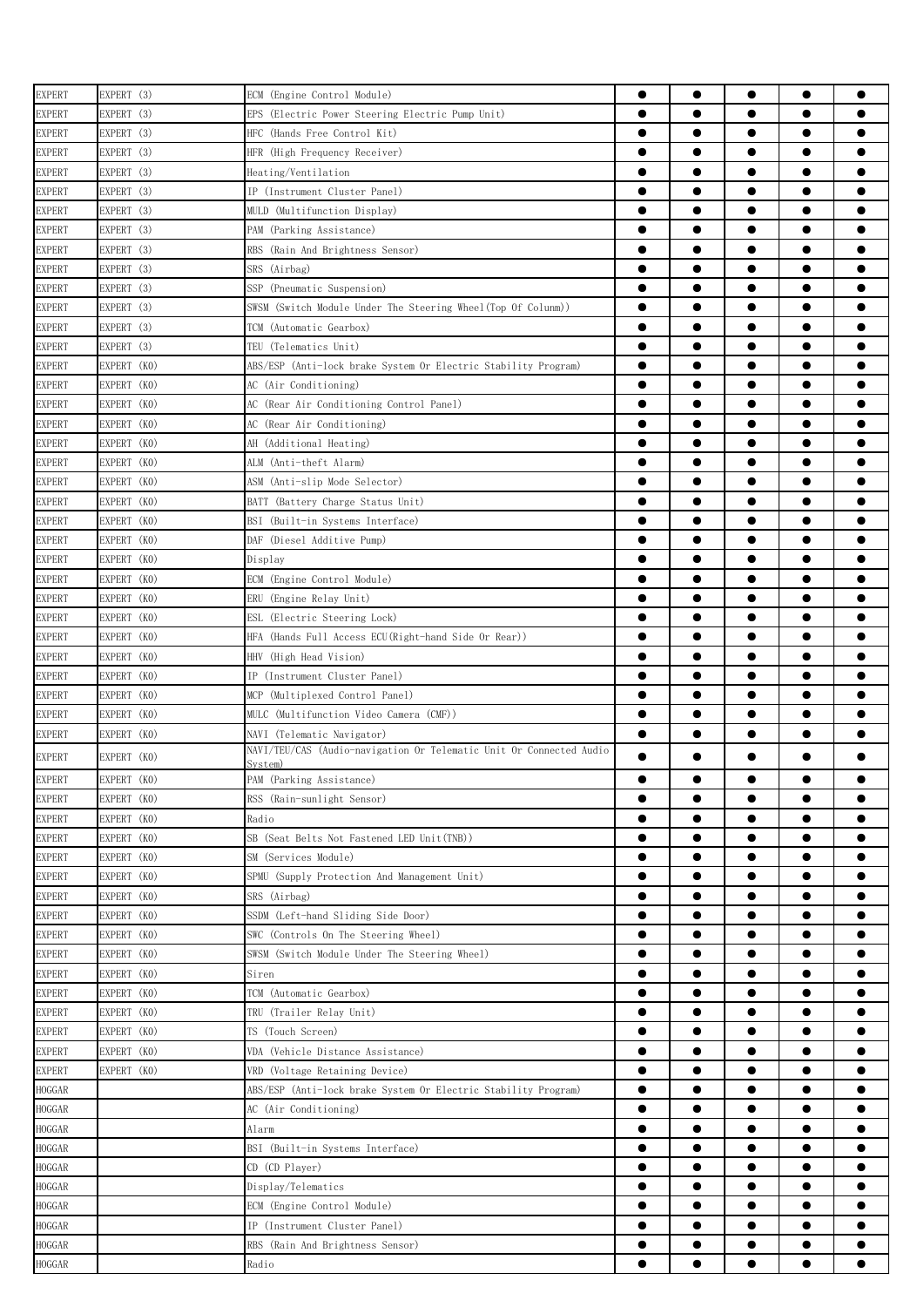| <b>HOGGAR</b>  |                      | SM (Services Module)                                           | 0         | $\bullet$ |           | $\bullet$ |           |
|----------------|----------------------|----------------------------------------------------------------|-----------|-----------|-----------|-----------|-----------|
| <b>HOGGAR</b>  |                      | SRS (Airbag)                                                   | $\bullet$ |           |           | $\bullet$ |           |
| HOGGAR         |                      | SVLCU (Stolen Vehicle Location Control)                        | $\bullet$ | $\bullet$ | $\bullet$ | $\bullet$ |           |
| HOGGAR         |                      | SWSM (Steering Wheel Switching Module)                         | $\bullet$ | $\bullet$ | $\bullet$ | $\bullet$ |           |
| HOGGAR         |                      | TCM (Automatic Gearbox)                                        | $\bullet$ | $\bullet$ | $\bullet$ | $\bullet$ | 0         |
|                |                      | Wiper-L (Windscreen Wiper (Left-hand Side))                    | $\bullet$ | ●         | $\bullet$ | $\bullet$ |           |
| HOGGAR         |                      |                                                                |           | ●         | ●         | $\bullet$ |           |
| ION            |                      | ABS/ESP (Anti-lock brake System Or Electric Stability Program) | $\bullet$ |           |           |           |           |
| ION            |                      | AC (Air Conditioning)                                          | $\bullet$ | ●         | ●         | $\bullet$ |           |
| ION            |                      | BATT (Onboard Charger Of The Traction Battery)                 |           |           |           | $\bullet$ |           |
| ION            |                      | BATT (Traction Battery ECU)                                    | ●         |           |           | $\bullet$ |           |
| ION            |                      | BATT-01 (Traction Battery Cells Management(Module 01))         |           |           |           | $\bullet$ |           |
| ION            |                      | BATT-02 (Traction Battery Cells Management(Module 02))         |           |           |           | $\bullet$ |           |
| ION            |                      | BATT-03 (Traction Battery Cells Management(Module 03))         | $\bullet$ | ●         | ●         | $\bullet$ |           |
| ION            |                      | BATT-04 (Traction Battery Cells Management(Module 04))         | $\bullet$ | $\bullet$ | $\bullet$ | $\bullet$ |           |
| ION            |                      | BATT-05 (Traction Battery Cells Management(Module 05))         | $\bullet$ | $\bullet$ | $\bullet$ | $\bullet$ |           |
| ION            |                      | BATT-07 (Traction Battery Cells Management(Module 07))         | $\bullet$ | $\bullet$ | $\bullet$ | $\bullet$ |           |
| ION            |                      | BATT-08 (Traction Battery Cells Management (Module 08))        | $\bullet$ | $\bullet$ | $\bullet$ | $\bullet$ | 0         |
| ION            |                      | BATT-09 (Traction Battery Cells Management(Module 09))         | $\bullet$ | $\bullet$ |           | $\bullet$ |           |
| ION            |                      | BATT-10 (Traction Battery Cells Management(Module 10))         | $\bullet$ | ●         |           | $\bullet$ |           |
| ION            |                      | BATT-11 (Traction Battery Cells Management(Module 11))         | $\bullet$ | ●         |           | $\bullet$ |           |
| ION            |                      | DVT (Direct Voltage(DC/DC) Transformer)                        | $\bullet$ |           |           | $\bullet$ |           |
| ION            |                      | EMM (Electric Machine Management ECU)                          |           |           |           | $\bullet$ |           |
| ION            |                      | EPS (Electric Power Steering)                                  |           |           |           | $\bullet$ |           |
|                |                      |                                                                | $\bullet$ |           |           | $\bullet$ |           |
| ION            |                      | EVM (Electric Vehicle Management ECU)                          |           |           |           |           |           |
| ION            |                      | GWH (Gateway Wiring Housing)                                   |           |           |           | $\bullet$ |           |
| ION            |                      | IP (Instrument Cluster Panel)                                  | $\bullet$ | $\bullet$ |           | $\bullet$ |           |
| ION            |                      | RPE (Radio Post-equipment)                                     | $\bullet$ | $\bullet$ | $\bullet$ | $\bullet$ |           |
| ION            |                      | SAS (Steering Wheel Angle Sensor)                              | $\bullet$ | $\bullet$ | $\bullet$ | $\bullet$ |           |
| ION            |                      | SM (Services Module)                                           | $\bullet$ | $\bullet$ | $\bullet$ | $\bullet$ |           |
| ION            |                      | SRS (Airbag)                                                   | $\bullet$ | $\bullet$ | $\bullet$ | $\bullet$ |           |
| PARTNER        | PARTNER (2)          | ABS/ESP (Anti-lock brake System Or Electric Stability Program) | $\bullet$ | ●         |           | $\bullet$ |           |
| <b>PARTNER</b> | PARTNER (2)          | AC (Air Conditioning)                                          | $\bullet$ | ●         | ●         | $\bullet$ |           |
| <b>PARTNER</b> | PARTNER (2)          | AH (Additional Heating)                                        | $\bullet$ | $\bullet$ |           | $\bullet$ |           |
| <b>PARTNER</b> | PARTNER (2)          | Alarm                                                          | 0         |           |           | $\bullet$ |           |
| <b>PARTNER</b> | PARTNER (2)          | BSI (Built-in Systems Interface)                               |           |           |           |           |           |
| <b>PARTNER</b> | PARTNER (2)          | CD (CD Player)                                                 | ●         |           |           |           |           |
| <b>PARTNER</b> | PARTNER (2)          | ECM (Engine Control Module)                                    | $\bullet$ | $\bullet$ | $\bullet$ | $\bullet$ |           |
| <b>PARTNER</b> | PARTNER (2)          | IP (Instrument Cluster Panel)                                  | $\bullet$ | ●         |           | $\bullet$ | ●         |
| <b>PARTNER</b> | PARTNER (2)          | MULD (Multifunction Display)                                   | $\bullet$ | $\bullet$ | $\bullet$ | $\bullet$ | $\bullet$ |
|                |                      |                                                                |           |           |           |           |           |
| <b>PARTNER</b> | PARTNER (2)          | RBS (Rain And Brightness Sensor)                               | $\bullet$ | $\bullet$ | $\bullet$ | $\bullet$ |           |
| <b>PARTNER</b> | PARTNER (2)          | Radio                                                          | $\bullet$ | $\bullet$ | $\bullet$ | $\bullet$ |           |
| PARTNER        | PARTNER (2)          | SM (Services Module)                                           | $\bullet$ | $\bullet$ | $\bullet$ | $\bullet$ | $\bullet$ |
| PARTNER        | PARTNER (2)          | SRS (Airbag)                                                   | $\bullet$ | $\bullet$ | $\bullet$ | $\bullet$ |           |
| <b>PARTNER</b> | PARTNER (2)          | SWSM (Steering Wheel Switching Module)                         | $\bullet$ | ●         | ●         | $\bullet$ | ●         |
| <b>PARTNER</b> | PARTNER (2)          | SWSM (Switch Module Under The Steering Wheel)                  | $\bullet$ | $\bullet$ | $\bullet$ | $\bullet$ |           |
| <b>PARTNER</b> | PARTNER (2) (M69)    | ABS/ESP (Anti-lock brake System Or Electric Stability Program) | $\bullet$ |           | $\bullet$ | $\bullet$ |           |
| <b>PARTNER</b> | PARTNER (2) (M69)    | BSI (Built-in Systems Interface)                               | $\bullet$ |           |           | $\bullet$ |           |
| <b>PARTNER</b> | PARTNER (2) (M69)    | ECM (Engine Control Module)                                    | $\bullet$ |           |           | $\bullet$ |           |
| <b>PARTNER</b> | PARTNER (2) (M69)    | IP (Instrument Cluster Panel)                                  | $\bullet$ |           |           |           |           |
| <b>PARTNER</b> | PARTNER (2) (M69)    | Radio                                                          |           |           |           |           | 0         |
| <b>PARTNER</b> | PARTNER (2)<br>(M69) | SRS (Airbag)                                                   | $\bullet$ | $\bullet$ | $\bullet$ | $\bullet$ | $\bullet$ |
| <b>PARTNER</b> | PARTNER (2)<br>(M69) | SWSM (Switch Module Under The Steering Wheel)                  | $\bullet$ | $\bullet$ | $\bullet$ | $\bullet$ | $\bullet$ |
| <b>PARTNER</b> | PARTNER (B9)         | ABS/ESP (Anti-lock brake System Or Electric Stability Program) | $\bullet$ | $\bullet$ | $\bullet$ | $\bullet$ |           |
| PARTNER        | PARTNER (B9)         | AC (Air Conditioning Compressor)                               | $\bullet$ | $\bullet$ | $\bullet$ | $\bullet$ | 0         |
| <b>PARTNER</b> | PARTNER (B9)         | AC (Air Conditioning)                                          | $\bullet$ | $\bullet$ | $\bullet$ | $\bullet$ | $\bullet$ |
| <b>PARTNER</b> | PARTNER (B9)         | ASM (Anti-slip Mode Selector)                                  | $\bullet$ | ●         |           | $\bullet$ |           |
|                |                      |                                                                | $\bullet$ | ●         | ●         | $\bullet$ |           |
| <b>PARTNER</b> | PARTNER (B9)         | Alarm                                                          |           |           |           |           |           |
| PARTNER        | PARTNER (B9)         | BATT (Battery Charge Status Unit)                              | $\bullet$ |           |           | $\bullet$ |           |
| <b>PARTNER</b> | PARTNER (B9)         | BATT (Onboard Charger Of The Traction Battery)                 | $\bullet$ |           |           | $\bullet$ |           |
| <b>PARTNER</b> | PARTNER (B9)         | BATT-01 (Traction Battery Cells Management(Module 01))         |           |           |           |           |           |
| <b>PARTNER</b> | PARTNER (B9)         | BATT-02 (Traction Battery Cells Management (Module 02))        |           |           |           |           |           |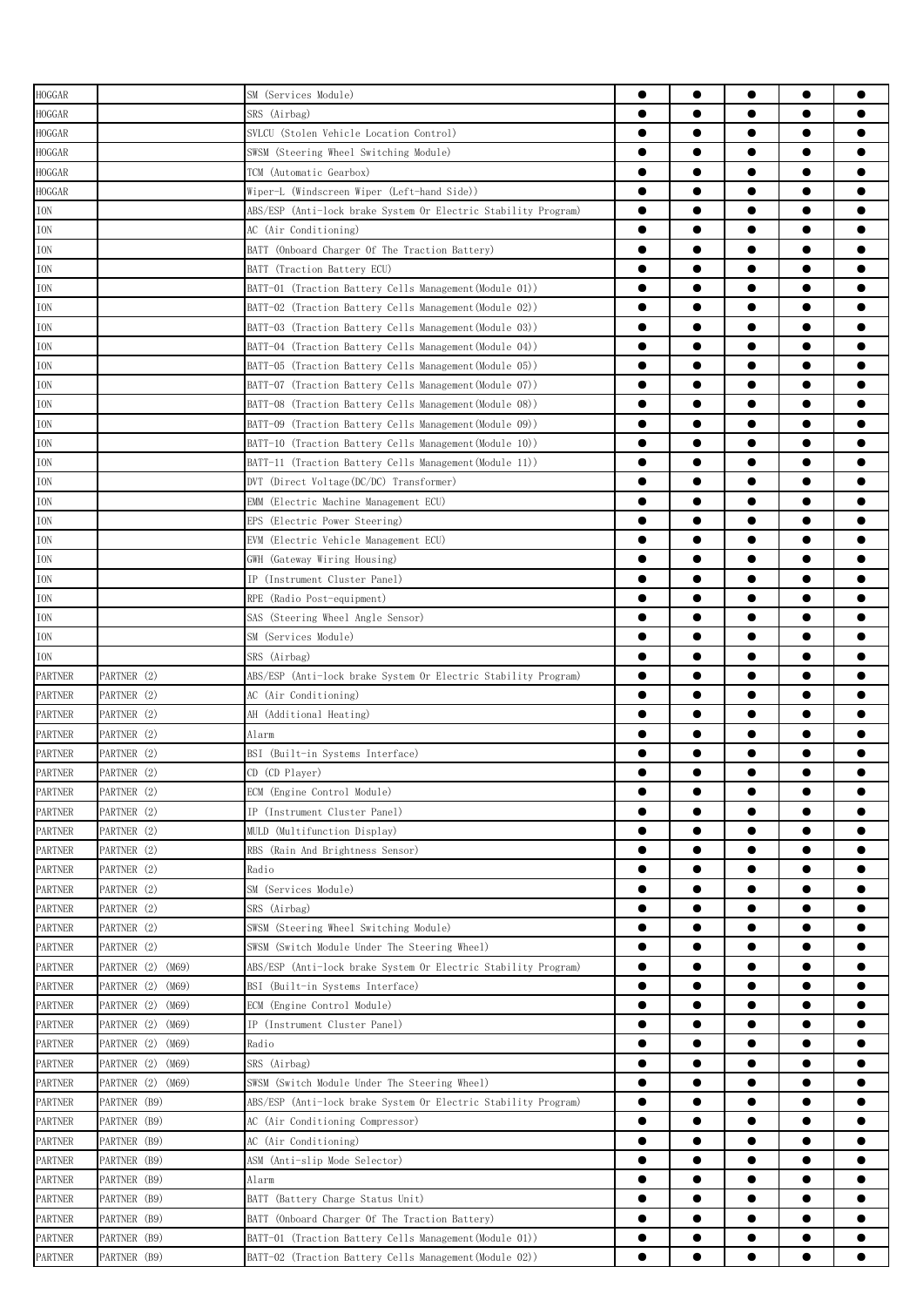| <b>PARTNER</b> | PARTNER (B9)           | BATT-03 (Traction Battery Cells Management(Module 03))         |           | $\bullet$ | $\bullet$ | $\bullet$ | 0         |
|----------------|------------------------|----------------------------------------------------------------|-----------|-----------|-----------|-----------|-----------|
| <b>PARTNER</b> | PARTNER (B9)           | BATT-04 (Traction Battery Cells Management(Module 04))         | $\bullet$ | $\bullet$ | $\bullet$ | $\bullet$ |           |
| <b>PARTNER</b> | PARTNER (B9)           | BATT-05 (Traction Battery Cells Management(Module 05))         |           |           | $\bullet$ | $\bullet$ |           |
| PARTNER        | PARTNER (B9)           | BATT-06 (Traction Battery Cells Management(Module 06))         | $\bullet$ | $\bullet$ | $\bullet$ | $\bullet$ | 0         |
| PARTNER        | PARTNER (B9)           | BATT-07 (Traction Battery Cells Management(Module 07))         | $\bullet$ | $\bullet$ | $\bullet$ | $\bullet$ |           |
| <b>PARTNER</b> | PARTNER (B9)           | BATT-08 (Traction Battery Cells Management(Module 08))         | ●         |           | ●         | $\bullet$ |           |
| <b>PARTNER</b> | PARTNER (B9)           | BATT-09 (Traction Battery Cells Management(Module 09))         | ●         |           | $\bullet$ | $\bullet$ |           |
| PARTNER        | PARTNER (B9)           | BATT-10 (Traction Battery Cells Management(Module 10))         |           |           | $\bullet$ | $\bullet$ |           |
| <b>PARTNER</b> | PARTNER (B9)           | BSI (Built-in Systems Interface)                               | ●         |           |           | $\bullet$ |           |
| <b>PARTNER</b> | PARTNER (B9)           | BWCU (Bodywork Conversion Unit)                                |           | ●         | $\bullet$ | $\bullet$ |           |
| PARTNER        | PARTNER (B9)           | CD (CD Player)                                                 |           |           |           | $\bullet$ |           |
| <b>PARTNER</b> | PARTNER (B9)           | ECM (Engine Control Module)                                    |           | ●         |           | $\bullet$ |           |
|                |                        |                                                                | $\bullet$ | ●         |           | $\bullet$ |           |
| <b>PARTNER</b> | PARTNER (B9)           | EMM (Electric Machine Management ECU)                          |           |           | $\bullet$ |           |           |
| PARTNER        | PARTNER (B9)           | EPS<br>(Electric Power Steering Electric Pump Unit)            | $\bullet$ |           | $\bullet$ | $\bullet$ |           |
| PARTNER        | PARTNER (B9)           | ERU<br>(Engine Relay Unit)                                     |           |           | $\bullet$ | $\bullet$ |           |
| PARTNER        | PARTNER (B9)           | EVM<br>(Electric Vehicle Management ECU)                       |           | $\bullet$ | $\bullet$ | $\bullet$ |           |
| PARTNER        | PARTNER (B9)           | (Hands Free Control Kit)<br>HFC                                | $\bullet$ |           | ●         | $\bullet$ |           |
| PARTNER        | PARTNER (B9)           | HFR (High Frequency Receiver)                                  |           | ●         | ●         | $\bullet$ |           |
| <b>PARTNER</b> | PARTNER (B9)           | IP (Instrument Cluster Panel)                                  | ●         |           |           | $\bullet$ |           |
| <b>PARTNER</b> | PARTNER (B9)           | MAAP (Multiplexed Additive Adding Pump)                        |           |           |           | $\bullet$ |           |
| <b>PARTNER</b> | PARTNER (B9)           | MULD (Multifunction Display)                                   |           |           |           | $\bullet$ |           |
| <b>PARTNER</b> | PARTNER (B9)           | PAM (Parking Assistance)                                       | ●         |           |           | $\bullet$ |           |
| <b>PARTNER</b> | PARTNER (B9)           | PCAHR (Passenger's Compartment Air Heating Resistor)           | $\bullet$ |           | $\bullet$ | $\bullet$ |           |
| <b>PARTNER</b> | PARTNER (B9)           | RS (Rain Sensor)                                               | ●         | ●         | ●         |           |           |
| <b>PARTNER</b> | PARTNER (B9)           | Radio                                                          |           | ●         | ●         | $\bullet$ |           |
| <b>PARTNER</b> | PARTNER (B9)           | SM (Services Module)                                           | $\bullet$ | $\bullet$ | $\bullet$ | $\bullet$ |           |
| PARTNER        | PARTNER (B9)           | SRS (Airbag)                                                   | $\bullet$ | $\bullet$ | $\bullet$ | $\bullet$ |           |
| PARTNER        | PARTNER (B9)           | SWSM (Switch Module Under The Steering Wheel(Top Of Colunm))   |           |           | $\bullet$ | $\bullet$ |           |
| <b>PARTNER</b> | PARTNER (B9)           | TCM (Automatic Gearbox)                                        | $\bullet$ | $\bullet$ | $\bullet$ | $\bullet$ | 0         |
|                |                        |                                                                | ●         | ●         | ●         | $\bullet$ |           |
| PARTNER        | PARTNER (B9)           | TEU/NAVI (Telematics Unit(Rtx) Or Radio-navigation)            | ●         |           |           | $\bullet$ |           |
| PARTNER        | PARTNER (B9)           | TRU (Trailer Relay Unit)                                       | $\bullet$ | ●         |           | $\bullet$ |           |
| <b>PARTNER</b> | PARTNER (B9)           | (Under Inflation Detection)<br>UID                             |           |           | $\bullet$ |           |           |
| <b>PARTNER</b> | PARTNER (B9)           | VRD (Voltage Retaining Device)                                 |           | ●         |           | $\bullet$ |           |
| <b>PARTNER</b> | PARTNER Electric (B9E) | ABS/ESP (Anti-lock brake System Or Electric Stability Program) |           |           |           |           |           |
| <b>PARTNER</b> | PARTNER Electric (B9E) | AC (Air Conditioning Compressor)                               | $\bullet$ |           |           |           |           |
| <b>PARTNER</b> | PARTNER Electric (B9E) | Alarm                                                          |           | $\bullet$ |           |           |           |
| <b>PARTNER</b> | PARTNER Electric (B9E) | BATT (Battery Charge Status Unit)                              |           | $\bullet$ | $\bullet$ | $\bullet$ |           |
| <b>PARTNER</b> | PARTNER Electric (B9E) | BATT (Onboard Charger Of The Traction Battery)                 | $\bullet$ | $\bullet$ | $\bullet$ | $\bullet$ | 0         |
| <b>PARTNER</b> | PARTNER Electric (B9E) | BATT-01 (Traction Battery Cells Management(Module 01))         | $\bullet$ |           | $\bullet$ | $\bullet$ |           |
| <b>PARTNER</b> | PARTNER Electric (B9E) | BATT-02 (Traction Battery Cells Management(Module 02))         | $\bullet$ | $\bullet$ | $\bullet$ | $\bullet$ | 0         |
| <b>PARTNER</b> | PARTNER Electric (B9E) | BATT-03 (Traction Battery Cells Management(Module 03))         | $\bullet$ | $\bullet$ | $\bullet$ | $\bullet$ | $\bullet$ |
| PARTNER        | PARTNER Electric (B9E) | BATT-04 (Traction Battery Cells Management(Module 04))         | $\bullet$ | $\bullet$ | $\bullet$ | $\bullet$ | 0         |
| <b>PARTNER</b> | PARTNER Electric (B9E) | BATT-05 (Traction Battery Cells Management(Module 05))         |           | $\bullet$ | $\bullet$ | $\bullet$ | 0         |
| <b>PARTNER</b> | PARTNER Electric (B9E) | BATT-06 (Traction Battery Cells Management(Module 06))         | $\bullet$ |           | $\bullet$ | $\bullet$ |           |
| PARTNER        | PARTNER Electric (B9E) | BATT-07 (Traction Battery Cells Management(Module 07))         | $\bullet$ |           |           | $\bullet$ |           |
| <b>PARTNER</b> | PARTNER Electric (B9E) | BATT-08 (Traction Battery Cells Management(Module 08))         | $\bullet$ | $\bullet$ |           | $\bullet$ |           |
| <b>PARTNER</b> | PARTNER Electric (B9E) | BATT-09 (Traction Battery Cells Management(Module 09))         |           |           |           | $\bullet$ |           |
| PARTNER        | PARTNER Electric (B9E) | BATT-10 (Traction Battery Cells Management(Module 10))         |           |           |           |           |           |
| <b>PARTNER</b> | PARTNER Electric (B9E) | BSI (Built-in Systems Interface)                               | $\bullet$ |           |           | $\bullet$ | 0         |
| <b>PARTNER</b> | PARTNER Electric (B9E) | ECM (Engine Control Module)                                    |           | ●         | ●         | $\bullet$ | ●         |
|                |                        |                                                                | $\bullet$ |           | $\bullet$ |           |           |
| <b>PARTNER</b> | PARTNER Electric (B9E) | EMM<br>(Electric Machine Management ECU)                       |           |           |           | $\bullet$ |           |
| <b>PARTNER</b> | PARTNER Electric (B9E) | EPS<br>(Electric Power Steering Electric Pump Unit)            | $\bullet$ | $\bullet$ | $\bullet$ | $\bullet$ | $\bullet$ |
| <b>PARTNER</b> | PARTNER Electric (B9E) | ERU (Engine Relay Unit)                                        | $\bullet$ | $\bullet$ | $\bullet$ | $\bullet$ | 0         |
| PARTNER        | PARTNER Electric (B9E) | EVM<br>(Electric Vehicle Management ECU)                       | $\bullet$ | $\bullet$ | $\bullet$ | $\bullet$ |           |
| <b>PARTNER</b> | PARTNER Electric (B9E) | IP (Instrument Cluster Panel)                                  |           | ●         | $\bullet$ | $\bullet$ |           |
| <b>PARTNER</b> | PARTNER Electric (B9E) | MULD (Multifunction Display)                                   |           |           | ●         | $\bullet$ |           |
| <b>PARTNER</b> | PARTNER Electric (B9E) | PAM (Parking Assistance)                                       | $\bullet$ | $\bullet$ | $\bullet$ | $\bullet$ |           |
| PARTNER        | PARTNER Electric (B9E) | PCAHR (Passenger's Compartment Air Heating Resistor)           | $\bullet$ | $\bullet$ |           | $\bullet$ |           |
| <b>PARTNER</b> | PARTNER Electric (B9E) | RS (Rain Sensor)                                               |           | ●         |           |           |           |
| <b>PARTNER</b> | PARTNER Electric (B9E) | Radio                                                          |           |           |           |           |           |
| <b>PARTNER</b> | PARTNER Electric (B9E) | SM (Services Module)                                           | ●         | ●         |           |           |           |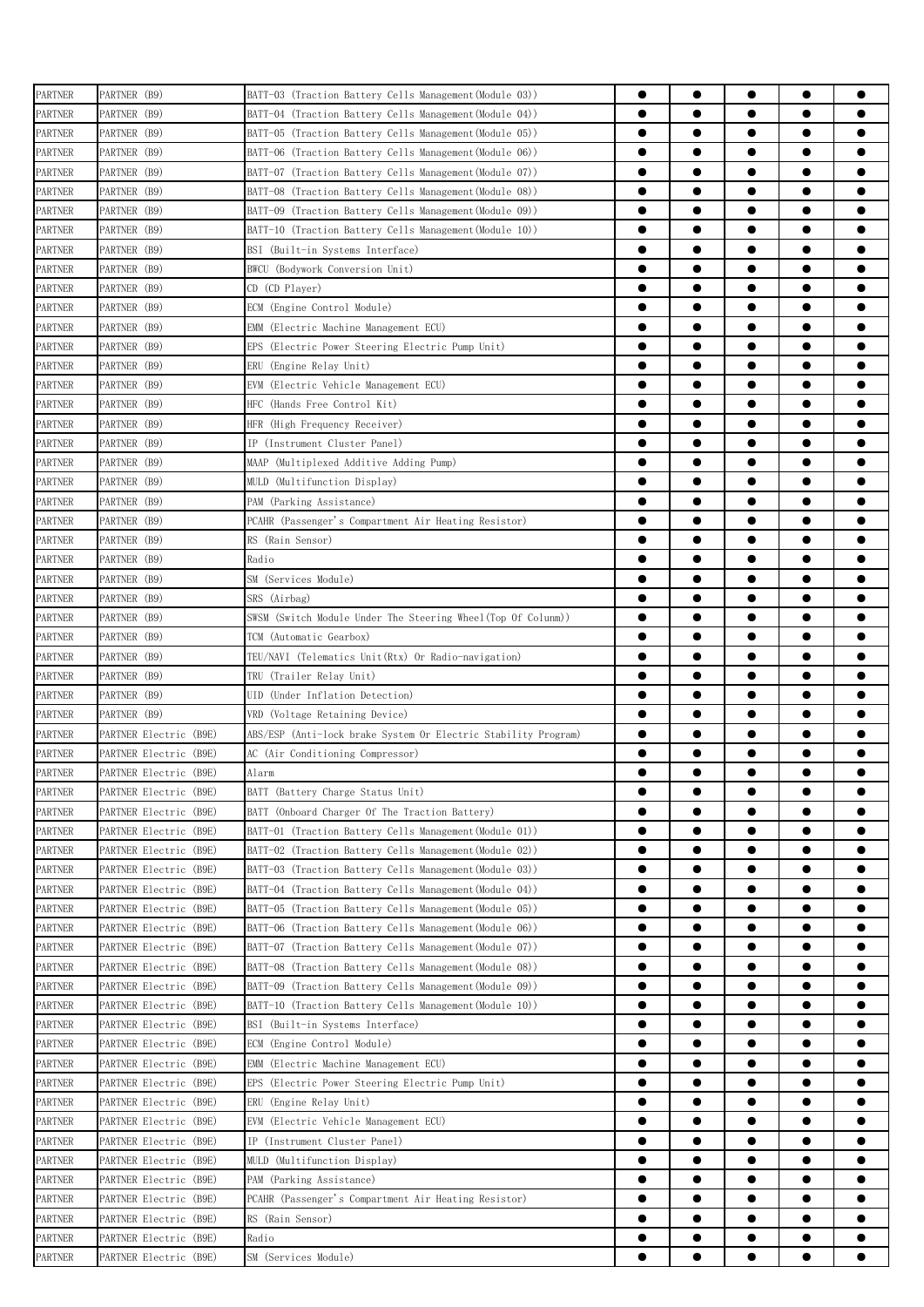| PARTNER        | PARTNER Electric (B9E) | SRS (Airbag)                                                   | $\bullet$ | $\bullet$ | $\bullet$ | $\bullet$ |           |
|----------------|------------------------|----------------------------------------------------------------|-----------|-----------|-----------|-----------|-----------|
| <b>PARTNER</b> | PARTNER Electric (B9E) | SWSM (Switch Module Under The Steering Wheel(Top Of Colunm))   | $\bullet$ | $\bullet$ |           | $\bullet$ |           |
| <b>PARTNER</b> | PARTNER Electric (B9E) | TEU/NAVI (Telematics Unit(Rtx) Or Radio-navigation)            | $\bullet$ | $\bullet$ | $\bullet$ | $\bullet$ |           |
| <b>PARTNER</b> | PARTNER Electric (B9E) | VRD (Voltage Retaining Device)                                 | $\bullet$ | $\bullet$ | $\bullet$ | $\bullet$ |           |
| RCZ            |                        | ABS/ESP (Anti-lock brake System Or Electric Stability Program) | $\bullet$ | $\bullet$ | $\bullet$ | $\bullet$ | 0         |
| <b>RCZ</b>     |                        |                                                                | $\bullet$ | $\bullet$ | $\bullet$ | $\bullet$ |           |
|                |                        | AC (Air Conditioning)                                          | $\bullet$ | $\bullet$ |           | $\bullet$ |           |
| RCZ            |                        | AMP (Audio Amplifier)                                          | $\bullet$ | $\bullet$ | $\bullet$ | $\bullet$ |           |
| RCZ            |                        | Alarm                                                          |           |           |           |           |           |
| RCZ            |                        | Alarm Lin                                                      | $\bullet$ |           |           | $\bullet$ |           |
| <b>RCZ</b>     |                        | BATT (Battery Charge Status Unit)                              |           |           |           | $\bullet$ |           |
| RCZ            |                        | BSI (Built-in Systems Interface)                               | $\bullet$ |           |           | $\bullet$ |           |
| RCZ            |                        | CD (CD Player)                                                 | $\bullet$ |           |           | $\bullet$ |           |
| RCZ            |                        | CPDMD (Control Panel Dot Matrix Display)                       | $\bullet$ | $\bullet$ |           | $\bullet$ |           |
| RCZ            |                        | DBVHA (Discharge Bulbs Vertical And Horizontal Adjustment)     | $\bullet$ | $\bullet$ | $\bullet$ | $\bullet$ | ●         |
| RCZ            |                        | DDC (Driver's Door Control Panel)                              | $\bullet$ | $\bullet$ | $\bullet$ | $\bullet$ |           |
| RCZ            |                        | DSM (Driver's School Module)                                   | $\bullet$ | $\bullet$ | $\bullet$ | $\bullet$ |           |
| RCZ            |                        | DSMU (Driver's Seat Memory Unit)                               | $\bullet$ | $\bullet$ | $\bullet$ | $\bullet$ | $\bullet$ |
| <b>RCZ</b>     |                        | ECM (Engine Control Module)                                    | $\bullet$ | $\bullet$ | $\bullet$ | $\bullet$ |           |
| RCZ            |                        | EPA (Electropump Assembly)                                     | $\bullet$ | ●         | ●         | $\bullet$ |           |
| RCZ            |                        | EPS (Electric Power Steering)                                  | $\bullet$ | $\bullet$ |           | $\bullet$ |           |
| RCZ            |                        | ERU (Engine Relay Unit)                                        | $\bullet$ |           |           | $\bullet$ |           |
| RCZ            |                        | FR (Folding Roof)                                              | $\bullet$ |           |           | $\bullet$ |           |
| RCZ            |                        | HFC (Hands Free Control Kit)                                   | $\bullet$ |           |           | $\bullet$ |           |
| <b>RCZ</b>     |                        | HFR (High Frequency Receiver)                                  | $\bullet$ |           |           | $\bullet$ |           |
| <b>RCZ</b>     |                        | IP (Instrument Cluster Panel)                                  | $\bullet$ | ●         |           | $\bullet$ |           |
| RCZ            |                        | LDWS (Lane Departure Warning System)                           | $\bullet$ | $\bullet$ |           | $\bullet$ |           |
| RCZ            |                        | MAAP (Multiplexed Additive Adding Pump)                        | $\bullet$ | $\bullet$ | $\bullet$ | $\bullet$ |           |
| <b>RCZ</b>     |                        | MPD (Moving Panel Deflector)                                   | $\bullet$ | $\bullet$ | $\bullet$ | $\bullet$ |           |
| <b>RCZ</b>     |                        | MULS (Multifunction Screen)                                    | $\bullet$ | $\bullet$ | $\bullet$ | $\bullet$ |           |
| RCZ            |                        | N-TNB (Not Fastened Warning Light(Tnb))                        | $\bullet$ | $\bullet$ | $\bullet$ | $\bullet$ |           |
| RCZ            |                        | NAVI (Radio Navigation NG4)                                    | $\bullet$ | $\bullet$ |           | $\bullet$ |           |
| RCZ            |                        | PAM (Parking Assistance)                                       | $\bullet$ | ●         | ●         | $\bullet$ |           |
| RCZ            |                        | PID (Pedestrian Impact Detection)                              | $\bullet$ | $\bullet$ |           | $\bullet$ |           |
| RCZ            |                        | PSM (Passenger's Seat Memorizing Unit)                         |           |           |           | $\bullet$ |           |
| RCZ            |                        | RBS (Rain And Brightness Sensor)                               | 0         |           |           | $\bullet$ |           |
| <b>RCZ</b>     |                        | Radio                                                          |           | $\bullet$ |           | $\bullet$ |           |
| <b>RCZ</b>     |                        |                                                                | $\bullet$ | $\bullet$ | $\bullet$ | $\bullet$ |           |
|                |                        | SM (Services Module)                                           |           |           |           |           | ●         |
| RCZ            |                        | SRS (Airbag)                                                   |           |           |           | $\bullet$ |           |
| RCZ            |                        | SWSM (Steering Wheel Switching Module)                         | $\bullet$ | $\bullet$ | $\bullet$ | $\bullet$ |           |
| <b>RCZ</b>     |                        | SunRoof                                                        | $\bullet$ | $\bullet$ |           | $\bullet$ |           |
| <b>RCZ</b>     |                        | TCM (Automatic Gearbox)                                        | $\bullet$ | $\bullet$ | $\bullet$ | $\bullet$ |           |
| RCZ            |                        | TEU (Telematics Unit)                                          | $\bullet$ | $\bullet$ | $\bullet$ | $\bullet$ | $\bullet$ |
| RCZ            |                        | TRU (Trailer Relay Unit)                                       | $\bullet$ | $\bullet$ | $\bullet$ | $\bullet$ |           |
| RCZ            |                        | UID (Under Inflation Detection)                                | $\bullet$ | $\bullet$ |           | $\bullet$ |           |
| RCZ            |                        | VRD (Voltage Retaining Device)                                 | $\bullet$ | $\bullet$ | $\bullet$ | $\bullet$ |           |
| RCZ            |                        | Wiper (Windscreen Wiper)                                       | $\bullet$ |           |           | $\bullet$ |           |
| TRAVELLER      |                        | ABS/ESP (Anti-lock brake System Or Electric Stability Program) | $\bullet$ |           |           | $\bullet$ |           |
| TRAVELLER      |                        | AC (Air Conditioning)                                          | $\bullet$ |           |           | $\bullet$ |           |
| TRAVELLER      |                        | AC (Rear Air Conditioning Control Panel)                       | $\bullet$ |           |           |           |           |
| TRAVELLER      |                        | AC (Rear Air Conditioning)                                     |           |           |           |           |           |
| TRAVELLER      |                        | AH (Additional Heating)                                        | $\bullet$ | $\bullet$ | $\bullet$ | $\bullet$ | $\bullet$ |
| TRAVELLER      |                        | ALM (Anti-theft Alarm)                                         | $\bullet$ | $\bullet$ | $\bullet$ | $\bullet$ | $\bullet$ |
| TRAVELLER      |                        | ASM (Anti-slip Mode Selector)                                  | $\bullet$ | $\bullet$ | $\bullet$ | $\bullet$ |           |
| TRAVELLER      |                        | BATT (Battery Charge Status Unit)                              | $\bullet$ | $\bullet$ | $\bullet$ | $\bullet$ |           |
| TRAVELLER      |                        | BSI (Built-in Systems Interface)                               | $\bullet$ | $\bullet$ | $\bullet$ | $\bullet$ |           |
| TRAVELLER      |                        | DAF (Diesel Additive Pump)                                     | $\bullet$ | $\bullet$ |           | $\bullet$ |           |
| TRAVELLER      |                        | Display                                                        | $\bullet$ | ●         |           | $\bullet$ |           |
| TRAVELLER      |                        | ECM (Engine Control Module)                                    | $\bullet$ |           |           | $\bullet$ |           |
| TRAVELLER      |                        | ERU (Engine Relay Unit)                                        | $\bullet$ |           |           | $\bullet$ |           |
| TRAVELLER      |                        | ESL (Electric Steering Lock)                                   |           |           |           |           |           |
| TRAVELLER      |                        | HFA (Hands Full Access ECU(Right-hand Side Or Rear))           | $\bullet$ |           |           |           |           |
|                |                        |                                                                |           |           |           |           |           |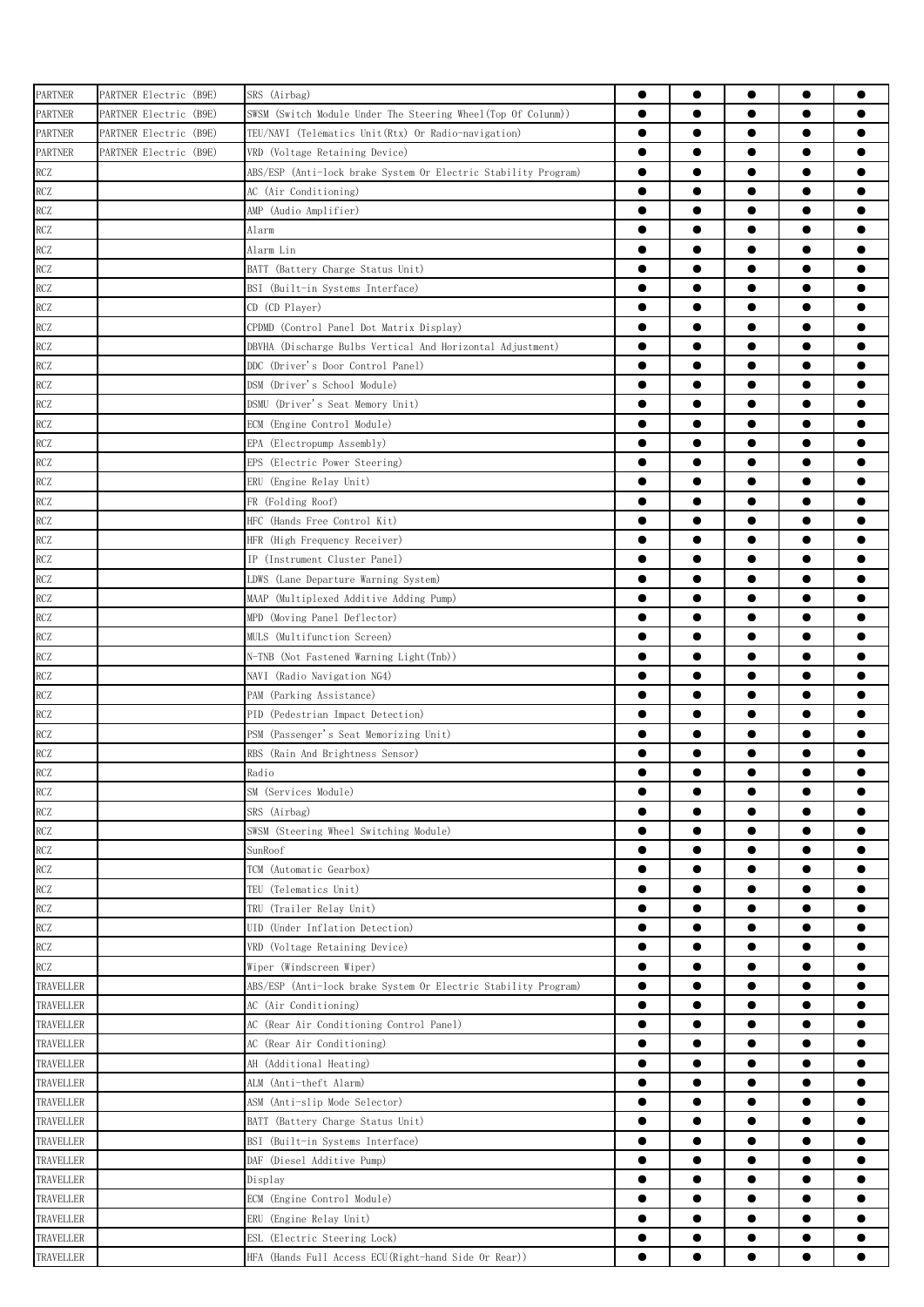| <b>TRAVELLER</b> | HHV (High Head Vision)                                                         | $\bullet$ | $\bullet$ | $\bullet$ | $\bullet$ |  |
|------------------|--------------------------------------------------------------------------------|-----------|-----------|-----------|-----------|--|
| TRAVELLER        | IP (Instrument Cluster Panel)                                                  | $\bullet$ | $\bullet$ | $\bullet$ | $\bullet$ |  |
| TRAVELLER        | MCP (Multiplexed Control Panel)                                                | ●         | ●         | $\bullet$ | $\bullet$ |  |
| TRAVELLER        | MULC (Multifunction Video Camera (CMF))                                        | $\bullet$ | ●         | $\bullet$ | $\bullet$ |  |
| TRAVELLER        | NAVI (Telematic Navigator)                                                     | ●         | $\bullet$ | $\bullet$ | $\bullet$ |  |
| TRAVELLER        | NAVI/TEU/CAS (Audio-navigation Or Telematic Unit Or Connected Audio<br>System) |           |           |           |           |  |
| <b>TRAVELLER</b> | PAM (Parking Assistance)                                                       | $\bullet$ | $\bullet$ | $\bullet$ | $\bullet$ |  |
| TRAVELLER        | RSS (Rain-sunlight Sensor)                                                     | $\bullet$ | $\bullet$ | $\bullet$ | $\bullet$ |  |
| TRAVELLER        | Radio                                                                          |           | $\bullet$ |           | $\bullet$ |  |
| TRAVELLER        | SB (Seat Belts Not Fastened LED Unit(TNB))                                     | ●         | ●         | $\bullet$ | $\bullet$ |  |
| TRAVELLER        | SM (Services Module)                                                           | $\bullet$ | $\bullet$ | $\bullet$ | $\bullet$ |  |
| TRAVELLER        | SPMU (Supply Protection And Management Unit)                                   | $\bullet$ | $\bullet$ | $\bullet$ | $\bullet$ |  |
| TRAVELLER        | SRS (Airbag)                                                                   | $\bullet$ | ●         | $\bullet$ | $\bullet$ |  |
| TRAVELLER        | SSDM (Left-hand Sliding Side Door)                                             | $\bullet$ | $\bullet$ | $\bullet$ | $\bullet$ |  |
| TRAVELLER        | SWC (Controls On The Steering Wheel)                                           | $\bullet$ | $\bullet$ | $\bullet$ | $\bullet$ |  |
| TRAVELLER        | SWSM (Switch Module Under The Steering Wheel)                                  | $\bullet$ | $\bullet$ | $\bullet$ | $\bullet$ |  |
| <b>TRAVELLER</b> | Siren                                                                          | ●         | $\bullet$ | $\bullet$ | $\bullet$ |  |
| TRAVELLER        | TCM (Automatic Gearbox)                                                        | $\bullet$ | $\bullet$ | $\bullet$ | $\bullet$ |  |
| TRAVELLER        | TRU (Trailer Relay Unit)                                                       | $\bullet$ | ●         | $\bullet$ | $\bullet$ |  |
| <b>TRAVELLER</b> | TS (Touch Screen)                                                              |           | $\bullet$ | $\bullet$ | $\bullet$ |  |
| TRAVELLER        | VDA (Vehicle Distance Assistance)                                              | $\bullet$ | $\bullet$ | $\bullet$ | $\bullet$ |  |
| TRAVELLER        | VRD (Voltage Retaining Device)                                                 |           |           |           |           |  |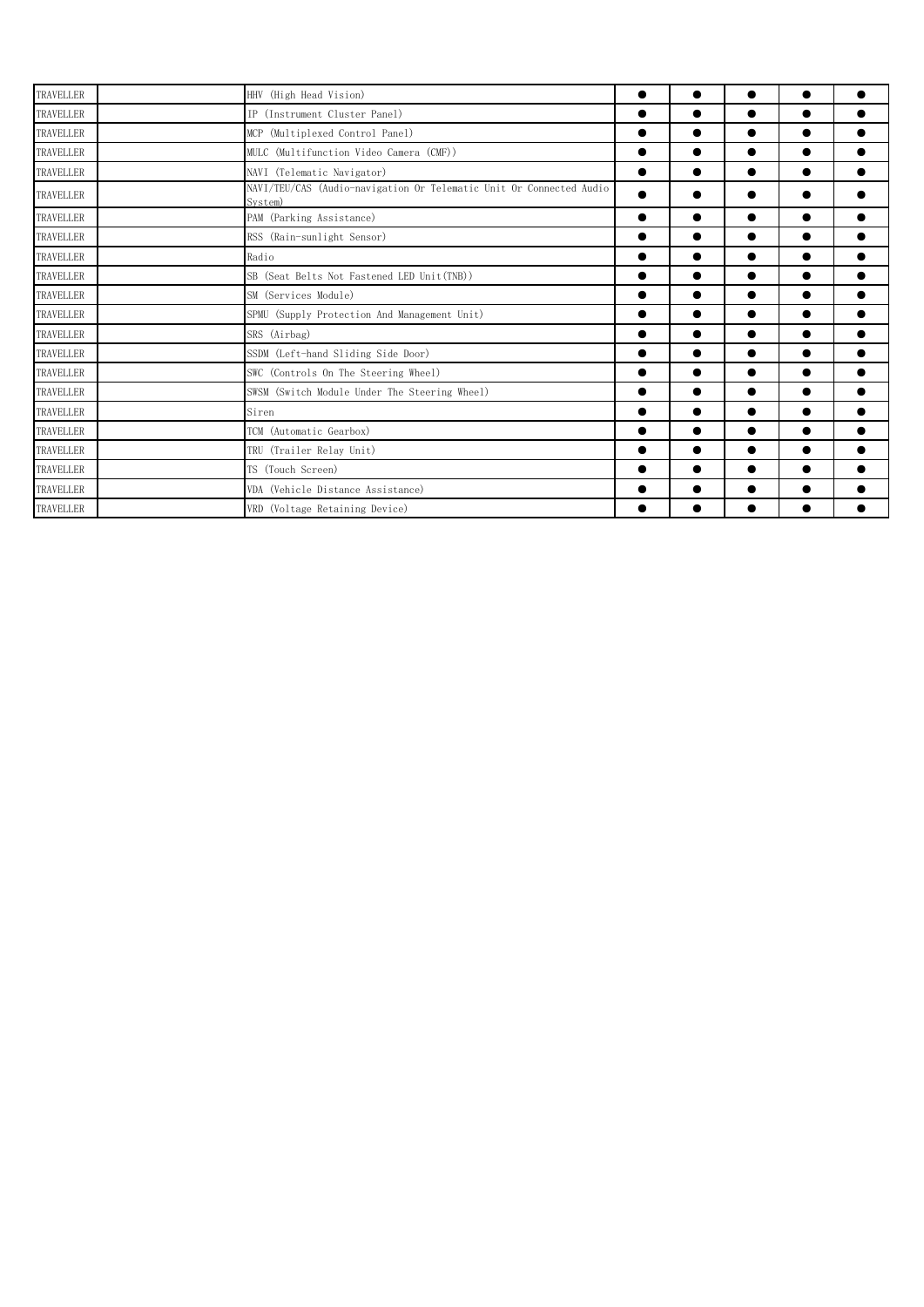| PEUGEOT BLD Function List (Note:For reference only)                                     |                                                     |            |  |  |  |  |  |  |
|-----------------------------------------------------------------------------------------|-----------------------------------------------------|------------|--|--|--|--|--|--|
| <b>NOTES:</b>                                                                           |                                                     |            |  |  |  |  |  |  |
| • This function is supported.                                                           |                                                     |            |  |  |  |  |  |  |
| * This function may be supported, which depends on the actual condition of the vehicle. |                                                     |            |  |  |  |  |  |  |
|                                                                                         | O This function is not supported.                   |            |  |  |  |  |  |  |
|                                                                                         | ▲ This function is the new feature in this version. |            |  |  |  |  |  |  |
| Mode1                                                                                   | Model Type                                          | <b>BLD</b> |  |  |  |  |  |  |
| 1007                                                                                    | 1007 (CAN)                                          |            |  |  |  |  |  |  |
| 1007                                                                                    | 1007 (VAN)                                          |            |  |  |  |  |  |  |
| 2008                                                                                    |                                                     |            |  |  |  |  |  |  |
| 206                                                                                     | $206 (+)$                                           |            |  |  |  |  |  |  |
| 206                                                                                     | 206 (Mux)                                           |            |  |  |  |  |  |  |
| 207                                                                                     | $\overline{2}07 (+)$                                |            |  |  |  |  |  |  |
| 207                                                                                     | 207 (CAN)                                           |            |  |  |  |  |  |  |
| 207                                                                                     | 207 (i)                                             |            |  |  |  |  |  |  |
| 207                                                                                     | 207 (VAN)                                           |            |  |  |  |  |  |  |
| 208                                                                                     | 208                                                 |            |  |  |  |  |  |  |
| 3008                                                                                    | 3008                                                |            |  |  |  |  |  |  |
| 3008                                                                                    | 3008 (CHINA)                                        |            |  |  |  |  |  |  |
| 3008                                                                                    | 3008 (Hybrid4)                                      |            |  |  |  |  |  |  |
| 3008                                                                                    | 3008 (P84)                                          |            |  |  |  |  |  |  |
| 301                                                                                     |                                                     |            |  |  |  |  |  |  |
| 307                                                                                     | 307 (CAN) (2006.01 - )                              |            |  |  |  |  |  |  |
| 307                                                                                     | 307 (VAN) ( - 2005.12)                              |            |  |  |  |  |  |  |
| 308                                                                                     | 308 (2010.01 - 2014.09)                             |            |  |  |  |  |  |  |
| 308                                                                                     | 308 (4 Doors)                                       |            |  |  |  |  |  |  |
| 308                                                                                     | 308(S)                                              |            |  |  |  |  |  |  |
| 308                                                                                     | 308 (T9) (2014.10 - )                               |            |  |  |  |  |  |  |
| 308                                                                                     | 308 (TX9)                                           |            |  |  |  |  |  |  |
| 4008                                                                                    | 4008 (CHINA)                                        |            |  |  |  |  |  |  |
| 407                                                                                     |                                                     |            |  |  |  |  |  |  |
| 408                                                                                     | 408 (2010.01 - 2014.09)                             |            |  |  |  |  |  |  |
| 408                                                                                     | 408 (T93) (2014.10 - )                              |            |  |  |  |  |  |  |
| 5008                                                                                    | 5008                                                |            |  |  |  |  |  |  |
| 5008                                                                                    | 5008 (P84)                                          |            |  |  |  |  |  |  |
| 508                                                                                     | 508                                                 |            |  |  |  |  |  |  |
| 508                                                                                     | 508 (Hybrid4)                                       |            |  |  |  |  |  |  |
| 508                                                                                     | 508 (RXH Hybrid4)                                   |            |  |  |  |  |  |  |
| 508                                                                                     | 508 (RXH)                                           |            |  |  |  |  |  |  |
| 607                                                                                     | 607 (CAN)                                           |            |  |  |  |  |  |  |
| 807                                                                                     | 807 (CAN) (2005 - )                                 |            |  |  |  |  |  |  |
| <b>BOXER</b>                                                                            | BOXER (3)                                           |            |  |  |  |  |  |  |
| <b>BOXER</b>                                                                            | BOXER (3) (MiniBus)                                 |            |  |  |  |  |  |  |
| <b>EXPERT</b>                                                                           | EXPERT (2)                                          |            |  |  |  |  |  |  |
| <b>EXPERT</b>                                                                           | EXPERT (3)                                          |            |  |  |  |  |  |  |
| <b>EXPERT</b>                                                                           | EXPERT (KO)                                         |            |  |  |  |  |  |  |
| <b>HOGGAR</b>                                                                           |                                                     |            |  |  |  |  |  |  |
| <b>PARTNER</b>                                                                          | PARTNER (2)                                         |            |  |  |  |  |  |  |
| <b>PARTNER</b>                                                                          | PARTNER (2) (M69)                                   |            |  |  |  |  |  |  |
| <b>PARTNER</b>                                                                          | PARTNER (B9)                                        |            |  |  |  |  |  |  |
| <b>PARTNER</b>                                                                          | <b>PARTNER Electric (B9E)</b>                       |            |  |  |  |  |  |  |
| <b>RCZ</b>                                                                              |                                                     |            |  |  |  |  |  |  |
| <b>TRAVELLER</b>                                                                        |                                                     |            |  |  |  |  |  |  |
|                                                                                         | PEUGEOT BLD Function List (Note:For reference only) |            |  |  |  |  |  |  |
| Bleeding                                                                                |                                                     |            |  |  |  |  |  |  |
| Bleeding Of The Hydraulic Block                                                         |                                                     |            |  |  |  |  |  |  |
| Bleeding Of The Hydraulic Block ABS MK100                                               |                                                     |            |  |  |  |  |  |  |
| Bleeding Of The Hydraulic Block ASR8.0                                                  |                                                     |            |  |  |  |  |  |  |
| Bleeding Of The Hydraulic Block ESP MK100                                               |                                                     |            |  |  |  |  |  |  |

**Bleeding Of The Hydraulic Circuit**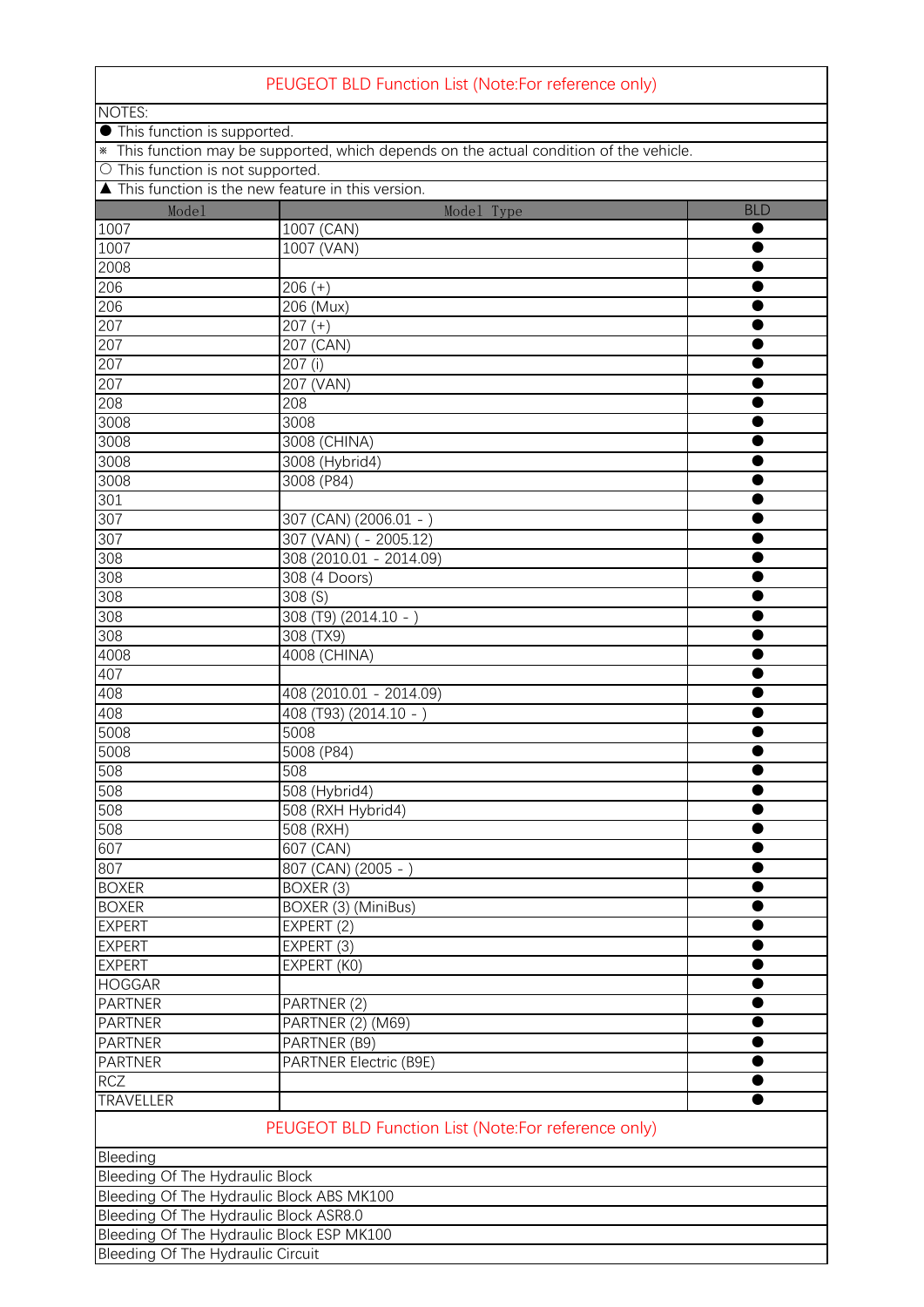|                                                     | PEUGEOT BMS Function List (Note:For reference only)                                     |            |
|-----------------------------------------------------|-----------------------------------------------------------------------------------------|------------|
| NOTES:                                              |                                                                                         |            |
| • This function is supported.                       |                                                                                         |            |
|                                                     | * This function may be supported, which depends on the actual condition of the vehicle. |            |
| $\circ$ This function is not supported.             |                                                                                         |            |
| ▲ This function is the new feature in this version. |                                                                                         |            |
| Mode1                                               | Model Type                                                                              | <b>BMS</b> |
| 2008                                                |                                                                                         |            |
| 207                                                 | $207 (+)$                                                                               |            |
| 207                                                 | 207 (CAN)                                                                               |            |
| 208                                                 | 208                                                                                     |            |
| 3008                                                | 3008                                                                                    |            |
| 3008                                                | 3008 (CHINA)                                                                            |            |
| 3008                                                | 3008 (Hybrid4)                                                                          |            |
| 3008                                                | 3008 (P84)                                                                              |            |
| 301                                                 |                                                                                         |            |
| 308                                                 | 308 (2010.01 - 2014.09)                                                                 |            |
| 308                                                 | 308 (4 Doors)                                                                           |            |
| 308                                                 | 308(S)                                                                                  |            |
| 308                                                 | 308 (T9) (2014.10 - )                                                                   |            |
| 308                                                 | 308 (TX9)                                                                               | Œ          |
| 4008                                                | 4008 (CHINA)                                                                            |            |
| 407                                                 |                                                                                         |            |
| 408                                                 | 408 (2010.01 - 2014.09)                                                                 |            |
| 408                                                 | 408 (T93) (2014.10 -                                                                    |            |
| 5008                                                | 5008                                                                                    |            |
| 5008                                                | 5008 (P84)                                                                              |            |
| 508                                                 | 508                                                                                     |            |
| 508                                                 | 508 (Hybrid4)                                                                           |            |
| 508                                                 | 508 (RXH Hybrid4)                                                                       |            |
| 508                                                 | 508 (RXH)                                                                               |            |
| <b>EXPERT</b>                                       | EXPERT (3)                                                                              |            |
| <b>EXPERT</b>                                       | EXPERT (KO)                                                                             |            |
| <b>PARTNER</b>                                      | PARTNER (B9)                                                                            |            |
| <b>PARTNER</b>                                      | <b>PARTNER Electric (B9E)</b>                                                           |            |
| <b>RCZ</b>                                          |                                                                                         |            |
| <b>TRAVELLER</b>                                    |                                                                                         |            |
|                                                     | PEUGEOT BMS Function List (Note:For reference only)                                     |            |
| Manual Configuration                                |                                                                                         |            |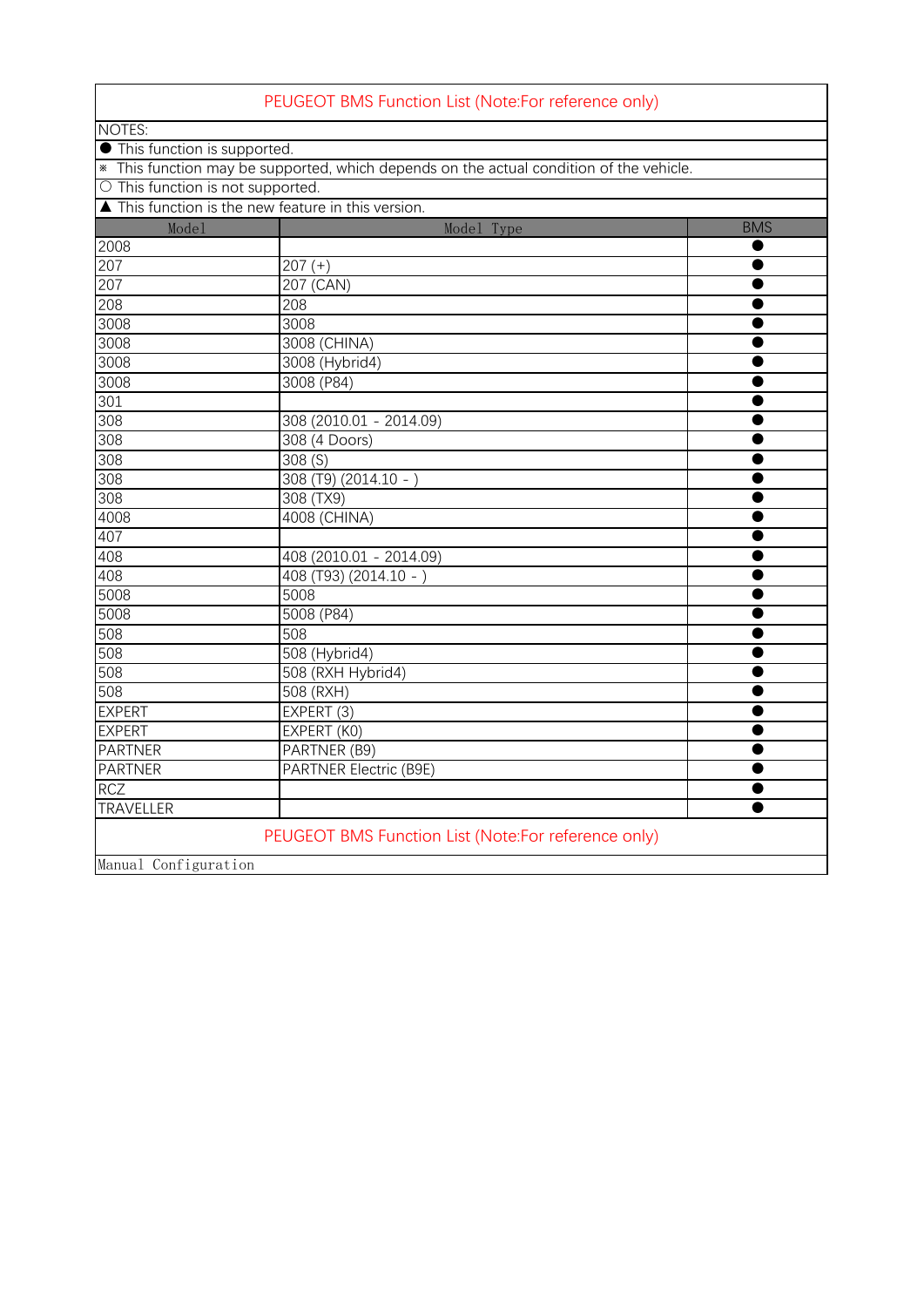| PEUGEOT DPF Function List (Note:For reference only)                                     |                                                                           |            |  |  |  |  |
|-----------------------------------------------------------------------------------------|---------------------------------------------------------------------------|------------|--|--|--|--|
| NOTES:                                                                                  |                                                                           |            |  |  |  |  |
| • This function is supported.                                                           |                                                                           |            |  |  |  |  |
| * This function may be supported, which depends on the actual condition of the vehicle. |                                                                           |            |  |  |  |  |
| O This function is not supported.                                                       |                                                                           |            |  |  |  |  |
|                                                                                         | ▲ This function is the new feature in this version.                       |            |  |  |  |  |
| Model                                                                                   | Model Type                                                                | <b>DPF</b> |  |  |  |  |
| 1007                                                                                    | 1007 (CAN)                                                                |            |  |  |  |  |
| 2008                                                                                    |                                                                           |            |  |  |  |  |
| 206                                                                                     | 206                                                                       |            |  |  |  |  |
| 206                                                                                     | 206 (Mux)                                                                 |            |  |  |  |  |
| 207                                                                                     | 207 (CAN)                                                                 |            |  |  |  |  |
| 208                                                                                     | 208                                                                       |            |  |  |  |  |
| 208<br>3008                                                                             | 208 (Ai91)<br>3008                                                        |            |  |  |  |  |
| 3008                                                                                    |                                                                           |            |  |  |  |  |
| 3008                                                                                    | 3008 (CHINA)<br>3008 (Hybrid4)                                            |            |  |  |  |  |
| 3008                                                                                    | 3008(P84)                                                                 |            |  |  |  |  |
| 301                                                                                     |                                                                           |            |  |  |  |  |
| 307                                                                                     | 307 (CAN) (2006.01 -                                                      |            |  |  |  |  |
| 307                                                                                     | 307 (VAN) ( - 2005.12)                                                    |            |  |  |  |  |
| 308                                                                                     | 308 (2010.01 - 2014.09)                                                   |            |  |  |  |  |
| 308                                                                                     | 308 (4 Doors)                                                             |            |  |  |  |  |
| 308                                                                                     | 308(S)                                                                    |            |  |  |  |  |
| 308                                                                                     | $308(79)(2014.10 - )$                                                     |            |  |  |  |  |
| 4007                                                                                    | 4007                                                                      |            |  |  |  |  |
| 4008                                                                                    | 4008                                                                      |            |  |  |  |  |
| 4008                                                                                    | 4008 (CHINA)                                                              |            |  |  |  |  |
| 407                                                                                     |                                                                           |            |  |  |  |  |
| 408                                                                                     | 408 (2010.01 - 2014.09)                                                   |            |  |  |  |  |
| 408                                                                                     | 408 (T93) (2014.10 - )                                                    |            |  |  |  |  |
| 5008                                                                                    | 5008                                                                      |            |  |  |  |  |
| 5008                                                                                    | 5008 (P84)                                                                |            |  |  |  |  |
| 508                                                                                     | 508                                                                       |            |  |  |  |  |
| 508                                                                                     | 508 (Hybrid4)                                                             |            |  |  |  |  |
| 508                                                                                     | 508 (RXH Hybrid4)                                                         |            |  |  |  |  |
| 508                                                                                     | 508 (RXH)                                                                 |            |  |  |  |  |
| 607                                                                                     | 607 (CAN)                                                                 |            |  |  |  |  |
| 807                                                                                     | 807 (CAN) (2005 - )                                                       |            |  |  |  |  |
| <b>BOXER</b>                                                                            | BOXER (3) (Euro 5 / 6)                                                    |            |  |  |  |  |
| <b>EXPERT</b>                                                                           | EXPERT (2)                                                                |            |  |  |  |  |
| <b>EXPERT</b>                                                                           | EXPERT (3)                                                                |            |  |  |  |  |
| <b>EXPERT</b>                                                                           | EXPERT (KO)                                                               |            |  |  |  |  |
| <b>PARTNER</b>                                                                          | PARTNER (2) (M69)                                                         |            |  |  |  |  |
| <b>PARTNER</b>                                                                          | PARTNER (B9)                                                              | ●          |  |  |  |  |
| <b>RCZ</b>                                                                              |                                                                           |            |  |  |  |  |
| <b>TRAVELLER</b>                                                                        |                                                                           |            |  |  |  |  |
| 207                                                                                     | $207 (+)$                                                                 |            |  |  |  |  |
|                                                                                         | PEUGEOT DPF Function List (Note:For reference only)                       |            |  |  |  |  |
|                                                                                         | Filling Of The Diesel Additive Adding Reservoir                           |            |  |  |  |  |
|                                                                                         | Forced Regeneration Of The Particle Emission Filter                       |            |  |  |  |  |
|                                                                                         | Forced Regeneration Of The Particle Filter, Vehicle Stationary            |            |  |  |  |  |
|                                                                                         | Forced Regeneration Of The Particulate Filter While Driving               |            |  |  |  |  |
| Forced Regeneration Vehicle Moving                                                      |                                                                           |            |  |  |  |  |
| Forced Regeneration Vehicle Stationary                                                  |                                                                           |            |  |  |  |  |
| Pariticle Filter Regeneration                                                           |                                                                           |            |  |  |  |  |
| Particulate Filter Replacement                                                          |                                                                           |            |  |  |  |  |
|                                                                                         | Replacement Of The Diesel Additive Reservoir, Of The Pump Or Of The Pipes |            |  |  |  |  |
|                                                                                         | Replacement Of The Differential Pressure Sensor                           |            |  |  |  |  |
|                                                                                         | Replacement Of The Particle Emission Filter                               |            |  |  |  |  |
|                                                                                         | Replacement Of The Particle Emission Filter Differential Pressure Sensor  |            |  |  |  |  |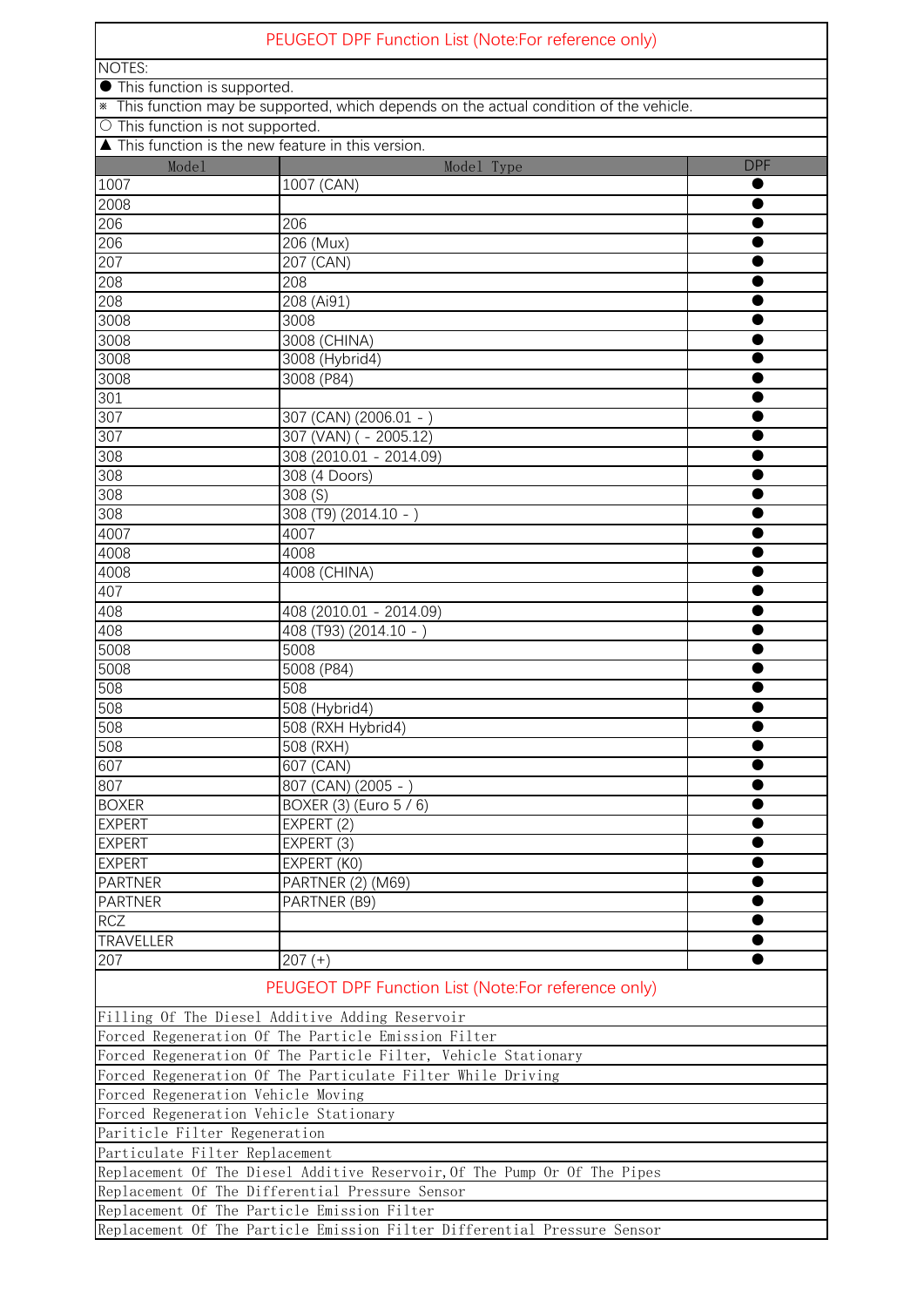|                                   | PEUGEOT EPB Function List (Note:For reference only)                                     |            |
|-----------------------------------|-----------------------------------------------------------------------------------------|------------|
| NOTES:                            |                                                                                         |            |
| • This function is supported.     |                                                                                         |            |
|                                   | * This function may be supported, which depends on the actual condition of the vehicle. |            |
| O This function is not supported. |                                                                                         |            |
|                                   | ▲ This function is the new feature in this version.                                     |            |
| Mode1                             | Model Type                                                                              | <b>EPB</b> |
| 3008                              | 3008                                                                                    |            |
| 3008                              | 3008 (CHINA)                                                                            |            |
| 3008                              | 3008 (Hybrid4)                                                                          |            |
| 3008                              | 3008 (P84)                                                                              |            |
| 301                               |                                                                                         |            |
| 308                               | 308 (2010.01 - 2014.09)                                                                 |            |
| 308                               | 308 (4 Doors)                                                                           |            |
| 308                               | 308(5)                                                                                  |            |
| 308                               | $308(T9) (2014.10 - )$                                                                  |            |
| $\overline{308}$                  | 308 (TX9)                                                                               |            |
| 4008                              | 4008 (CHINA)                                                                            |            |
| 408                               | 408 (2010.01 - 2014.09)                                                                 |            |
| 408                               | 408 (T93) (2014.10 -                                                                    |            |
| 5008                              | 5008                                                                                    |            |
| 5008                              | 5008 (P84)                                                                              |            |
| 508                               | 508                                                                                     |            |
| 508                               | 508 (Hybrid4)                                                                           |            |
| 508                               | 508 (RXH Hybrid4)                                                                       |            |
| 508                               | $\overline{50}8$ (RXH)                                                                  |            |
| <b>EXPERT</b>                     | EXPERT (KO)                                                                             |            |
| <b>PARTNER</b>                    | PARTNER (B9)                                                                            |            |
| <b>PARTNER</b>                    | <b>PARTNER Electric (B9E)</b>                                                           |            |
| <b>RCZ</b>                        |                                                                                         |            |
| TRAVELLER                         |                                                                                         |            |
|                                   | PEUGEOT EPB Function List (Note:For reference only)                                     |            |
| Cable Tensioning                  |                                                                                         |            |
|                                   | Deactivation Of The Automatic Application Of The Electric Parking Brake Function        |            |
|                                   | Electric Parking Brake Calibration                                                      |            |
|                                   | First Activation Of The Electric Parking Brake                                          |            |
| Put In Fitting/Removal Position   |                                                                                         |            |
|                                   | Reactivation Of Automatic Application Of The Electric Parking Brake                     |            |
|                                   | Release Of The Motorised Brake Calipers                                                 |            |
| Replacement Of The Brake Pads     |                                                                                         |            |
|                                   | Replacement Of The Electric Parking Brake (FSE) Left-hand Actuator                      |            |
|                                   | Replacement Of The Electric Parking Brake (FSE) Right-hand Actuator                     |            |
|                                   | Replacement Of The Proportional Brake Switch                                            |            |
|                                   | Replacement Of The Rear Left Motorised Brake Caliper                                    |            |
|                                   | Replacement Of The Rear Right Motorised Brake Caliper                                   |            |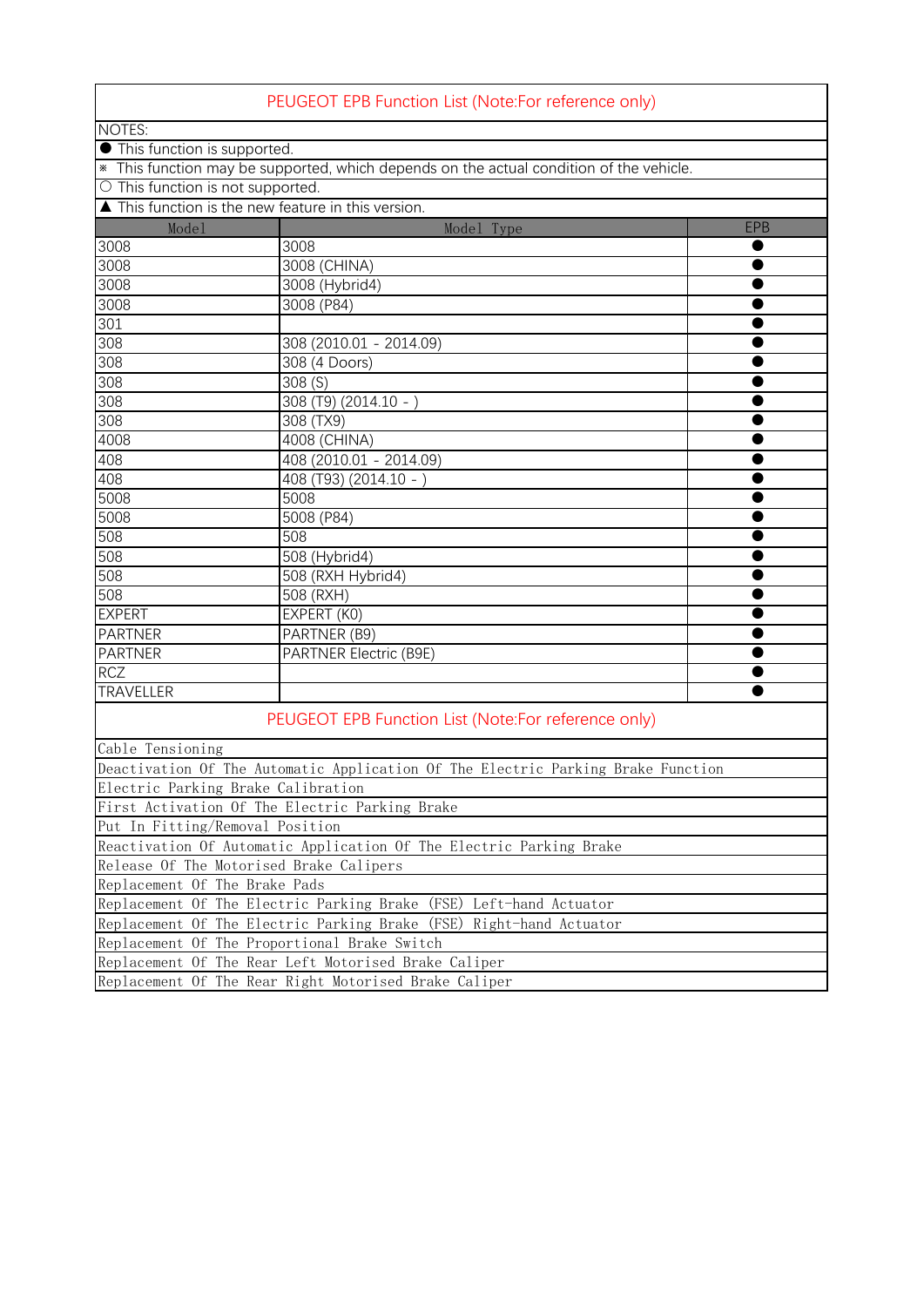|                                         | PEUGEOT ETC Function List (Note:For reference only)                                     |            |
|-----------------------------------------|-----------------------------------------------------------------------------------------|------------|
| <b>NOTES:</b>                           |                                                                                         |            |
| <b>•</b> This function is supported.    |                                                                                         |            |
|                                         | * This function may be supported, which depends on the actual condition of the vehicle. |            |
| $\circ$ This function is not supported. |                                                                                         |            |
|                                         | ▲ This function is the new feature in this version.                                     |            |
| Mode1                                   | Model Type                                                                              | <b>ETC</b> |
| 1007                                    | $1007$ (CAN)                                                                            |            |
| 1007                                    | 1007 (VAN)                                                                              |            |
| 2008                                    |                                                                                         |            |
| 206                                     | 206                                                                                     |            |
| 206<br>206                              | $206 (+)$<br>206 (Mux)                                                                  |            |
| 207                                     | $207 (+)$                                                                               |            |
| 207                                     | 207 (CAN)                                                                               |            |
| 207                                     | 207(i)                                                                                  |            |
| 207                                     | 207 (VAN)                                                                               |            |
| 208                                     | 208                                                                                     |            |
| 208                                     | 208 (Ai91)                                                                              |            |
| 3008                                    | 3008                                                                                    |            |
| 3008                                    | 3008 (CHINA)                                                                            |            |
| 3008                                    | 3008 (Hybrid4)                                                                          |            |
| 301                                     |                                                                                         |            |
| 307                                     | 307 (CAN) (2006.01 -                                                                    |            |
| 307                                     | 307 (VAN) ( - 2005.12)                                                                  |            |
| 308                                     | 308 (2010.01 - 2014.09)                                                                 |            |
| 308                                     | 308 (4 Doors)                                                                           |            |
| 308                                     | 308 (S)                                                                                 |            |
| 308                                     | $308(T9) (2014.10 - )$                                                                  |            |
| 406                                     | 406 (R Coupe)                                                                           |            |
| 406<br>407                              | 406 (R)                                                                                 |            |
| 408                                     | 408 (2010.01 - 2014.09)                                                                 |            |
| 408                                     | 408 (T93) (2014.10 -                                                                    |            |
| 5008                                    | 5008                                                                                    |            |
| 508                                     | 508                                                                                     |            |
| 508                                     | 508 (Hybrid4)                                                                           |            |
| 508                                     | 508 (RXH Hybrid4)                                                                       |            |
| 508                                     | 508 (RXH)                                                                               |            |
| 607                                     | $\overline{607}$ (CAN)                                                                  |            |
| 607                                     | 607 (VAN)                                                                               |            |
| 806                                     |                                                                                         |            |
| 807                                     | 807 (CAN) (2005 - )                                                                     |            |
| 807                                     | 807 (VAN) (2002 - 2005)                                                                 |            |
| <b>EXPERT</b>                           | EXPERT (1)                                                                              |            |
| <b>EXPERT</b>                           | EXPERT (2)                                                                              |            |
| <b>EXPERT</b>                           | EXPERT (3)                                                                              |            |
| <b>HOGGAR</b>                           |                                                                                         |            |
| <b>PARTNER</b>                          | PARTNER (2)                                                                             |            |
| <b>PARTNER</b><br><b>PARTNER</b>        | PARTNER (2) (M69)                                                                       |            |
| <b>RCZ</b>                              | PARTNER (B9)                                                                            |            |
|                                         |                                                                                         |            |
|                                         | PEUGEOT ETC Function List (Note:For reference only)                                     |            |
| Initialisation Of The EGR Throttle      |                                                                                         |            |
| Initialising The Autoadaptives          |                                                                                         |            |
| Motorised Throttle Unit                 |                                                                                         |            |
|                                         | Replacement Of Exhaust Gas Recycling Electric Throttle                                  |            |
| Throttle Learning                       |                                                                                         |            |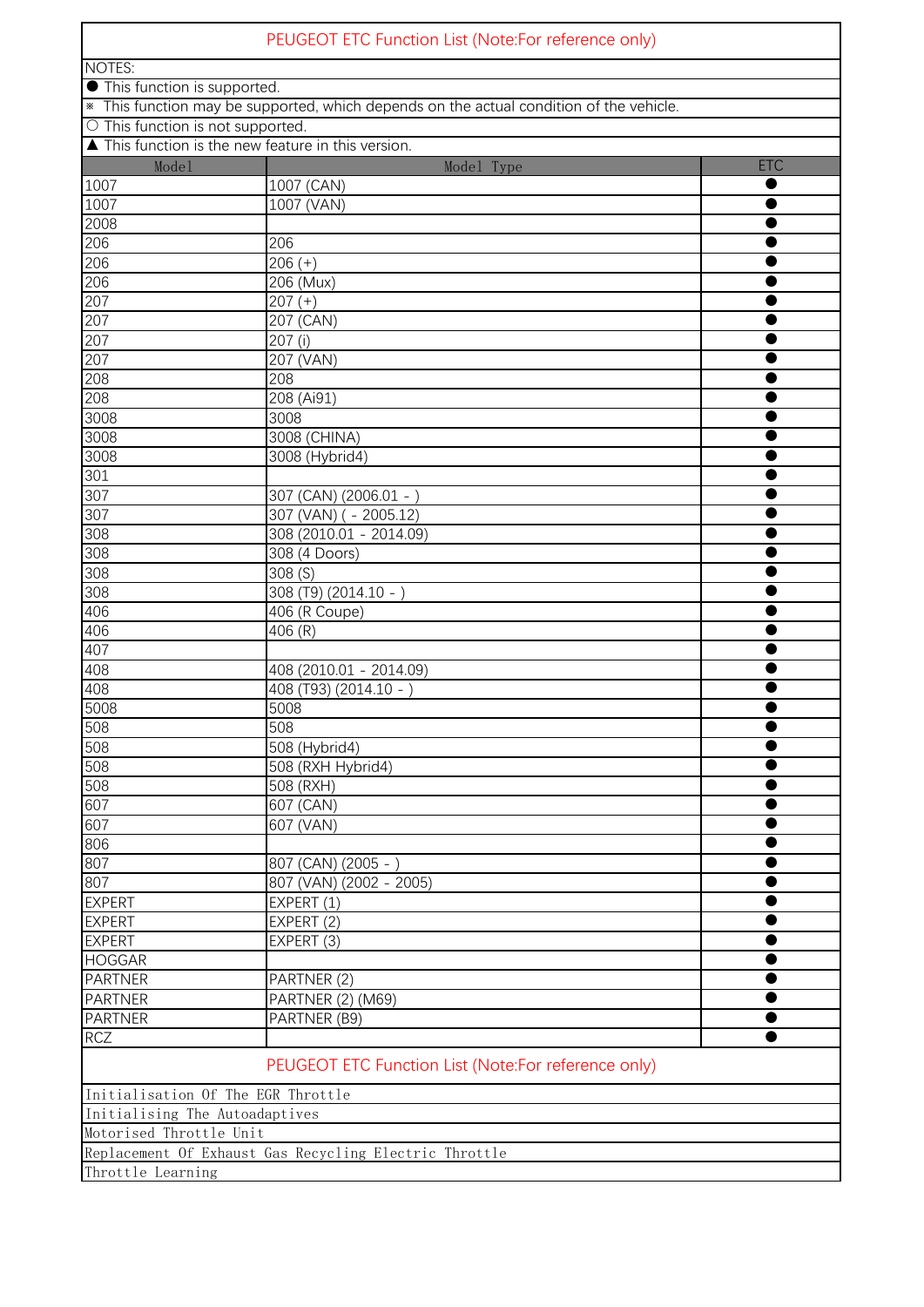| PEUGEOT Diagnostic Function List (Note:For reference only)                              |                          |                                                                                           |                        |                        |                        |                        |           |  |  |
|-----------------------------------------------------------------------------------------|--------------------------|-------------------------------------------------------------------------------------------|------------------------|------------------------|------------------------|------------------------|-----------|--|--|
| NOTES:                                                                                  |                          |                                                                                           |                        |                        |                        |                        |           |  |  |
| <b>• This function is supported.</b>                                                    |                          |                                                                                           |                        |                        |                        |                        |           |  |  |
| * This function may be supported, which depends on the actual condition of the vehicle. |                          |                                                                                           |                        |                        |                        |                        |           |  |  |
| $\circ$ This function is not supported.                                                 |                          |                                                                                           |                        |                        |                        |                        |           |  |  |
| ▲ This function is the new feature in this version.                                     |                          |                                                                                           |                        |                        |                        |                        |           |  |  |
| Model                                                                                   | Model Type               | System Name                                                                               | EcuInfo.               | Read                   | Erase                  | LiveData               | Act       |  |  |
|                                                                                         |                          |                                                                                           |                        | Codes                  | Codes                  |                        |           |  |  |
| 1007                                                                                    | 1007 (CAN)               | ABS/ESP (Anti-lock brake System Or Electric Stability Program)                            |                        | $\bullet$              | $\bullet$              | $\bullet$              |           |  |  |
| 1007                                                                                    | 1007 (CAN)               | AC (Air Conditioning)                                                                     | $\bullet$              |                        | $\bullet$              |                        |           |  |  |
| 1007                                                                                    | 1007 (CAN)               | Alarm                                                                                     | $\bullet$              | $\bullet$              | $\bullet$              | $\bullet$              | ●         |  |  |
| 1007                                                                                    | 1007 (CAN)               | BSI (Built-in Systems Interface)                                                          | $\bullet$              | $\bullet$              | $\bullet$              | $\bullet$              |           |  |  |
| 1007                                                                                    | 1007 (CAN)               | $CD$ $(CD$ $Player)$                                                                      |                        | $\bullet$              | $\bullet$              | $\bullet$              |           |  |  |
| 1007                                                                                    | 1007 (CAN)               | ECM (Engine Control Module)                                                               |                        | $\bullet$              | $\bullet$              | $\bullet$              |           |  |  |
| 1007                                                                                    | 1007 (CAN)               | EPS (Electric Power Steering)                                                             | $\bullet$              | $\bullet$              | $\bullet$              | $\bullet$              |           |  |  |
| 1007                                                                                    | 1007 (CAN)               | HFC (Hands Free Control Kit)                                                              | ●                      |                        | $\bullet$              | $\bullet$              |           |  |  |
| 1007                                                                                    | 1007 (CAN)               | IP (Instrument Cluster Panel)                                                             |                        | $\bullet$              | $\bullet$              | $\bullet$              |           |  |  |
| 1007                                                                                    | 1007 (CAN)               | MAAP (Multiplexed Additive Adding Pump)                                                   | $\bullet$              | ●                      | $\bullet$              | $\bullet$              |           |  |  |
| 1007                                                                                    | 1007 (CAN)               | MULD (Multifunction Display)                                                              |                        |                        |                        |                        |           |  |  |
| 1007                                                                                    | 1007 (CAN)               | PAM (Parking Assistance)                                                                  | ●                      | 0                      |                        |                        |           |  |  |
| 1007                                                                                    | 1007 (CAN)               | RBS (Rain And Brightness Sensor)                                                          |                        | e                      |                        |                        |           |  |  |
| 1007                                                                                    | 1007 (CAN)               | Radio                                                                                     |                        | 0                      |                        |                        |           |  |  |
| 1007                                                                                    | 1007 (CAN)               | SRS (Airbag)                                                                              | $\bullet$              | $\bullet$              | $\bullet$              | $\bullet$              |           |  |  |
| 1007                                                                                    | 1007 (CAN)               | SSDM (Sliding Side Doors Module)                                                          | $\bullet$              | $\bullet$              | $\bullet$              | $\bullet$              |           |  |  |
| 1007                                                                                    | 1007 (CAN)               | SWSM (Steering Wheel Switching Module)                                                    | $\bullet$              | $\bullet$              | $\bullet$              | $\bullet$              |           |  |  |
| 1007                                                                                    | 1007 (CAN)               | TCM (Automatic Gearbox)                                                                   | $\bullet$              | $\bullet$              | $\bullet$              | $\bullet$              |           |  |  |
| 1007                                                                                    | 1007 (CAN)               | TEU (Telematics Unit)                                                                     | $\bullet$              | $\bullet$              | $\bullet$              | $\bullet$              |           |  |  |
| 1007                                                                                    | 1007 (CAN)               | UID (Under Inflation Detection)                                                           | $\bullet$              | $\bullet$              | $\bullet$              | $\bullet$              |           |  |  |
| 1007                                                                                    | 1007 (VAN)               | ABS/ESP (Anti-lock brake System Or Electric Stability Program)                            |                        |                        | $\bullet$              | $\bullet$              |           |  |  |
| 1007                                                                                    | 1007 (VAN)               | AC (Air Conditioning)                                                                     | $\bullet$              | $\bullet$              | $\bullet$              | $\bullet$              |           |  |  |
| 1007                                                                                    | 1007 (VAN)               | BSI (Built-in Systems Interface)                                                          |                        | $\bullet$              | $\bullet$              | $\bullet$              |           |  |  |
| 1007                                                                                    | 1007 (VAN)               | CD (CD Player)                                                                            |                        |                        |                        |                        |           |  |  |
| 1007                                                                                    | 1007 (VAN)               | ECM (Engine Control Module)                                                               |                        |                        |                        |                        |           |  |  |
| 1007                                                                                    | 1007 (VAN)               | EPS (Electric Power Steering GEP)                                                         |                        |                        |                        | $\bullet$              |           |  |  |
| 1007                                                                                    | 1007 (VAN)               | IP (Instrument Cluster Panel)                                                             | 0                      |                        |                        |                        |           |  |  |
| 1007                                                                                    | 1007 (VAN)               | MULD (Multifunction Display)                                                              | $\bullet$              | $\bullet$              | $\bullet$              | $\bullet$              |           |  |  |
| $1007\,$                                                                                | 1007 (VAN)               | MULS (Multifunction Screen)                                                               |                        | $\bullet$              | ●                      | ●                      |           |  |  |
| 1007                                                                                    | 1007 (VAN)               | PAM (Parking Assistance)                                                                  | $\bullet$              | $\bullet$              | $\bullet$              | $\bullet$              | $\bullet$ |  |  |
| 1007                                                                                    | 1007 (VAN)               | RBS (Rain And Brightness Sensor)                                                          | $\bullet$              | $\bullet$              | $\bullet$              | $\bullet$              |           |  |  |
| 1007                                                                                    | 1007 (VAN)<br>1007 (VAN) | Radio<br>SRS (Airbag)                                                                     | $\bullet$<br>$\bullet$ | $\bullet$              | $\bullet$<br>$\bullet$ | $\bullet$<br>$\bullet$ | $\bullet$ |  |  |
| 1007<br>1007                                                                            | 1007 (VAN)               |                                                                                           | $\bullet$              | $\bullet$              | $\bullet$              | $\bullet$              |           |  |  |
|                                                                                         | 1007 (VAN)               | SWSM (Steering Wheel Switching Module)<br>TCM (Automatic Gearbox)                         | $\bullet$              |                        | $\bullet$              | $\bullet$              |           |  |  |
| 1007                                                                                    |                          |                                                                                           | $\bullet$              |                        |                        | $\bullet$              |           |  |  |
| 107<br>107                                                                              |                          | ABS/ESP (Anti-lock brake System Or Electric Stability Program)<br>CAS (Coded Anti-start)  | $\bullet$              |                        |                        |                        |           |  |  |
| 107                                                                                     |                          | ECM (Engine Control Module)                                                               | $\bullet$              |                        |                        | $\bullet$              |           |  |  |
|                                                                                         |                          |                                                                                           |                        |                        | $\bullet$              | $\bullet$              |           |  |  |
| 107<br>107                                                                              |                          | EPS (Electric Power Steering GEP)<br>Radio                                                | $\bullet$              | $\bullet$              | $\bullet$              | $\bullet$              |           |  |  |
| 107                                                                                     |                          | SRS (Airbag)                                                                              | $\bullet$              | $\bullet$              | $\bullet$              | $\bullet$              |           |  |  |
|                                                                                         |                          |                                                                                           |                        |                        |                        |                        |           |  |  |
| 107<br>108                                                                              |                          | TCM (Automatic Gearbox)<br>ABS/ESP (Anti-lock brake System Or Electric Stability Program) | $\bullet$<br>$\bullet$ | $\bullet$<br>$\bullet$ | $\bullet$<br>$\bullet$ | $\bullet$<br>$\bullet$ |           |  |  |
| 108                                                                                     |                          | AC (Air Conditioning)                                                                     | $\bullet$              | $\bullet$              | $\bullet$              | $\bullet$              |           |  |  |
| 108                                                                                     |                          | ECM (Engine Control Module)                                                               | $\bullet$              |                        | $\bullet$              | $\bullet$              |           |  |  |
| 108                                                                                     |                          | EPS (Electric Power Steering)                                                             | $\bullet$              | $\bullet$              | $\bullet$              | $\bullet$              |           |  |  |
|                                                                                         |                          | IMMO/HFSM (Engine Immobiliser\Hands Free Starting Access Electric                         |                        |                        |                        |                        |           |  |  |
| 108                                                                                     |                          | Module)                                                                                   | $\bullet$              | $\bullet$              | $\bullet$              | $\bullet$              |           |  |  |
| 108                                                                                     |                          | IP (Instrument Cluster Panel)                                                             | $\bullet$              |                        | $\bullet$              |                        |           |  |  |
| 108                                                                                     |                          | MULC/RD (Multifunction Video Camera And Remote Detection By Laser<br>Assembly)            | $\bullet$              | $\bullet$              | $\bullet$              | $\bullet$              |           |  |  |
| 108                                                                                     |                          | MULS (Multifunction Screen)                                                               | $\bullet$              |                        | $\bullet$              | $\bullet$              |           |  |  |
| 108                                                                                     |                          | SRS (Airbag)                                                                              | $\bullet$              |                        |                        |                        |           |  |  |
| 108                                                                                     |                          | SSC (Stop And Start Control ECU)                                                          |                        |                        |                        | $\bullet$              |           |  |  |

**ICM** (Automatic Gearbox) **● ● ● ● ● ● ●**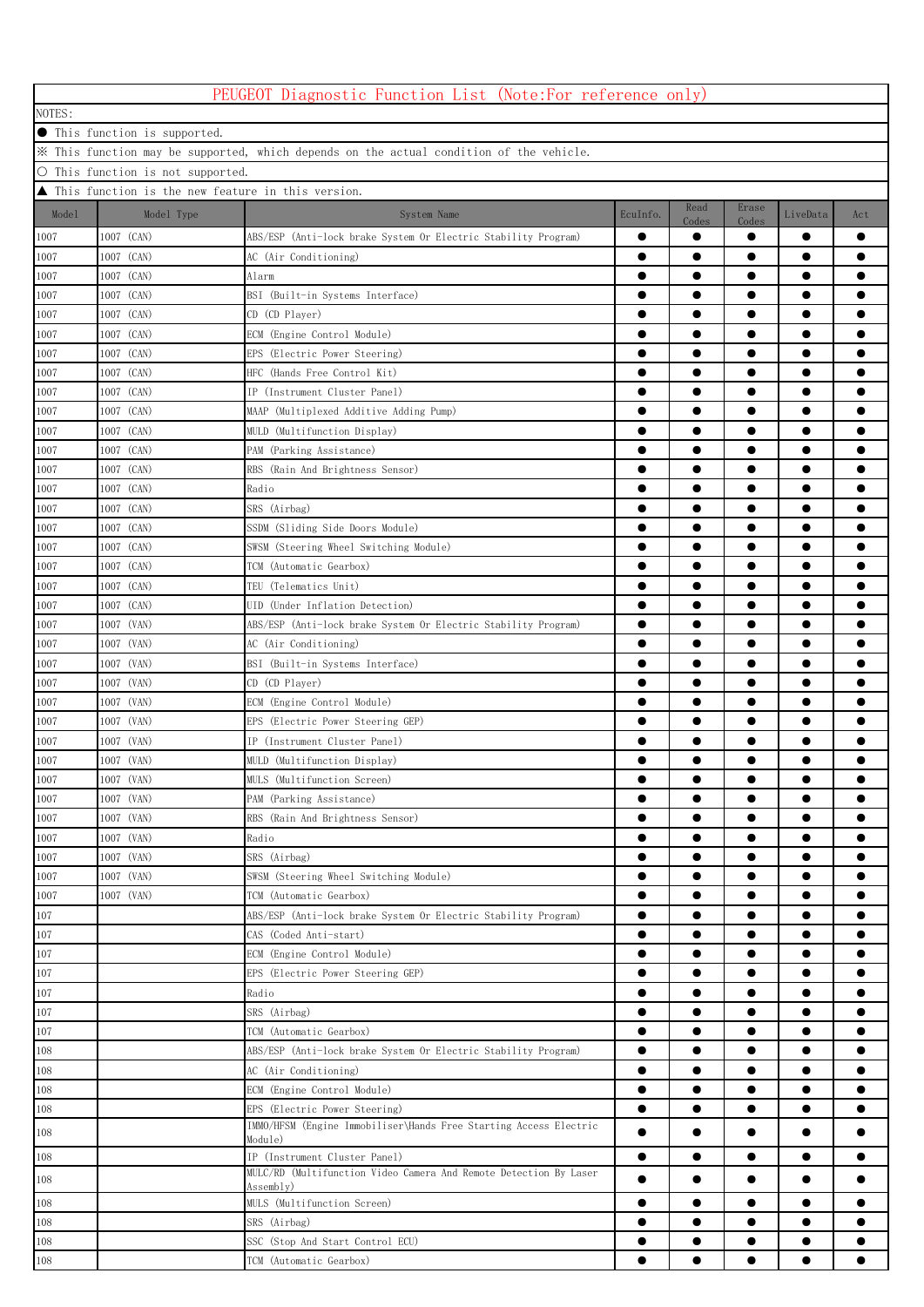| 2008     |           | ABS/ESP (Anti-lock brake System Or Electric Stability Program)      | $\bullet$ | $\bullet$ |           | $\bullet$ |           |
|----------|-----------|---------------------------------------------------------------------|-----------|-----------|-----------|-----------|-----------|
| 2008     |           | AC (Air Conditioning)                                               | $\bullet$ |           | 0         | $\bullet$ |           |
|          |           | AMP (Audio Amplifier)                                               | $\bullet$ | $\bullet$ |           | $\bullet$ |           |
| 2008     |           |                                                                     |           |           |           |           |           |
| 2008     |           | Alarm                                                               | $\bullet$ | $\bullet$ | $\bullet$ | $\bullet$ |           |
| 2008     |           | BATT (Battery Charge Status Unit)                                   |           |           |           | $\bullet$ |           |
| 2008     |           | BSI (Built-in Systems Interface)                                    | $\bullet$ | $\bullet$ | ●         | $\bullet$ |           |
| 2008     |           | CD (External CD Player)                                             | $\bullet$ | ●         |           | $\bullet$ |           |
| 2008     |           | ECM (Engine Control Module)                                         | $\bullet$ |           |           | $\bullet$ |           |
| 2008     |           | EPS (Electric Power Steering)                                       | ●         | 0         |           | $\bullet$ |           |
| 2008     |           | ESL (Electric Steering Lock)                                        | ●         | 0         |           | $\bullet$ |           |
| $2008\,$ |           | IP (Instrument Cluster Panel)                                       | $\bullet$ |           |           | $\bullet$ |           |
| 2008     |           | MAAP (Multiplexed Additive Adding Pump)                             | $\bullet$ | $\bullet$ |           | $\bullet$ |           |
| 2008     |           | MCP (Multiplexed Control Panel)                                     | $\bullet$ | $\bullet$ | ●         | $\bullet$ |           |
| 2008     |           | MSI (Matrix Screen Integral To The Instrument Panel)                | $\bullet$ | $\bullet$ |           | $\bullet$ |           |
|          |           | NAVI/TEU/CAS (Audio-navigation Or Telematic Unit Or Connected Audio | ●         |           |           | $\bullet$ |           |
| 2008     |           | System)                                                             |           |           |           |           |           |
| 2008     |           | PAM (Parking Assistance)                                            | $\bullet$ |           |           | $\bullet$ |           |
| 2008     |           | RBS (Rain And Brightness Sensor)                                    | $\bullet$ | $\bullet$ |           | $\bullet$ |           |
| 2008     |           | Radio                                                               | $\bullet$ | $\bullet$ | $\bullet$ | $\bullet$ |           |
| 2008     |           | SM (Services Module)                                                | $\bullet$ | $\bullet$ | $\bullet$ | $\bullet$ |           |
| 2008     |           | SRS (Airbag)                                                        | $\bullet$ | $\bullet$ |           | $\bullet$ |           |
| 2008     |           | SWIC (Steering Wheel With Integral Controls (VCI))                  | $\bullet$ | $\bullet$ |           | $\bullet$ |           |
| 2008     |           | SWSM (Switch Module Under The Steering Wheel(Top Of Column))        | $\bullet$ | $\bullet$ | ●         | $\bullet$ |           |
| 2008     |           | Siren                                                               | $\bullet$ | $\bullet$ |           | $\bullet$ |           |
| 2008     |           | TCM (Automatic Gearbox)                                             | ●         |           |           | $\bullet$ |           |
|          |           |                                                                     | 0         |           |           |           |           |
| 2008     |           | TRU (Trailer Relay Unit)                                            |           |           |           | $\bullet$ |           |
| 2008     |           | VRD (Voltage Retaining Device)                                      | $\bullet$ |           |           | $\bullet$ |           |
| 206      | 206       | ABS (Anti-lock brake System TEVES)                                  | $\bullet$ | $\bullet$ | 0         | $\bullet$ |           |
| $206\,$  | 206       | ABS/ESP (Anti-lock brake System Or Electric Stability Program)      | $\bullet$ | ●         | ●         | $\bullet$ |           |
| 206      | 206       | AC (Air Conditioning)                                               | $\bullet$ | $\bullet$ |           | $\bullet$ |           |
| 206      | 206       | Alarm                                                               | $\bullet$ | $\bullet$ |           | $\bullet$ |           |
| 206      | 206       | BSI (Built-in Systems Interface)                                    | $\bullet$ | $\bullet$ |           | $\bullet$ |           |
| 206      | 206       | CD (CD Player)                                                      | $\bullet$ | $\bullet$ | $\bullet$ | $\bullet$ |           |
| 206      | 206       | DAF (Diesel Additive Control Unit)                                  | ●         |           |           | $\bullet$ |           |
| 206      | 206       | DSM (Driver's School Module)                                        |           | ●         |           | $\bullet$ |           |
| 206      | 206       | Display/Telematics                                                  | $\bullet$ |           |           | $\bullet$ |           |
| 206      | 206       | ECM (Engine Control Module)                                         |           |           |           |           |           |
| $206\,$  | 206       | EPS (Electric Power Steering GEP)                                   | ●         |           |           | $\bullet$ |           |
|          |           |                                                                     |           |           |           |           |           |
| 206      | 206       | EPS (Electric Power Steering)                                       | $\bullet$ | $\bullet$ |           | $\bullet$ |           |
| 206      | 206       | ERF (Electric Retractable Roof)                                     |           |           |           | $\bullet$ |           |
| $206\,$  | 206       | IP (Instrument Cluster Panel)                                       | $\bullet$ | $\bullet$ |           | $\bullet$ | ●         |
| 206      | 206       | MULD (Multifunction Display)                                        | $\bullet$ | $\bullet$ | $\bullet$ | $\bullet$ | $\bullet$ |
| 206      | 206       | MULS (Multifunction Screen)                                         | $\bullet$ | $\bullet$ | $\bullet$ | $\bullet$ |           |
| 206      | 206       | NAVI (On-board Navigation System)                                   | $\bullet$ | $\bullet$ | $\bullet$ | $\bullet$ |           |
| 206      | 206       | RBS (Rain And Brightness Sensor)                                    | $\bullet$ | $\bullet$ | $\bullet$ | $\bullet$ | 0         |
| 206      | 206       | Radio                                                               | $\bullet$ | $\bullet$ |           | $\bullet$ |           |
| 206      | 206       | SM (Services Module)                                                | $\bullet$ | $\bullet$ |           | $\bullet$ |           |
| 206      | 206       | SRS (Airbag)                                                        | $\bullet$ |           |           | $\bullet$ |           |
| 206      | 206       | SWSM (Steering Wheel Switching Module)                              | $\bullet$ |           |           | $\bullet$ |           |
| 206      | 206       | TCM (Automatic Gearbox)                                             | $\bullet$ |           |           | $\bullet$ |           |
| 206      | $206$ (+) | ABS/ESP (Anti-lock brake System Or Electric Stability Program)      | $\bullet$ |           |           |           |           |
|          |           |                                                                     |           |           |           |           |           |
| 206      | $206$ (+) | AC (Air Conditioning)                                               | $\bullet$ |           |           | $\bullet$ |           |
| 206      | $206$ (+) | Alarm                                                               | $\bullet$ | $\bullet$ |           | $\bullet$ | ●         |
| $206\,$  | $206$ (+) | BSI (Built-in Systems Interface)                                    | $\bullet$ | $\bullet$ | $\bullet$ | $\bullet$ |           |
| 206      | $206$ (+) | CD (CD Player)                                                      | $\bullet$ | $\bullet$ | $\bullet$ | $\bullet$ | $\bullet$ |
| 206      | $206$ (+) | Display/Telematics                                                  | $\bullet$ | $\bullet$ | $\bullet$ | $\bullet$ |           |
| 206      | $206$ (+) | ECM (Engine Control Module)                                         | $\bullet$ | $\bullet$ | $\bullet$ | $\bullet$ | $\bullet$ |
| 206      | $206$ (+) | EPS (Electric Power Steering)                                       | $\bullet$ | $\bullet$ | $\bullet$ | $\bullet$ |           |
| 206      | $206$ (+) | IP (Instrument Cluster Panel)                                       |           | $\bullet$ |           | $\bullet$ |           |
| 206      | $206$ (+) | RBS (Rain And Brightness Sensor)                                    | $\bullet$ | $\bullet$ |           | $\bullet$ |           |
| 206      | $206$ (+) | Radio                                                               | $\bullet$ | $\bullet$ |           | $\bullet$ |           |
| 206      | $206$ (+) | SM (Services Module)                                                |           |           |           |           |           |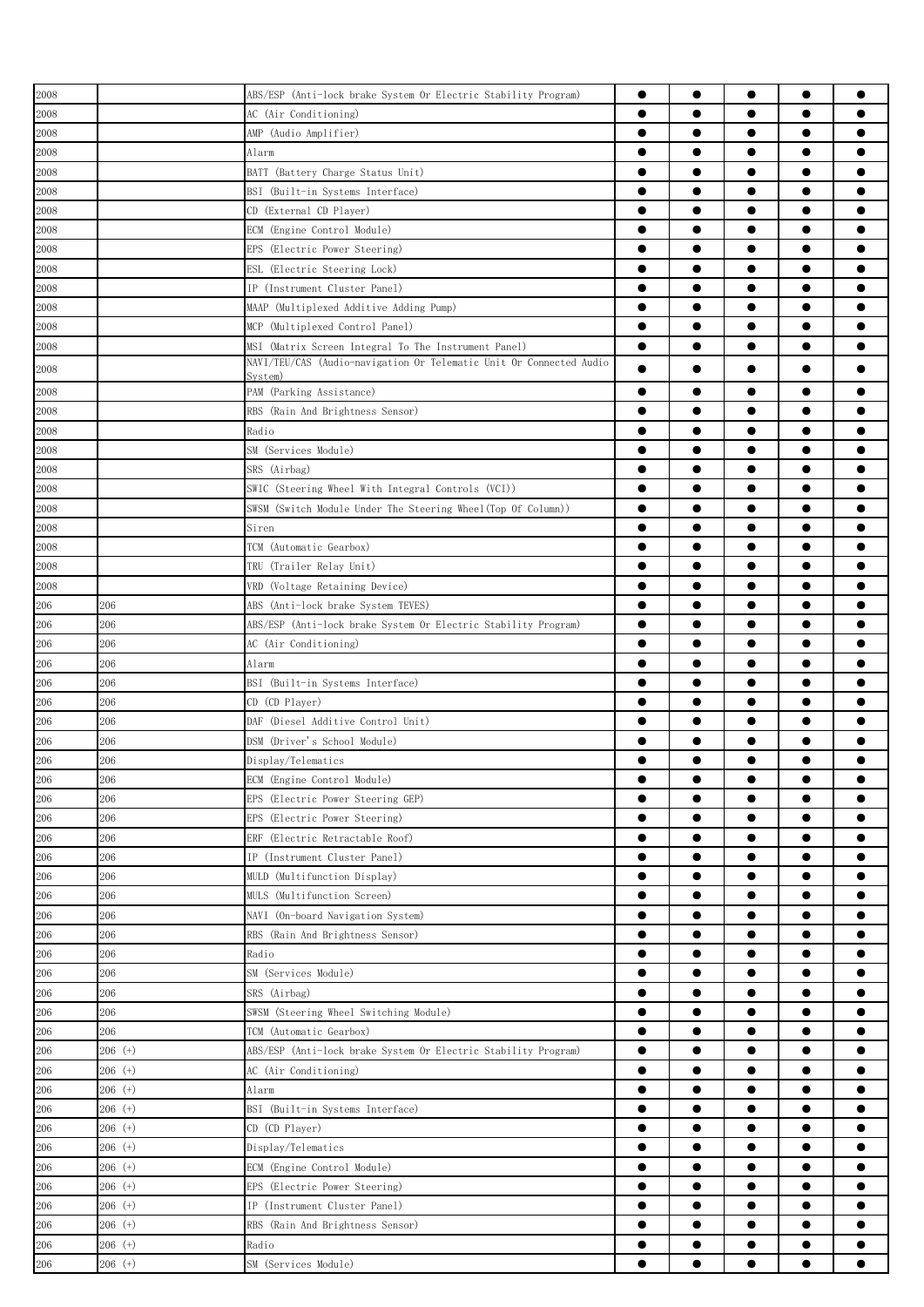| 206     | $206$ (+) | SRS (Airbag)                                                   | $\bullet$ | $\bullet$ | $\bullet$ | $\bullet$ |           |
|---------|-----------|----------------------------------------------------------------|-----------|-----------|-----------|-----------|-----------|
| 206     | $206$ (+) | SWSM (Steering Wheel Switching Module)                         | $\bullet$ |           |           | $\bullet$ |           |
| 206     | $206$ (+) | TCM (Automatic Gearbox)                                        | $\bullet$ |           | $\bullet$ | $\bullet$ |           |
| 206     | 206 (Mux) | ABS (Anti-lock brake System TEVES)                             | $\bullet$ | $\bullet$ | $\bullet$ | $\bullet$ |           |
| 206     | 206 (Mux) | ABS/ESP (Anti-lock brake System Or Electric Stability Program) | $\bullet$ | $\bullet$ | $\bullet$ | $\bullet$ |           |
| 206     | 206 (Mux) | AC (Air Conditioning)                                          | $\bullet$ | $\bullet$ |           | $\bullet$ |           |
| 206     | 206 (Mux) | Alarm                                                          | $\bullet$ | $\bullet$ | ●         | $\bullet$ |           |
| 206     | 206 (Mux) | BSI (Built-in Systems Interface)                               | $\bullet$ | $\bullet$ | ●         | $\bullet$ |           |
|         |           |                                                                | ●         |           |           |           |           |
| 206     | 206 (Mux) | CD (CD Player)                                                 |           |           |           | $\bullet$ |           |
| 206     | 206 (Mux) | DAF (Diesel Additive Control Unit)                             | 0         | 0         | ●         | $\bullet$ |           |
| 206     | 206 (Mux) | DSM (Driver's School Module)                                   | 0         | 0         | 0         | $\bullet$ |           |
| 206     | 206 (Mux) | ECM (Engine Control Module)                                    | 0         | 0         |           | $\bullet$ |           |
| 206     | 206 (Mux) | EPS (Electric Power Steering GEP)                              | $\bullet$ | ●         | ●         | $\bullet$ | o         |
| 206     | 206 (Mux) | ERF (Electric Retractable Roof)                                | $\bullet$ | $\bullet$ | $\bullet$ | $\bullet$ | ●         |
| 206     | 206 (Mux) | IP (Instrument Cluster Panel)                                  | $\bullet$ | $\bullet$ |           | $\bullet$ |           |
| 206     | 206 (Mux) | MULD (Multifunction Display)                                   | $\bullet$ | $\bullet$ | $\bullet$ | $\bullet$ |           |
| 206     | 206 (Mux) | RBS (Rain And Brightness Sensor)                               | $\bullet$ | $\bullet$ | $\bullet$ | $\bullet$ | ●         |
| 206     | 206 (Mux) | Radio                                                          | $\bullet$ | $\bullet$ | $\bullet$ | $\bullet$ |           |
| 206     | 206 (Mux) | SRS (Airbag)                                                   | $\bullet$ | $\bullet$ | ●         | $\bullet$ |           |
| 206     | 206 (Mux) | TCM (Automatic Gearbox)                                        | $\bullet$ | $\bullet$ | 0         | $\bullet$ |           |
| 207     | $207$ (+) | ABS/ESP (Anti-lock brake System Or Electric Stability Program) | $\bullet$ |           |           | $\bullet$ |           |
| 207     | 207 (+)   | AC (Air Conditioning)                                          | 0         | 0         |           | $\bullet$ |           |
| 207     | $207$ (+) | ALM (Anti-theft Alarm)                                         | 0         | 0         |           | $\bullet$ |           |
| 207     | 207 (+)   | BATT (Battery Charge Status Unit)                              | 0         |           |           | $\bullet$ |           |
| 207     | $207$ (+) | BSI (Built-in Systems Interface)                               |           | $\bullet$ |           | $\bullet$ |           |
| 207     | $207$ (+) | CD (CD Player)                                                 | $\bullet$ | $\bullet$ | $\bullet$ | $\bullet$ |           |
| 207     | $207$ (+) | DAF<br>(Diesel Additive Control Unit)                          | $\bullet$ |           | $\bullet$ | $\bullet$ |           |
| 207     | $207$ (+) | DHL (Directional Headlamps)                                    | $\bullet$ |           | $\bullet$ | $\bullet$ |           |
| 207     | 207 (+)   | DSM (Driver's School Module)                                   | $\bullet$ | $\bullet$ | $\bullet$ | $\bullet$ |           |
| 207     | 207 (+)   | ECM (Engine Control Module)                                    | $\bullet$ |           | $\bullet$ | $\bullet$ |           |
| 207     | 207 (+)   |                                                                | 0         | ●         |           | $\bullet$ |           |
|         |           | EPS (Electric Power Steering)                                  | ●         |           | ●         | $\bullet$ |           |
| 207     | $207$ (+) | FR (Folding Roof)                                              |           |           |           |           |           |
| 207     | 207 (+)   | HFC (Hands Free Control Kit)                                   | $\bullet$ |           |           | $\bullet$ |           |
| 207     | 207 (+)   | HFR (High Frequency Receiver)                                  | 0         | 0         |           | $\bullet$ |           |
| 207     | 207 (+)   | IP (Instrument Cluster Panel)                                  |           |           |           | e         |           |
| 207     | $207$ (+) | MULD (Multifunction Display)                                   | $\bullet$ | $\bullet$ |           |           |           |
| 207     | $207$ (+) | PAM (Parking Assistance)                                       | $\bullet$ | $\bullet$ | $\bullet$ | $\bullet$ |           |
| 207     | $207$ (+) | RBS (Rain And Brightness Sensor)                               | $\bullet$ |           |           | $\bullet$ | ●         |
| 207     | $207$ (+) | ROR (Radio Or Radiotelephone (Radio Part))                     | $\bullet$ | $\bullet$ | $\bullet$ | $\bullet$ |           |
| 207     | $207$ (+) | SB (Seat Belts Not Fastened LED Unit)                          | $\bullet$ | $\bullet$ | $\bullet$ | $\bullet$ |           |
| 207     | $207$ (+) | SM (Services Module)                                           | $\bullet$ | $\bullet$ | $\bullet$ | $\bullet$ |           |
| $207\,$ | $207$ (+) | SRS (Airbag)                                                   | $\bullet$ | $\bullet$ | $\bullet$ | $\bullet$ | $\bullet$ |
| 207     | $207$ (+) | SWSM (Switch Module Under The Steering Wheel)                  | $\bullet$ | $\bullet$ |           | $\bullet$ |           |
| 207     | $207$ (+) | TCM (Automatic Gearbox)                                        | $\bullet$ | $\bullet$ | $\bullet$ | $\bullet$ | ●         |
| 207     | $207$ (+) | TEU (Telematics Unit)                                          | $\bullet$ | $\bullet$ | $\bullet$ | $\bullet$ |           |
| 207     | 207 (+)   | UID (Under Inflation Detection)                                | $\bullet$ | 0         | 0         | $\bullet$ |           |
| 207     | 207 (CAN) | ABS/ESP (Anti-lock brake System Or Electric Stability Program) | $\bullet$ |           | 0         | $\bullet$ |           |
| 207     | 207 (CAN) | AC (Air Conditioning)                                          | $\bullet$ |           |           | $\bullet$ |           |
| 207     | 207 (CAN) | Alarm                                                          | $\bullet$ |           | 0         |           |           |
| 207     | 207 (CAN) | BATT (Battery Charge Status Unit)                              | $\bullet$ |           |           | $\bullet$ | ●         |
| 207     | 207 (CAN) | BSI (Built-in Systems Interface)                               | $\bullet$ | $\bullet$ | $\bullet$ | $\bullet$ | $\bullet$ |
| 207     | 207 (CAN) | CD (CD Player)                                                 | $\bullet$ | $\bullet$ | $\bullet$ | $\bullet$ | $\bullet$ |
|         |           |                                                                | $\bullet$ | $\bullet$ | $\bullet$ | $\bullet$ | Ω         |
| 207     | 207 (CAN) | DHL (Directional Headlamps)                                    |           |           |           |           |           |
| 207     | 207 (CAN) | DSM (Driver's School Module)                                   | $\bullet$ | $\bullet$ | $\bullet$ | $\bullet$ |           |
| 207     | 207 (CAN) | ECM (Engine Control Module)                                    | $\bullet$ | $\bullet$ | $\bullet$ | $\bullet$ |           |
| 207     | 207 (CAN) | EPS (Electric Power Steering)                                  | $\bullet$ | $\bullet$ | $\bullet$ | $\bullet$ |           |
| 207     | 207 (CAN) | FR (Folding Roof)                                              | $\bullet$ | $\bullet$ |           | $\bullet$ |           |
| 207     | 207 (CAN) | HFC (Hands Free Control Kit)                                   | $\bullet$ |           |           | $\bullet$ |           |
| 207     | 207 (CAN) | HFR (High Frequency Receiver)                                  | 0         |           |           |           |           |
| $207\,$ | 207 (CAN) | IP (Instrument Cluster Panel)                                  | $\bullet$ |           |           | $\bullet$ |           |
| 207     | 207 (CAN) | MAAP (Multiplexed Additive Adding Pump)                        | ●         |           |           |           |           |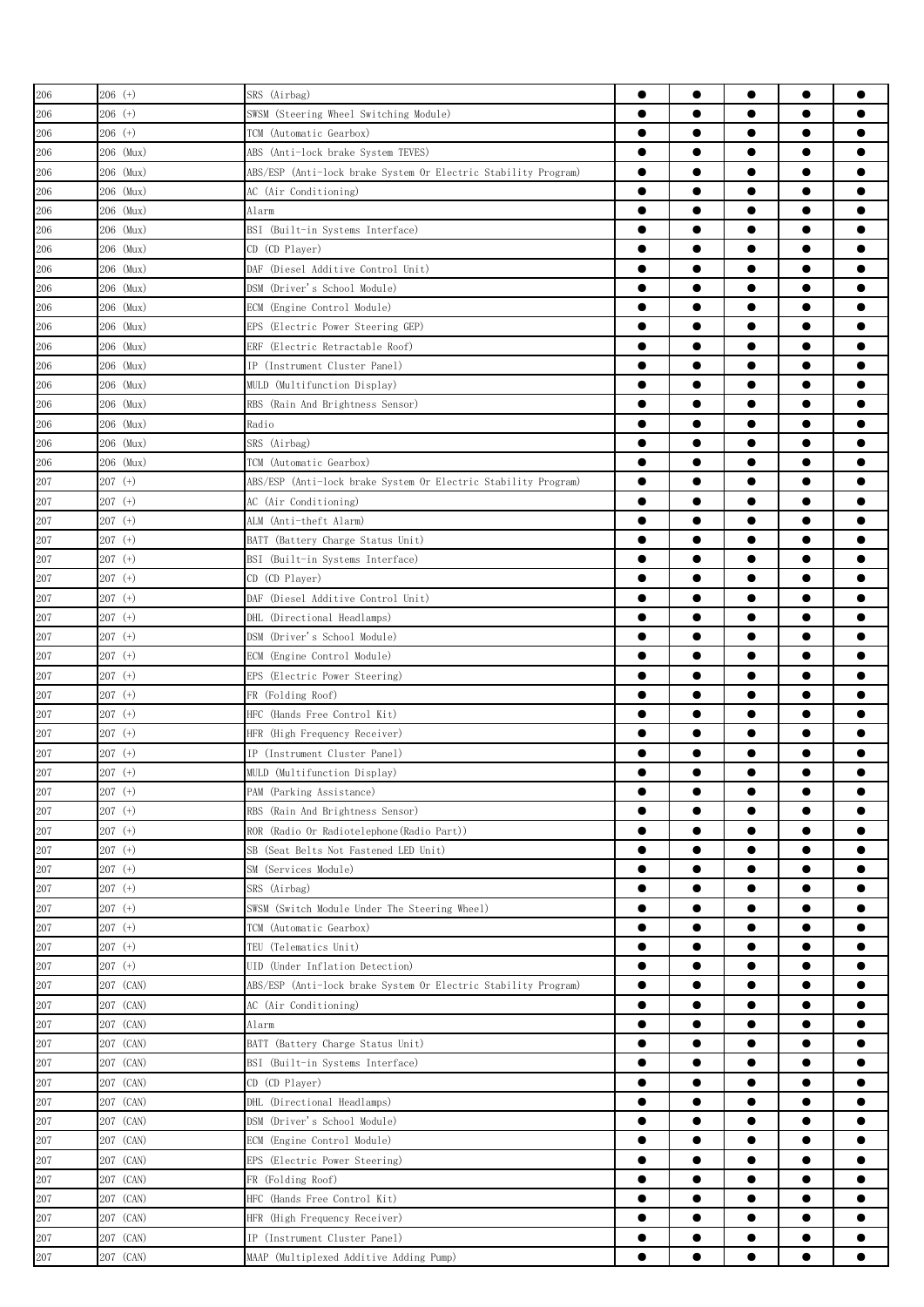| 207 | 207 (CAN) | MULS (Multifunction Screen)                                         | 0         | $\bullet$ |           | $\bullet$ |           |
|-----|-----------|---------------------------------------------------------------------|-----------|-----------|-----------|-----------|-----------|
| 207 | 207 (CAN) | N-TNB (Not Fastened Warning Light(Tnb))                             | $\bullet$ | ●         |           | $\bullet$ | e         |
| 207 | 207 (CAN) | PAM (Parking Assistance)                                            | $\bullet$ | $\bullet$ | $\bullet$ | $\bullet$ |           |
| 207 | 207 (CAN) | RBS (Rain And Brightness Sensor)                                    | $\bullet$ | $\bullet$ |           | $\bullet$ |           |
| 207 | 207 (CAN) | Radio                                                               | $\bullet$ | $\bullet$ | $\bullet$ | $\bullet$ |           |
| 207 | 207 (CAN) | SM (Services Module)                                                | $\bullet$ | $\bullet$ | $\bullet$ | $\bullet$ | 0         |
|     |           |                                                                     | $\bullet$ | $\bullet$ | $\bullet$ | $\bullet$ |           |
| 207 | 207 (CAN) | SRS (Airbag)                                                        |           | $\bullet$ |           | $\bullet$ |           |
| 207 | 207 (CAN) | SWSM (Steering Wheel Switching Module)                              | $\bullet$ |           |           |           |           |
| 207 | 207 (CAN) | TCM (Automatic Gearbox)                                             | $\bullet$ | $\bullet$ | ●         | $\bullet$ |           |
| 207 | 207 (CAN) | TEU (Telematics Unit)                                               | $\bullet$ |           |           | $\bullet$ |           |
| 207 | 207 (CAN) | UID (Under Inflation Detection)                                     |           |           | 0         | $\bullet$ |           |
| 207 | 207 (VAN) | ABS/ESP (Anti-lock brake System Or Electric Stability Program)      | $\bullet$ | 0         |           | $\bullet$ |           |
| 207 | 207 (VAN) | AC (Air Conditioning)                                               | 0         |           |           | $\bullet$ |           |
| 207 | 207 (VAN) | Alarm                                                               | 0         |           |           | $\bullet$ |           |
| 207 | 207 (VAN) | BSI (Built-in Systems Interface)                                    | $\bullet$ | ●         |           | $\bullet$ | ●         |
| 207 | 207 (VAN) | CD (CD Player)                                                      | $\bullet$ | $\bullet$ |           | $\bullet$ |           |
| 207 | 207 (VAN) | ECM (Engine Control Module)                                         | $\bullet$ | $\bullet$ | $\bullet$ | $\bullet$ |           |
| 207 | 207 (VAN) | IP (Instrument Cluster Panel)                                       | $\bullet$ | $\bullet$ | $\bullet$ | $\bullet$ |           |
| 207 | 207 (VAN) | MULD (Multifunction Display)                                        | $\bullet$ | $\bullet$ | $\bullet$ | $\bullet$ |           |
| 207 | 207 (VAN) | RBS (Rain And Brightness Sensor)                                    | $\bullet$ | $\bullet$ |           | $\bullet$ |           |
| 207 | 207 (VAN) | Radio                                                               | $\bullet$ | $\bullet$ | ●         | $\bullet$ |           |
| 207 | 207 (VAN) | SM (Services Module)                                                | $\bullet$ |           |           | $\bullet$ |           |
| 207 | 207 (VAN) | SRS (Airbag)                                                        | 0         |           | 0         | $\bullet$ |           |
| 207 | 207 (VAN) | SVLCU (Stolen Vehicle Location Control)                             | 0         |           |           | $\bullet$ |           |
| 207 | 207 (VAN) | SWSM (Steering Wheel Switching Module)                              | 0         | 0         | 0         | $\bullet$ |           |
| 207 | 207 (VAN) | TCM (Automatic Gearbox)                                             |           |           |           | $\bullet$ |           |
| 207 | 207 (VAN) | Wiper-L (Windscreen Wiper (Left-hand Side))                         | $\bullet$ | $\bullet$ |           | $\bullet$ | e         |
| 207 | 207 (i)   | ABS/ESP (Anti-lock brake System Or Electric Stability Program)      | $\bullet$ | $\bullet$ | $\bullet$ | $\bullet$ |           |
| 207 | 207(i)    | AC (Air Conditioning)                                               | $\bullet$ |           |           | $\bullet$ |           |
| 207 | 207 (i)   | Alarm                                                               | $\bullet$ | $\bullet$ | $\bullet$ | $\bullet$ | Α         |
| 207 | 207(i)    | BSI (Built-in Systems Interface)                                    | $\bullet$ | $\bullet$ | $\bullet$ | $\bullet$ | ●         |
| 207 | 207 (i)   | CD (CD Player)                                                      | $\bullet$ |           |           | $\bullet$ |           |
|     |           |                                                                     | ●         | ●         | ●         | $\bullet$ |           |
| 207 | 207 (i)   | Display/Telematics                                                  | ●         | $\bullet$ | $\bullet$ | $\bullet$ |           |
| 207 | 207(i)    | ECM (Engine Control Module)                                         |           |           |           |           |           |
| 207 | 207 (i)   | IP (Instrument Cluster Panel)                                       | $\bullet$ |           |           | $\bullet$ |           |
| 207 | 207(i)    | RBS (Rain And Brightness Sensor)                                    |           | ●         |           | ●         |           |
| 207 | 207(i)    | Radio                                                               | $\bullet$ | $\bullet$ | $\bullet$ | $\bullet$ |           |
| 207 | 207 (i)   | SM (Services Module)                                                | 0         |           | 0         |           |           |
| 207 | 207(i)    | SRS (Airbag)                                                        | $\bullet$ | $\bullet$ |           | $\bullet$ | ●         |
| 207 | 207(i)    | SVLCU (Stolen Vehicle Location Control)                             | $\bullet$ | $\bullet$ | $\bullet$ | $\bullet$ | $\bullet$ |
| 207 | 207(i)    | SWSM (Steering Wheel Switching Module)                              | $\bullet$ | $\bullet$ | $\bullet$ | $\bullet$ | $\bullet$ |
| 207 | 207(i)    | TCM (Automatic Gearbox)                                             | $\bullet$ | $\bullet$ | $\bullet$ | $\bullet$ |           |
| 207 | 207(i)    | Wiper-L (Windscreen Wiper (Left-hand Side))                         | $\bullet$ | $\bullet$ | $\bullet$ | $\bullet$ | $\bullet$ |
| 208 | 208       | ABS/ESP (Anti-lock brake System Or Electric Stability Program)      | $\bullet$ | $\bullet$ | $\bullet$ | $\bullet$ | $\bullet$ |
| 208 | 208       | AC (Air Conditioning)                                               | $\bullet$ | $\bullet$ | $\bullet$ | $\bullet$ |           |
| 208 | 208       | ALM (Anti-theft Alarm)                                              | $\bullet$ | $\bullet$ |           | $\bullet$ |           |
| 208 | 208       | AMP (Audio Amplifier)                                               | $\bullet$ |           |           | $\bullet$ |           |
| 208 | 208       | BATT (Battery Charge Status Unit)                                   | $\bullet$ |           | 0         | $\bullet$ |           |
| 208 | 208       | BSI (Built-in Systems Interface)                                    | ●         |           | ●         | $\bullet$ |           |
| 208 | 208       | CD (CD Player)                                                      | $\bullet$ |           | 0         | $\bullet$ |           |
| 208 | 208       | DSM (Driver's School Module)                                        | $\bullet$ |           |           | $\bullet$ |           |
| 208 | 208       | ECM (Engine Control Module)                                         | $\bullet$ | $\bullet$ |           | $\bullet$ | ●         |
| 208 | 208       | EPS (Electric Power Steering)                                       | $\bullet$ | $\bullet$ | $\bullet$ | $\bullet$ |           |
| 208 | 208       | IP (Instrument Cluster Panel)                                       | $\bullet$ | $\bullet$ | $\bullet$ | $\bullet$ |           |
| 208 | 208       | LRU (Lighting Relay Unit)                                           | $\bullet$ | $\bullet$ | $\bullet$ | $\bullet$ |           |
| 208 | 208       | MAAP (Multiplexed Additive Adding Pump)                             | $\bullet$ | $\bullet$ | $\bullet$ | $\bullet$ |           |
| 208 | 208       | MCP (Multiplexed Control Panel)                                     | $\bullet$ | $\bullet$ |           | $\bullet$ |           |
| 208 | 208       | MSI (Matrix Screen Integral To The Instrument Panel)                | $\bullet$ | $\bullet$ | $\bullet$ | $\bullet$ |           |
|     |           | NAVI/TEU/CAS (Audio-navigation Or Telematic Unit Or Connected Audio |           |           |           |           |           |
| 208 | 208       | System)                                                             | $\bullet$ | $\bullet$ |           | $\bullet$ |           |
| 208 | 208       | PAM (Parking Assistance)                                            | $\bullet$ | $\bullet$ |           | $\bullet$ |           |
| 208 | 208       | RBS (Rain And Brightness Sensor)                                    |           |           |           | $\bullet$ |           |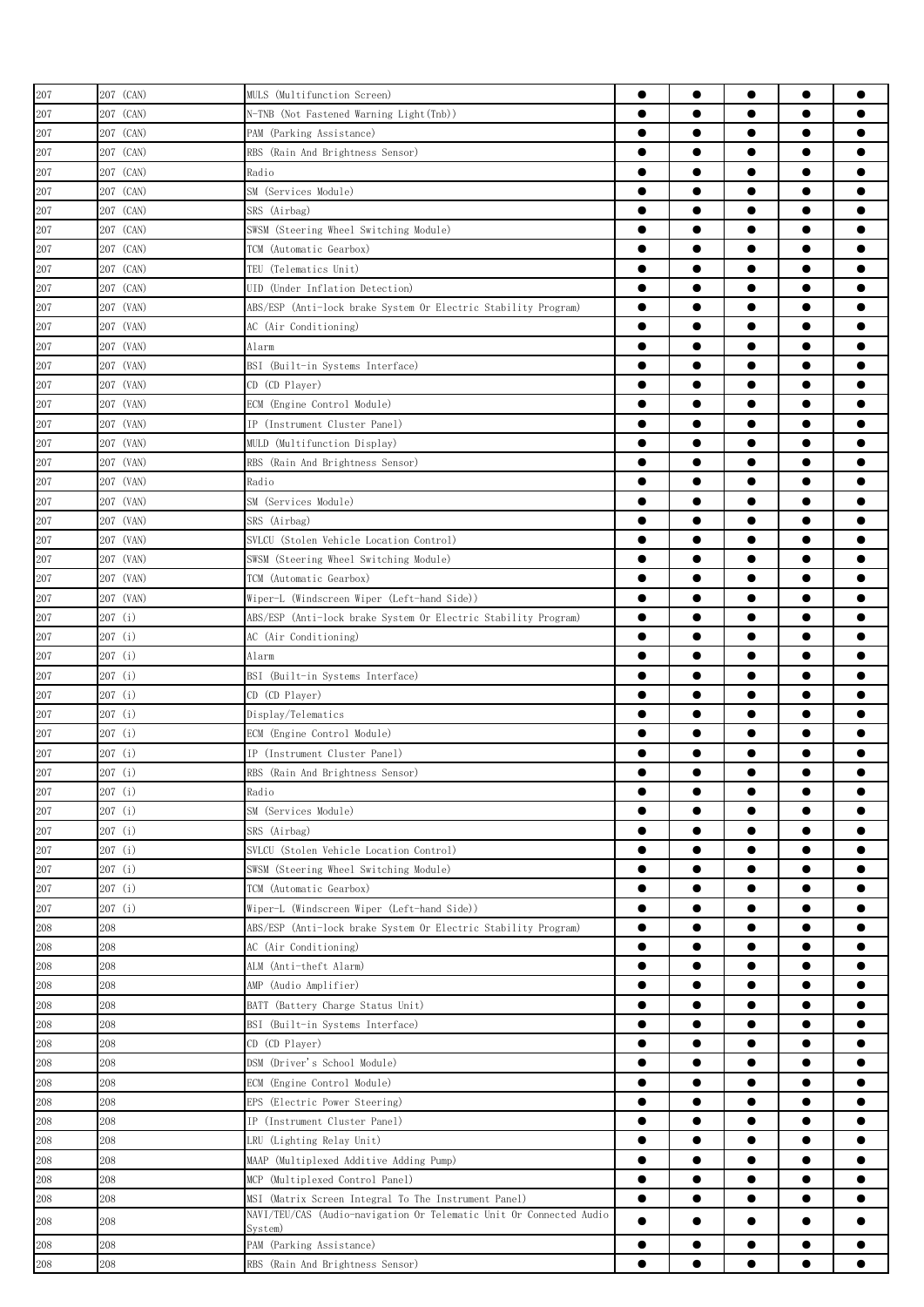| 208      | 208        | Radio                                                               | $\bullet$ | $\bullet$ | $\bullet$ | $\bullet$ |   |
|----------|------------|---------------------------------------------------------------------|-----------|-----------|-----------|-----------|---|
| 208      | 208        | SM (Services Module)                                                |           | $\bullet$ |           | $\bullet$ |   |
| 208      | 208        | SRS (Airbag)                                                        | $\bullet$ | $\bullet$ | $\bullet$ | $\bullet$ |   |
| 208      | 208        | SWIC (Steering Wheel With Integral Controls)                        | $\bullet$ | $\bullet$ |           | $\bullet$ |   |
| 208      | 208        | SWSM (Switch Module Under The Steering Wheel)                       | $\bullet$ | $\bullet$ | ●         | $\bullet$ |   |
| 208      | 208        | Siren                                                               | $\bullet$ | $\bullet$ | ●         | $\bullet$ |   |
| 208      | 208        | TCM (Automatic Gearbox)                                             | $\bullet$ | $\bullet$ |           | $\bullet$ |   |
| 208      | 208        | TRU (Trailer Relay Unit)                                            | ●         |           |           | $\bullet$ |   |
| 208      | 208        | VRD (Voltage Retaining Device)                                      | ●         | 0         |           | $\bullet$ |   |
| 208      | 208 (Ai91) | ABS/ESP (Anti-lock brake System Or Electric Stability Program)      | $\bullet$ |           |           | $\bullet$ |   |
| 208      | 208 (Ai91) | AC (Air Conditioning)                                               |           | $\bullet$ |           | $\bullet$ |   |
| 208      | 208 (Ai91) | ALM (Anti-theft Alarm)                                              | $\bullet$ | $\bullet$ |           | $\bullet$ |   |
| 208      | 208 (Ai91) | BSI<br>(Built-in Systems Interface)                                 | $\bullet$ | $\bullet$ |           | $\bullet$ |   |
| 208      | 208 (Ai91) | CD (External CD Player)                                             | $\bullet$ | $\bullet$ |           | $\bullet$ |   |
| 208      | 208 (Ai91) | ECM (Engine Control Module)                                         |           | $\bullet$ |           | $\bullet$ |   |
| 208      | 208 (Ai91) | EPS (Electric Power Steering)                                       | $\bullet$ | $\bullet$ |           | $\bullet$ |   |
| 208      | 208 (Ai91) | IP (Instrument Cluster Panel)                                       |           |           |           | $\bullet$ |   |
| 208      | 208 (Ai91) | MCP (Multiplexed Control Panel)                                     | $\bullet$ | $\bullet$ | ●         | $\bullet$ |   |
| 208      | 208 (Ai91) | NAVI/TEU/CAS (Audio-navigation Or Telematic Unit Or Connected Audio |           | $\bullet$ |           | $\bullet$ |   |
|          |            | Svstem)                                                             |           |           |           |           |   |
| 208      | 208 (Ai91) | PAM (Parking Assistance)                                            |           | ●         |           | $\bullet$ |   |
| 208      | 208 (Ai91) | RBS (Rain And Brightness Sensor)                                    | ●         | $\bullet$ | ●         | $\bullet$ |   |
| 208      | 208 (Ai91) | Radio                                                               | $\bullet$ |           |           | $\bullet$ |   |
| 208      | 208 (Ai91) | SM (Services Module)                                                | ●         |           |           | $\bullet$ |   |
| 208      | 208 (Ai91) | SRS (Airbag)                                                        | ●         | 0         |           | $\bullet$ |   |
| 208      | 208 (Ai91) | SWIC (Steering Wheel With Integral Controls (VCI))                  | 0         |           |           | $\bullet$ |   |
| 208      | 208 (Ai91) | SWSM (Switch Module Under The Steering Wheel)                       |           | ●         | e         | $\bullet$ |   |
| 208      | 208 (Ai91) | Siren                                                               |           | ●         | ●         | $\bullet$ |   |
| 208      | 208 (Ai91) | TCM (Automatic Gearbox)                                             | $\bullet$ | $\bullet$ |           | $\bullet$ |   |
| 208      | 208 (Ai91) | VRD (Voltage Retaining Device)                                      | $\bullet$ | $\bullet$ |           | $\bullet$ |   |
| 3008     | 3008       | ABS/ESP (Anti-lock brake System Or Electric Stability Program)      | $\bullet$ | $\bullet$ |           | $\bullet$ |   |
| 3008     | 3008       | AC (Air Conditioning)                                               | $\bullet$ | $\bullet$ | $\bullet$ | $\bullet$ |   |
| 3008     | 3008       | AC (Rear Air Conditioning)                                          | ●         | ●         |           | $\bullet$ |   |
| 3008     | 3008       | ALM (Anti-theft Alarm)                                              | ●         | ●         |           | $\bullet$ |   |
| 3008     | 3008       | AMP (Audio Amplifier)                                               | ●         |           |           | $\bullet$ |   |
| 3008     | 3008       | ASM (Anti-slip Mode Selector)                                       |           |           |           |           |   |
| 3008     | 3008       | Alarm                                                               |           |           |           |           |   |
| 3008     | 3008       | BATT (Battery Charge Status Unit)                                   | $\bullet$ |           |           |           |   |
| 3008     | 3008       | BATT (Traction Battery ECU)                                         | $\bullet$ |           |           | $\bullet$ |   |
| 3008     | 3008       | BCM (Body Control Module)                                           | $\bullet$ | $\bullet$ |           | $\bullet$ |   |
| 3008     | 3008       | BSI (Built-in Systems Interface)                                    | $\bullet$ | $\bullet$ | $\bullet$ | $\bullet$ | ● |
| 3008     | 3008       | CD (CD Player)                                                      | $\bullet$ | $\bullet$ | $\bullet$ | $\bullet$ |   |
| 3008     | 3008       | CD (External CD Player)                                             | $\bullet$ | $\bullet$ | $\bullet$ | $\bullet$ |   |
| 3008     | 3008       | CPDMD (Control Panel Dot Matrix Display)                            | $\bullet$ | $\bullet$ | $\bullet$ | $\bullet$ | 0 |
| 3008     | 3008       | DAF (Diesel Additive Pump)                                          | $\bullet$ | $\bullet$ | $\bullet$ | $\bullet$ |   |
| 3008     | 3008       | DDC (Driver's Door Control Panel)                                   | $\bullet$ | $\bullet$ | $\bullet$ | $\bullet$ |   |
| 3008     | 3008       | DSC (Driver's Seat Comfort ECU)                                     | $\bullet$ | $\bullet$ |           | $\bullet$ |   |
| 3008     | 3008       | DSP (Driver's Seat Pneumatic Functions ECU)                         | $\bullet$ |           |           | $\bullet$ |   |
| 3008     | 3008       | Display                                                             | $\bullet$ |           |           | $\bullet$ |   |
| 3008     | 3008       | ECM (Engine Control Module)                                         | $\bullet$ |           |           | $\bullet$ |   |
| $3008\,$ | 3008       | EPB (Electric Secondary Brake)                                      | $\bullet$ |           | 0         | $\bullet$ |   |
| 3008     | 3008       | EPS (Electric Power Steering GEP)                                   | $\bullet$ |           |           | $\bullet$ |   |
| 3008     | 3008       | EPS (Electric Power Steering)                                       | $\bullet$ | $\bullet$ |           | $\bullet$ |   |
| 3008     | 3008       | ERU (Engine Relay Unit)                                             | $\bullet$ | $\bullet$ | $\bullet$ | $\bullet$ |   |
| 3008     | 3008       | ESL (Electric Steering Lock)                                        | $\bullet$ | $\bullet$ | $\bullet$ | $\bullet$ |   |
| 3008     | 3008       | HFA (Hands Full Access ECU(Right-hand Side Or Rear))                | $\bullet$ | $\bullet$ | $\bullet$ | $\bullet$ |   |
| 3008     | 3008       | HFC (Hands Free Control Kit)                                        | $\bullet$ | $\bullet$ | $\bullet$ | $\bullet$ |   |
| 3008     | 3008       | HFR (High Frequency Receiver)                                       | $\bullet$ | $\bullet$ |           | $\bullet$ |   |
| 3008     | 3008       | HHV (High Head Vision)                                              | $\bullet$ | $\bullet$ |           | $\bullet$ |   |
| 3008     | 3008       | HLH (Headlamp Height Corrector)                                     | $\bullet$ | $\bullet$ |           | $\bullet$ |   |
| 3008     | 3008       | HMS (Hybrid Mode Selector)                                          | $\bullet$ | $\bullet$ |           | $\bullet$ |   |
| 3008     | 3008       | HYC-1 (Hybrid Control ECU 1)                                        |           |           |           | $\bullet$ |   |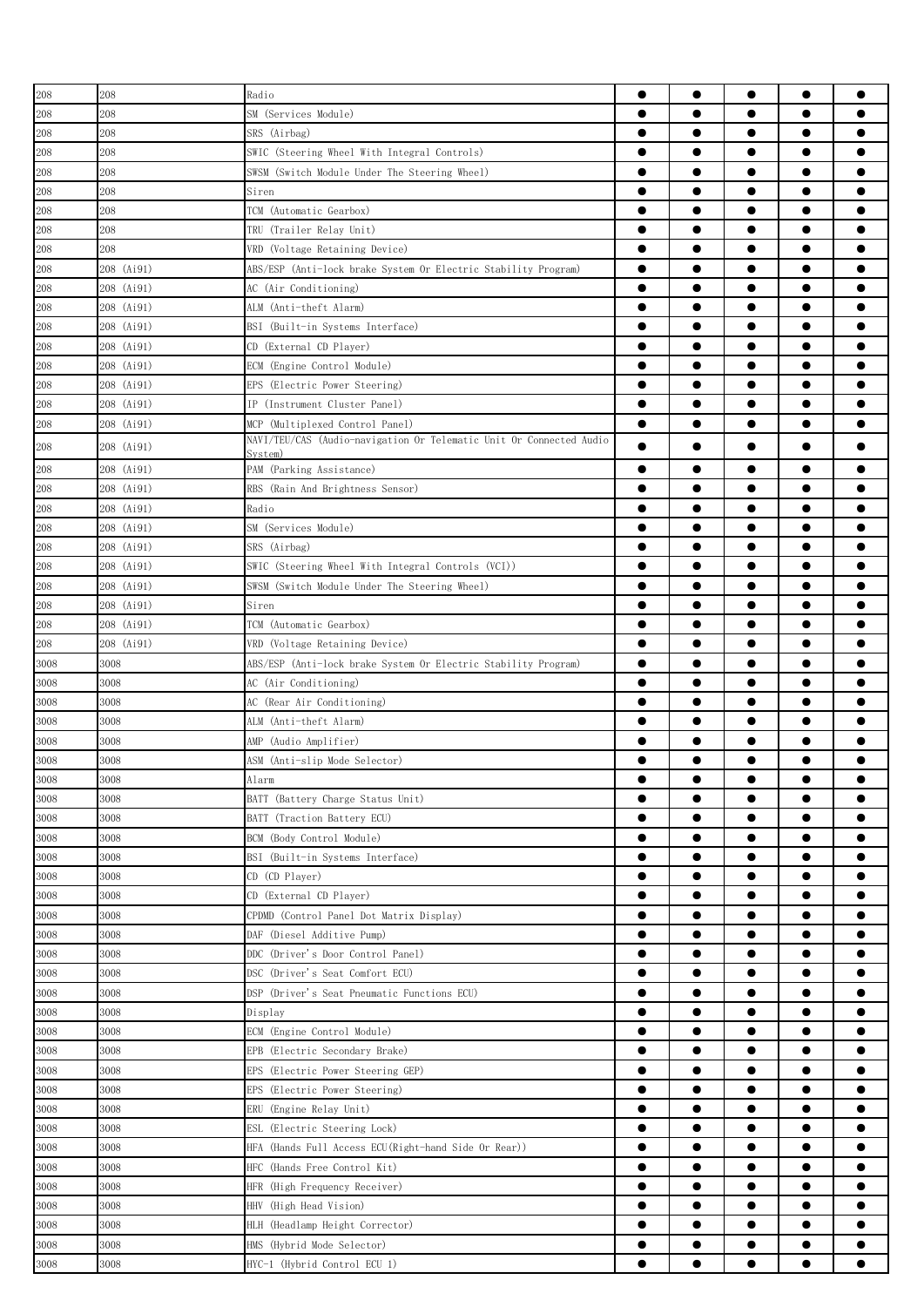| $3008\,$ | 3008         | HYC-2 (Hybrid Control ECU 2)                                             | ●         | $\bullet$ |           | $\bullet$ |           |
|----------|--------------|--------------------------------------------------------------------------|-----------|-----------|-----------|-----------|-----------|
|          |              |                                                                          |           |           |           |           |           |
| 3008     | 3008         | IP (Instrument Cluster Panel)                                            |           |           |           | $\bullet$ |           |
| 3008     | 3008         | MAAP (Multiplexed Additive Adding Pump)                                  |           | $\bullet$ |           | $\bullet$ |           |
| 3008     | 3008         | MCP (Multiplexed Control Panel)                                          | $\bullet$ | $\bullet$ | $\bullet$ | $\bullet$ |           |
| 3008     | 3008         | MULC (Multifunction Video Camera (CMF))                                  |           | ●         | ●         | $\bullet$ |           |
| 3008     | 3008         | MULS (Multifunction Screen)                                              |           | $\bullet$ | ●         | $\bullet$ |           |
| 3008     | 3008         | N-TNB (Not Fastened Warning Light(Tnb))                                  | $\bullet$ | ●         | ●         | $\bullet$ |           |
| $3008\,$ | 3008         | NAVI/TEU/CAS (Audio-navigation Or Telematic Unit Or Connected Audio      | $\bullet$ | ●         |           | $\bullet$ |           |
|          |              | Svstem)                                                                  |           |           |           |           |           |
| 3008     | 3008         | NIU (Network Isolation Unit)                                             | $\bullet$ | $\bullet$ | ●         | $\bullet$ |           |
| 3008     | 3008         | PAM (Parking Assistance)                                                 | $\bullet$ |           |           | $\bullet$ |           |
| 3008     | 3008         | PSP (Passenger's Seat Pneumatic Functions ECU)                           | ●         |           |           | $\bullet$ |           |
| 3008     | 3008         | PVA (Panoramic Visual Assistance ECU)                                    |           |           |           | $\bullet$ |           |
| 3008     | 3008         | RBS (Rain And Brightness Sensor)                                         |           |           |           | $\bullet$ |           |
| 3008     | 3008         | RSS (Rain-sunlight Sensor)                                               | $\bullet$ |           |           | $\bullet$ |           |
| 3008     | 3008         | Radio                                                                    | $\bullet$ | $\bullet$ |           | $\bullet$ |           |
| 3008     | 3008         | SB (Seat Belts Not Fastened LED Unit(TNB))                               | $\bullet$ | $\bullet$ |           | $\bullet$ |           |
|          |              |                                                                          |           |           |           |           |           |
| $3008\,$ | 3008         | SHP/VR (Front Left Seat Heated Pads And Ventilation Regulation ECU)      | $\bullet$ |           | œ         | $\bullet$ |           |
| 3008     | 3008         | SHP/VR (Front Right Seat Heated Pads And Ventilation Regulation<br>ECII) |           |           |           | $\bullet$ |           |
| 3008     | 3008         | SM (Services Module)                                                     | ●         | 0         |           | $\bullet$ |           |
| 3008     | 3008         | SPMU (Supply Protection And Management Unit)                             | ●         | 0         |           | $\bullet$ |           |
|          |              |                                                                          |           | ●         | ●         | $\bullet$ |           |
| $3008\,$ | 3008         | SRS (Airbag)                                                             |           |           |           |           |           |
| 3008     | 3008         | SWC (Controls On The Steering Wheel)                                     | $\bullet$ | $\bullet$ |           | $\bullet$ |           |
| 3008     | 3008         | SWSM (Steering Wheel Switching Module)                                   | $\bullet$ | $\bullet$ | $\bullet$ | $\bullet$ |           |
| $3008\,$ | 3008         | SWSM (Switch Module Under The Steering Wheel)                            |           | $\bullet$ | $\bullet$ | $\bullet$ |           |
| 3008     | 3008         | Siren                                                                    | $\bullet$ | $\bullet$ | $\bullet$ | $\bullet$ | 0         |
| 3008     | 3008         | TCM (Automatic Gearbox)                                                  | $\bullet$ | $\bullet$ |           | $\bullet$ |           |
| 3008     | 3008         | TCM (Sequential Gear Lever)                                              |           | $\bullet$ | ●         | $\bullet$ |           |
| 3008     | 3008         | TEU (Telematics Unit)                                                    | $\bullet$ | $\bullet$ | ●         | $\bullet$ |           |
| 3008     | 3008         | TRU (Trailer Relay Unit)                                                 | ●         |           |           | $\bullet$ |           |
| 3008     | 3008         | TS (Touch Screen)                                                        | 0         | 0         |           | $\bullet$ |           |
|          |              | UID (Under Inflation Detection)                                          | ●         | 0         |           | $\bullet$ |           |
| 3008     | 3008         |                                                                          |           |           |           |           |           |
| 3008     | 3008         | VDA (Vehicle Distance Assistance)                                        | $\bullet$ |           |           | $\bullet$ |           |
| 3008     | 3008         | VRD (Voltage Retaining Device)                                           | 0         |           | 0         | $\bullet$ |           |
| 3008     | 3008         | Wiper (Windscreen Wiper)                                                 | $\bullet$ | $\bullet$ |           | $\bullet$ |           |
| $3008\,$ | 3008 (CHINA) | ABS/ESP (Anti-lock brake System Or Electric Stability Program)           |           |           |           |           |           |
| 3008     | 3008 (CHINA) | AC (Air Conditioning)                                                    | $\bullet$ | $\bullet$ | $\bullet$ | $\bullet$ |           |
| 3008     | 3008 (CHINA) | ASM (Anti-slip Mode Selector)                                            | $\bullet$ | $\bullet$ | $\bullet$ | $\bullet$ |           |
| 3008     | 3008 (CHINA) | Alarm                                                                    | $\bullet$ | $\bullet$ | $\bullet$ | $\bullet$ |           |
| 3008     | 3008 (CHINA) | BATT (Battery Charge Status Unit)                                        | $\bullet$ | $\bullet$ |           | $\bullet$ |           |
| 3008     | 3008 (CHINA) | BSI (Built-in Systems Interface)                                         | $\bullet$ | $\bullet$ |           | $\bullet$ | ●         |
| 3008     | 3008 (CHINA) | DCP (Door Control Pad)                                                   | $\bullet$ |           |           | $\bullet$ |           |
|          | 3008 (CHINA) |                                                                          | $\bullet$ |           |           |           |           |
| 3008     |              | ECM (Engine Control Module)                                              |           |           |           | $\bullet$ |           |
| 3008     | 3008 (CHINA) | EPB (Electric Secondary Brake)                                           | $\bullet$ |           |           | $\bullet$ |           |
| $3008\,$ | 3008 (CHINA) | EPS (Electric Power Steering Electric Pump Unit)                         | $\bullet$ |           |           | $\bullet$ |           |
| 3008     | 3008 (CHINA) | ERU (Engine Relay Unit)                                                  | $\bullet$ | ●         |           | $\bullet$ |           |
| 3008     | 3008 (CHINA) | HHV (High Head Vision)                                                   | $\bullet$ |           |           | $\bullet$ |           |
| 3008     | 3008 (CHINA) | IP (Instrument Cluster Panel)                                            | $\bullet$ | $\bullet$ | $\bullet$ | $\bullet$ | $\bullet$ |
| 3008     | 3008 (CHINA) | (Matrix Screen Integral To The Instrument Panel)<br>MSI                  | $\bullet$ | $\bullet$ | $\bullet$ | $\bullet$ | $\bullet$ |
| 3008     | 3008 (CHINA) | MULD (Multifunction Display)                                             | $\bullet$ | $\bullet$ | $\bullet$ | $\bullet$ | 0         |
| 3008     | 3008 (CHINA) | PAM (Parking Assistance)                                                 | $\bullet$ | $\bullet$ | $\bullet$ | $\bullet$ | 0         |
| 3008     | 3008 (CHINA) | PVA (Panoramic Visual Assistance ECU)                                    | $\bullet$ | ●         |           | $\bullet$ |           |
| 3008     | 3008 (CHINA) | RBS (Rain And Brightness Sensor)                                         |           | ●         |           | $\bullet$ |           |
|          |              |                                                                          |           |           |           |           |           |
| 3008     | 3008 (CHINA) | Radio                                                                    | $\bullet$ |           |           | $\bullet$ |           |
| 3008     | 3008 (CHINA) | SM (Services Module)                                                     | $\bullet$ |           |           | $\bullet$ |           |
| $3008\,$ | 3008 (CHINA) | SRS (Airbag)                                                             | ●         |           | e         | $\bullet$ |           |
| 3008     | 3008 (CHINA) | SWSM (Switch Module Under The Steering Wheel(Top Of Column))             | $\bullet$ |           |           | $\bullet$ |           |
| $3008\,$ | 3008 (CHINA) | TCM (Automatic Gearbox)                                                  | $\bullet$ |           |           | $\bullet$ |           |
| 3008     | 3008 (CHINA) | TEU (Telematics Unit)                                                    | $\bullet$ |           |           | $\bullet$ |           |
| $3008\,$ | 3008 (CHINA) | UID (Under Inflation Detection)                                          | $\bullet$ | $\bullet$ | $\bullet$ | $\bullet$ | $\bullet$ |
| 3008     | 3008 (CHINA) | VRD (Voltage Retaining Device)                                           | $\bullet$ | $\bullet$ |           | $\bullet$ |           |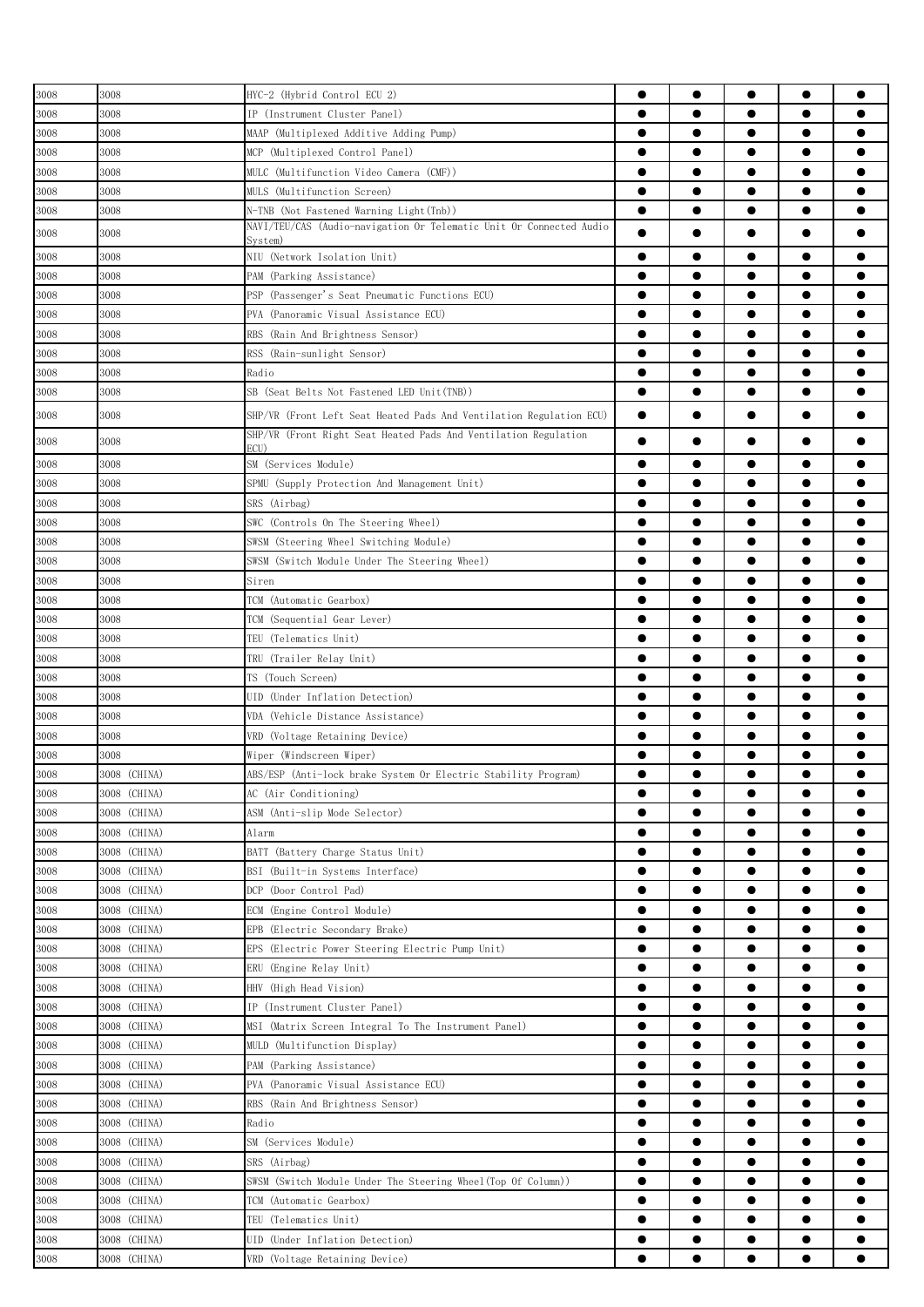| 3008     | 3008 (CHINA)   | Wiper (Windscreen Wiper)                                                       | $\bullet$ | $\bullet$ | $\bullet$ | $\bullet$ |           |
|----------|----------------|--------------------------------------------------------------------------------|-----------|-----------|-----------|-----------|-----------|
| 3008     | 3008 (Hybrid4) | ABS/ESP (Anti-lock brake System Or Electric Stability Program)                 | $\bullet$ |           |           | $\bullet$ |           |
| 3008     | 3008 (Hybrid4) | AC (Air Conditioning)                                                          | $\bullet$ | $\bullet$ | $\bullet$ | $\bullet$ |           |
| 3008     | 3008 (Hybrid4) | ALM (Anti-theft Alarm)                                                         | $\bullet$ |           |           | $\bullet$ |           |
|          |                |                                                                                |           |           |           |           |           |
| 3008     | 3008 (Hybrid4) | AMP (Audio Amplifier)                                                          |           | $\bullet$ | ●         | $\bullet$ |           |
| 3008     | 3008 (Hybrid4) | BATT (Battery Charge Status Unit)                                              | $\bullet$ |           | ●         | $\bullet$ |           |
| 3008     | 3008 (Hybrid4) | BATT (Traction Battery ECU)                                                    | $\bullet$ |           |           | $\bullet$ |           |
| 3008     | 3008 (Hybrid4) | BSI (Built-in Systems Interface)                                               | ●         | 0         |           | $\bullet$ |           |
| 3008     | 3008 (Hybrid4) | CD (CD Player)                                                                 | ●         |           |           | $\bullet$ |           |
| 3008     | 3008 (Hybrid4) | (Door Control Pad)<br>DCP -                                                    | 0         |           |           |           |           |
| 3008     | 3008 (Hybrid4) | ECM (Engine Control Module)                                                    | ●         | ●         | 0         | $\bullet$ |           |
|          |                |                                                                                | $\bullet$ | ●         |           | $\bullet$ |           |
| 3008     | 3008 (Hybrid4) | EPB<br>(Electric Secondary Brake)                                              |           |           |           |           |           |
| 3008     | 3008 (Hybrid4) | EPS<br>(Electric Power Steering Electric Pump Unit)                            | $\bullet$ | $\bullet$ |           | $\bullet$ |           |
| 3008     | 3008 (Hybrid4) | HFC<br>(Hands Free Control Kit)                                                |           |           |           | $\bullet$ |           |
| 3008     | 3008 (Hybrid4) | HHV<br>(High Head Vision)                                                      |           |           |           | $\bullet$ |           |
| 3008     | 3008 (Hybrid4) | HMS (Hybrid Mode Selector)                                                     | $\bullet$ |           |           | $\bullet$ |           |
| 3008     | 3008 (Hybrid4) | HYC-1 (Hybrid Control ECU 1)                                                   | ●         |           |           | $\bullet$ |           |
| 3008     | 3008 (Hybrid4) | HYC-2 (Hybrid Control ECU 2)                                                   |           | ●         | ●         | $\bullet$ |           |
| 3008     | 3008 (Hybrid4) | IP (Instrument Cluster Panel)                                                  | $\bullet$ |           |           | $\bullet$ |           |
|          |                |                                                                                | ●         |           |           | $\bullet$ |           |
| 3008     | 3008 (Hybrid4) | MAAP (Multiplexed Additive Adding Pump)                                        |           |           |           |           |           |
| 3008     | 3008 (Hybrid4) | MSI (Matrix Screen Integral To The Instrument Panel)                           | ●         |           |           | $\bullet$ |           |
| 3008     | 3008 (Hybrid4) | MULD (Multifunction Display)                                                   | 0         |           |           |           |           |
| 3008     | 3008 (Hybrid4) | PAM (Parking Assistance)                                                       | 0         |           | e         |           |           |
| $3008\,$ | 3008 (Hybrid4) | PVA (Panoramic Visual Assistance ECU)                                          |           |           | ●         | $\bullet$ |           |
| 3008     | 3008 (Hybrid4) | RS (Rain Sensor)                                                               | $\bullet$ |           |           | $\bullet$ | ●         |
| 3008     | 3008 (Hybrid4) | Radio                                                                          |           |           |           | $\bullet$ |           |
|          |                |                                                                                |           |           |           | $\bullet$ |           |
| 3008     | 3008 (Hybrid4) | SM (Services Module)                                                           |           |           |           |           |           |
| 3008     | 3008 (Hybrid4) | SRS (Airbag)                                                                   | $\bullet$ | $\bullet$ | $\bullet$ | $\bullet$ | 0         |
| 3008     | 3008 (Hybrid4) | SWSM (Switch Module Under The Steering Wheel)                                  |           |           |           | $\bullet$ |           |
| 3008     | 3008 (Hybrid4) | TCM (Automatic Gearbox)                                                        |           |           | ●         | $\bullet$ |           |
| 3008     | 3008 (Hybrid4) | TEU (Telematics Unit)                                                          | $\bullet$ | $\bullet$ | ●         | $\bullet$ |           |
| 3008     | 3008 (Hybrid4) | UID (Under Inflation Detection)                                                | ●         |           |           | $\bullet$ |           |
| 3008     | 3008 (Hybrid4) | VRD (Voltage Retaining Device)                                                 |           |           |           | $\bullet$ |           |
| 3008     | 3008 (Hybrid4) | Wiper (Windscreen Wiper)                                                       | 0         | 0         |           |           |           |
|          |                |                                                                                |           |           |           |           |           |
| 3008     | 3008 (P84)     | ABS/ESP (Anti-lock brake System Or Electric Stability Program)                 | 0         | 0         |           |           |           |
| 3008     | 3008 (P84)     | AC (Air Conditioning)                                                          | ●         | ●         |           | ●         |           |
| $3008\,$ | 3008 (P84)     | AC (Rear Air Conditioning)                                                     | $\bullet$ | $\bullet$ | $\bullet$ | $\bullet$ | $\bullet$ |
| 3008     | 3008 (P84)     | ALM (Anti-theft Alarm)                                                         | $\bullet$ |           | $\bullet$ | $\bullet$ |           |
| 3008     | 3008 (P84)     | AMP (Audio Amplifier)                                                          | $\bullet$ | $\bullet$ | $\bullet$ | $\bullet$ |           |
| 3008     | 3008 (P84)     | ASM (Anti-slip Mode Selector)                                                  | $\bullet$ | $\bullet$ | $\bullet$ | $\bullet$ | $\bullet$ |
| 3008     | 3008 (P84)     | BATT (Battery Charge Status Unit)                                              | $\bullet$ | $\bullet$ | $\bullet$ | $\bullet$ |           |
| 3008     | 3008 (P84)     | BCM (Body Control Module)                                                      | $\bullet$ | $\bullet$ | $\bullet$ | $\bullet$ |           |
|          |                |                                                                                |           |           |           |           |           |
| 3008     | 3008 (P84)     | BSI (Built-in Systems Interface)                                               | $\bullet$ | $\bullet$ |           | $\bullet$ |           |
| 3008     | 3008 (P84)     | CD (External CD Player)                                                        | $\bullet$ |           |           | $\bullet$ |           |
| 3008     | 3008 (P84)     | DAF (Diesel Additive Pump)                                                     |           |           |           | $\bullet$ |           |
| 3008     | 3008 (P84)     | DDC (Driver's Door Control Panel)                                              | $\bullet$ |           |           | $\bullet$ |           |
| 3008     | 3008 (P84)     | DHL (Headlamp Height Adjuster/Directional Headlamp)                            | $\bullet$ |           | 0         | $\bullet$ |           |
| 3008     | 3008 (P84)     | DSC (Driver's Seat Comfort ECU)                                                | $\bullet$ |           |           | $\bullet$ |           |
| 3008     | 3008 (P84)     | DSP (Driver's Seat Pneumatic Functions ECU)                                    | $\bullet$ | ●         |           | $\bullet$ | ●         |
|          | 3008 (P84)     |                                                                                | $\bullet$ | $\bullet$ | $\bullet$ | $\bullet$ |           |
| 3008     |                | Display                                                                        |           |           |           |           |           |
| 3008     | 3008 (P84)     | ECM (Engine Control Module)                                                    | $\bullet$ | $\bullet$ | $\bullet$ | $\bullet$ |           |
| 3008     | 3008 (P84)     | EPS (Electric Power Steering)                                                  | $\bullet$ | $\bullet$ | $\bullet$ | $\bullet$ |           |
| 3008     | 3008 (P84)     | ERU (Engine Relay Unit)                                                        | $\bullet$ | $\bullet$ | $\bullet$ | $\bullet$ |           |
| 3008     | 3008 (P84)     | ESL (Electric Steering Lock)                                                   |           | $\bullet$ |           | $\bullet$ |           |
| 3008     | 3008 (P84)     | HFA (Hands Full Access ECU(Right-hand Side Or Rear))                           |           | ●         |           | $\bullet$ |           |
| 3008     | 3008 (P84)     | IP (Instrument Cluster Panel)                                                  | $\bullet$ | $\bullet$ |           | $\bullet$ |           |
|          | 3008 (P84)     |                                                                                | ●         | 0         |           | $\bullet$ |           |
| 3008     |                | MCP (Multiplexed Control Panel)                                                |           |           |           |           |           |
| 3008     | 3008 (P84)     | MULC (Multifunction Video Camera (CMF))                                        | $\bullet$ |           |           | $\bullet$ |           |
| 3008     | 3008 (P84)     | NAVI/TEU/CAS (Audio-navigation Or Telematic Unit Or Connected Audio<br>System) | $\bullet$ |           |           | $\bullet$ |           |
| 3008     | 3008 (P84)     | PAM (Parking Assistance)                                                       | $\bullet$ |           |           | $\bullet$ |           |
| 3008     | 3008 (P84)     | PSP (Passenger's Seat Pneumatic Functions ECU)                                 | $\bullet$ |           | 0         | $\bullet$ |           |
|          |                |                                                                                |           |           |           |           |           |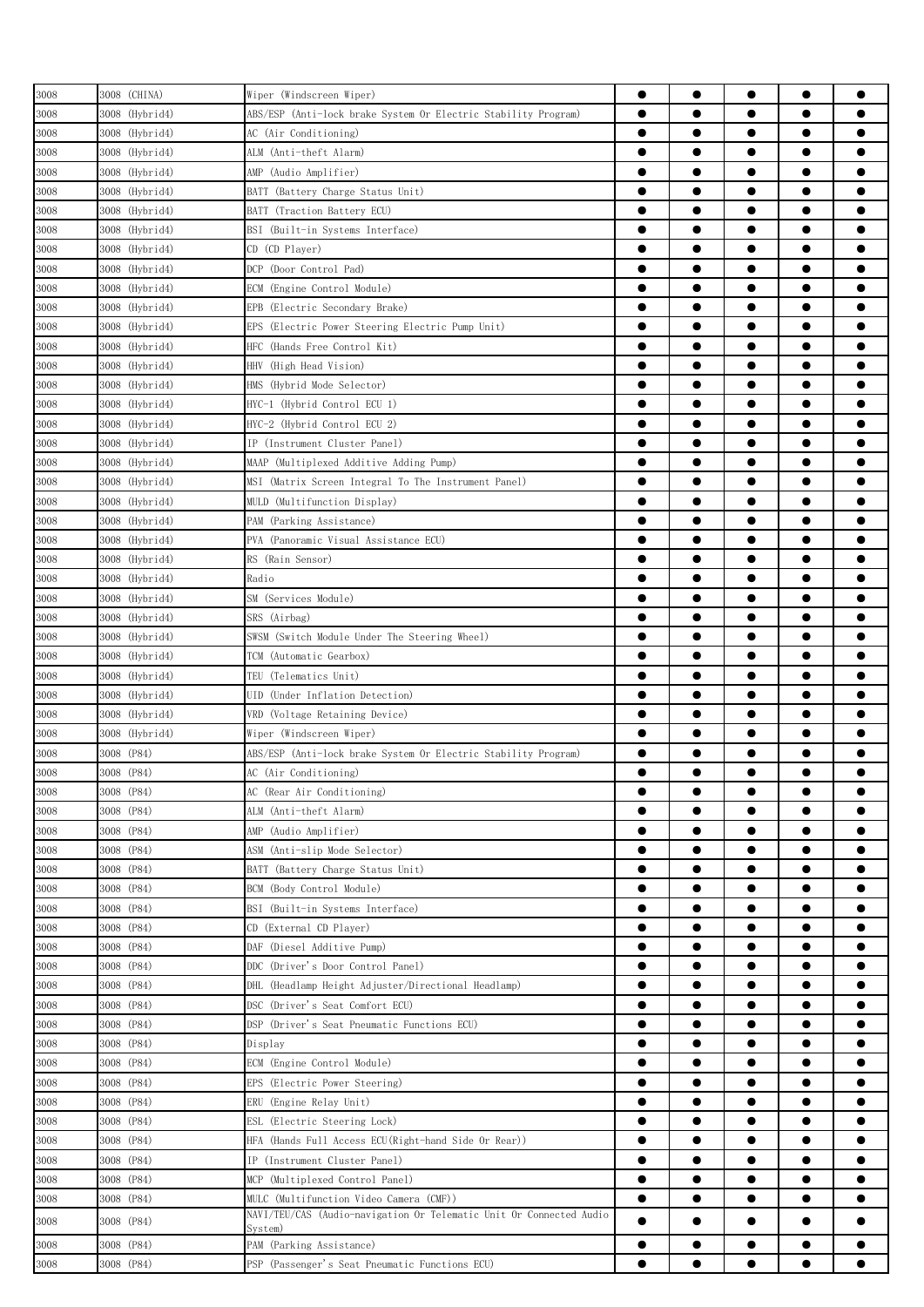| 3008    | 3008 (P84)                  | PVA (Panoramic Visual Assistance ECU)                                   | ●         | $\bullet$ | $\bullet$ | $\bullet$ |           |
|---------|-----------------------------|-------------------------------------------------------------------------|-----------|-----------|-----------|-----------|-----------|
| 3008    | 3008 (P84)                  |                                                                         | ●         |           |           | $\bullet$ |           |
|         |                             | RSS (Rain-sunlight Sensor)                                              |           |           |           |           |           |
| 3008    | 3008 (P84)                  | Radio                                                                   | $\bullet$ | $\bullet$ | $\bullet$ | $\bullet$ |           |
| 3008    | 3008 (P84)                  | SB (Seat Belts Not Fastened LED Unit(TNB))                              | $\bullet$ | $\bullet$ | $\bullet$ | $\bullet$ |           |
| 3008    | 3008 (P84)                  | SHP/VR (Front Left Seat Heated Pads And Ventilation Regulation ECU)     | $\bullet$ | 0         |           |           |           |
| 3008    | 3008 (P84)                  | SHP/VR (Front Right Seat Heated Pads And Ventilation Regulation<br>ECU) |           |           |           | $\bullet$ |           |
| 3008    | 3008 (P84)                  | SM (Services Module)                                                    | $\bullet$ | $\bullet$ | $\bullet$ | $\bullet$ |           |
| 3008    | 3008 (P84)                  | SPMU (Supply Protection And Management Unit)                            | $\bullet$ | $\bullet$ | $\bullet$ | $\bullet$ |           |
| 3008    | 3008 (P84)                  | SRS (Airbag)                                                            | $\bullet$ | $\bullet$ | $\bullet$ | $\bullet$ |           |
| 3008    | 3008 (P84)                  | SWC (Controls On The Steering Wheel)                                    | $\bullet$ | $\bullet$ | $\bullet$ | $\bullet$ |           |
| 3008    | 3008 (P84)                  | SWSM (Switch Module Under The Steering Wheel)                           | $\bullet$ | $\bullet$ |           | $\bullet$ |           |
| 3008    | 3008 (P84)                  | Siren                                                                   | $\bullet$ | $\bullet$ |           | $\bullet$ |           |
|         | 3008 (P84)                  |                                                                         | $\bullet$ | ●         | ●         | $\bullet$ |           |
| 3008    |                             | TCM (Automatic Gearbox)                                                 |           |           |           |           |           |
| 3008    | 3008 (P84)                  | TCM (Sequential Gear Lever)                                             | ●         |           |           | $\bullet$ |           |
| 3008    | 3008 (P84)                  | TRU (Trailer Relay Unit)                                                | 0         | 0         |           | $\bullet$ |           |
| 3008    | 3008 (P84)                  | TS (Touch Screen)                                                       | 0         | 0         |           | $\bullet$ |           |
| 3008    | 3008 (P84)                  | VDA (Vehicle Distance Assistance)                                       | $\bullet$ |           |           | $\bullet$ |           |
| 3008    | 3008 (P84)                  | VRD (Voltage Retaining Device)                                          | $\bullet$ | $\bullet$ |           | $\bullet$ |           |
| 3008    | 3008 (P84)                  | Wiper (Windscreen Wiper)                                                | $\bullet$ | $\bullet$ | $\bullet$ | $\bullet$ |           |
| 301     |                             | ABS/ESP (Anti-lock brake System Or Electric Stability Program)          | $\bullet$ | $\bullet$ | $\bullet$ | $\bullet$ |           |
| 301     |                             | BATT (Battery Charge Status Unit)                                       | $\bullet$ | $\bullet$ | $\bullet$ | $\bullet$ |           |
| 301     |                             | BSI (Built-in Systems Interface)                                        | $\bullet$ | $\bullet$ | $\bullet$ | $\bullet$ |           |
| 301     |                             | ECM (Engine Control Module)                                             | $\bullet$ | $\bullet$ | $\bullet$ | $\bullet$ |           |
|         |                             |                                                                         | $\bullet$ | $\bullet$ |           | $\bullet$ |           |
| 301     |                             | EPS (Electric Power Steering)                                           |           |           |           |           |           |
| 301     |                             | ESL (Electric Steering Lock)                                            | $\bullet$ | $\bullet$ |           | $\bullet$ |           |
| 301     |                             | IP (Instrument Cluster Panel)                                           |           | $\bullet$ |           | $\bullet$ |           |
| 301     |                             | MAAP (Multiplexed Additive Adding Pump)                                 | ●         | 0         |           | $\bullet$ |           |
| 301     |                             | MULS (Multifunction Screen)                                             | $\bullet$ |           |           | $\bullet$ |           |
| 301     |                             | NAVI/TEU/CAS (Audio-navigation Or Telematic Unit Or Connected Audio     |           | $\bullet$ |           | $\bullet$ |           |
| 301     |                             | Svstem)<br>PAM (Parking Assistance)                                     | ●         | 0         |           | $\bullet$ |           |
|         |                             |                                                                         |           | $\bullet$ |           | $\bullet$ |           |
| 301     |                             | Radio                                                                   |           |           |           |           |           |
| 301     |                             | SM (Services Module)                                                    | $\bullet$ | $\bullet$ |           | $\bullet$ |           |
| 301     |                             | SRS (Airbag)                                                            | $\bullet$ | $\bullet$ |           | $\bullet$ |           |
| 301     |                             | SWSM (Switch Module At The Steering Wheel)                              | $\bullet$ | $\bullet$ |           | $\bullet$ |           |
| $301\,$ |                             | Siren                                                                   |           | $\bullet$ |           |           |           |
| 301     |                             | TCM (Automatic Gearbox)                                                 | $\bullet$ | $\bullet$ | $\bullet$ | $\bullet$ |           |
| 301     |                             | TRU (Trailer Relay Unit)                                                | $\bullet$ | $\bullet$ | $\bullet$ | $\bullet$ |           |
| 301     |                             | VRD (Voltage Retaining Device)                                          | $\bullet$ | $\bullet$ | $\bullet$ | $\bullet$ |           |
| 306     | 306                         | ABS/ESP (Anti-lock brake System Or Electric Stability Program)          | $\bullet$ | $\bullet$ |           | $\bullet$ |           |
| 306     | 306                         | ECM (Engine Control Module)                                             | $\bullet$ | $\bullet$ | $\bullet$ | $\bullet$ | Ω         |
| 306     | 306                         | SRS (Airbag)                                                            | $\bullet$ |           |           | $\bullet$ |           |
| 306     | 306                         | TCM (Automatic Gearbox)                                                 | $\bullet$ |           | 0         | $\bullet$ |           |
| 306     | 306 (R)                     | ABS/ESP (Anti-lock brake System Or Electric Stability Program)          | $\bullet$ |           | 0         | $\bullet$ |           |
| 306     | 306 (R)                     | ECM (Engine Control Module)                                             | $\bullet$ |           |           | $\bullet$ |           |
|         |                             |                                                                         |           |           |           |           |           |
| 306     | 306 (R)                     | SRS (Airbag)                                                            |           |           |           |           |           |
| 306     | 306 (R)                     | TCM (Automatic Gearbox)                                                 | $\bullet$ | $\bullet$ |           | $\bullet$ |           |
| 307     | 307 (CAN)<br>$(2006.01 - )$ | ABS/ESP (Anti-lock brake System Or Electric Stability Program)          | $\bullet$ | $\bullet$ | $\bullet$ | $\bullet$ | $\bullet$ |
| 307     | 307 (CAN)<br>$(2006.01 - )$ | AC (Air Conditioning)                                                   | $\bullet$ | $\bullet$ | $\bullet$ | $\bullet$ |           |
| 307     | $(2006.01 - )$<br>307 (CAN) | Alarm                                                                   | $\bullet$ | $\bullet$ | $\bullet$ | $\bullet$ |           |
| 307     | 307 (CAN)<br>$(2006.01 - )$ | BSI (Built-in Systems Interface)                                        | $\bullet$ | $\bullet$ | $\bullet$ | $\bullet$ | $\bullet$ |
| 307     | 307 (CAN) $(2006.01 - )$    | CD (CD Player)                                                          | $\bullet$ | $\bullet$ |           | $\bullet$ |           |
| 307     | 307 (CAN)<br>$(2006.01 - )$ | DAF (Diesel Additive Control Unit)                                      | $\bullet$ | $\bullet$ |           | $\bullet$ |           |
| 307     | 307 (CAN)<br>$(2006.01 - )$ | DDM (Driver's Door Module)                                              | $\bullet$ |           | $\bullet$ | $\bullet$ |           |
| 307     | 307 (CAN)<br>$(2006.01 - )$ | DSM (Driver's School Module)                                            | $\bullet$ |           |           | $\bullet$ |           |
| 307     | 307 (CAN)<br>$(2006.01 - )$ | ECM (Engine Control Module)                                             | $\bullet$ |           |           | $\bullet$ |           |
|         |                             |                                                                         | $\bullet$ |           |           |           |           |
| 307     | 307 (CAN)<br>$(2006.01 - )$ | EPS (Electric Power Steering)                                           |           |           | 0         | $\bullet$ |           |
| 307     | 307 (CAN)<br>$(2006.01 - )$ | FR (Folding Roof)                                                       | 0         |           | 0         | $\bullet$ |           |
| 307     | 307 (CAN) $(2006.01 - )$    | HFC (Hands Free Control Kit)                                            | $\bullet$ | $\bullet$ |           | $\bullet$ |           |
| 307     | 307 (CAN)<br>$(2006.01 - )$ | HFR (High Frequency Receiver)                                           | $\bullet$ | $\bullet$ | $\bullet$ | $\bullet$ | $\bullet$ |
| $307\,$ | 307 (CAN) $(2006.01 - )$    | HLLC (Left Headlamp Beam Level Corrector)                               | $\bullet$ | $\bullet$ |           | $\bullet$ |           |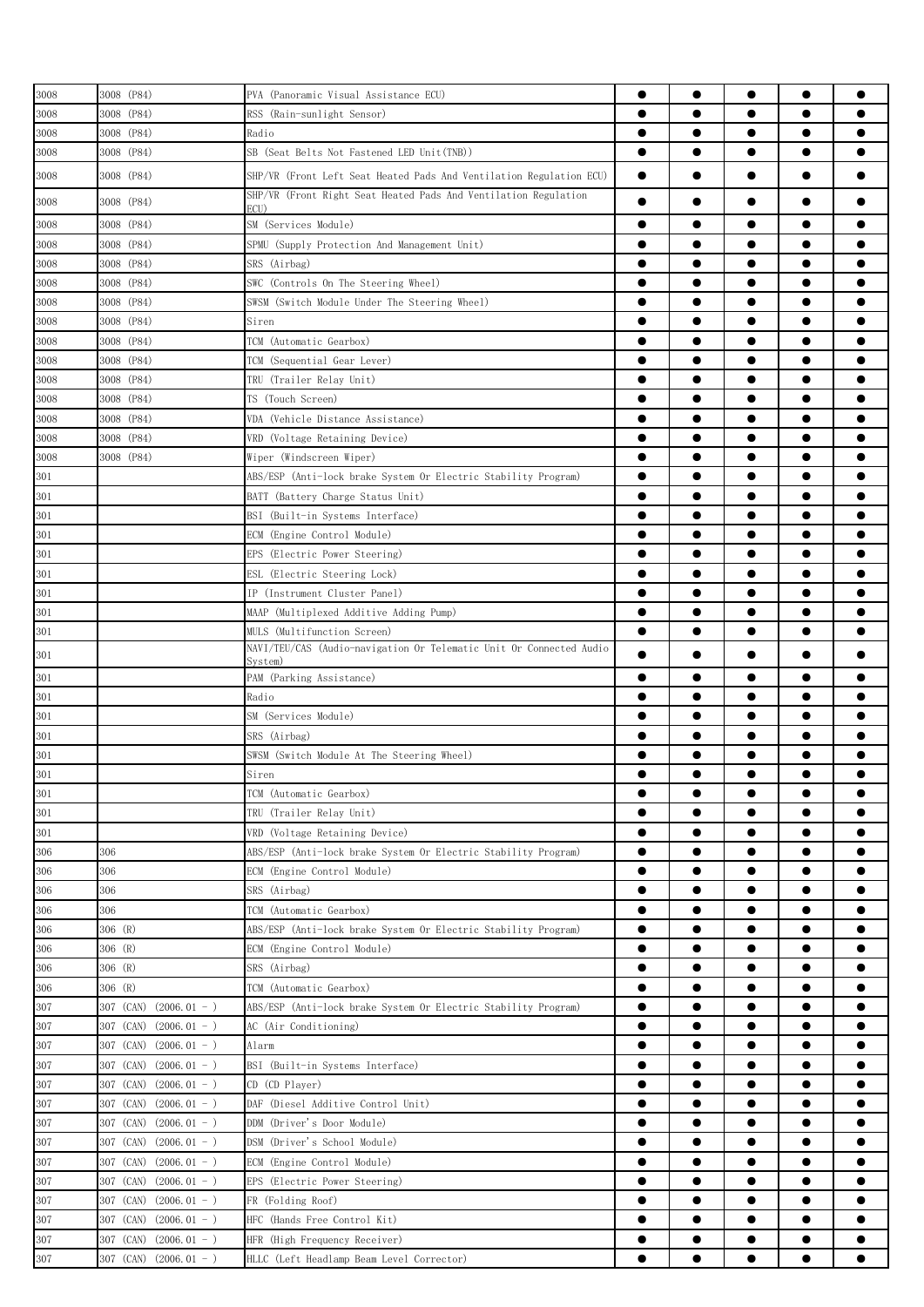| 307     | $307$ (CAN) $(2006.01 - )$   | HLRC (Right Headlamp Beam Corrector)                           | 0         | 0         |           |           |           |
|---------|------------------------------|----------------------------------------------------------------|-----------|-----------|-----------|-----------|-----------|
| 307     | 307 (CAN)<br>$(2006.01 - )$  | IP (Instrument Cluster Panel)                                  | 0         |           |           | $\bullet$ |           |
| 307     | 307 (CAN)<br>$(2006.01 - )$  | MAAP (Multiplexed Additive Adding Pump)                        | $\bullet$ |           |           | $\bullet$ |           |
| 307     | 307 (CAN)<br>$(2006.01 - )$  | MULS (Multifunction Screen)                                    |           |           |           | $\bullet$ |           |
| 307     | $(2006.01 - )$<br>307 (CAN)  | PAM (Parking Assistance)                                       | ●         |           | $\bullet$ | $\bullet$ |           |
| 307     |                              |                                                                | 0         | 0         | $\bullet$ | $\bullet$ |           |
|         | 307 (CAN) (2006.01 - )       | PDM (Passenger's Door Module)                                  |           |           |           |           |           |
| 307     | 307 (CAN) (2006.01 - )       | RBS (Rain And Brightness Sensor)                               |           | 0         |           |           |           |
| 307     | 307 (CAN) (2006.01 - )       | Radio                                                          | ●         | ●         | ●         | $\bullet$ |           |
| 307     | 307 (CAN)<br>$(2006, 01 - )$ | SM (Services Module)                                           | $\bullet$ |           |           | $\bullet$ |           |
| 307     | 307 (CAN)<br>$(2006.01 - )$  | SRS (Airbag)                                                   |           |           | 0         | $\bullet$ |           |
| 307     | 307 (CAN)<br>$(2006.01 - )$  | SWSM (Steering Wheel Switching Module)                         | e         |           | ●         | $\bullet$ |           |
| 307     | 307 (CAN) $(2006.01 - )$     | SunRoof                                                        | 0         |           | 0         |           |           |
| 307     | 307 (CAN) (2006.01 - )       | TCM (Automatic Gearbox)                                        | 0         | 0         |           |           |           |
| 307     | 307 (CAN)<br>$(2006.01 - )$  | TEU (Telematics Unit)                                          | 0         | ●         |           | $\bullet$ |           |
| 307     | 307 (CAN)<br>$(2006.01 - )$  | UID (Under Inflation Detection)                                | $\bullet$ | $\bullet$ | $\bullet$ | $\bullet$ |           |
| 307     | 307 (VAN) $(-2005.12)$       | ABS/ESP (Anti-lock brake System Or Electric Stability Program) | $\bullet$ |           |           | $\bullet$ |           |
| 307     | $307$ (VAN) ( - 2005.12)     | AC (Air Conditioning)                                          | $\bullet$ |           | $\bullet$ | $\bullet$ |           |
| 307     | $307$ (VAN) ( - 2005.12)     | Alarm                                                          | $\bullet$ | $\bullet$ | $\bullet$ | $\bullet$ | ●         |
| 307     | $307$ (VAN) ( - 2005.12)     | BSI (Built-in Systems Interface)                               | ●         | ●         |           |           |           |
| 307     | 307 (VAN) ( - 2005.12)       | CD (CD Player)                                                 | $\bullet$ |           | ●         |           |           |
| $307\,$ | 307 (VAN)<br>$(-2005.12)$    | DAF (Diesel Additive Control Unit)                             | $\bullet$ |           | 0         | $\bullet$ |           |
| 307     | $307$ (VAN) ( - 2005.12)     | DDM (Driver's Door Module)                                     | 0         |           |           | $\bullet$ |           |
| 307     | $307$ (VAN) ( - 2005.12)     | DSM (Driver's School Module)                                   |           |           |           | $\bullet$ |           |
| 307     | $307$ (VAN) ( - 2005.12)     | ECM (Engine Control Module)                                    |           |           |           |           |           |
| 307     | $307$ (VAN) ( - 2005.12)     | EPS (Electric Power Steering GEP)                              | 0         |           | 0         |           |           |
|         | $307$ (VAN) ( - 2005.12)     | IP (Instrument Cluster Panel)                                  | 0         | ●         |           | $\bullet$ | e         |
| 307     |                              |                                                                | $\bullet$ | $\bullet$ | $\bullet$ | $\bullet$ |           |
| 307     | $307$ (VAN) ( - 2005.12)     | MULD (Multifunction Display)                                   |           |           |           |           |           |
| 307     | $307$ (VAN) ( - 2005.12)     | PAM (Parking Assistance)                                       | $\bullet$ | $\bullet$ |           | $\bullet$ |           |
| 307     | 307 (VAN) $(-2005.12)$       | PDM (Passenger's Door Module)                                  |           |           | $\bullet$ | $\bullet$ | O         |
| 307     | $307$ (VAN) ( - 2005.12)     | Radio                                                          | $\bullet$ | $\bullet$ | $\bullet$ | $\bullet$ | 0         |
| 307     | 307 (VAN) ( - 2005.12)       | SM (Services Module)                                           | $\bullet$ |           | $\bullet$ | $\bullet$ |           |
| 307     | 307 (VAN) ( - 2005.12)       | SRS (Airbag)                                                   | 0         | 0         |           |           |           |
| 307     | 307 (VAN)<br>$(-2005.12)$    | SWSM (Steering Wheel Switching Module)                         | $\bullet$ | ●         |           | $\bullet$ |           |
| 307     | $307$ (VAN) ( - 2005.12)     | TCM (Automatic Gearbox)                                        |           |           |           | $\bullet$ |           |
| 308     | 308 (2010.01 - 2014.09)      | ABS/ESP (Anti-lock brake System Or Electric Stability Program) | 0         |           |           | 0         |           |
| 308     | 308 (2010.01 - 2014.09)      | AC (Air Conditioning)                                          |           |           |           |           |           |
| 308     | $308$ (2010.01 - 2014.09)    | AH (Additional Heating)                                        | $\bullet$ | $\bullet$ |           | $\bullet$ |           |
| 308     | 308 (2010.01 - 2014.09)      | ALM (Anti-theft Alarm)                                         | 0         |           |           |           |           |
| 308     | $308$ (2010.01 - 2014.09)    | AMP (Audio Amplifier)                                          | $\bullet$ | $\bullet$ | $\bullet$ | $\bullet$ |           |
| 308     | $308$ (2010.01 - 2014.09)    | Alarm                                                          | $\bullet$ | $\bullet$ | $\bullet$ | $\bullet$ | $\bullet$ |
| 308     | $308$ (2010, 01 - 2014, 09)  | Alarm Lin                                                      | $\bullet$ | $\bullet$ | $\bullet$ | $\bullet$ |           |
| 308     | $308$ $(2010.01 - 2014.09)$  | BATT (Battery Charge Status Unit)                              | $\bullet$ |           | $\bullet$ | $\bullet$ |           |
| 308     | $308$ (2010.01 - 2014.09)    | BSI (Built-in Systems Interface)                               | $\bullet$ | $\bullet$ | $\bullet$ | $\bullet$ |           |
| 308     | 308 (2010.01 - 2014.09)      | CD (CD Player)                                                 | $\bullet$ | $\bullet$ | $\bullet$ | $\bullet$ |           |
| 308     | 308 (2010.01 - 2014.09)      | CD (External CD Player)                                        | $\bullet$ | $\bullet$ | $\bullet$ | $\bullet$ |           |
| 308     | $308$ (2010.01 - 2014.09)    | CPDMD (Control Panel Dot Matrix Display)                       | $\bullet$ |           |           | $\bullet$ |           |
| 308     | 308 (2010.01 - 2014.09)      | DDC (Driver's Door Control Panel)                              | $\bullet$ |           |           | $\bullet$ |           |
| 308     | $308$ $(2010.01 - 2014.09)$  | DDM (Driver's Door Module)                                     |           | 0         | 0         | $\bullet$ |           |
| 308     | $308$ $(2010.01 - 2014.09)$  | DHL (Discharge Bulb With Directional Dipped Headlamp)          |           | 0         |           | $\bullet$ |           |
|         |                              |                                                                |           |           |           |           |           |
| 308     | $308$ (2010.01 - 2014.09)    | DSM (Driver's School Module)                                   |           |           |           |           |           |
| 308     | $308$ $(2010.01 - 2014.09)$  | DSMU (Driver's Seat Memory Unit)                               | $\bullet$ | $\bullet$ |           | $\bullet$ |           |
| 308     | $308$ $(2010.01 - 2014.09)$  | ECM (Engine Control Module)                                    | $\bullet$ | $\bullet$ | $\bullet$ | $\bullet$ | $\bullet$ |
| 308     | $308$ (2010.01 - 2014.09)    | EPS (Electric Power Steering GEP)                              | $\bullet$ | $\bullet$ | $\bullet$ | $\bullet$ |           |
| 308     | $308$ $(2010.01 - 2014.09)$  | ERU (Engine Relay Unit)                                        | $\bullet$ | $\bullet$ | $\bullet$ | $\bullet$ |           |
| 308     | $308$ $(2010.01 - 2014.09)$  | ESL (Electric Steering Lock)                                   | $\bullet$ | $\bullet$ | $\bullet$ | $\bullet$ | $\bullet$ |
| 308     | $308$ (2010.01 - 2014.09)    | FR (Folding Roof)                                              | $\bullet$ | $\bullet$ |           | $\bullet$ |           |
| 308     | 308 (2010.01 - 2014.09)      | HFC (Hands Free Control Kit)                                   | $\bullet$ |           |           | $\bullet$ |           |
| 308     | $308$ (2010.01 - 2014.09)    | HFR (High Frequency Receiver)                                  | $\bullet$ |           |           | $\bullet$ |           |
| 308     | $308$ $(2010.01 - 2014.09)$  | IP (Instrument Cluster Panel)                                  |           |           |           | $\bullet$ |           |
| 308     | $308$ $(2010.01 - 2014.09)$  | KEY (Electrionic Key Reader)                                   | 0         |           |           | $\bullet$ |           |
| 308     | 308 (2010.01 - 2014.09)      | LDWS (Lane Departure Warning System)                           | $\bullet$ | $\bullet$ |           | $\bullet$ |           |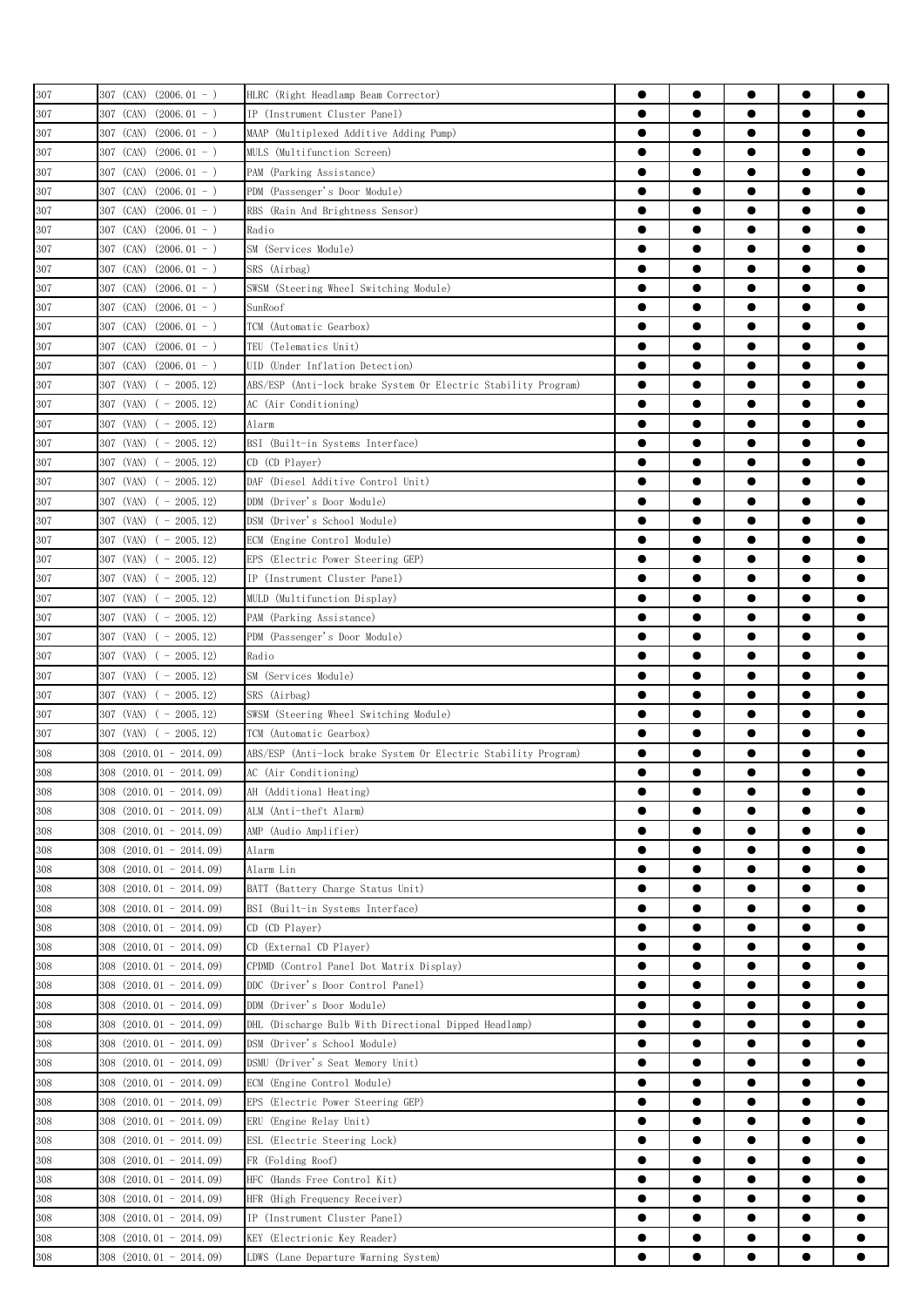| 308               | $308$ (2010.01 - 2014.09)   | MAAP (Multiplexed Additive Adding Pump)                                                           |           | $\bullet$ |           |           |           |
|-------------------|-----------------------------|---------------------------------------------------------------------------------------------------|-----------|-----------|-----------|-----------|-----------|
| 308               | 308 (2010.01 - 2014.09)     | MCP (Multiplexed Control Panel)                                                                   | 0         | ●         |           | $\bullet$ |           |
| 308               | $308$ (2010, 01 - 2014, 09) | MPD (Moving Panel Deflector)                                                                      | $\bullet$ | $\bullet$ | $\bullet$ | $\bullet$ |           |
| 308               | $308$ (2010.01 - 2014.09)   | MSI (Matrix Screen Integral To The Instrument Panel)                                              | $\bullet$ | $\bullet$ |           | $\bullet$ |           |
| 308               | $308$ (2010.01 - 2014.09)   | MULC (Multifunction Video Camera (CMF))                                                           |           |           | $\bullet$ | $\bullet$ |           |
| 308               | $308$ (2010.01 - 2014.09)   | MULD (Multifunction Display)                                                                      | $\bullet$ | $\bullet$ | $\bullet$ | $\bullet$ | 0         |
|                   |                             |                                                                                                   | $\bullet$ |           | $\bullet$ | $\bullet$ |           |
| 308               | 308 (2010.01 - 2014.09)     | MULS (Multifunction Screen)                                                                       | $\bullet$ | $\bullet$ |           |           |           |
| 308               | 308 (2010.01 - 2014.09)     | N-TNB (Not Fastened Warning Light(Tnb))                                                           |           |           |           |           |           |
| 308               | 308 (2010.01 - 2014.09)     | NAVI (Telematic Navigator)<br>NAVI/TEU/CAS (Audio-navigation Or Telematic Unit Or Connected Audio | $\bullet$ |           | $\bullet$ | $\bullet$ |           |
| 308               | 308 (2010.01 - 2014.09)     | Svstem)                                                                                           | $\bullet$ |           |           | $\bullet$ |           |
| 308               | $308$ (2010.01 - 2014.09)   | PAM (Parking Assistance)                                                                          | $\bullet$ | $\bullet$ | $\bullet$ | $\bullet$ |           |
| 308               | $308$ $(2010.01 - 2014.09)$ | PSM (Passenger's Seat Memorizing Unit)                                                            | $\bullet$ |           |           | $\bullet$ |           |
| 308               | $308$ (2010.01 - 2014.09)   | RBS (Rain And Brightness Sensor)                                                                  | $\bullet$ |           |           | $\bullet$ |           |
| 308               | $308$ (2010.01 - 2014.09)   | Radio                                                                                             |           |           | 0         | $\bullet$ |           |
| 308               | $308$ $(2010.01 - 2014.09)$ | SB (Seat Belts Not Fastened LED Unit(TNB))                                                        |           |           |           | $\bullet$ |           |
| 308               | $308$ (2010.01 - 2014.09)   | SM (Services Module)                                                                              | 0         |           | 0         |           |           |
| 308               | 308 (2010.01 - 2014.09)     | SPMU (Supply Protection And Management Unit)                                                      |           | 0         |           |           |           |
| 308               | $308$ (2010.01 - 2014.09)   | SRS (Airbag)                                                                                      | $\bullet$ | $\bullet$ |           | $\bullet$ |           |
| 308               | $308$ (2010, 01 - 2014, 09) | SWIC (Steering Wheel With Integral Controls (VCI))                                                | $\bullet$ | $\bullet$ |           | $\bullet$ |           |
| 308               | $308$ $(2010.01 - 2014.09)$ | SWSM (Steering Wheel Switching Module)                                                            | $\bullet$ |           |           | $\bullet$ |           |
| 308               | $308$ $(2010.01 - 2014.09)$ | SWSM (Switch Module Under The Steering Wheel)                                                     | $\bullet$ |           | $\bullet$ | $\bullet$ | Α         |
|                   | $308$ (2010.01 - 2014.09)   | Siren                                                                                             | $\bullet$ |           | $\bullet$ | $\bullet$ |           |
| 308<br>308        | $308$ $(2010.01 - 2014.09)$ | SunRoof                                                                                           | 0         | 0         |           |           |           |
|                   |                             |                                                                                                   | $\bullet$ |           | ●         | $\bullet$ |           |
| 308               | 308 (2010.01 - 2014.09)     | TCM (Automatic Gearbox)                                                                           |           |           |           |           |           |
| 308               | $308$ (2010.01 - 2014.09)   | TCM (Sequential Gear Lever)                                                                       | $\bullet$ |           |           | $\bullet$ |           |
| 308               | 308 (2010.01 - 2014.09)     | TEU (Telematics Unit)                                                                             |           | 0         | 0         | $\bullet$ |           |
| 308               | $308$ (2010.01 - 2014.09)   | TRU (Trailer Relay Unit)                                                                          |           |           |           | $\bullet$ |           |
| 308               | $308$ (2010.01 - 2014.09)   | UID (Under Inflation Detection)                                                                   |           | 0         |           | $\bullet$ |           |
| 308               | 308 (2010.01 - 2014.09)     | VDA (Vehicle Distance Assistance)                                                                 |           | 0         |           | $\bullet$ |           |
| 308               | $308$ (2010.01 - 2014.09)   | VRD (Voltage Retaining Device)                                                                    |           | ●         |           | $\bullet$ | e         |
| 308               | $308$ (2010.01 - 2014.09)   | Wiper (Windscreen Wiper)                                                                          | $\bullet$ | $\bullet$ | $\bullet$ | $\bullet$ |           |
| 308               | 308 (4 Doors)               | ABS/ESP (Anti-lock brake System Or Electric Stability Program)                                    | $\bullet$ |           |           | $\bullet$ |           |
| 308               | 308 (4 Doors)               | AC (Air Conditioning)                                                                             | $\bullet$ |           | $\bullet$ | $\bullet$ |           |
| 308               | 308 (4 Doors)               | AMP (Audio Amplifier)                                                                             | $\bullet$ | $\bullet$ | $\bullet$ | $\bullet$ |           |
| 308               | 308 (4 Doors)               | Alarm                                                                                             | 0         | $\bullet$ | $\bullet$ | $\bullet$ |           |
| $\frac{308}{308}$ | 308 (4 Doors)               | Alarm Lin                                                                                         |           |           |           |           |           |
|                   | 308 (4 Doors)               | BATT (Battery Charge Status Unit)                                                                 | $\bullet$ | $\bullet$ |           | $\bullet$ | ●         |
| 308               | 308 (4 Doors)               | BSI (Built-in Systems Interface)                                                                  | $\bullet$ |           |           | $\bullet$ |           |
| 308               | 308 (4 Doors)               | CD (CD Player)                                                                                    |           |           |           | $\bullet$ |           |
| 308               | 308 (4 Doors)               | DCP (Door Control Pad)                                                                            |           | 0         |           | $\bullet$ |           |
| 308               | 308 (4 Doors)               | DHL (Directional Headlamps)                                                                       |           |           | 0         | $\bullet$ |           |
| 308               | 308 (4 Doors)               | DSM (Driver's School Module)                                                                      |           | $\bullet$ |           | $\bullet$ | ●         |
| 308               | 308 (4 Doors)               | DSMU (Driver's Seat Memory Unit)                                                                  | $\bullet$ | $\bullet$ | $\bullet$ | $\bullet$ | $\bullet$ |
| 308               | 308 (4 Doors)               | ECM (Engine Control Module)                                                                       | $\bullet$ | $\bullet$ | $\bullet$ | $\bullet$ |           |
| 308               | 308 (4 Doors)               | EPS (Electric Power Steering Electric Pump Unit)                                                  | $\bullet$ | $\bullet$ | $\bullet$ | $\bullet$ |           |
| 308               | 308 (4 Doors)               | ERU (Engine Relay Unit)                                                                           | $\bullet$ | $\bullet$ | $\bullet$ | $\bullet$ | $\bullet$ |
| 308               | 308 (4 Doors)               | FR (Folding Roof)                                                                                 | $\bullet$ | $\bullet$ | $\bullet$ | $\bullet$ |           |
| 308               | 308 (4 Doors)               | HFC (Hands Free Control Kit)                                                                      | $\bullet$ | $\bullet$ |           |           |           |
| 308               | 308 (4 Doors)               | IP (Instrument Cluster Panel)                                                                     | $\bullet$ |           |           | $\bullet$ |           |
|                   |                             |                                                                                                   | $\bullet$ |           |           | $\bullet$ |           |
| 308               | 308 (4 Doors)               | LDWS (Lane Departure Warning System)                                                              |           |           |           |           |           |
| 308               | 308 (4 Doors)               | MPD (Moving Panel Deflector)                                                                      |           | 0         |           | $\bullet$ |           |
| 308               | 308 (4 Doors)               | MSI (Matrix Screen Integral To The Instrument Panel)                                              | 0         |           |           |           |           |
| 308               | 308 (4 Doors)               | MULD (Multifunction Display)                                                                      | 0         |           | 0         | $\bullet$ |           |
| 308               | 308 (4 Doors)               | PAM (Parking Assistance)                                                                          |           |           |           |           |           |
| 308               | 308 (4 Doors)               | PSM (Passenger's Seat Memorisation Unit)                                                          | $\bullet$ |           |           | $\bullet$ | ●         |
| 308               | 308 (4 Doors)               | RBS (Rain And Brightness Sensor)                                                                  | $\bullet$ | $\bullet$ | $\bullet$ | $\bullet$ |           |
| 308               | 308 (4 Doors)               | SB (Seat Belts Not Fastened LED Unit)                                                             | $\bullet$ |           | $\bullet$ | $\bullet$ |           |
| 308               | 308 (4 Doors)               | SM (Services Module)                                                                              | $\bullet$ |           | $\bullet$ | $\bullet$ | 0         |
| 308               | 308 (4 Doors)               | SRS (Airbag)                                                                                      | $\bullet$ | $\bullet$ | $\bullet$ | $\bullet$ |           |
| 308               | 308 (4 Doors)               | SWSM (Switch Module Under The Steering Wheel)                                                     | 0         | $\bullet$ |           | $\bullet$ |           |
| 308               | 308 (4 Doors)               | SunRoof                                                                                           |           | $\bullet$ |           | $\bullet$ |           |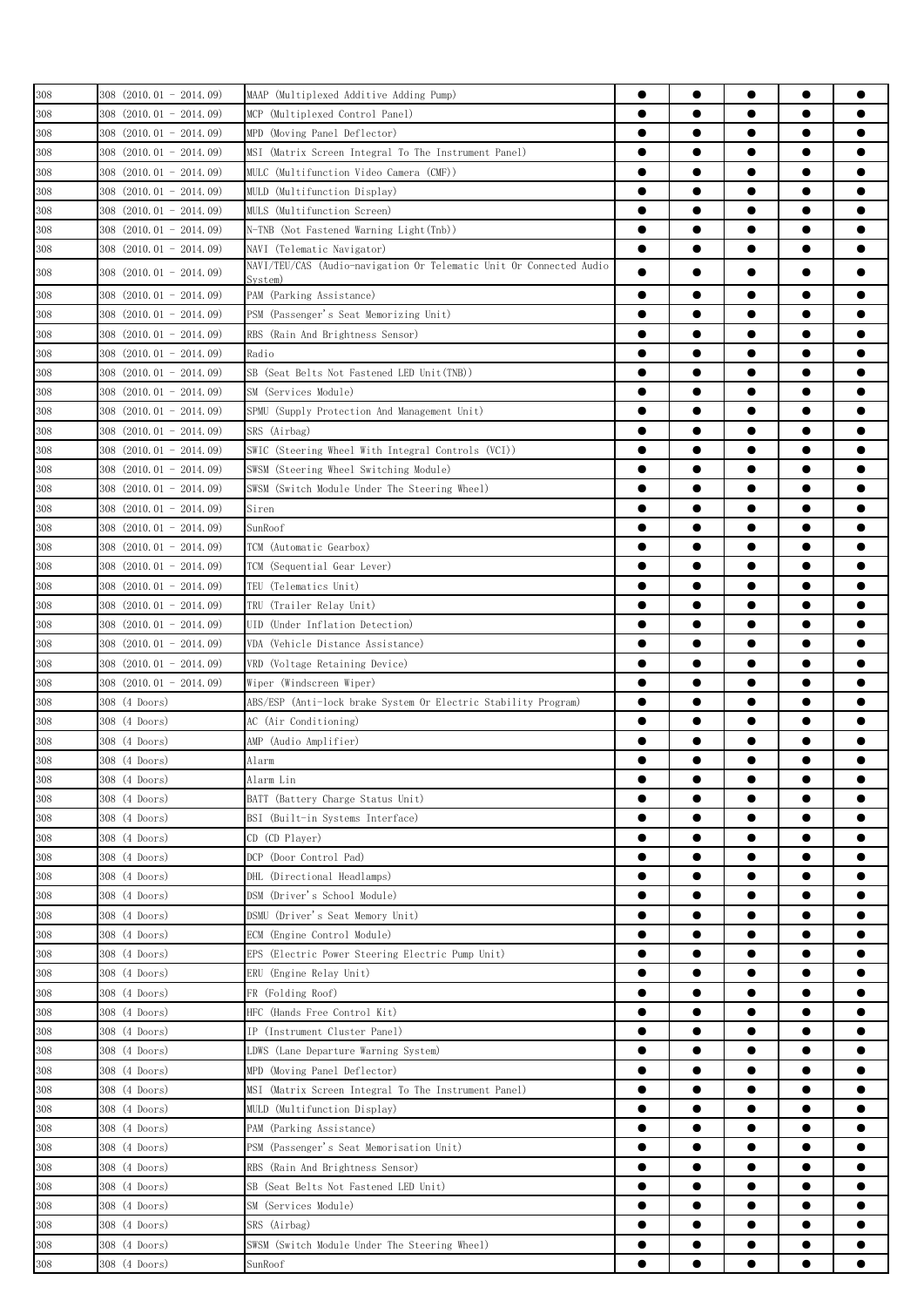| 308     | 308 (4 Doors)                           | TCM (Automatic Gearbox)                                             | 0         | $\bullet$ | $\bullet$ | $\bullet$              |           |
|---------|-----------------------------------------|---------------------------------------------------------------------|-----------|-----------|-----------|------------------------|-----------|
| 308     | 308 (4 Doors)                           | TEU (Telematics Unit)                                               | $\bullet$ |           | $\bullet$ | $\bullet$              |           |
| 308     | 308 (4 Doors)                           | UID (Under Inflation Detection)                                     | ●         | $\bullet$ | $\bullet$ | $\bullet$              |           |
| 308     | 308 (4 Doors)                           | VRD (Voltage Retaining Device)                                      | $\bullet$ | 0         | $\bullet$ | $\bullet$              |           |
| 308     | 308 (4 Doors)                           | Wiper (Windscreen Wiper)                                            | $\bullet$ | $\bullet$ | ●         | $\bullet$              |           |
| 308     | $308$ (S)                               | ABS/ESP (Anti-lock brake System Or Electric Stability Program)      | $\bullet$ |           | ●         | $\bullet$              |           |
| 308     | $308$ (S)                               | AC (Air Conditioning)                                               |           |           |           | $\bullet$              |           |
| 308     | 308 (S)                                 | Alarm                                                               | 0         |           |           | $\bullet$              |           |
| 308     | $308$ (S)                               | BATT (Battery Charge Status Unit)                                   |           | 0         |           | $\bullet$              |           |
| 308     | 308(S)                                  | BSI (Built-in Systems Interface)                                    | 0         |           |           | $\bullet$              |           |
| 308     | $308$ (S)                               | DSMU (Driver's Seat Memory Unit)                                    | 0         | 0         |           |                        |           |
|         | $308$ (S)                               |                                                                     | $\bullet$ | $\bullet$ |           | $\bullet$              |           |
| 308     |                                         | ECM (Engine Control Module)                                         |           |           |           |                        |           |
| 308     | 308(S)                                  | EPS (Electric Power Steering GEP)                                   | $\bullet$ | $\bullet$ |           | $\bullet$              |           |
| 308     | $308$ (S)                               | ERU (Engine Relay Unit)                                             | $\bullet$ |           |           | $\bullet$              |           |
| 308     | $308$ (S)                               | ESL (Electric Steering Lock)                                        | 0         |           | $\bullet$ | $\bullet$              |           |
| 308     | 308(S)                                  | HFC (Hands Free Control Kit)                                        | $\bullet$ | $\bullet$ |           | $\bullet$              |           |
| 308     | 308 (S)                                 | HLH (Headlamp Height Corrector)                                     | $\bullet$ | $\bullet$ |           | $\bullet$              |           |
| 308     | 308 (S)                                 | IP (Instrument Cluster Panel)                                       | $\bullet$ | ●         | ●         | $\bullet$              |           |
| 308     | $308$ (S)                               | KEY (Electrionic Key Reader)                                        |           |           |           | $\bullet$              |           |
| 308     | $308$ (S)                               | MCP (Multiplexed Control Panel)                                     |           | 0         | 0         | $\bullet$              |           |
| 308     | $308$ (S)                               | MSI (Matrix Screen Integral To The Instrument Panel)                |           |           |           | $\bullet$              |           |
| 308     | 308(S)                                  | MULC (Multifunction Video Camera (CMF))                             | 0         | 0         |           |                        |           |
| 308     | 308 (S)                                 | MULD (Multifunction Display)                                        |           | 0         | 0         |                        |           |
| 308     | $308$ (S)                               | MULS (Multifunction Screen)                                         |           |           |           | $\bullet$              | e         |
| 308     | $308$ (S)                               | NAVI (Telematic Navigator)                                          | $\bullet$ | $\bullet$ | $\bullet$ | $\bullet$              |           |
| 308     | $308$ (S)                               | NAVI/TEU/CAS (Audio-navigation Or Telematic Unit Or Connected Audio | ●         |           |           | $\bullet$              |           |
|         |                                         | Svstem)                                                             |           |           |           |                        |           |
| 308     | $308$ (S)                               | PAM (Parking Assistance)                                            | $\bullet$ | $\bullet$ |           | $\bullet$              |           |
| 308     | $308$ (S)                               | RBS (Rain And Brightness Sensor)                                    | $\bullet$ | $\bullet$ | $\bullet$ | $\bullet$              |           |
| 308     | $308$ (S)                               | Radio                                                               |           | $\bullet$ |           | $\bullet$              |           |
| 308     | $308$ (S)                               | SM (Services Module)                                                | $\bullet$ | $\bullet$ | $\bullet$ | $\bullet$              |           |
| 308     | $308$ (S)                               | SPMU (Supply Protection And Management Unit)                        | $\bullet$ | $\bullet$ | $\bullet$ | $\bullet$              |           |
| 308     | $308$ (S)                               | SRS (Airbag)                                                        | 0         | 0         |           |                        |           |
| 308     | 308 (S)                                 | SWIC (Steering Wheel With Integral Controls (VCI))                  | ●         | ●         | ●         |                        |           |
| 308     | 308 (S)                                 | SWSM (Switch Module Under The Steering Wheel)                       | ●         |           |           | $\bullet$              |           |
| 308     | $308$ (S)                               | TCM (Automatic Gearbox)                                             |           |           |           |                        |           |
| 308     | $308$ (S)                               | TCM (Sequential Gear Lever)                                         |           |           |           |                        |           |
| 308     | $308$ (S)                               | VRD (Voltage Retaining Device)                                      | $\bullet$ |           |           |                        |           |
| 308     | 308 (T9)<br>$(2014.10 - )$              | ABS/ESP (Anti-lock brake System Or Electric Stability Program)      |           | 0         | 0         |                        |           |
| 308     | 308 (T <sub>9</sub> )<br>$(2014.10 - )$ | AC (Air Conditioning)                                               | $\bullet$ | $\bullet$ |           | $\bullet$              |           |
| 308     | 308 (T9)<br>$(2014.10 - )$              | AH (Additional Heating)                                             | $\bullet$ | $\bullet$ | $\bullet$ | $\bullet$              | $\bullet$ |
| 308     | 308 (T9)<br>$(2014.10 - )$              | ALM (Anti-theft Alarm)                                              | $\bullet$ | $\bullet$ | $\bullet$ | $\bullet$              | $\bullet$ |
|         |                                         |                                                                     |           |           |           |                        |           |
| 308     | 308 (T9)<br>$(2014.10 - )$              | AMP (Audio Amplifier)                                               |           | $\bullet$ | $\bullet$ | $\bullet$<br>$\bullet$ |           |
| 308     | $(2014.10 - )$<br>308 (T9)              | BATT (Battery Charge Status Unit)                                   | $\bullet$ | $\bullet$ | $\bullet$ |                        | $\bullet$ |
| 308     | $(2014.10 - )$<br>308 (T9)              | BSI (Built-in Systems Interface)                                    | $\bullet$ | $\bullet$ | $\bullet$ | $\bullet$              |           |
| 308     | 308 (T9)<br>$(2014.10 - )$              | CD (External CD Player)                                             | $\bullet$ | $\bullet$ | $\bullet$ | $\bullet$              |           |
| 308     | 308 (T9)<br>$(2014.10 - )$              | DDC (Driver's Door Control Panel)                                   | $\bullet$ |           | $\bullet$ | $\bullet$              |           |
| 308     | 308 (T9)<br>$(2014.10 - )$              | DSMU (Driver's Seat Memory Unit)                                    | $\bullet$ |           |           | $\bullet$              |           |
| 308     | 308 (T <sub>9</sub> )<br>$(2014.10 - )$ | ECM (Engine Control Module)                                         |           | 0         |           | $\bullet$              |           |
| 308     | 308 (T9)<br>$(2014.10 - )$              | EPS (Electric Power Steering GEP)                                   | 0         |           | 0         |                        |           |
| 308     | 308 (T <sub>9</sub> )<br>$(2014.10 - )$ | ERU (Engine Relay Unit)                                             | 0         |           | 0         | $\bullet$              |           |
| 308     | 308 (T9)<br>$(2014.10 - )$              | ESL (Electric Steering Lock)                                        |           |           |           |                        | O         |
| 308     | 308 (T9)<br>$(2014.10 - )$              | HFC (Hands Free Control Kit)                                        | $\bullet$ | $\bullet$ | $\bullet$ | $\bullet$              |           |
| 308     | 308 (T <sub>9</sub> )<br>$(2014.10 - )$ | HLH (Headlamp Height Corrector)                                     | $\bullet$ | $\bullet$ | $\bullet$ | $\bullet$              |           |
| 308     | $(2014.10 - )$<br>308 (T9)              | IP (Instrument Cluster Panel)                                       | $\bullet$ | $\bullet$ | $\bullet$ | $\bullet$              |           |
| 308     | 308 (T9)<br>$(2014.10 - )$              | KEY (Electrionic Key Reader)                                        | $\bullet$ |           | $\bullet$ | $\bullet$              |           |
| 308     | 308 (T9)<br>$(2014.10 - )$              | MAAP (Multiplexed Additive Adding Pump)                             | $\bullet$ | $\bullet$ | $\bullet$ | $\bullet$              |           |
| 308     | 308 (T9)<br>$(2014.10 - )$              | MCP (Multiplexed Control Panel)                                     |           | $\bullet$ |           |                        | ●         |
| 308     | 308 (T9)<br>$(2014.10 - )$              | MSI (Matrix Screen Integral To The Instrument Panel)                | $\bullet$ | $\bullet$ |           | $\bullet$              |           |
| 308     | 308 (T <sub>9</sub> )<br>$(2014.10 - )$ | MULC (Multifunction Video Camera (CMF))                             | $\bullet$ |           |           | $\bullet$              |           |
| 308     | 308 (T9)<br>$(2014.10 - )$              | MULD (Multifunction Display)                                        |           | $\bullet$ |           | $\bullet$              |           |
| $308\,$ | $308$ (T9) (2014.10 - )                 | MULS (Multifunction Screen)                                         |           | $\bullet$ | 0         | $\bullet$              |           |
|         |                                         |                                                                     |           |           |           |                        |           |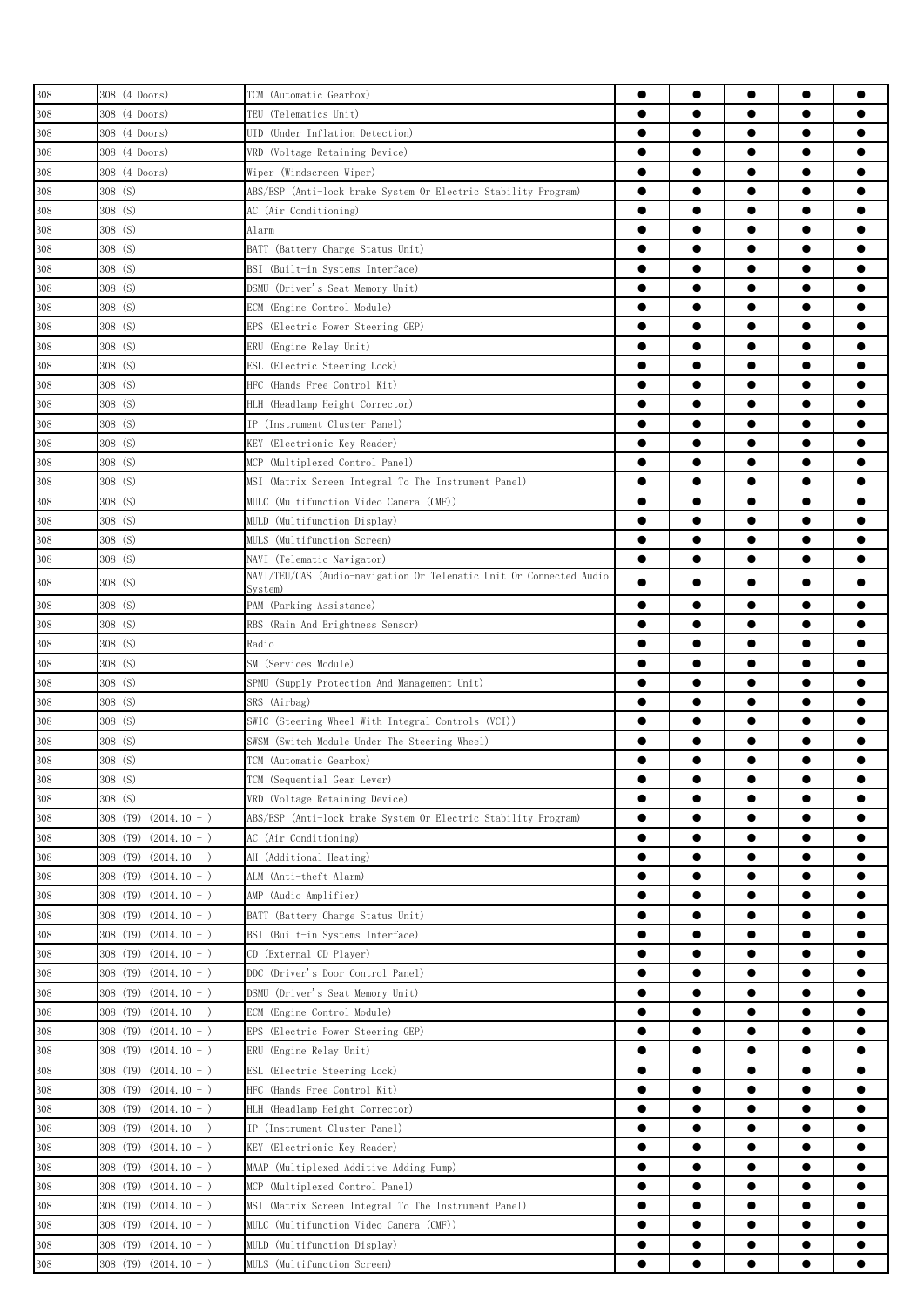| 308     | $308$ (T9) $(2014.10 - )$               | NAVI (Telematic Navigator)                                                     |           | $\bullet$ |           |           |   |
|---------|-----------------------------------------|--------------------------------------------------------------------------------|-----------|-----------|-----------|-----------|---|
|         |                                         | NAVI/TEU/CAS (Audio-navigation Or Telematic Unit Or Connected Audio            | $\bullet$ |           |           |           |   |
| 308     | $308$ (T9) (2014.10 - )                 | Svstem)                                                                        |           |           |           |           |   |
| 308     | $308$ (T9) (2014.10 - )                 | PAM (Parking Assistance)                                                       |           |           |           | $\bullet$ |   |
| 308     | $308$ (T9) (2014.10 - )                 | RBS (Rain And Brightness Sensor)                                               |           | $\bullet$ |           | $\bullet$ |   |
| 308     | $308$ (T9) $(2014.10 - )$               | Radio                                                                          | $\bullet$ | $\bullet$ | $\bullet$ | $\bullet$ | 0 |
| 308     | 308 (T9)<br>$(2014.10 - )$              | SB (Seat Belts Not Fastened LED Unit(TNB))                                     | $\bullet$ | $\bullet$ | $\bullet$ | $\bullet$ | 0 |
| 308     | $308$ (T9) $(2014.10 - )$               | SM (Services Module)                                                           | $\bullet$ | $\bullet$ | $\bullet$ | $\bullet$ |   |
| 308     | $308$ (T9) $(2014.10 - )$               | SPMU (Supply Protection And Management Unit)                                   | $\bullet$ | $\bullet$ | $\bullet$ | $\bullet$ |   |
| 308     | $308$ (T9) (2014.10 - )                 | SRS (Airbag)                                                                   | $\bullet$ | $\bullet$ | $\bullet$ | $\bullet$ |   |
| 308     | $308$ (T9) (2014.10 - )                 | SWIC (Steering Wheel With Integral Controls (VCI))                             | $\bullet$ | $\bullet$ | $\bullet$ | $\bullet$ |   |
| 308     | $308$ (T9) $(2014.10 - )$               | SWSM (Switch Module Under The Steering Wheel)                                  | ●         | ●         | ●         | $\bullet$ |   |
| 308     | 308 (T <sub>9</sub> )<br>$(2014.10 - )$ | Siren                                                                          | $\bullet$ |           | 0         | $\bullet$ |   |
| 308     | 308 (T9)<br>$(2014.10 - )$              | TCM (Automatic Gearbox)                                                        |           |           | 0         | $\bullet$ |   |
| 308     | $308$ (T9) $(2014.10 - )$               | TCM (Sequential Gear Lever)                                                    |           | 0         | 0         | $\bullet$ |   |
| 308     | $308$ (T9) (2014.10 - )                 | TRU (Trailer Relay Unit)                                                       | 0         | 0         | 0         |           |   |
| 308     | $308$ (T9) $(2014.10 - )$               | VDA (Vehicle Distance Assistance)                                              |           |           | 0         | $\bullet$ |   |
| 308     | $308$ (T9) $(2014.10 - )$               | VRD (Voltage Retaining Device)                                                 | $\bullet$ | $\bullet$ |           | $\bullet$ | e |
| 308     | 308 (TX9)                               | ABS/ESP (Anti-lock brake System Or Electric Stability Program)                 | $\bullet$ | $\bullet$ | $\bullet$ | $\bullet$ |   |
| 308     | 308 (TX9)                               | AC (Air Conditioning)                                                          | $\bullet$ |           | $\bullet$ | $\bullet$ |   |
| 308     | 308 (TX9)                               | BATT (Battery Charge Status Unit)                                              | $\bullet$ |           | $\bullet$ | $\bullet$ | 0 |
| 308     | 308 (TX9)                               | BSI (Built-in Systems Interface)                                               | $\bullet$ | $\bullet$ | $\bullet$ | $\bullet$ |   |
| 308     | 308 (TX9)                               | ECM (Engine Control Module)                                                    |           | $\bullet$ | $\bullet$ | $\bullet$ |   |
| 308     | 308 (TX9)                               | EPS (Electric Power Steering)                                                  | $\bullet$ | $\bullet$ | ●         | $\bullet$ | ● |
| 308     | 308 (TX9)                               |                                                                                | $\bullet$ | $\bullet$ | $\bullet$ | $\bullet$ |   |
|         |                                         | ESL (Electric Steering Lock)                                                   |           |           |           |           |   |
| 308     | 308 (TX9)                               | IP (Instrument Cluster Panel)                                                  |           |           | 0         | $\bullet$ |   |
| 308     | 308 (TX9)                               | MCP (Multiplexed Control Panel)                                                |           |           |           | $\bullet$ |   |
| 308     | 308 (TX9)                               | MSI (Matrix Screen Integral To The Instrument Panel)                           | $\bullet$ | 0         |           | $\bullet$ |   |
| 308     | 308 (TX9)                               | MULS (Multifunction Screen)                                                    | $\bullet$ | $\bullet$ |           | $\bullet$ |   |
| 308     | 308 (TX9)                               | NAVI/TEU/CAS (Audio-navigation Or Telematic Unit Or Connected Audio<br>Svstem) | $\bullet$ | $\bullet$ | 0         | $\bullet$ |   |
| $308\,$ | 308 (TX9)                               | PAM (Parking Assistance)                                                       | $\bullet$ |           |           | $\bullet$ |   |
| 308     | 308 (TX9)                               | RSS (Rain-sunlight Sensor)                                                     | 0         |           |           | $\bullet$ |   |
| 308     | 308 (TX9)                               | Radio                                                                          | $\bullet$ | $\bullet$ |           | $\bullet$ | e |
| 308     | 308 (TX9)                               | SM (Services Module)                                                           | $\bullet$ | $\bullet$ | $\bullet$ | $\bullet$ | 0 |
| 308     | 308 (TX9)                               | SRS (Airbag)                                                                   | $\bullet$ | $\bullet$ |           | $\bullet$ |   |
| $308\,$ | 308 (TX9)                               | SWC (Controls On The Steering Wheel)                                           |           |           |           | $\bullet$ |   |
| 308     | 308 (TX9)                               | SWSM (Switch Module Under The Steering Wheel)                                  |           |           |           |           |   |
| 308     | 308 (TX9)                               | TCM (Automatic Gearbox)                                                        | $\bullet$ | $\bullet$ |           | $\bullet$ |   |
| 308     | 308 (TX9)                               | VRD (Voltage Retaining Device)                                                 | $\bullet$ | $\bullet$ |           | $\bullet$ |   |
| 4007    | 4007                                    | ABS/ESP (Anti-lock brake System Or Electric Stability Program)                 | $\bullet$ |           | 0         | $\bullet$ |   |
| 4007    | 4007                                    | AC (Air Conditioning)                                                          | $\bullet$ |           |           | $\bullet$ |   |
| 4007    | 4007                                    | BSI (Built-in Systems Interface)                                               |           |           |           | $\bullet$ |   |
| 4007    | 4007                                    | CAS (Coded Anti-start)                                                         |           |           | 0         |           |   |
| 4007    | 4007                                    | DDM (Driver's Door Module)                                                     |           |           | 0         |           |   |
| 4007    | 4007                                    | DHL (Headlamp Height Adjuster/Directional Headlamp)                            |           |           |           |           |   |
| 4007    | 4007                                    | DPCRF (Rear Final Drive Piloted Clutch)                                        | $\bullet$ | $\bullet$ | $\bullet$ | $\bullet$ |   |
| 4007    | 4007                                    | DSPRLH (Rear LH Door Switch Panel)                                             | $\bullet$ | $\bullet$ | $\bullet$ | $\bullet$ |   |
| 4007    | 4007                                    |                                                                                | $\bullet$ | $\bullet$ | $\bullet$ | $\bullet$ |   |
|         |                                         | DSPRRH (Rear RH Door Switch Panel)                                             | $\bullet$ | $\bullet$ | $\bullet$ | $\bullet$ |   |
| 4007    | 4007                                    | ECM (Engine Control Module)                                                    |           |           |           |           |   |
| 4007    | 4007                                    | HFC (Hands Free Control Kit)                                                   | $\bullet$ | $\bullet$ | $\bullet$ | $\bullet$ |   |
| 4007    | 4007                                    | IP (Instrument Cluster Panel)                                                  | $\bullet$ | $\bullet$ |           |           |   |
| 4007    | 4007                                    | NAVI (Navigation)                                                              | ●         | ●         |           |           |   |
| 4007    | 4007                                    | PAM (Parking Assistance)                                                       | $\bullet$ |           |           | $\bullet$ |   |
| 4007    | 4007                                    | PDM (Passenger's Door Module)                                                  | $\bullet$ |           |           | $\bullet$ |   |
| 4007    | 4007                                    | Radio                                                                          |           | 0         |           | $\bullet$ |   |
| 4007    | 4007                                    | SAS (Flywheel Angle Sensor)                                                    |           | 0         | 0         | $\bullet$ |   |
| 4007    | 4007                                    | SRS (Airbag)                                                                   |           |           |           | $\bullet$ |   |
| 4007    | 4007                                    | SunRoof                                                                        |           | $\bullet$ |           | $\bullet$ | ● |
| 4007    | 4007                                    | TCM (Automatic Gearbox)                                                        | $\bullet$ | $\bullet$ | $\bullet$ | $\bullet$ |   |
| 4007    | 4007                                    | TCM (Gear Lever(Dct))                                                          | $\bullet$ | $\bullet$ | $\bullet$ | $\bullet$ |   |
| 4008    | 4008                                    | ABS/ESP (Anti-lock brake System Or Electric Stability Program)                 | $\bullet$ |           | $\bullet$ | $\bullet$ |   |
| 4008    | 4008                                    | AC (Air Conditioning)                                                          | $\bullet$ | $\bullet$ |           | $\bullet$ |   |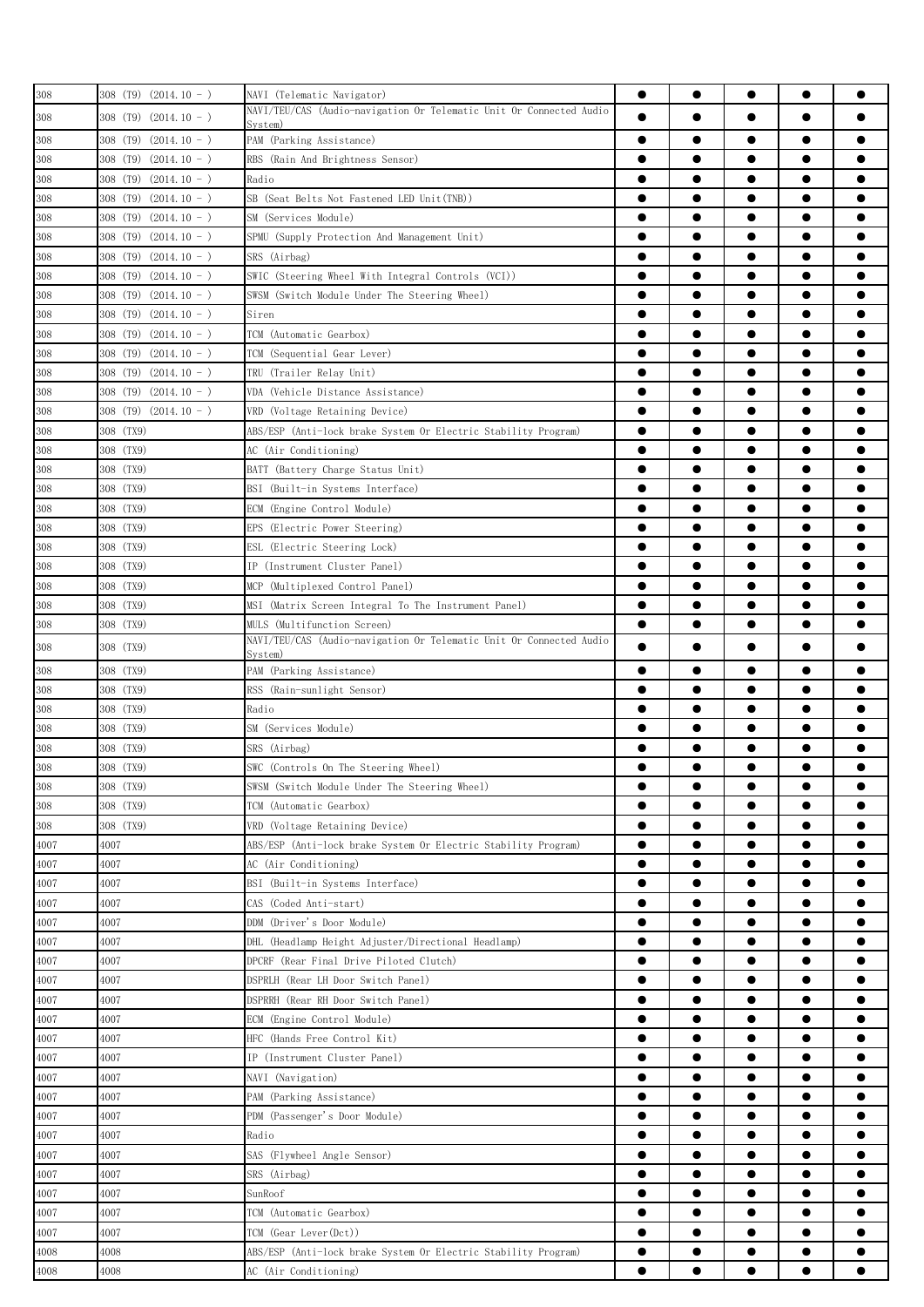| 4008     | 4008         | AC (Rear Air Conditioning)                                                               |           | $\bullet$ | $\bullet$ | $\bullet$ |           |
|----------|--------------|------------------------------------------------------------------------------------------|-----------|-----------|-----------|-----------|-----------|
| 4008     | 4008         | ALM (Anti-theft Alarm)                                                                   |           | $\bullet$ | $\bullet$ | $\bullet$ |           |
| 4008     | 4008         | ASM (Anti-slip Mode Selector)                                                            |           | $\bullet$ | $\bullet$ | $\bullet$ | $\bullet$ |
| 4008     | 4008         | AUTH (Starting Authorisation ECU)                                                        | $\bullet$ | $\bullet$ | $\bullet$ | $\bullet$ | $\bullet$ |
| 4008     | 4008         | BATT (Battery Charge Status Unit)                                                        |           | $\bullet$ |           | $\bullet$ | ●         |
| 4008     | 4008         | BCM (Body Control Module)                                                                | $\bullet$ | $\bullet$ |           | $\bullet$ | $\bullet$ |
| 4008     | 4008         | BSI (Built-in Systems Interface)                                                         | $\bullet$ | $\bullet$ |           | $\bullet$ | ●         |
| 4008     | 4008         | CAS/HFCU (Coded Anti-start/Hands-free Control Unit)                                      | $\bullet$ |           | $\bullet$ | $\bullet$ | e         |
| 4008     | 4008         | CD (External CD Player)                                                                  |           |           | 0         | ●         | e         |
| 4008     | 4008         | DAF (Diesel Additive Pump)                                                               |           |           |           |           | 0         |
| 4008     | 4008         | DDC (Driver's Door Control Panel)                                                        |           |           | 0         | $\bullet$ | 0         |
| 4008     | 4008         | DHL (Headlamp Height Adjuster/Directional Headlamp)                                      | $\bullet$ | $\bullet$ |           | $\bullet$ | $\bullet$ |
| 4008     | 4008         | DPCRF (Rear Final Drive Piloted Clutch)                                                  | $\bullet$ | $\bullet$ | $\bullet$ | $\bullet$ | $\bullet$ |
| 4008     | 4008         | DSC (Driver's Seat Comfort ECU)                                                          | $\bullet$ | $\bullet$ | $\bullet$ | $\bullet$ | $\bullet$ |
| 4008     | 4008         | DSP (Driver's Seat Pneumatic Functions ECU)                                              |           | $\bullet$ | $\bullet$ | $\bullet$ | $\bullet$ |
| 4008     | 4008         | Display                                                                                  | $\bullet$ | $\bullet$ | $\bullet$ | $\bullet$ | $\bullet$ |
| 4008     | 4008         | ECM (Engine Control Module)                                                              | $\bullet$ | $\bullet$ | $\bullet$ | $\bullet$ | $\bullet$ |
| 4008     | 4008         | EPS (Electric Power Steering)                                                            |           | $\bullet$ |           | $\bullet$ | ●         |
| 4008     | 4008         | ERU (Engine Relay Unit)                                                                  |           |           |           | $\bullet$ | ●         |
| 4008     | 4008         | ESL (Electric Steering Lock)                                                             | $\bullet$ |           |           | $\bullet$ | e         |
| 4008     | 4008         | HFA (Hands Full Access ECU(Right-hand Side Or Rear))                                     |           |           | 0         | $\bullet$ |           |
| 4008     | 4008         | IP (Instrument Cluster Panel)                                                            |           |           |           | $\bullet$ | 0         |
|          |              |                                                                                          |           |           |           | $\bullet$ | 0         |
| 4008     | 4008         | MCP (Multiplexed Control Panel)                                                          | $\bullet$ |           | 0         | $\bullet$ | 0         |
| 4008     | 4008         | MULC (Multifunction Video Camera (CMF))                                                  | $\bullet$ | $\bullet$ |           | $\bullet$ | ●         |
| 4008     | 4008         | NAVI (Navigation)<br>NAVI/TEU/CAS (Audio-navigation Or Telematic Unit Or Connected Audio |           |           |           |           |           |
| 4008     | 4008         | System)                                                                                  | $\bullet$ |           |           | ●         | $\bullet$ |
| 4008     | 4008         | PAM (Parking Assistance)                                                                 | $\bullet$ | $\bullet$ |           | $\bullet$ | $\bullet$ |
| 4008     | 4008         | PSP (Passenger's Seat Pneumatic Functions ECU)                                           | ●         | $\bullet$ |           | $\bullet$ | ●         |
| 4008     | 4008         | PVA (Panoramic Visual Assistance ECU)                                                    | $\bullet$ | $\bullet$ | $\bullet$ | $\bullet$ | $\bullet$ |
| 4008     | 4008         | ROR (Radio Or Radiotelephone (Radio Part))                                               |           | $\bullet$ | $\bullet$ | $\bullet$ | $\bullet$ |
| 4008     | 4008         | RSS (Rain-sunlight Sensor)                                                               |           | $\bullet$ | $\bullet$ | $\bullet$ | $\bullet$ |
| 4008     | 4008         | Radio                                                                                    | $\bullet$ | $\bullet$ | $\bullet$ | $\bullet$ | $\bullet$ |
| 4008     | 4008         | SAS (Steering Wheel Angle Sensor)                                                        |           | $\bullet$ |           | $\bullet$ | ●         |
| 4008     | 4008         | SB (Seat Belts Not Fastened LED Unit(TNB))                                               | $\bullet$ | $\bullet$ |           | $\bullet$ | $\bullet$ |
| $4008\,$ | 4008         | SHP/VR (Front Left Seat Heated Pads And Ventilation Regulation ECU)                      |           |           |           |           |           |
|          |              | SHP/VR (Front Right Seat Heated Pads And Ventilation Regulation                          |           |           |           |           |           |
| 4008     | 4008         | ECU)                                                                                     |           |           |           |           |           |
| 4008     | 4008         | SM (Services Module)                                                                     | $\bullet$ | $\bullet$ | $\bullet$ | $\bullet$ | $\bullet$ |
| 4008     | 4008         | SPMU (Supply Protection And Management Unit)                                             | $\bullet$ | $\bullet$ | $\bullet$ | $\bullet$ | $\bullet$ |
| 4008     | 4008         | SRS (Airbag)                                                                             | $\bullet$ | $\bullet$ | $\bullet$ | $\bullet$ | $\bullet$ |
| 4008     | 4008         | SSC (Stop And Start Control ECU)                                                         | $\bullet$ | $\bullet$ | $\bullet$ | $\bullet$ | $\bullet$ |
| 4008     | 4008         | SWC (Controls On The Steering Wheel)                                                     | $\bullet$ | $\bullet$ | $\bullet$ | $\bullet$ | $\bullet$ |
| 4008     | 4008         | SWSM (Switch Module Under The Steering Wheel)                                            | $\bullet$ | $\bullet$ | $\bullet$ | $\bullet$ | $\bullet$ |
| 4008     | 4008         | Siren                                                                                    |           |           | $\bullet$ | $\bullet$ | $\bullet$ |
| 4008     | 4008         | TCM (Automatic Gearbox)                                                                  | $\bullet$ | $\bullet$ |           | $\bullet$ | $\bullet$ |
| 4008     | 4008         | TCM (Sequential Gear Lever)                                                              | $\bullet$ | $\bullet$ | $\bullet$ | $\bullet$ | $\bullet$ |
| 4008     | 4008         | TRU (Trailer Relay Unit)                                                                 | $\bullet$ | $\bullet$ | $\bullet$ | $\bullet$ | $\bullet$ |
| 4008     | 4008         | TS (Touch Screen)                                                                        | $\bullet$ | $\bullet$ | $\bullet$ | $\bullet$ | $\bullet$ |
| 4008     | 4008         | VDA (Vehicle Distance Assistance)                                                        | $\bullet$ | $\bullet$ | $\bullet$ | $\bullet$ | $\bullet$ |
| 4008     | 4008         | VRD (Voltage Retaining Device)                                                           | $\bullet$ | $\bullet$ | $\bullet$ | $\bullet$ | $\bullet$ |
| 4008     | 4008         | Wiper (Windscreen Wiper)                                                                 | $\bullet$ | $\bullet$ | $\bullet$ | $\bullet$ | $\bullet$ |
| 4008     | 4008 (CHINA) | ABS/ESP (Anti-lock brake System Or Electric Stability Program)                           | $\bullet$ | $\bullet$ | $\bullet$ | $\bullet$ | ●         |
| 4008     | 4008 (CHINA) | AC (Air Conditioning)                                                                    | $\bullet$ | $\bullet$ |           | $\bullet$ | $\bullet$ |
| 4008     | 4008 (CHINA) | AC (Rear Air Conditioning)                                                               | $\bullet$ | $\bullet$ | $\bullet$ | $\bullet$ | $\bullet$ |
| 4008     | 4008 (CHINA) | ALM (Anti-theft Alarm)                                                                   | $\bullet$ |           | $\bullet$ | $\bullet$ | ●         |
| 4008     | 4008 (CHINA) | ASM (Anti-slip Mode Selector)                                                            |           |           |           | $\bullet$ |           |
| 4008     | 4008 (CHINA) | BATT (Battery Charge Status Unit)                                                        |           |           |           | $\bullet$ | 0         |
| 4008     | 4008 (CHINA) | BCM (Body Control Module)                                                                | $\bullet$ |           |           | $\bullet$ | $\bullet$ |
| 4008     | 4008 (CHINA) | BSI (Built-in Systems Interface)                                                         | $\bullet$ | $\bullet$ | $\bullet$ | $\bullet$ | $\bullet$ |
| 4008     | 4008 (CHINA) | CD (External CD Player)                                                                  | $\bullet$ | $\bullet$ | $\bullet$ | $\bullet$ | $\bullet$ |
|          |              |                                                                                          | $\bullet$ |           | $\bullet$ | $\bullet$ | $\bullet$ |
| 4008     | 4008 (CHINA) | DAF (Diesel Additive Pump)                                                               |           | $\bullet$ |           |           |           |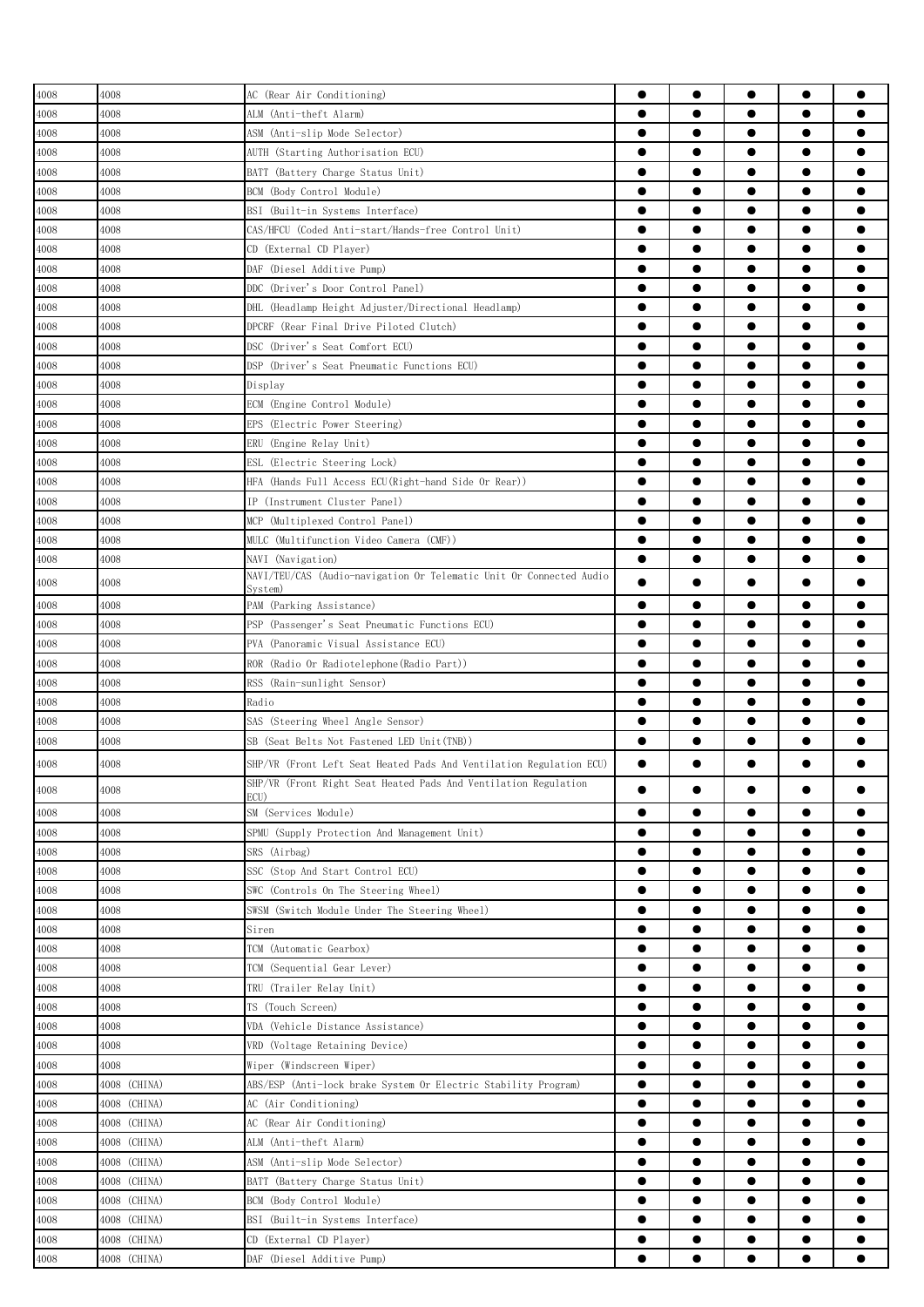| 4008<br>4008 (CHINA)<br>$\bullet$<br>DHL (Headlamp Height Adjuster/Directional Headlamp)<br>$\bullet$<br>4008<br>4008 (CHINA)<br>$\bullet$<br>$\bullet$<br>DSC (Driver's Seat Comfort ECU)<br>$\bullet$<br>4008<br>4008 (CHINA)<br>DSP (Driver's Seat Pneumatic Functions ECU)<br>$\bullet$<br>$\bullet$<br>$\bullet$<br>4008<br>4008 (CHINA)<br>$\bullet$<br>$\bullet$<br>$\bullet$<br>Display<br>$\bullet$<br>$\bullet$<br>4008<br>4008 (CHINA)<br>ECM (Engine Control Module)<br>$\bullet$<br>$\bullet$<br>4008<br>4008 (CHINA)<br>EPS (Electric Power Steering)<br>$\bullet$<br>$\bullet$<br>4008 (CHINA)<br>4008<br>ERU (Engine Relay Unit)<br>$\bullet$<br>$\bullet$<br>4008<br>4008 (CHINA)<br>ESL (Electric Steering Lock)<br>$\bullet$<br>$\bullet$<br>4008 (CHINA)<br>4008<br>HFA (Hands Full Access ECU(Right-hand Side Or Rear))<br>$\bullet$<br>4008 (CHINA)<br>IP (Instrument Cluster Panel)<br>4008<br>$\bullet$<br>4008 (CHINA)<br>4008<br>MCP (Multiplexed Control Panel)<br>4008 (CHINA)<br>4008<br>MULC (Multifunction Video Camera (CMF))<br>$\bullet$<br>$\bullet$<br>NAVI/TEU/CAS (Audio-navigation Or Telematic Unit Or Connected Audio<br>$\bullet$<br>4008<br>4008 (CHINA)<br>$\bullet$<br>System)<br>4008 (CHINA)<br>4008<br>PAM (Parking Assistance)<br>4008 (CHINA)<br>4008<br>PSP (Passenger's Seat Pneumatic Functions ECU)<br>$\bullet$<br>$\bullet$<br>$\bullet$<br>4008 (CHINA)<br>PVA (Panoramic Visual Assistance ECU)<br>$\bullet$<br>$\bullet$<br>$\bullet$<br>4008<br>4008 (CHINA)<br>$\bullet$<br>$\bullet$<br>RSS (Rain-sunlight Sensor)<br>$\bullet$<br>$\bullet$<br>$\bullet$<br>4008<br>4008 (CHINA)<br>Radio<br>$\bullet$<br>$\bullet$<br>$\bullet$<br>4008<br>4008 (CHINA)<br>SB (Seat Belts Not Fastened LED Unit(TNB))<br>$\bullet$<br>4008<br>4008 (CHINA)<br>SHP/VR (Front Left Seat Heated Pads And Ventilation Regulation ECU)<br>$\bullet$<br>SHP/VR (Front Right Seat Heated Pads And Ventilation Regulation<br>$\bullet$<br>4008<br>4008 (CHINA)<br>ECU)<br>4008 (CHINA)<br>4008<br>SM (Services Module)<br>$\bullet$<br>$\bullet$<br>●<br>4008<br>4008 (CHINA)<br>$\bullet$<br>$\bullet$<br>$\bullet$<br>SPMU (Supply Protection And Management Unit)<br>$\bullet$<br>4008<br>4008 (CHINA)<br>SRS (Airbag)<br>$\bullet$<br>$\bullet$<br>$\bullet$<br>4008<br>4008 (CHINA)<br>SWC (Controls On The Steering Wheel)<br>$\bullet$<br>$\bullet$<br>$\bullet$<br>$\bullet$<br>4008<br>4008 (CHINA)<br>SWSM (Switch Module Under The Steering Wheel)<br>$\bullet$<br>$\bullet$<br>4008<br>4008 (CHINA)<br>$\bullet$<br>Siren<br>4008 (CHINA)<br>$\bullet$<br>4008<br>TCM (Automatic Gearbox)<br>$\bullet$<br>$\bullet$<br>4008<br>4008 (CHINA)<br>$\bullet$<br>$\bullet$<br>$\bullet$<br>TCM (Sequential Gear Lever)<br>4008 (CHINA)<br>4008<br>TRU (Trailer Relay Unit)<br>$\bullet$<br>4008 (CHINA)<br>TS (Touch Screen)<br>4008<br>$\bullet$<br>4008<br>4008 (CHINA)<br>VDA (Vehicle Distance Assistance) | $\bullet$<br>$\bullet$<br>$\bullet$<br>$\bullet$<br>$\bullet$<br>$\bullet$<br>$\bullet$<br>$\bullet$<br>$\bullet$<br>$\bullet$<br>$\bullet$<br>$\bullet$<br>$\bullet$<br>$\bullet$<br>$\bullet$<br>$\bullet$<br>$\bullet$<br>$\bullet$<br>$\bullet$<br>$\bullet$<br>$\bullet$<br>$\bullet$<br>$\bullet$ | $\bullet$<br>$\bullet$<br>$\bullet$<br>$\bullet$<br>●<br>●<br>$\bullet$<br>$\bullet$<br>$\bullet$<br>$\bullet$<br>$\bullet$ |
|---------------------------------------------------------------------------------------------------------------------------------------------------------------------------------------------------------------------------------------------------------------------------------------------------------------------------------------------------------------------------------------------------------------------------------------------------------------------------------------------------------------------------------------------------------------------------------------------------------------------------------------------------------------------------------------------------------------------------------------------------------------------------------------------------------------------------------------------------------------------------------------------------------------------------------------------------------------------------------------------------------------------------------------------------------------------------------------------------------------------------------------------------------------------------------------------------------------------------------------------------------------------------------------------------------------------------------------------------------------------------------------------------------------------------------------------------------------------------------------------------------------------------------------------------------------------------------------------------------------------------------------------------------------------------------------------------------------------------------------------------------------------------------------------------------------------------------------------------------------------------------------------------------------------------------------------------------------------------------------------------------------------------------------------------------------------------------------------------------------------------------------------------------------------------------------------------------------------------------------------------------------------------------------------------------------------------------------------------------------------------------------------------------------------------------------------------------------------------------------------------------------------------------------------------------------------------------------------------------------------------------------------------------------------------------------------------------------------------------------------------------------------------------------------------------------------------------------------------------------------------------------------------------------------------------------------------------------|---------------------------------------------------------------------------------------------------------------------------------------------------------------------------------------------------------------------------------------------------------------------------------------------------------|-----------------------------------------------------------------------------------------------------------------------------|
| 4008                                                                                                                                                                                                                                                                                                                                                                                                                                                                                                                                                                                                                                                                                                                                                                                                                                                                                                                                                                                                                                                                                                                                                                                                                                                                                                                                                                                                                                                                                                                                                                                                                                                                                                                                                                                                                                                                                                                                                                                                                                                                                                                                                                                                                                                                                                                                                                                                                                                                                                                                                                                                                                                                                                                                                                                                                                                                                                                                                          |                                                                                                                                                                                                                                                                                                         |                                                                                                                             |
|                                                                                                                                                                                                                                                                                                                                                                                                                                                                                                                                                                                                                                                                                                                                                                                                                                                                                                                                                                                                                                                                                                                                                                                                                                                                                                                                                                                                                                                                                                                                                                                                                                                                                                                                                                                                                                                                                                                                                                                                                                                                                                                                                                                                                                                                                                                                                                                                                                                                                                                                                                                                                                                                                                                                                                                                                                                                                                                                                               |                                                                                                                                                                                                                                                                                                         |                                                                                                                             |
|                                                                                                                                                                                                                                                                                                                                                                                                                                                                                                                                                                                                                                                                                                                                                                                                                                                                                                                                                                                                                                                                                                                                                                                                                                                                                                                                                                                                                                                                                                                                                                                                                                                                                                                                                                                                                                                                                                                                                                                                                                                                                                                                                                                                                                                                                                                                                                                                                                                                                                                                                                                                                                                                                                                                                                                                                                                                                                                                                               |                                                                                                                                                                                                                                                                                                         |                                                                                                                             |
|                                                                                                                                                                                                                                                                                                                                                                                                                                                                                                                                                                                                                                                                                                                                                                                                                                                                                                                                                                                                                                                                                                                                                                                                                                                                                                                                                                                                                                                                                                                                                                                                                                                                                                                                                                                                                                                                                                                                                                                                                                                                                                                                                                                                                                                                                                                                                                                                                                                                                                                                                                                                                                                                                                                                                                                                                                                                                                                                                               |                                                                                                                                                                                                                                                                                                         |                                                                                                                             |
|                                                                                                                                                                                                                                                                                                                                                                                                                                                                                                                                                                                                                                                                                                                                                                                                                                                                                                                                                                                                                                                                                                                                                                                                                                                                                                                                                                                                                                                                                                                                                                                                                                                                                                                                                                                                                                                                                                                                                                                                                                                                                                                                                                                                                                                                                                                                                                                                                                                                                                                                                                                                                                                                                                                                                                                                                                                                                                                                                               |                                                                                                                                                                                                                                                                                                         |                                                                                                                             |
|                                                                                                                                                                                                                                                                                                                                                                                                                                                                                                                                                                                                                                                                                                                                                                                                                                                                                                                                                                                                                                                                                                                                                                                                                                                                                                                                                                                                                                                                                                                                                                                                                                                                                                                                                                                                                                                                                                                                                                                                                                                                                                                                                                                                                                                                                                                                                                                                                                                                                                                                                                                                                                                                                                                                                                                                                                                                                                                                                               |                                                                                                                                                                                                                                                                                                         |                                                                                                                             |
|                                                                                                                                                                                                                                                                                                                                                                                                                                                                                                                                                                                                                                                                                                                                                                                                                                                                                                                                                                                                                                                                                                                                                                                                                                                                                                                                                                                                                                                                                                                                                                                                                                                                                                                                                                                                                                                                                                                                                                                                                                                                                                                                                                                                                                                                                                                                                                                                                                                                                                                                                                                                                                                                                                                                                                                                                                                                                                                                                               |                                                                                                                                                                                                                                                                                                         |                                                                                                                             |
|                                                                                                                                                                                                                                                                                                                                                                                                                                                                                                                                                                                                                                                                                                                                                                                                                                                                                                                                                                                                                                                                                                                                                                                                                                                                                                                                                                                                                                                                                                                                                                                                                                                                                                                                                                                                                                                                                                                                                                                                                                                                                                                                                                                                                                                                                                                                                                                                                                                                                                                                                                                                                                                                                                                                                                                                                                                                                                                                                               |                                                                                                                                                                                                                                                                                                         |                                                                                                                             |
|                                                                                                                                                                                                                                                                                                                                                                                                                                                                                                                                                                                                                                                                                                                                                                                                                                                                                                                                                                                                                                                                                                                                                                                                                                                                                                                                                                                                                                                                                                                                                                                                                                                                                                                                                                                                                                                                                                                                                                                                                                                                                                                                                                                                                                                                                                                                                                                                                                                                                                                                                                                                                                                                                                                                                                                                                                                                                                                                                               |                                                                                                                                                                                                                                                                                                         |                                                                                                                             |
|                                                                                                                                                                                                                                                                                                                                                                                                                                                                                                                                                                                                                                                                                                                                                                                                                                                                                                                                                                                                                                                                                                                                                                                                                                                                                                                                                                                                                                                                                                                                                                                                                                                                                                                                                                                                                                                                                                                                                                                                                                                                                                                                                                                                                                                                                                                                                                                                                                                                                                                                                                                                                                                                                                                                                                                                                                                                                                                                                               |                                                                                                                                                                                                                                                                                                         |                                                                                                                             |
|                                                                                                                                                                                                                                                                                                                                                                                                                                                                                                                                                                                                                                                                                                                                                                                                                                                                                                                                                                                                                                                                                                                                                                                                                                                                                                                                                                                                                                                                                                                                                                                                                                                                                                                                                                                                                                                                                                                                                                                                                                                                                                                                                                                                                                                                                                                                                                                                                                                                                                                                                                                                                                                                                                                                                                                                                                                                                                                                                               |                                                                                                                                                                                                                                                                                                         |                                                                                                                             |
|                                                                                                                                                                                                                                                                                                                                                                                                                                                                                                                                                                                                                                                                                                                                                                                                                                                                                                                                                                                                                                                                                                                                                                                                                                                                                                                                                                                                                                                                                                                                                                                                                                                                                                                                                                                                                                                                                                                                                                                                                                                                                                                                                                                                                                                                                                                                                                                                                                                                                                                                                                                                                                                                                                                                                                                                                                                                                                                                                               |                                                                                                                                                                                                                                                                                                         |                                                                                                                             |
|                                                                                                                                                                                                                                                                                                                                                                                                                                                                                                                                                                                                                                                                                                                                                                                                                                                                                                                                                                                                                                                                                                                                                                                                                                                                                                                                                                                                                                                                                                                                                                                                                                                                                                                                                                                                                                                                                                                                                                                                                                                                                                                                                                                                                                                                                                                                                                                                                                                                                                                                                                                                                                                                                                                                                                                                                                                                                                                                                               |                                                                                                                                                                                                                                                                                                         |                                                                                                                             |
|                                                                                                                                                                                                                                                                                                                                                                                                                                                                                                                                                                                                                                                                                                                                                                                                                                                                                                                                                                                                                                                                                                                                                                                                                                                                                                                                                                                                                                                                                                                                                                                                                                                                                                                                                                                                                                                                                                                                                                                                                                                                                                                                                                                                                                                                                                                                                                                                                                                                                                                                                                                                                                                                                                                                                                                                                                                                                                                                                               |                                                                                                                                                                                                                                                                                                         |                                                                                                                             |
|                                                                                                                                                                                                                                                                                                                                                                                                                                                                                                                                                                                                                                                                                                                                                                                                                                                                                                                                                                                                                                                                                                                                                                                                                                                                                                                                                                                                                                                                                                                                                                                                                                                                                                                                                                                                                                                                                                                                                                                                                                                                                                                                                                                                                                                                                                                                                                                                                                                                                                                                                                                                                                                                                                                                                                                                                                                                                                                                                               |                                                                                                                                                                                                                                                                                                         |                                                                                                                             |
|                                                                                                                                                                                                                                                                                                                                                                                                                                                                                                                                                                                                                                                                                                                                                                                                                                                                                                                                                                                                                                                                                                                                                                                                                                                                                                                                                                                                                                                                                                                                                                                                                                                                                                                                                                                                                                                                                                                                                                                                                                                                                                                                                                                                                                                                                                                                                                                                                                                                                                                                                                                                                                                                                                                                                                                                                                                                                                                                                               |                                                                                                                                                                                                                                                                                                         |                                                                                                                             |
|                                                                                                                                                                                                                                                                                                                                                                                                                                                                                                                                                                                                                                                                                                                                                                                                                                                                                                                                                                                                                                                                                                                                                                                                                                                                                                                                                                                                                                                                                                                                                                                                                                                                                                                                                                                                                                                                                                                                                                                                                                                                                                                                                                                                                                                                                                                                                                                                                                                                                                                                                                                                                                                                                                                                                                                                                                                                                                                                                               |                                                                                                                                                                                                                                                                                                         |                                                                                                                             |
|                                                                                                                                                                                                                                                                                                                                                                                                                                                                                                                                                                                                                                                                                                                                                                                                                                                                                                                                                                                                                                                                                                                                                                                                                                                                                                                                                                                                                                                                                                                                                                                                                                                                                                                                                                                                                                                                                                                                                                                                                                                                                                                                                                                                                                                                                                                                                                                                                                                                                                                                                                                                                                                                                                                                                                                                                                                                                                                                                               |                                                                                                                                                                                                                                                                                                         |                                                                                                                             |
|                                                                                                                                                                                                                                                                                                                                                                                                                                                                                                                                                                                                                                                                                                                                                                                                                                                                                                                                                                                                                                                                                                                                                                                                                                                                                                                                                                                                                                                                                                                                                                                                                                                                                                                                                                                                                                                                                                                                                                                                                                                                                                                                                                                                                                                                                                                                                                                                                                                                                                                                                                                                                                                                                                                                                                                                                                                                                                                                                               |                                                                                                                                                                                                                                                                                                         |                                                                                                                             |
|                                                                                                                                                                                                                                                                                                                                                                                                                                                                                                                                                                                                                                                                                                                                                                                                                                                                                                                                                                                                                                                                                                                                                                                                                                                                                                                                                                                                                                                                                                                                                                                                                                                                                                                                                                                                                                                                                                                                                                                                                                                                                                                                                                                                                                                                                                                                                                                                                                                                                                                                                                                                                                                                                                                                                                                                                                                                                                                                                               |                                                                                                                                                                                                                                                                                                         |                                                                                                                             |
|                                                                                                                                                                                                                                                                                                                                                                                                                                                                                                                                                                                                                                                                                                                                                                                                                                                                                                                                                                                                                                                                                                                                                                                                                                                                                                                                                                                                                                                                                                                                                                                                                                                                                                                                                                                                                                                                                                                                                                                                                                                                                                                                                                                                                                                                                                                                                                                                                                                                                                                                                                                                                                                                                                                                                                                                                                                                                                                                                               |                                                                                                                                                                                                                                                                                                         |                                                                                                                             |
|                                                                                                                                                                                                                                                                                                                                                                                                                                                                                                                                                                                                                                                                                                                                                                                                                                                                                                                                                                                                                                                                                                                                                                                                                                                                                                                                                                                                                                                                                                                                                                                                                                                                                                                                                                                                                                                                                                                                                                                                                                                                                                                                                                                                                                                                                                                                                                                                                                                                                                                                                                                                                                                                                                                                                                                                                                                                                                                                                               |                                                                                                                                                                                                                                                                                                         |                                                                                                                             |
|                                                                                                                                                                                                                                                                                                                                                                                                                                                                                                                                                                                                                                                                                                                                                                                                                                                                                                                                                                                                                                                                                                                                                                                                                                                                                                                                                                                                                                                                                                                                                                                                                                                                                                                                                                                                                                                                                                                                                                                                                                                                                                                                                                                                                                                                                                                                                                                                                                                                                                                                                                                                                                                                                                                                                                                                                                                                                                                                                               |                                                                                                                                                                                                                                                                                                         | $\bullet$                                                                                                                   |
|                                                                                                                                                                                                                                                                                                                                                                                                                                                                                                                                                                                                                                                                                                                                                                                                                                                                                                                                                                                                                                                                                                                                                                                                                                                                                                                                                                                                                                                                                                                                                                                                                                                                                                                                                                                                                                                                                                                                                                                                                                                                                                                                                                                                                                                                                                                                                                                                                                                                                                                                                                                                                                                                                                                                                                                                                                                                                                                                                               |                                                                                                                                                                                                                                                                                                         | $\bullet$                                                                                                                   |
|                                                                                                                                                                                                                                                                                                                                                                                                                                                                                                                                                                                                                                                                                                                                                                                                                                                                                                                                                                                                                                                                                                                                                                                                                                                                                                                                                                                                                                                                                                                                                                                                                                                                                                                                                                                                                                                                                                                                                                                                                                                                                                                                                                                                                                                                                                                                                                                                                                                                                                                                                                                                                                                                                                                                                                                                                                                                                                                                                               | $\bullet$                                                                                                                                                                                                                                                                                               | $\bullet$                                                                                                                   |
|                                                                                                                                                                                                                                                                                                                                                                                                                                                                                                                                                                                                                                                                                                                                                                                                                                                                                                                                                                                                                                                                                                                                                                                                                                                                                                                                                                                                                                                                                                                                                                                                                                                                                                                                                                                                                                                                                                                                                                                                                                                                                                                                                                                                                                                                                                                                                                                                                                                                                                                                                                                                                                                                                                                                                                                                                                                                                                                                                               | $\bullet$                                                                                                                                                                                                                                                                                               | $\bullet$                                                                                                                   |
|                                                                                                                                                                                                                                                                                                                                                                                                                                                                                                                                                                                                                                                                                                                                                                                                                                                                                                                                                                                                                                                                                                                                                                                                                                                                                                                                                                                                                                                                                                                                                                                                                                                                                                                                                                                                                                                                                                                                                                                                                                                                                                                                                                                                                                                                                                                                                                                                                                                                                                                                                                                                                                                                                                                                                                                                                                                                                                                                                               | $\bullet$                                                                                                                                                                                                                                                                                               | $\bullet$                                                                                                                   |
|                                                                                                                                                                                                                                                                                                                                                                                                                                                                                                                                                                                                                                                                                                                                                                                                                                                                                                                                                                                                                                                                                                                                                                                                                                                                                                                                                                                                                                                                                                                                                                                                                                                                                                                                                                                                                                                                                                                                                                                                                                                                                                                                                                                                                                                                                                                                                                                                                                                                                                                                                                                                                                                                                                                                                                                                                                                                                                                                                               | $\bullet$                                                                                                                                                                                                                                                                                               | ●                                                                                                                           |
|                                                                                                                                                                                                                                                                                                                                                                                                                                                                                                                                                                                                                                                                                                                                                                                                                                                                                                                                                                                                                                                                                                                                                                                                                                                                                                                                                                                                                                                                                                                                                                                                                                                                                                                                                                                                                                                                                                                                                                                                                                                                                                                                                                                                                                                                                                                                                                                                                                                                                                                                                                                                                                                                                                                                                                                                                                                                                                                                                               | $\bullet$                                                                                                                                                                                                                                                                                               | ●                                                                                                                           |
|                                                                                                                                                                                                                                                                                                                                                                                                                                                                                                                                                                                                                                                                                                                                                                                                                                                                                                                                                                                                                                                                                                                                                                                                                                                                                                                                                                                                                                                                                                                                                                                                                                                                                                                                                                                                                                                                                                                                                                                                                                                                                                                                                                                                                                                                                                                                                                                                                                                                                                                                                                                                                                                                                                                                                                                                                                                                                                                                                               | $\bullet$                                                                                                                                                                                                                                                                                               | $\bullet$                                                                                                                   |
|                                                                                                                                                                                                                                                                                                                                                                                                                                                                                                                                                                                                                                                                                                                                                                                                                                                                                                                                                                                                                                                                                                                                                                                                                                                                                                                                                                                                                                                                                                                                                                                                                                                                                                                                                                                                                                                                                                                                                                                                                                                                                                                                                                                                                                                                                                                                                                                                                                                                                                                                                                                                                                                                                                                                                                                                                                                                                                                                                               | $\bullet$                                                                                                                                                                                                                                                                                               |                                                                                                                             |
|                                                                                                                                                                                                                                                                                                                                                                                                                                                                                                                                                                                                                                                                                                                                                                                                                                                                                                                                                                                                                                                                                                                                                                                                                                                                                                                                                                                                                                                                                                                                                                                                                                                                                                                                                                                                                                                                                                                                                                                                                                                                                                                                                                                                                                                                                                                                                                                                                                                                                                                                                                                                                                                                                                                                                                                                                                                                                                                                                               | $\bullet$                                                                                                                                                                                                                                                                                               |                                                                                                                             |
|                                                                                                                                                                                                                                                                                                                                                                                                                                                                                                                                                                                                                                                                                                                                                                                                                                                                                                                                                                                                                                                                                                                                                                                                                                                                                                                                                                                                                                                                                                                                                                                                                                                                                                                                                                                                                                                                                                                                                                                                                                                                                                                                                                                                                                                                                                                                                                                                                                                                                                                                                                                                                                                                                                                                                                                                                                                                                                                                                               | $\bullet$                                                                                                                                                                                                                                                                                               |                                                                                                                             |
| 4008 (CHINA)<br>4008<br>VRD (Voltage Retaining Device)                                                                                                                                                                                                                                                                                                                                                                                                                                                                                                                                                                                                                                                                                                                                                                                                                                                                                                                                                                                                                                                                                                                                                                                                                                                                                                                                                                                                                                                                                                                                                                                                                                                                                                                                                                                                                                                                                                                                                                                                                                                                                                                                                                                                                                                                                                                                                                                                                                                                                                                                                                                                                                                                                                                                                                                                                                                                                                        | $\bullet$                                                                                                                                                                                                                                                                                               |                                                                                                                             |
| 4008<br>4008 (CHINA)<br>Wiper (Windscreen Wiper)<br>●<br>$\bullet$<br>●                                                                                                                                                                                                                                                                                                                                                                                                                                                                                                                                                                                                                                                                                                                                                                                                                                                                                                                                                                                                                                                                                                                                                                                                                                                                                                                                                                                                                                                                                                                                                                                                                                                                                                                                                                                                                                                                                                                                                                                                                                                                                                                                                                                                                                                                                                                                                                                                                                                                                                                                                                                                                                                                                                                                                                                                                                                                                       | ●                                                                                                                                                                                                                                                                                                       | ●                                                                                                                           |
| 406<br>406<br>ABS/ESP (Anti-lock brake System Or Electric Stability Program)<br>$\bullet$<br>$\bullet$<br>$\bullet$                                                                                                                                                                                                                                                                                                                                                                                                                                                                                                                                                                                                                                                                                                                                                                                                                                                                                                                                                                                                                                                                                                                                                                                                                                                                                                                                                                                                                                                                                                                                                                                                                                                                                                                                                                                                                                                                                                                                                                                                                                                                                                                                                                                                                                                                                                                                                                                                                                                                                                                                                                                                                                                                                                                                                                                                                                           | $\bullet$                                                                                                                                                                                                                                                                                               | $\bullet$                                                                                                                   |
| 406<br>$\bullet$<br>$\bullet$<br>406<br>AC (Air Conditioning)<br>$\bullet$                                                                                                                                                                                                                                                                                                                                                                                                                                                                                                                                                                                                                                                                                                                                                                                                                                                                                                                                                                                                                                                                                                                                                                                                                                                                                                                                                                                                                                                                                                                                                                                                                                                                                                                                                                                                                                                                                                                                                                                                                                                                                                                                                                                                                                                                                                                                                                                                                                                                                                                                                                                                                                                                                                                                                                                                                                                                                    | $\bullet$                                                                                                                                                                                                                                                                                               | $\bullet$                                                                                                                   |
| 406<br>$\bullet$<br>$\bullet$<br>406<br>Alarm<br>$\bullet$                                                                                                                                                                                                                                                                                                                                                                                                                                                                                                                                                                                                                                                                                                                                                                                                                                                                                                                                                                                                                                                                                                                                                                                                                                                                                                                                                                                                                                                                                                                                                                                                                                                                                                                                                                                                                                                                                                                                                                                                                                                                                                                                                                                                                                                                                                                                                                                                                                                                                                                                                                                                                                                                                                                                                                                                                                                                                                    | $\bullet$                                                                                                                                                                                                                                                                                               | $\bullet$                                                                                                                   |
| 406<br>406<br>$\bullet$<br>$\bullet$<br>BSI (Built-in Systems Interface)<br>$\bullet$                                                                                                                                                                                                                                                                                                                                                                                                                                                                                                                                                                                                                                                                                                                                                                                                                                                                                                                                                                                                                                                                                                                                                                                                                                                                                                                                                                                                                                                                                                                                                                                                                                                                                                                                                                                                                                                                                                                                                                                                                                                                                                                                                                                                                                                                                                                                                                                                                                                                                                                                                                                                                                                                                                                                                                                                                                                                         | $\bullet$                                                                                                                                                                                                                                                                                               | $\bullet$                                                                                                                   |
| 406<br>$\bullet$<br>$\bullet$<br>406<br>CD (CD Player)<br>$\bullet$                                                                                                                                                                                                                                                                                                                                                                                                                                                                                                                                                                                                                                                                                                                                                                                                                                                                                                                                                                                                                                                                                                                                                                                                                                                                                                                                                                                                                                                                                                                                                                                                                                                                                                                                                                                                                                                                                                                                                                                                                                                                                                                                                                                                                                                                                                                                                                                                                                                                                                                                                                                                                                                                                                                                                                                                                                                                                           | $\bullet$                                                                                                                                                                                                                                                                                               | $\bullet$                                                                                                                   |
| 406<br>DAF (Diesel Additive Control Unit)<br>$\bullet$<br>$\bullet$<br>406<br>$\bullet$                                                                                                                                                                                                                                                                                                                                                                                                                                                                                                                                                                                                                                                                                                                                                                                                                                                                                                                                                                                                                                                                                                                                                                                                                                                                                                                                                                                                                                                                                                                                                                                                                                                                                                                                                                                                                                                                                                                                                                                                                                                                                                                                                                                                                                                                                                                                                                                                                                                                                                                                                                                                                                                                                                                                                                                                                                                                       | $\bullet$                                                                                                                                                                                                                                                                                               | $\bullet$                                                                                                                   |
| 406<br>406<br>ECM (Engine Control Module)<br>$\bullet$<br>$\bullet$                                                                                                                                                                                                                                                                                                                                                                                                                                                                                                                                                                                                                                                                                                                                                                                                                                                                                                                                                                                                                                                                                                                                                                                                                                                                                                                                                                                                                                                                                                                                                                                                                                                                                                                                                                                                                                                                                                                                                                                                                                                                                                                                                                                                                                                                                                                                                                                                                                                                                                                                                                                                                                                                                                                                                                                                                                                                                           | $\bullet$                                                                                                                                                                                                                                                                                               | $\bullet$                                                                                                                   |
| 406<br>406<br>IP (Instrument Cluster Panel)<br>$\bullet$<br>$\bullet$                                                                                                                                                                                                                                                                                                                                                                                                                                                                                                                                                                                                                                                                                                                                                                                                                                                                                                                                                                                                                                                                                                                                                                                                                                                                                                                                                                                                                                                                                                                                                                                                                                                                                                                                                                                                                                                                                                                                                                                                                                                                                                                                                                                                                                                                                                                                                                                                                                                                                                                                                                                                                                                                                                                                                                                                                                                                                         | $\bullet$                                                                                                                                                                                                                                                                                               |                                                                                                                             |
| 406<br>406<br>MULS (Multifunction Screen)<br>$\bullet$                                                                                                                                                                                                                                                                                                                                                                                                                                                                                                                                                                                                                                                                                                                                                                                                                                                                                                                                                                                                                                                                                                                                                                                                                                                                                                                                                                                                                                                                                                                                                                                                                                                                                                                                                                                                                                                                                                                                                                                                                                                                                                                                                                                                                                                                                                                                                                                                                                                                                                                                                                                                                                                                                                                                                                                                                                                                                                        | $\bullet$                                                                                                                                                                                                                                                                                               |                                                                                                                             |
| 406<br>406<br>NAVI (On-board Navigation System)                                                                                                                                                                                                                                                                                                                                                                                                                                                                                                                                                                                                                                                                                                                                                                                                                                                                                                                                                                                                                                                                                                                                                                                                                                                                                                                                                                                                                                                                                                                                                                                                                                                                                                                                                                                                                                                                                                                                                                                                                                                                                                                                                                                                                                                                                                                                                                                                                                                                                                                                                                                                                                                                                                                                                                                                                                                                                                               | $\bullet$                                                                                                                                                                                                                                                                                               |                                                                                                                             |
| 406<br>406<br>RBS (Rain And Brightness Sensor)                                                                                                                                                                                                                                                                                                                                                                                                                                                                                                                                                                                                                                                                                                                                                                                                                                                                                                                                                                                                                                                                                                                                                                                                                                                                                                                                                                                                                                                                                                                                                                                                                                                                                                                                                                                                                                                                                                                                                                                                                                                                                                                                                                                                                                                                                                                                                                                                                                                                                                                                                                                                                                                                                                                                                                                                                                                                                                                | $\bullet$                                                                                                                                                                                                                                                                                               |                                                                                                                             |
| 406<br>406<br>Radio                                                                                                                                                                                                                                                                                                                                                                                                                                                                                                                                                                                                                                                                                                                                                                                                                                                                                                                                                                                                                                                                                                                                                                                                                                                                                                                                                                                                                                                                                                                                                                                                                                                                                                                                                                                                                                                                                                                                                                                                                                                                                                                                                                                                                                                                                                                                                                                                                                                                                                                                                                                                                                                                                                                                                                                                                                                                                                                                           | $\bullet$                                                                                                                                                                                                                                                                                               |                                                                                                                             |
| SRS (Airbag)<br>406<br>406<br>$\bullet$<br>$\bullet$<br>$\bullet$                                                                                                                                                                                                                                                                                                                                                                                                                                                                                                                                                                                                                                                                                                                                                                                                                                                                                                                                                                                                                                                                                                                                                                                                                                                                                                                                                                                                                                                                                                                                                                                                                                                                                                                                                                                                                                                                                                                                                                                                                                                                                                                                                                                                                                                                                                                                                                                                                                                                                                                                                                                                                                                                                                                                                                                                                                                                                             | $\bullet$                                                                                                                                                                                                                                                                                               | $\bullet$                                                                                                                   |
| 406<br>$\bullet$<br>$\bullet$<br>406<br>SSP (Electronically Managed Suspension)<br>$\bullet$                                                                                                                                                                                                                                                                                                                                                                                                                                                                                                                                                                                                                                                                                                                                                                                                                                                                                                                                                                                                                                                                                                                                                                                                                                                                                                                                                                                                                                                                                                                                                                                                                                                                                                                                                                                                                                                                                                                                                                                                                                                                                                                                                                                                                                                                                                                                                                                                                                                                                                                                                                                                                                                                                                                                                                                                                                                                  | $\bullet$                                                                                                                                                                                                                                                                                               | $\bullet$                                                                                                                   |
| $\bullet$<br>$\bullet$<br>406<br>406<br>SWSM (Steering Wheel Switching Module)<br>$\bullet$                                                                                                                                                                                                                                                                                                                                                                                                                                                                                                                                                                                                                                                                                                                                                                                                                                                                                                                                                                                                                                                                                                                                                                                                                                                                                                                                                                                                                                                                                                                                                                                                                                                                                                                                                                                                                                                                                                                                                                                                                                                                                                                                                                                                                                                                                                                                                                                                                                                                                                                                                                                                                                                                                                                                                                                                                                                                   | $\bullet$                                                                                                                                                                                                                                                                                               | $\bullet$                                                                                                                   |
| 406<br>406<br>$\bullet$<br>$\bullet$<br>TCM (Automatic Gearbox)<br>$\bullet$                                                                                                                                                                                                                                                                                                                                                                                                                                                                                                                                                                                                                                                                                                                                                                                                                                                                                                                                                                                                                                                                                                                                                                                                                                                                                                                                                                                                                                                                                                                                                                                                                                                                                                                                                                                                                                                                                                                                                                                                                                                                                                                                                                                                                                                                                                                                                                                                                                                                                                                                                                                                                                                                                                                                                                                                                                                                                  | $\bullet$                                                                                                                                                                                                                                                                                               | $\bullet$                                                                                                                   |
| ABS/ESP (Anti-lock brake System Or Electric Stability Program)<br>$\bullet$<br>$\bullet$<br>406<br>406 (Coupe)<br>$\bullet$                                                                                                                                                                                                                                                                                                                                                                                                                                                                                                                                                                                                                                                                                                                                                                                                                                                                                                                                                                                                                                                                                                                                                                                                                                                                                                                                                                                                                                                                                                                                                                                                                                                                                                                                                                                                                                                                                                                                                                                                                                                                                                                                                                                                                                                                                                                                                                                                                                                                                                                                                                                                                                                                                                                                                                                                                                   | $\bullet$                                                                                                                                                                                                                                                                                               | $\bullet$                                                                                                                   |
| 406 (Coupe)<br>$\bullet$<br>406<br>ECM (Engine Control Module)<br>$\bullet$<br>$\bullet$                                                                                                                                                                                                                                                                                                                                                                                                                                                                                                                                                                                                                                                                                                                                                                                                                                                                                                                                                                                                                                                                                                                                                                                                                                                                                                                                                                                                                                                                                                                                                                                                                                                                                                                                                                                                                                                                                                                                                                                                                                                                                                                                                                                                                                                                                                                                                                                                                                                                                                                                                                                                                                                                                                                                                                                                                                                                      | $\bullet$                                                                                                                                                                                                                                                                                               | ●                                                                                                                           |
| 406 (Coupe)<br>406<br>SRS (Airbag)<br>$\bullet$<br>$\bullet$                                                                                                                                                                                                                                                                                                                                                                                                                                                                                                                                                                                                                                                                                                                                                                                                                                                                                                                                                                                                                                                                                                                                                                                                                                                                                                                                                                                                                                                                                                                                                                                                                                                                                                                                                                                                                                                                                                                                                                                                                                                                                                                                                                                                                                                                                                                                                                                                                                                                                                                                                                                                                                                                                                                                                                                                                                                                                                  | $\bullet$                                                                                                                                                                                                                                                                                               | ●                                                                                                                           |
| TCM (Automatic Gearbox)<br>406<br>406 (Coupe)<br>$\bullet$<br>$\bullet$                                                                                                                                                                                                                                                                                                                                                                                                                                                                                                                                                                                                                                                                                                                                                                                                                                                                                                                                                                                                                                                                                                                                                                                                                                                                                                                                                                                                                                                                                                                                                                                                                                                                                                                                                                                                                                                                                                                                                                                                                                                                                                                                                                                                                                                                                                                                                                                                                                                                                                                                                                                                                                                                                                                                                                                                                                                                                       | $\bullet$                                                                                                                                                                                                                                                                                               |                                                                                                                             |
| 406<br>406 (R Coupe)<br>ABS/ESP (Anti-lock brake System Or Electric Stability Program)<br>$\bullet$                                                                                                                                                                                                                                                                                                                                                                                                                                                                                                                                                                                                                                                                                                                                                                                                                                                                                                                                                                                                                                                                                                                                                                                                                                                                                                                                                                                                                                                                                                                                                                                                                                                                                                                                                                                                                                                                                                                                                                                                                                                                                                                                                                                                                                                                                                                                                                                                                                                                                                                                                                                                                                                                                                                                                                                                                                                           | $\bullet$                                                                                                                                                                                                                                                                                               |                                                                                                                             |
| 406 (R Coupe)<br>406<br>AC (Air Conditioning)                                                                                                                                                                                                                                                                                                                                                                                                                                                                                                                                                                                                                                                                                                                                                                                                                                                                                                                                                                                                                                                                                                                                                                                                                                                                                                                                                                                                                                                                                                                                                                                                                                                                                                                                                                                                                                                                                                                                                                                                                                                                                                                                                                                                                                                                                                                                                                                                                                                                                                                                                                                                                                                                                                                                                                                                                                                                                                                 | $\bullet$                                                                                                                                                                                                                                                                                               |                                                                                                                             |
| 406 (R Coupe)<br>406<br>Alarm                                                                                                                                                                                                                                                                                                                                                                                                                                                                                                                                                                                                                                                                                                                                                                                                                                                                                                                                                                                                                                                                                                                                                                                                                                                                                                                                                                                                                                                                                                                                                                                                                                                                                                                                                                                                                                                                                                                                                                                                                                                                                                                                                                                                                                                                                                                                                                                                                                                                                                                                                                                                                                                                                                                                                                                                                                                                                                                                 | $\bullet$                                                                                                                                                                                                                                                                                               | $\bullet$                                                                                                                   |
| 406 (R Coupe)<br>406<br>BSI (Built-in Systems Interface)<br>$\bullet$<br>$\bullet$                                                                                                                                                                                                                                                                                                                                                                                                                                                                                                                                                                                                                                                                                                                                                                                                                                                                                                                                                                                                                                                                                                                                                                                                                                                                                                                                                                                                                                                                                                                                                                                                                                                                                                                                                                                                                                                                                                                                                                                                                                                                                                                                                                                                                                                                                                                                                                                                                                                                                                                                                                                                                                                                                                                                                                                                                                                                            |                                                                                                                                                                                                                                                                                                         | $\bullet$                                                                                                                   |
| 406 (R Coupe)<br>CD (CD Player)<br>406<br>$\bullet$<br>$\bullet$<br>$\bullet$                                                                                                                                                                                                                                                                                                                                                                                                                                                                                                                                                                                                                                                                                                                                                                                                                                                                                                                                                                                                                                                                                                                                                                                                                                                                                                                                                                                                                                                                                                                                                                                                                                                                                                                                                                                                                                                                                                                                                                                                                                                                                                                                                                                                                                                                                                                                                                                                                                                                                                                                                                                                                                                                                                                                                                                                                                                                                 | $\bullet$<br>$\bullet$                                                                                                                                                                                                                                                                                  | $\bullet$                                                                                                                   |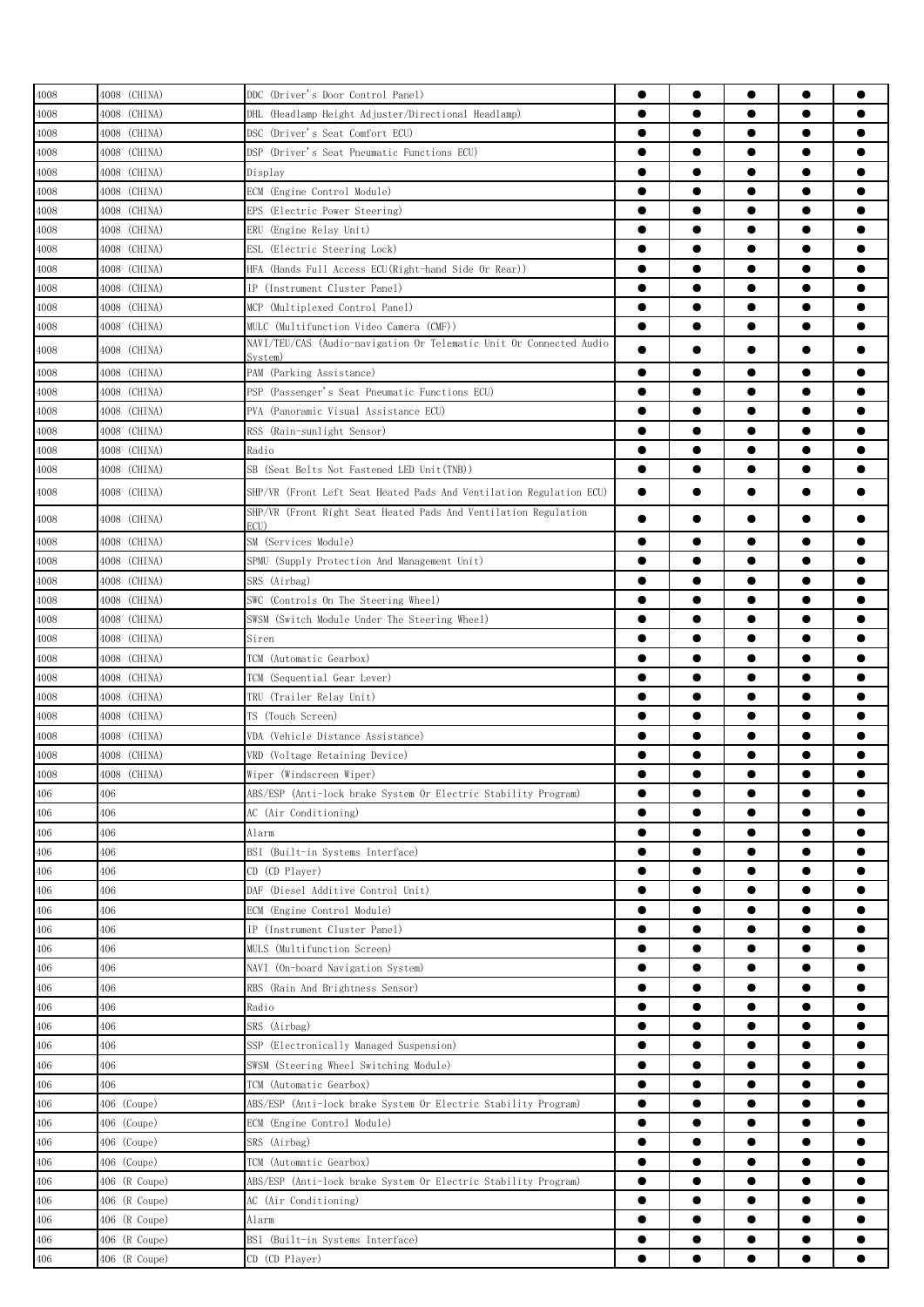| 406 | 406 (R Coupe)               | DAF (Diesel Additive Control Unit)                             | 0         | $\bullet$ |           | $\bullet$ |           |
|-----|-----------------------------|----------------------------------------------------------------|-----------|-----------|-----------|-----------|-----------|
| 406 | 406 (R Coupe)               | ECM (Engine Control Module)                                    | $\bullet$ | ●         |           | $\bullet$ |           |
| 406 | 406 (R Coupe)               | IP (Instrument Cluster Panel)                                  | $\bullet$ | $\bullet$ | $\bullet$ | $\bullet$ |           |
| 406 | 406 (R Coupe)               | MULS (Multifunction Screen)                                    | $\bullet$ | $\bullet$ |           | $\bullet$ |           |
| 406 | 406 (R Coupe)               | NAVI (On-board Navigation System)                              | $\bullet$ | $\bullet$ | $\bullet$ | $\bullet$ |           |
| 406 | 406 (R Coupe)               | RBS (Rain And Brightness Sensor)                               | $\bullet$ | $\bullet$ | $\bullet$ | $\bullet$ | ●         |
| 406 | 406 (R Coupe)               | Radio                                                          | $\bullet$ | $\bullet$ | $\bullet$ | $\bullet$ |           |
| 406 | 406 (R Coupe)               | SRS (Airbag)                                                   | $\bullet$ | $\bullet$ |           | $\bullet$ |           |
| 406 | 406 (R Coupe)               | SWSM (Steering Wheel Switching Module)                         | $\bullet$ | $\bullet$ | ●         | $\bullet$ |           |
| 406 | 406 (R Coupe)               | TCM (Automatic Gearbox)                                        | $\bullet$ |           |           | $\bullet$ |           |
| 406 | 406 (R)                     | ABS/ESP (Anti-lock brake System Or Electric Stability Program) | $\bullet$ |           | 0         | $\bullet$ |           |
| 406 | 406 (R)                     | AC (Air Conditioning)                                          | ●         | 0         |           | $\bullet$ |           |
| 406 | 406 (R)                     | Alarm                                                          | 0         |           |           | $\bullet$ |           |
|     | 406 (R)                     |                                                                | 0         |           |           | $\bullet$ |           |
| 406 | 406 (R)                     | BSI (Built-in Systems Interface)<br>CD (CD Player)             | $\bullet$ | ●         |           | $\bullet$ | Α         |
| 406 |                             |                                                                |           |           |           |           |           |
| 406 | 406 (R)                     | DAF (Diesel Additive Control Unit)                             | $\bullet$ | $\bullet$ |           | $\bullet$ |           |
| 406 | 406 (R)                     | ECM (Engine Control Module)                                    | $\bullet$ | $\bullet$ |           | $\bullet$ |           |
| 406 | 406 (R)                     | IP (Instrument Cluster Panel)                                  | $\bullet$ | $\bullet$ | $\bullet$ | $\bullet$ |           |
| 406 | 406 (R)                     | MULS (Multifunction Screen)                                    | $\bullet$ | $\bullet$ | $\bullet$ | $\bullet$ |           |
| 406 | 406 (R)                     | NAVI (On-board Navigation System)                              | $\bullet$ | $\bullet$ |           | $\bullet$ |           |
| 406 | 406 (R)                     | RBS (Rain And Brightness Sensor)                               | $\bullet$ | $\bullet$ | ●         | $\bullet$ |           |
| 406 | 406 (R)                     | Radio                                                          | $\bullet$ |           |           | $\bullet$ |           |
| 406 | 406 (R)                     | SRS (Airbag)                                                   | ●         |           | 0         | $\bullet$ |           |
| 406 | 406 (R)                     | SWSM (Steering Wheel Switching Module)                         | 0         |           |           | $\bullet$ |           |
| 406 | 406 (R)                     | TCM (Automatic Gearbox)                                        | 0         | 0         |           | $\bullet$ |           |
| 407 |                             | ABS/ESP (Anti-lock brake System Or Electric Stability Program) | $\bullet$ |           |           | $\bullet$ |           |
| 407 |                             | AC (Air Conditioning)                                          | $\bullet$ | $\bullet$ |           | $\bullet$ | o         |
| 407 |                             | AH (Additional Heating)                                        | $\bullet$ | $\bullet$ |           | $\bullet$ |           |
| 407 |                             | Alarm                                                          | $\bullet$ |           |           | $\bullet$ |           |
| 407 |                             | BATT (Battery Charge Status Unit)                              | $\bullet$ | $\bullet$ | $\bullet$ | $\bullet$ |           |
| 407 |                             | BSI (Built-in Systems Interface)                               | $\bullet$ | $\bullet$ | $\bullet$ | $\bullet$ |           |
| 407 |                             | BW (Boot Wiring)                                               | $\bullet$ |           |           | $\bullet$ |           |
| 407 |                             | CD (CD Player)                                                 | ●         | ●         | ●         | $\bullet$ |           |
| 407 |                             | DAF (Diesel Additive Control Unit)                             | ●         | $\bullet$ | ●         | $\bullet$ |           |
| 407 |                             | DDM (Driver's Door Module)                                     | $\bullet$ |           |           | $\bullet$ |           |
| 407 |                             | DHL (Directional Headlamps)                                    |           |           |           |           |           |
| 407 |                             | DSMU (Driver's Seat Memory Unit)                               | $\bullet$ | $\bullet$ | $\bullet$ | $\bullet$ |           |
| 407 |                             | ECM (Engine Control Module)                                    | 0         |           | 0         |           |           |
| 407 |                             | EPS (Electric Power Steering)                                  | $\bullet$ | $\bullet$ |           | $\bullet$ | ●         |
| 407 |                             | HFC (Hands Free Control Kit)                                   | $\bullet$ | $\bullet$ | $\bullet$ | $\bullet$ | $\bullet$ |
| 407 |                             | HFR (High Frequency Receiver)                                  | $\bullet$ | $\bullet$ | $\bullet$ | $\bullet$ | $\bullet$ |
| 407 |                             | HLLC (Left Headlamp Beam Level Corrector)                      | $\bullet$ | $\bullet$ | $\bullet$ | $\bullet$ |           |
| 407 |                             | HLRC (Right Headlamp Beam Corrector)                           | $\bullet$ | $\bullet$ | $\bullet$ | $\bullet$ | $\bullet$ |
| 407 |                             | IP (Instrument Cluster Panel)                                  | $\bullet$ | $\bullet$ | $\bullet$ | $\bullet$ |           |
| 407 |                             | MULD (Multifunction Display)                                   | $\bullet$ | $\bullet$ |           | $\bullet$ | ●         |
|     |                             |                                                                | $\bullet$ | $\bullet$ |           | $\bullet$ |           |
| 407 |                             | PAM (Parking Assistance)                                       |           |           |           |           |           |
| 407 |                             | PDM (Passenger's Door Module)                                  | $\bullet$ |           |           | $\bullet$ |           |
| 407 |                             | PSM (Passenger's Seat Memorizing Unit)                         | $\bullet$ |           | 0<br>●    | $\bullet$ |           |
| 407 |                             | RBS (Rain And Brightness Sensor)                               | ●         |           |           | $\bullet$ |           |
| 407 |                             | Radio                                                          | $\bullet$ |           | 0         | $\bullet$ |           |
| 407 |                             | SRS (Airbag)                                                   | $\bullet$ |           |           | $\bullet$ |           |
| 407 |                             | SSP (Electronically Managed Suspension)                        | $\bullet$ | $\bullet$ |           | $\bullet$ | ●         |
| 407 |                             | SWSM (Steering Wheel Switching Module)                         | $\bullet$ | $\bullet$ | $\bullet$ | $\bullet$ |           |
| 407 |                             | SunRoof                                                        | $\bullet$ | $\bullet$ | $\bullet$ | $\bullet$ |           |
| 407 |                             | TCM (Automatic Gearbox)                                        | $\bullet$ | $\bullet$ | $\bullet$ | $\bullet$ |           |
| 407 |                             | TEU (Telematics Unit)                                          | $\bullet$ | $\bullet$ | $\bullet$ | $\bullet$ |           |
| 407 |                             | UID (Under Inflation Detection)                                | $\bullet$ | $\bullet$ |           | $\bullet$ |           |
| 407 |                             | Wiper (Windscreen Wiper)                                       | $\bullet$ | $\bullet$ |           | $\bullet$ |           |
| 408 | $408$ $(2010.01 - 2014.09)$ | ABS/ESP (Anti-lock brake System Or Electric Stability Program) | $\bullet$ | $\bullet$ | $\bullet$ | $\bullet$ |           |
| 408 | $408$ $(2010.01 - 2014.09)$ | AC (Air Conditioning)                                          | $\bullet$ |           |           | $\bullet$ |           |
| 408 | 408 (2010.01 - 2014.09)     | AMP (Audio Amplifier)                                          |           |           |           |           |           |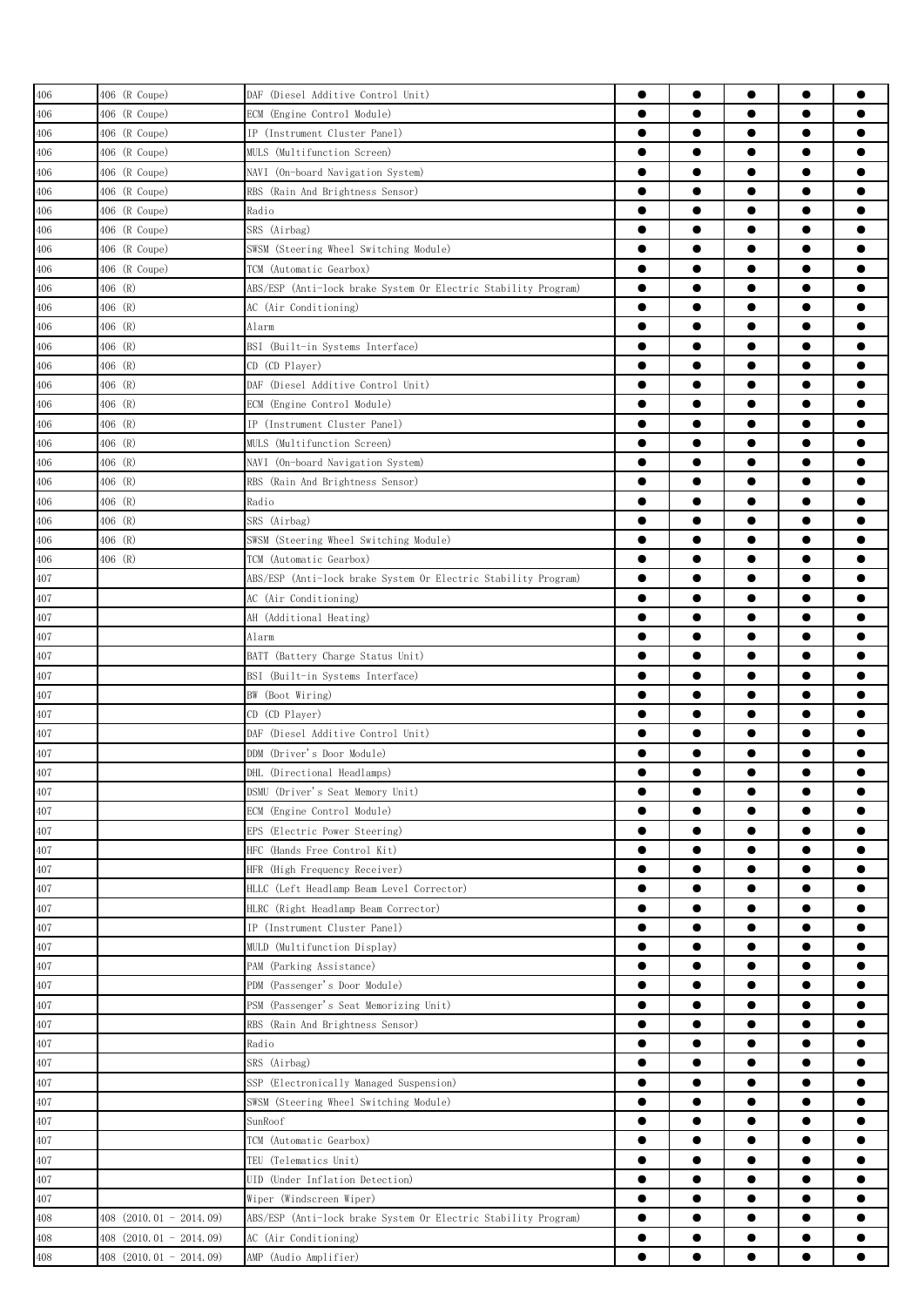| 408 | $408$ $(2010.01 - 2014.09)$              | Alarm                                                               | 0         | $\bullet$ |           | $\bullet$ |           |
|-----|------------------------------------------|---------------------------------------------------------------------|-----------|-----------|-----------|-----------|-----------|
| 408 | 408 (2010.01 - 2014.09)                  | Alarm Lin                                                           |           |           | $\bullet$ | $\bullet$ |           |
| 408 | 408 (2010.01 - 2014.09)                  | BATT (Battery Charge Status Unit)                                   | ●         | $\bullet$ | $\bullet$ | $\bullet$ |           |
| 408 | 408 (2010.01 - 2014.09)                  | BSI (Built-in Systems Interface)                                    | 0         | 0         |           | $\bullet$ |           |
| 408 | $408$ $(2010.01 - 2014.09)$              | CD (CD Player)                                                      | $\bullet$ | ●         | ●         |           |           |
| 408 | 408 (2010.01 - 2014.09)                  | DDM (Driver's Door Module)                                          |           |           | ●         | $\bullet$ |           |
| 408 | 408 (2010.01 - 2014.09)                  | DHL (Discharge Bulb With Directional Dipped Headlamp)               | $\bullet$ |           |           | $\bullet$ |           |
| 408 | 408 (2010.01 - 2014.09)                  | DSM (Driver's School Module)                                        | e         |           |           |           |           |
| 408 | $408$ $(2010.01 - 2014.09)$              | DSMU (Driver's Seat Memory Unit)                                    | e         |           |           |           |           |
| 408 | $408$ $(2010.01 - 2014.09)$              | ECM (Engine Control Module)                                         | 0         |           | 0         |           |           |
| 408 | $408$ $(2010.01 - 2014.09)$              | EPS (Electric Power Steering GEP)                                   | 0         | 0         |           |           |           |
| 408 | 408 (2010.01 - 2014.09)                  | EPS (Electric Power Steering)                                       | $\bullet$ | $\bullet$ |           | $\bullet$ |           |
| 408 | $408$ (2010.01 - 2014.09)                | ERU (Engine Relay Unit)                                             | $\bullet$ | $\bullet$ |           | $\bullet$ |           |
| 408 | 408 (2010.01 - 2014.09)                  | ESL (Electric Steering Lock)                                        |           | 0         |           | $\bullet$ |           |
| 408 | 408 (2010.01 - 2014.09)                  | FR (Folding Roof)                                                   | 0         |           | $\bullet$ | $\bullet$ |           |
| 408 | $408$ $(2010.01 - 2014.09)$              | HFC (Hands Free Control Kit)                                        | $\bullet$ | $\bullet$ |           | $\bullet$ |           |
| 408 | 408 (2010.01 - 2014.09)                  | HFR (High Frequency Receiver)                                       |           | ●         |           |           |           |
| 408 | 408 (2010.01 - 2014.09)                  | IP (Instrument Cluster Panel)                                       | $\bullet$ |           | ●         | $\bullet$ |           |
| 408 | $408$ $(2010.01 - 2014.09)$              | KEY (Electrionic Key Reader)                                        |           |           |           | $\bullet$ |           |
| 408 | $408$ $(2010.01 - 2014.09)$              | LDWS (Lane Departure Warning System)                                |           |           | 0         | $\bullet$ |           |
| 408 | $408$ $(2010.01 - 2014.09)$              | MAAP (Multiplexed Additive Adding Pump)                             | e         |           |           | $\bullet$ |           |
| 408 | $408$ $(2010.01 - 2014.09)$              | MCP (Multiplexed Control Panel)                                     | 0         |           | 0         |           |           |
| 408 | 408 (2010.01 - 2014.09)                  | MPD (Moving Panel Deflector)                                        |           | 0         | 0         | 0         |           |
| 408 | $408$ $(2010.01 - 2014.09)$              | MSI (Matrix Screen Integral To The Instrument Panel)                |           | ●         |           |           | e         |
| 408 | $408$ $(2010.01 - 2014.09)$              | MULC (Multifunction Video Camera (CMF))                             | $\bullet$ | $\bullet$ | $\bullet$ | $\bullet$ | ●         |
| 408 | 408 (2010.01 - 2014.09)                  | MULD (Multifunction Display)                                        |           | 0         |           | $\bullet$ |           |
| 408 | 408 (2010.01 - 2014.09)                  | MULS (Multifunction Screen)                                         |           |           | $\bullet$ | $\bullet$ | e         |
| 408 | $408$ (2010.01 - 2014.09)                | N-TNB (Not Fastened Warning Light (Tnb))                            | $\bullet$ |           | $\bullet$ | $\bullet$ |           |
| 408 | 408 (2010.01 - 2014.09)                  | NAVI (Telematic Navigator)                                          | ●         | 0         | 0         |           |           |
|     |                                          | NAVI/TEU/CAS (Audio-navigation Or Telematic Unit Or Connected Audio |           |           |           |           |           |
| 408 | 408 (2010.01 - 2014.09)                  | System)                                                             |           |           |           |           |           |
| 408 | $408$ $(2010.01 - 2014.09)$              | PAM (Parking Assistance)                                            | $\bullet$ | $\bullet$ | $\bullet$ | $\bullet$ |           |
| 408 | 408 (2010.01 - 2014.09)                  | PSM (Passenger's Seat Memorizing Unit)                              | 0         |           |           |           |           |
| 408 | 408 (2010.01 - 2014.09)                  | RBS (Rain And Brightness Sensor)                                    | ●         |           |           |           |           |
| 408 | 408 (2010.01 - 2014.09)                  | Radio                                                               | ●         |           |           | $\bullet$ |           |
| 408 | 408 (2010.01 - 2014.09)                  | SM (Services Module)                                                |           |           |           |           |           |
| 408 | $408$ $(2010.01 - 2014.09)$              | SPMU (Supply Protection And Management Unit)                        |           |           |           |           |           |
| 408 | 408 (2010.01 - 2014.09)                  | SRS (Airbag)                                                        |           |           |           |           |           |
| 408 | $408$ $(2010.01 - 2014.09)$              | SWIC (Steering Wheel With Integral Controls (VCI))                  |           | 0         | 0         |           |           |
| 408 | $408$ $(2010.01 - 2014.09)$              | SWSM (Steering Wheel Switching Module)                              |           | $\bullet$ |           |           |           |
| 408 | $408$ $(2010.01 - 2014.09)$              | SWSM (Switch Module Under The Steering Wheel)                       | $\bullet$ | $\bullet$ | $\bullet$ | $\bullet$ | $\bullet$ |
| 408 | $408$ $(2010.01 - 2014.09)$              | SunRoof                                                             | $\bullet$ | $\bullet$ | $\bullet$ | $\bullet$ | $\bullet$ |
| 408 | $408$ $(2010.01 - 2014.09)$              | TCM (Automatic Gearbox)                                             |           |           | $\bullet$ | $\bullet$ |           |
| 408 | 408 (2010.01 - 2014.09)                  | TCM (Sequential Gear Lever)                                         | $\bullet$ | $\bullet$ | $\bullet$ | $\bullet$ | $\bullet$ |
| 408 | 408 (2010.01 - 2014.09)                  | TEU (Telematics Unit)                                               | $\bullet$ | $\bullet$ | $\bullet$ | $\bullet$ |           |
| 408 | 408 (2010.01 - 2014.09)                  | TRU (Trailer Relay Unit)                                            | $\bullet$ | $\bullet$ |           | $\bullet$ | 0         |
| 408 | 408 (2010.01 - 2014.09)                  | UID (Under Inflation Detection)                                     | $\bullet$ |           | $\bullet$ | $\bullet$ |           |
| 408 | 408 (2010.01 - 2014.09)                  | VRD (Voltage Retaining Device)                                      | $\bullet$ |           |           | $\bullet$ |           |
| 408 | 408 (2010.01 - 2014.09)                  | Wiper (Windscreen Wiper)                                            | $\bullet$ | 0         |           | $\bullet$ |           |
| 408 | 408 (T93) $(2014.10 - )$                 | ABS/ESP (Anti-lock brake System Or Electric Stability Program)      |           |           | 0         |           |           |
| 408 | $(2014.10 - )$<br>408 (T <sub>93</sub> ) | AC (Air Conditioning)                                               | 0         |           | 0         |           |           |
| 408 | $408$ (T93) (2014.10 - )                 | Alarm                                                               |           |           | 0         |           | O         |
| 408 | 408 (T93)<br>$(2014.10 - )$              | BATT (Battery Charge Status Unit)                                   | $\bullet$ | $\bullet$ | $\bullet$ | $\bullet$ |           |
| 408 | 408 (T <sub>93</sub> )<br>$(2014.10 - )$ | BSI (Built-in Systems Interface)                                    | $\bullet$ | $\bullet$ | $\bullet$ | $\bullet$ |           |
| 408 | 408 (T <sub>93</sub> )<br>$(2014.10 - )$ | DSMU (Driver's Seat Memory Unit)                                    |           | $\bullet$ | $\bullet$ | $\bullet$ |           |
| 408 | 408 (T93)<br>$(2014.10 - )$              | ECM (Engine Control Module)                                         | $\bullet$ |           | $\bullet$ | $\bullet$ |           |
| 408 | 408 (T93)<br>$(2014.10 - )$              | EPS (Electric Power Steering GEP)                                   | $\bullet$ |           |           | $\bullet$ |           |
| 408 | 408 (T93)<br>$(2014.10 - )$              | ERU (Engine Relay Unit)                                             | 0         |           |           |           |           |
| 408 | 408 (T93)<br>$(2014.10 - )$              | ESL (Electric Steering Lock)                                        | $\bullet$ |           |           | $\bullet$ |           |
| 408 | 408 (T93)<br>$(2014.10 - )$              | HFC (Hands Free Control Kit)                                        | $\bullet$ |           |           | $\bullet$ |           |
| 408 | 408 (T93)<br>$(2014.10 - )$              | HLH (Headlamp Height Corrector)                                     |           | $\bullet$ |           | $\bullet$ |           |
| 408 | $408$ (T93) (2014.10 - )                 | IP (Instrument Cluster Panel)                                       |           | 0         | 0         | $\bullet$ |           |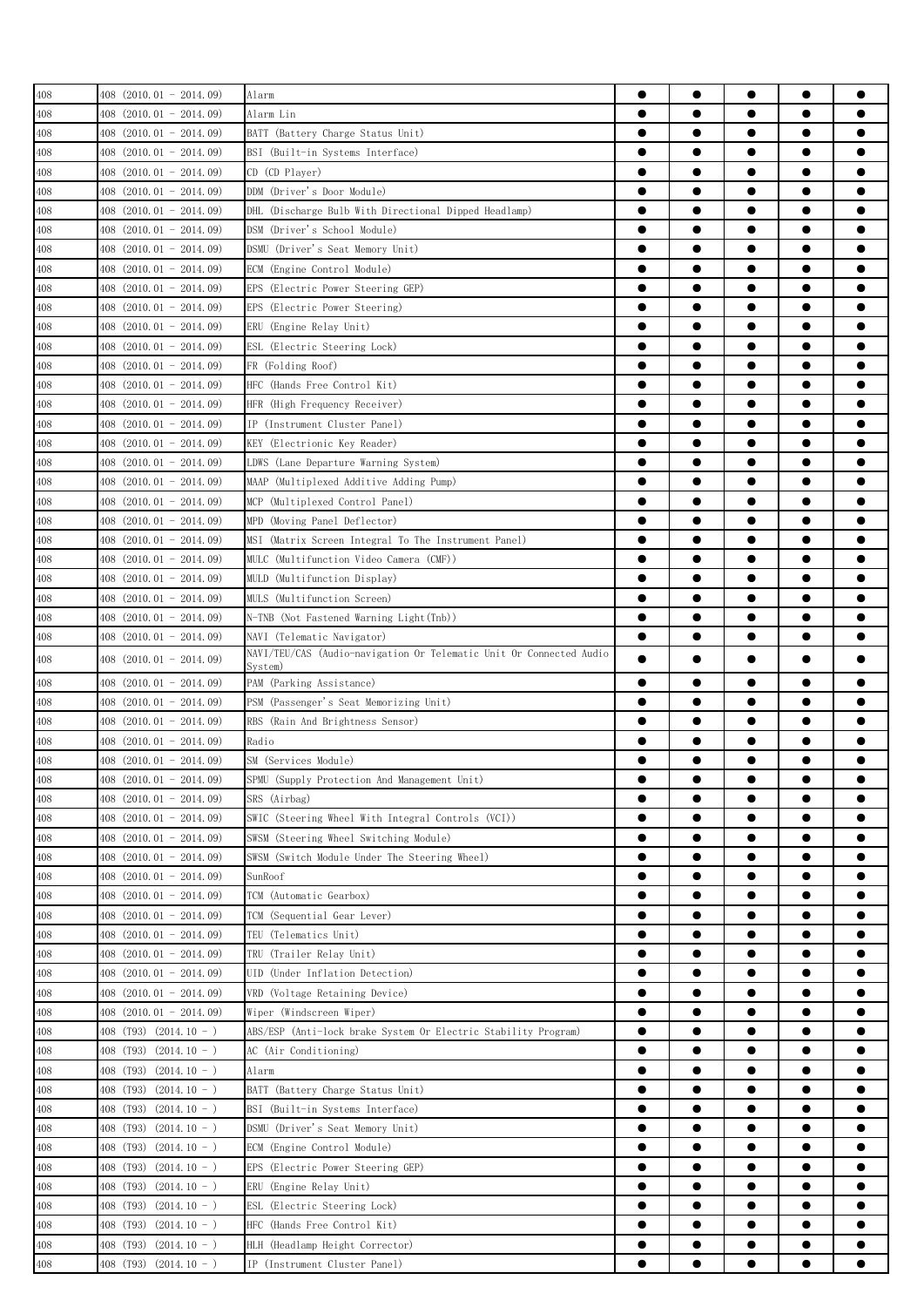| 408  | $408$ (T93) (2014.10 - )    | KEY (Electrionic Key Reader)                                                                      | 0         | $\bullet$ |           | $\bullet$ |   |
|------|-----------------------------|---------------------------------------------------------------------------------------------------|-----------|-----------|-----------|-----------|---|
| 408  | 408 (T93)<br>$(2014.10 - )$ | MCP (Multiplexed Control Panel)                                                                   | $\bullet$ |           |           | $\bullet$ |   |
| 408  | 408 (T93)<br>$(2014.10 - )$ | MSI (Matrix Screen Integral To The Instrument Panel)                                              | $\bullet$ |           | $\bullet$ | $\bullet$ |   |
| 408  | 408 (T93) (2014.10 - )      | MULC (Multifunction Video Camera (CMF))                                                           | $\bullet$ | $\bullet$ | $\bullet$ | $\bullet$ |   |
| 408  | 408 (T93) (2014.10 - )      | MULD (Multifunction Display)                                                                      | $\bullet$ | $\bullet$ | $\bullet$ | $\bullet$ |   |
| 408  | 408 (T93) (2014.10 - )      | MULS (Multifunction Screen)                                                                       | ●         | $\bullet$ |           | $\bullet$ |   |
| 408  | 408 (T93) (2014.10 - )      |                                                                                                   | $\bullet$ | $\bullet$ | $\bullet$ | $\bullet$ | ● |
|      |                             | NAVI (Telematic Navigator)<br>NAVI/TEU/CAS (Audio-navigation Or Telematic Unit Or Connected Audio |           |           |           |           |   |
| 408  | $408$ (T93) (2014.10 - )    | System)                                                                                           | $\bullet$ |           |           |           |   |
| 408  | 408 (T93) (2014.10 - )      | PAM (Parking Assistance)                                                                          | $\bullet$ | $\bullet$ |           | $\bullet$ |   |
| 408  | 408 (T93) (2014.10 - )      | RBS (Rain And Brightness Sensor)                                                                  |           | $\bullet$ | ●         | $\bullet$ |   |
| 408  | 408 (T93)<br>$(2014.10 - )$ | Radio                                                                                             | $\bullet$ | $\bullet$ |           | $\bullet$ |   |
| 408  | 408 (T93)<br>$(2014.10 - )$ | SM (Services Module)                                                                              | ●         |           | 0         | $\bullet$ |   |
| 408  | $(2014.10 - )$<br>408 (T93) | SPMU (Supply Protection And Management Unit)                                                      | 0         | ●         |           | $\bullet$ |   |
| 408  | 408 (T93)<br>$(2014.10 - )$ | SRS (Airbag)                                                                                      | 0         |           |           |           |   |
| 408  | 408 (T93) (2014.10 - )      | SWIC (Steering Wheel With Integral Controls (VCI))                                                | 0         | 0         |           |           |   |
| 408  | 408 (T93)<br>$(2014.10 - )$ | SWSM (Switch Module Under The Steering Wheel)                                                     | $\bullet$ | ●         |           | $\bullet$ | e |
| 408  | 408 (T93)<br>$(2014.10 - )$ | TCM (Automatic Gearbox)                                                                           | $\bullet$ | $\bullet$ | $\bullet$ | $\bullet$ | ● |
| 408  | 408 (T93)<br>$(2014.10 - )$ | TCM (Sequential Gear Lever)                                                                       | $\bullet$ |           |           | $\bullet$ |   |
| 408  | $408$ (T93) (2014.10 - )    | VRD (Voltage Retaining Device)                                                                    | $\bullet$ | $\bullet$ | $\bullet$ | $\bullet$ | Α |
| 5008 | 5008                        | ABS/ESP (Anti-lock brake System Or Electric Stability Program)                                    | $\bullet$ | $\bullet$ | $\bullet$ | $\bullet$ | 0 |
| 5008 | 5008                        | AC (Air Conditioning)                                                                             | $\bullet$ | $\bullet$ | $\bullet$ | $\bullet$ |   |
| 5008 | 5008                        | AC (Rear Air Conditioning)                                                                        | ●         | ●         | ●         | $\bullet$ |   |
| 5008 | 5008                        | ALM (Anti-theft Alarm)                                                                            | $\bullet$ | $\bullet$ |           | $\bullet$ |   |
| 5008 | 5008                        | AMP (Audio Amplifier)                                                                             | $\bullet$ |           | 0         | $\bullet$ |   |
| 5008 | 5008                        | ASM (Anti-slip Mode Selector)                                                                     | 0         | 0         | 0         | $\bullet$ |   |
|      |                             |                                                                                                   | 0         | 0         | 0         | $\bullet$ |   |
| 5008 | 5008                        | Alarm                                                                                             |           |           |           |           |   |
| 5008 | 5008                        | BATT (Battery Charge Status Unit)                                                                 | $\bullet$ |           | 0         | $\bullet$ |   |
| 5008 | 5008                        | BCM (Body Control Module)                                                                         | $\bullet$ | $\bullet$ |           | $\bullet$ |   |
| 5008 | 5008                        | BSI (Built-in Systems Interface)                                                                  | $\bullet$ | $\bullet$ | $\bullet$ | $\bullet$ |   |
| 5008 | 5008                        | $CD$ $(CD$ $Player)$                                                                              | $\bullet$ | $\bullet$ | $\bullet$ | $\bullet$ |   |
| 5008 | 5008                        | CD (External CD Plaver)                                                                           | $\bullet$ | $\bullet$ | $\bullet$ | $\bullet$ |   |
| 5008 | 5008                        | CPDMD (Control Panel Dot Matrix Display)                                                          | $\bullet$ | $\bullet$ | $\bullet$ | $\bullet$ |   |
| 5008 | 5008                        | DAF (Diesel Additive Pump)                                                                        | $\bullet$ | $\bullet$ | $\bullet$ | $\bullet$ |   |
| 5008 | 5008                        | DDC (Driver's Door Control Panel)                                                                 | 0         | 0         | 0         | $\bullet$ |   |
| 5008 | 5008                        | DSC (Driver's Seat Comfort ECU)                                                                   | ●         |           |           | $\bullet$ |   |
| 5008 | 5008                        | DSP (Driver's Seat Pneumatic Functions ECU)                                                       |           |           |           |           |   |
| 5008 | 5008                        | Display                                                                                           |           |           |           |           |   |
| 5008 | 5008                        | ECM (Engine Control Module)                                                                       | 0         |           |           |           |   |
| 5008 | 5008                        | EPB (Electric Secondary Brake)                                                                    | 0         |           |           |           |   |
| 5008 | 5008                        | EPS (Electric Power Steering)                                                                     | $\bullet$ |           |           | $\bullet$ |   |
| 5008 | 5008                        | ERU (Engine Relay Unit)                                                                           | $\bullet$ | $\bullet$ |           | $\bullet$ |   |
| 5008 | 5008                        | ESL (Electric Steering Lock)                                                                      | $\bullet$ | $\bullet$ | $\bullet$ | $\bullet$ |   |
| 5008 | 5008                        | HFA (Hands Full Access ECU(Right-hand Side Or Rear))                                              | $\bullet$ | $\bullet$ | $\bullet$ | $\bullet$ |   |
| 5008 | 5008                        | HFC (Hands Free Control Kit)                                                                      | $\bullet$ | $\bullet$ | $\bullet$ | $\bullet$ |   |
| 5008 | 5008                        | HFR (High Frequency Receiver)                                                                     | $\bullet$ | $\bullet$ | $\bullet$ | $\bullet$ |   |
| 5008 | 5008                        | HHV (High Head Vision)                                                                            | $\bullet$ | $\bullet$ |           | $\bullet$ |   |
| 5008 | 5008                        | HLH (Headlamp Height Corrector)                                                                   | $\bullet$ | ●         |           | $\bullet$ |   |
| 5008 | 5008                        | IP (Instrument Cluster Panel)                                                                     | $\bullet$ |           |           | $\bullet$ |   |
| 5008 | 5008                        | LDWS (Lane Departure Warning System)                                                              |           | 0         |           | $\bullet$ |   |
| 5008 | 5008                        | MAAP (Multiplexed Additive Adding Pump)                                                           | ●         |           |           | $\bullet$ |   |
| 5008 | 5008                        | MCP (Multiplexed Control Panel)                                                                   | $\bullet$ |           |           | $\bullet$ |   |
| 5008 | 5008                        | MULC (Multifunction Video Camera (CMF))                                                           |           |           |           |           |   |
| 5008 | 5008                        | MULS (Multifunction Screen)                                                                       | $\bullet$ | ●         |           | $\bullet$ |   |
| 5008 | 5008                        | N-TNB (Not Fastened Warning Light (Tnb))                                                          | $\bullet$ | $\bullet$ | $\bullet$ | $\bullet$ |   |
|      |                             | NAVI/TEU/CAS (Audio-navigation Or Telematic Unit Or Connected Audio                               |           |           |           |           |   |
| 5008 | 5008                        | System)                                                                                           | ●         |           |           | $\bullet$ |   |
| 5008 | 5008                        | NIU (Network Isolation Unit)                                                                      | $\bullet$ | $\bullet$ |           | $\bullet$ |   |
| 5008 | 5008                        | PAM (Parking Assistance)                                                                          | $\bullet$ | $\bullet$ |           | $\bullet$ |   |
| 5008 | 5008                        | PSP (Passenger's Seat Pneumatic Functions ECU)                                                    | $\bullet$ | $\bullet$ |           | $\bullet$ |   |
| 5008 | 5008                        | PVA (Panoramic Visual Assistance ECU)                                                             | $\bullet$ | $\bullet$ | $\bullet$ | $\bullet$ |   |
| 5008 | 5008                        | RBS (Rain And Brightness Sensor)                                                                  | $\bullet$ | $\bullet$ | $\bullet$ | $\bullet$ |   |
| 5008 | 5008                        | RSS (Rain-sunlight Sensor)                                                                        |           | $\bullet$ |           |           |   |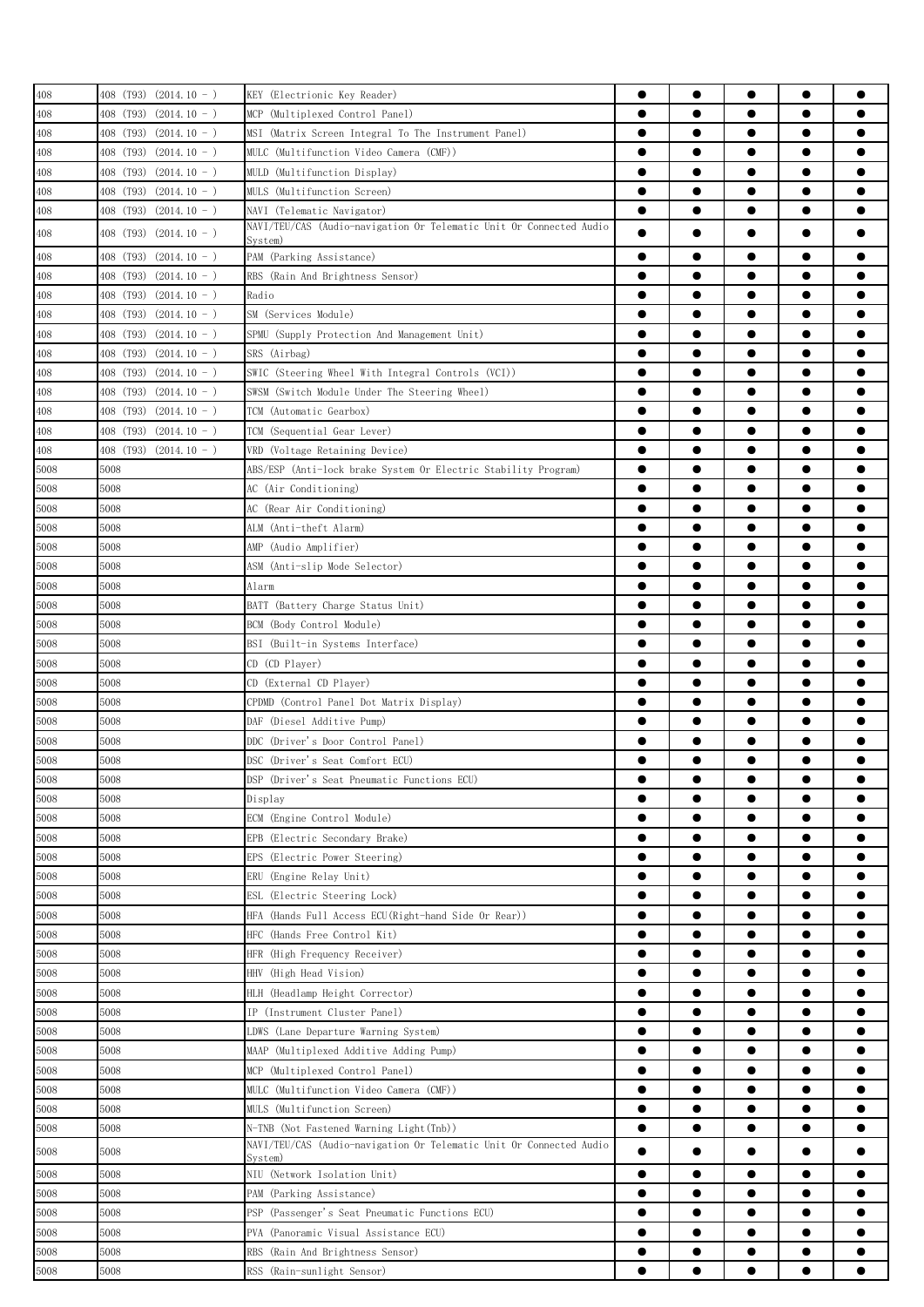| 5008 | 5008       | Radio                                                                   |           | $\bullet$ | $\bullet$ | $\bullet$ |           |
|------|------------|-------------------------------------------------------------------------|-----------|-----------|-----------|-----------|-----------|
| 5008 | 5008       | SB (Seat Belts Not Fastened LED Unit(TNB))                              | $\bullet$ | $\bullet$ |           | $\bullet$ |           |
| 5008 | 5008       | SHP/VR (Front Left Seat Heated Pads And Ventilation Regulation ECU)     | $\bullet$ |           |           | $\bullet$ |           |
| 5008 | 5008       | SHP/VR (Front Right Seat Heated Pads And Ventilation Regulation<br>ECU) | ●         |           | ●         | $\bullet$ |           |
| 5008 | 5008       | SM (Services Module)                                                    | 0         | ●         |           | $\bullet$ |           |
| 5008 | 5008       | SPMU (Supply Protection And Management Unit)                            | $\bullet$ | $\bullet$ | $\bullet$ | $\bullet$ | ●         |
| 5008 | 5008       | SRS (Airbag)                                                            |           | $\bullet$ | $\bullet$ | $\bullet$ |           |
| 5008 | 5008       | SWC (Controls On The Steering Wheel)                                    |           | $\bullet$ | $\bullet$ | $\bullet$ |           |
| 5008 | 5008       | SWSM (Steering Wheel Switching Module)                                  | $\bullet$ | $\bullet$ | $\bullet$ | $\bullet$ | $\bullet$ |
| 5008 | 5008       | SWSM (Switch Module Under The Steering Wheel)                           | $\bullet$ | $\bullet$ | $\bullet$ | $\bullet$ |           |
| 5008 | 5008       | Siren                                                                   | ●         | ●         | $\bullet$ | $\bullet$ |           |
| 5008 | 5008       | TCM (Automatic Gearbox)                                                 | ●         | ●         |           | $\bullet$ |           |
| 5008 | 5008       | TCM (Sequential Gear Lever)                                             |           |           |           | $\bullet$ |           |
| 5008 | 5008       | TEU (Telematics Unit)                                                   | e         |           |           | $\bullet$ |           |
| 5008 | 5008       | TRU (Trailer Relay Unit)                                                |           |           |           | $\bullet$ |           |
| 5008 | 5008       | TS (Touch Screen)                                                       |           |           |           | $\bullet$ |           |
| 5008 | 5008       | UID (Under Inflation Detection)                                         |           |           |           | $\bullet$ | O         |
| 5008 | 5008       | VDA (Vehicle Distance Assistance)                                       | $\bullet$ | $\bullet$ | $\bullet$ | $\bullet$ | ●         |
| 5008 | 5008       | VRD (Voltage Retaining Device)                                          | $\bullet$ | $\bullet$ | $\bullet$ | $\bullet$ |           |
| 5008 | 5008       | Wiper (Windscreen Wiper)                                                |           | $\bullet$ |           | $\bullet$ |           |
| 5008 | 5008 (P84) | ABS/ESP (Anti-lock brake System Or Electric Stability Program)          | $\bullet$ | $\bullet$ | $\bullet$ | $\bullet$ |           |
| 5008 | 5008 (P84) | AC (Air Conditioning)                                                   | $\bullet$ | $\bullet$ | $\bullet$ | $\bullet$ |           |
| 5008 | 5008 (P84) | AC (Rear Air Conditioning)                                              |           | ●         | 0         | $\bullet$ |           |
| 5008 | 5008 (P84) | ALM (Anti-theft Alarm)                                                  | ●         | ●         | ●         | $\bullet$ |           |
| 5008 | 5008 (P84) | AMP (Audio Amplifier)                                                   |           |           |           | $\bullet$ |           |
| 5008 | 5008 (P84) | ASM (Anti-slip Mode Selector)                                           |           |           |           | $\bullet$ |           |
| 5008 | 5008 (P84) | BATT (Battery Charge Status Unit)                                       |           |           |           | $\bullet$ |           |
| 5008 | 5008 (P84) | BCM (Body Control Module)                                               |           | 0         |           | $\bullet$ |           |
| 5008 | 5008 (P84) | BSI (Built-in Systems Interface)                                        | 0         | ●         |           | $\bullet$ |           |
| 5008 | 5008 (P84) | CD (External CD Player)                                                 |           | $\bullet$ |           | $\bullet$ | ●         |
| 5008 | 5008 (P84) | DAF (Diesel Additive Pump)                                              | $\bullet$ | $\bullet$ | $\bullet$ | $\bullet$ |           |
| 5008 | 5008 (P84) | DDC (Driver's Door Control Panel)                                       |           | $\bullet$ | $\bullet$ | $\bullet$ |           |
| 5008 | 5008 (P84) | (Headlamp Height Adjuster/Directional Headlamp)<br>DHL                  |           | $\bullet$ | $\bullet$ | $\bullet$ |           |
| 5008 | 5008 (P84) | DSC (Driver's Seat Comfort ECU)                                         | $\bullet$ | $\bullet$ | $\bullet$ | $\bullet$ | ●         |
| 5008 | 5008 (P84) | DSP (Driver's Seat Pneumatic Functions ECU)                             |           |           |           |           |           |
| 5008 | 5008 (P84) | Display                                                                 |           | ●         |           | $\bullet$ |           |
| 5008 | 5008 (P84) | ECM (Engine Control Module)                                             | ●         |           |           | $\bullet$ |           |
| 5008 | 5008 (P84) | EPS (Electric Power Steering)                                           | 0         |           |           | $\bullet$ |           |
| 5008 | 5008 (P84) | ERU (Engine Relay Unit)                                                 | ●         |           |           |           |           |
| 5008 | 5008 (P84) | ESL (Electric Steering Lock)                                            |           |           |           | $\bullet$ |           |
| 5008 | 5008 (P84) | HFA (Hands Full Access ECU(Right-hand Side Or Rear))                    |           |           |           | $\bullet$ |           |
| 5008 | 5008 (P84) | IP (Instrument Cluster Panel)                                           |           | ●         |           | $\bullet$ | ●         |
| 5008 | 5008 (P84) | MCP (Multiplexed Control Panel)                                         | $\bullet$ | $\bullet$ | $\bullet$ | $\bullet$ | $\bullet$ |
| 5008 | 5008 (P84) | MULC (Multifunction Video Camera (CMF))                                 | $\bullet$ | $\bullet$ | $\bullet$ | $\bullet$ | $\bullet$ |
| 5008 | 5008 (P84) | NAVI/TEU/CAS (Audio-navigation Or Telematic Unit Or Connected Audio     | $\bullet$ |           |           | $\bullet$ |           |
|      |            | System)                                                                 |           |           |           |           |           |
| 5008 | 5008 (P84) | PAM (Parking Assistance)                                                | $\bullet$ | $\bullet$ | $\bullet$ | $\bullet$ |           |
| 5008 | 5008 (P84) | PSP (Passenger's Seat Pneumatic Functions ECU)                          | $\bullet$ | $\bullet$ | $\bullet$ | $\bullet$ |           |
| 5008 | 5008 (P84) | PVA (Panoramic Visual Assistance ECU)                                   | $\bullet$ | $\bullet$ | $\bullet$ | $\bullet$ |           |
| 5008 | 5008 (P84) | RSS (Rain-sunlight Sensor)                                              | $\bullet$ | $\bullet$ | $\bullet$ | $\bullet$ |           |
| 5008 | 5008 (P84) | Radio                                                                   | $\bullet$ | $\bullet$ | $\bullet$ | $\bullet$ |           |
| 5008 | 5008 (P84) | SB (Seat Belts Not Fastened LED Unit(TNB))                              | $\bullet$ | $\bullet$ |           | $\bullet$ |           |
| 5008 | 5008 (P84) | SHP/VR (Front Left Seat Heated Pads And Ventilation Regulation ECU)     | $\bullet$ |           |           | $\bullet$ |           |
| 5008 | 5008 (P84) | SHP/VR (Front Right Seat Heated Pads And Ventilation Regulation<br>ECU) |           |           |           |           |           |
| 5008 | 5008 (P84) | SM (Services Module)                                                    | $\bullet$ | $\bullet$ | $\bullet$ | $\bullet$ |           |
| 5008 | 5008 (P84) | SPMU (Supply Protection And Management Unit)                            | $\bullet$ | $\bullet$ | $\bullet$ | $\bullet$ |           |
| 5008 | 5008 (P84) | SRS (Airbag)                                                            | $\bullet$ |           |           | $\bullet$ |           |
| 5008 | 5008 (P84) | SWC (Controls On The Steering Wheel)                                    |           | $\bullet$ |           | $\bullet$ |           |
| 5008 | 5008 (P84) | SWSM (Switch Module Under The Steering Wheel)                           | $\bullet$ | ●         |           | $\bullet$ |           |
| 5008 | 5008 (P84) | Siren                                                                   | $\bullet$ |           |           | $\bullet$ |           |
| 5008 | 5008 (P84) | TCM (Automatic Gearbox)                                                 |           |           |           |           |           |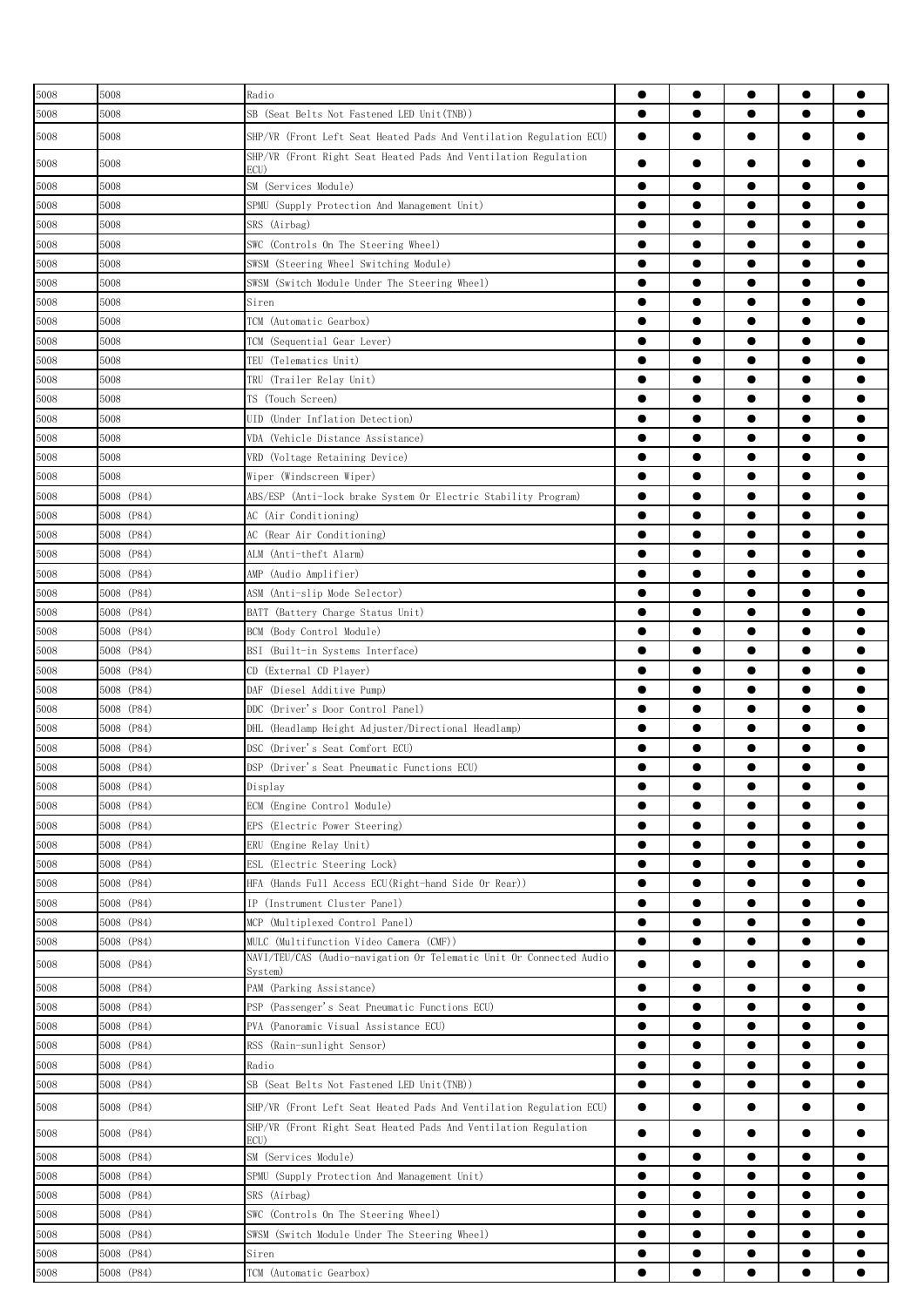| 5008 | 5008 (P84)    | TCM (Sequential Gear Lever)                                    | ●         | $\bullet$ |           | $\bullet$ |           |
|------|---------------|----------------------------------------------------------------|-----------|-----------|-----------|-----------|-----------|
| 5008 | 5008 (P84)    | TRU (Trailer Relay Unit)                                       | 0         | 0         |           |           |           |
| 5008 | 5008 (P84)    | TS (Touch Screen)                                              | $\bullet$ | $\bullet$ |           | $\bullet$ |           |
| 5008 | 5008 (P84)    | VDA (Vehicle Distance Assistance)                              | $\bullet$ | $\bullet$ | $\bullet$ | $\bullet$ |           |
| 5008 | 5008 (P84)    | VRD (Voltage Retaining Device)                                 | $\bullet$ | $\bullet$ |           | $\bullet$ |           |
| 5008 | 5008 (P84)    | Wiper (Windscreen Wiper)                                       | $\bullet$ | $\bullet$ | $\bullet$ | $\bullet$ |           |
| 508  | 508           | ABS/ESP (Anti-lock brake System Or Electric Stability Program) | $\bullet$ | $\bullet$ | $\bullet$ | $\bullet$ | ●         |
| 508  | 508           | AC (Air Conditioning)                                          | $\bullet$ | $\bullet$ |           | $\bullet$ |           |
| 508  | 508           | AC (Rear Air Conditioning)                                     | $\bullet$ | $\bullet$ | ●         | $\bullet$ |           |
| 508  | 508           | AH (Additional Heating)                                        | $\bullet$ |           | ●         | $\bullet$ |           |
| 508  | 508           | AMP (Radio Amplifier)                                          | $\bullet$ |           |           | $\bullet$ |           |
| 508  | 508           | Alarm                                                          | 0         |           | e         | $\bullet$ |           |
| 508  | 508           | BATT (Battery Charge Status Unit)                              | ●         | 0         |           | $\bullet$ |           |
| 508  | 508           | BATT (Traction Battery ECU)                                    | 0         |           |           | $\bullet$ |           |
| 508  | 508           | BSI (Built-in Systems Interface)                               |           |           |           | $\bullet$ |           |
| 508  | 508           |                                                                | $\bullet$ | $\bullet$ |           | $\bullet$ |           |
|      |               | DBVHA (Discharge Bulbs Vertical And Horizontal Adjustment)     | $\bullet$ | $\bullet$ | $\bullet$ | $\bullet$ |           |
| 508  | 508           | DDC (Driver's Door Control Panel)                              | $\bullet$ | $\bullet$ | $\bullet$ | $\bullet$ |           |
| 508  | 508           | DSMU (Driver's Seat Memory Unit)                               |           |           |           |           |           |
| 508  | 508           | ECM (Engine Control Module)                                    | $\bullet$ | $\bullet$ | $\bullet$ | $\bullet$ |           |
| 508  | 508           | EPB (Electric Secondary Brake)                                 | $\bullet$ | $\bullet$ | $\bullet$ | $\bullet$ |           |
| 508  | 508           | EPS (Electric Power Steering GEP)                              | ●         | $\bullet$ |           | $\bullet$ |           |
| 508  | 508           | (Engine Relay Unit)<br>ERU                                     | $\bullet$ | ●         |           | $\bullet$ |           |
| 508  | 508           | (Electric Steering Lock)<br>ESL                                | $\bullet$ |           |           | $\bullet$ |           |
| 508  | 508           | HFC (Hands Free Control Kit)                                   | 0         | 0         |           | $\bullet$ |           |
| 508  | 508           | HHV (High Head Vision)                                         |           |           |           | $\bullet$ |           |
| 508  | 508           | HMS (Hybrid Mode Selector)                                     | 0         | 0         |           |           |           |
| 508  | 508           | HYC-1 (Hybrid Control ECU 1)                                   |           |           |           | $\bullet$ |           |
| 508  | 508           | HYC-2 (Hybrid Control ECU 2)                                   | $\bullet$ | $\bullet$ |           | $\bullet$ | ●         |
| 508  | 508           | IP (Instrument Cluster Panel)                                  | $\bullet$ | $\bullet$ | $\bullet$ | $\bullet$ |           |
| 508  | 508           | KEY (Electrionic Key Reader)                                   | $\bullet$ | $\bullet$ | $\bullet$ | $\bullet$ |           |
| 508  | 508           | MBA (Main Beams Assistant)                                     | $\bullet$ | $\bullet$ | $\bullet$ | $\bullet$ | Α         |
| 508  | 508           | MCP (Multiplexed Control Panel)                                | $\bullet$ | $\bullet$ | $\bullet$ | $\bullet$ | 0         |
| 508  | 508           | MOTO (Motorised Boot ECU)                                      |           |           |           | $\bullet$ |           |
| 508  | 508           | MSI<br>(Matrix Screen Integral To The Instrument Panel)        | ●         | $\bullet$ | ●         | $\bullet$ |           |
| 508  | 508           | MULS (Multifunction Screen)                                    | $\bullet$ | ●         |           | $\bullet$ |           |
| 508  | 508           | NAVI (Telematic Navigator)                                     |           |           |           |           |           |
| 508  | 508           | PAM (Parking Assistance)                                       |           | $\bullet$ |           | $\bullet$ |           |
| 508  | 508           | RBS (Rain And Brightness Sensor)                               | 0         |           |           |           |           |
| 508  | 508           | Radio                                                          | $\bullet$ |           |           |           |           |
| 508  | 508           | SB (Seat Belts Not Fastened LED Unit(TNB))                     | $\bullet$ | $\bullet$ |           | $\bullet$ | ●         |
| 508  | 508           | SM (Services Module)                                           | $\bullet$ | $\bullet$ | $\bullet$ | $\bullet$ | $\bullet$ |
| 508  | 508           | SPMU (Supply Protection And Management Unit)                   | $\bullet$ | $\bullet$ | $\bullet$ | $\bullet$ |           |
| 508  | 508           | SRS (Airbag)                                                   | $\bullet$ | $\bullet$ | $\bullet$ | $\bullet$ | Ω         |
| 508  | 508           | SSP (Active Damper Electronic Unit)                            | $\bullet$ | $\bullet$ | $\bullet$ | $\bullet$ | $\bullet$ |
| 508  | 508           | SWIC (Steering Wheel With Integral Controls (VCI))             | $\bullet$ | $\bullet$ | $\bullet$ | $\bullet$ |           |
| 508  | 508           | SWSM (Switch Module Under The Steering Wheel(Top Of Column))   | $\bullet$ | $\bullet$ | $\bullet$ | $\bullet$ | ●         |
| 508  | 508           | TCM (Automatic Gearbox)                                        | $\bullet$ | $\bullet$ |           | $\bullet$ |           |
| 508  | 508           | TEU/NAVI (Telematics Unit(Rtx) Or Radio-navigation)            | $\bullet$ |           |           | $\bullet$ |           |
| 508  | 508           | TRU (Trailer Relay Unit)                                       | $\bullet$ | $\bullet$ |           | $\bullet$ |           |
| 508  | 508           | UID (Under Inflation Detection)                                | $\bullet$ |           | 0         | $\bullet$ |           |
| 508  | 508           | VRD (Voltage Retaining Device)                                 | $\bullet$ |           | 0         | $\bullet$ |           |
| 508  | 508           | Wiper-L (Windscreen Wiper (Left-hand Side))                    | $\bullet$ |           |           | $\bullet$ |           |
| 508  | 508           | Wiper-R (Windscreen Wiper (Right-hand Side))                   | $\bullet$ | $\bullet$ | $\bullet$ | $\bullet$ |           |
| 508  | 508 (Hybrid4) | ABS/ESP (Anti-lock brake System Or Electric Stability Program) | $\bullet$ | $\bullet$ | $\bullet$ | $\bullet$ |           |
| 508  | 508 (Hybrid4) | AC (Air Conditioning)                                          | $\bullet$ | $\bullet$ | $\bullet$ | $\bullet$ |           |
| 508  | 508 (Hybrid4) | AC (Rear Air Conditioning)                                     | $\bullet$ | $\bullet$ | $\bullet$ | $\bullet$ |           |
|      |               |                                                                | $\bullet$ | $\bullet$ | $\bullet$ | $\bullet$ |           |
| 508  | 508 (Hybrid4) | AH (Additional Heating)                                        | $\bullet$ | $\bullet$ |           | $\bullet$ |           |
| 508  | 508 (Hybrid4) | ALM (Anti-theft Alarm)                                         | ●         | ●         |           | $\bullet$ |           |
| 508  | 508 (Hybrid4) | AMP (Audio Amplifier)                                          |           |           |           |           |           |
| 508  | 508 (Hybrid4) | BATT (Battery Charge Status Unit)                              | $\bullet$ | $\bullet$ |           | $\bullet$ |           |
| 508  | 508 (Hybrid4) | BATT (Traction Battery ECU)                                    |           | 0         |           | $\bullet$ |           |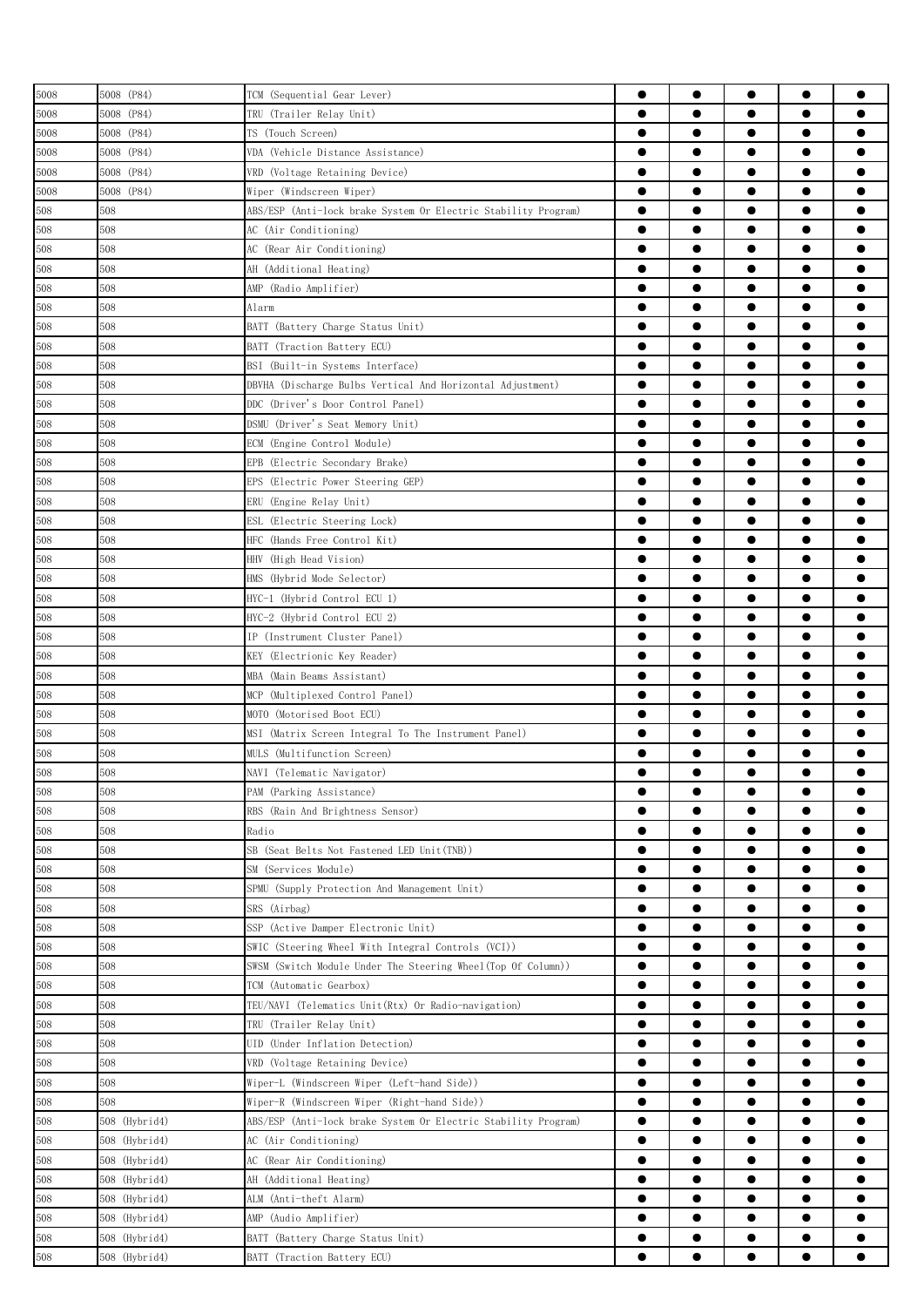| 508 | 508 (Hybrid4)     | BSI (Built-in Systems Interface)                               | 0         |           |           |           |           |
|-----|-------------------|----------------------------------------------------------------|-----------|-----------|-----------|-----------|-----------|
| 508 | 508 (Hybrid4)     | DBVHA (Discharge Bulbs Vertical And Horizontal Adjustment)     | $\bullet$ |           |           | $\bullet$ |           |
| 508 | 508 (Hybrid4)     | DCP (Door Control Pad)                                         | $\bullet$ | $\bullet$ |           | $\bullet$ |           |
| 508 | 508 (Hybrid4)     | DSMU (Driver's Seat Memory Unit)                               |           |           |           | $\bullet$ |           |
| 508 | 508 (Hybrid4)     | ECM (Engine Control Module)                                    | ●         | $\bullet$ | $\bullet$ | $\bullet$ |           |
| 508 | 508 (Hybrid4)     | EPB (Electric Secondary Brake)                                 | $\bullet$ |           |           | $\bullet$ |           |
| 508 | 508 (Hybrid4)     | EPS (Electric Power Steering Electric Pump Unit)               |           | ●         |           |           |           |
| 508 | 508 (Hybrid4)     | ERU (Engine Relay Unit)                                        | ●         | ●         | ●         | $\bullet$ |           |
| 508 | 508 (Hybrid4)     | ESL (Electric Steering Lock)                                   |           |           |           | $\bullet$ |           |
| 508 | 508 (Hybrid4)     | HFC (Hands Free Control Kit)                                   |           |           | 0         | $\bullet$ |           |
| 508 | 508 (Hybrid4)     | HHV (High Head Vision)                                         | e         | 0         |           | $\bullet$ |           |
| 508 | 508 (Hybrid4)     | HMS (Hybrid Mode Selector)                                     | 0         |           |           |           |           |
| 508 | 508 (Hybrid4)     | HYC-1 (Hybrid Control ECU 1)                                   | 0         | 0         |           |           |           |
| 508 | 508 (Hybrid4)     | HYC-2 (Hybrid Control ECU 2)                                   | 0         | ●         |           | $\bullet$ |           |
| 508 | 508 (Hybrid4)     | IP (Instrument Cluster Panel)                                  | $\bullet$ | $\bullet$ | $\bullet$ | $\bullet$ | ●         |
| 508 | 508 (Hybrid4)     | KEY (Electrionic Key Reader)                                   |           |           |           | $\bullet$ |           |
| 508 | 508 (Hybrid4)     | MBA (Main Beams Assistant)                                     |           |           | $\bullet$ | $\bullet$ |           |
| 508 | 508 (Hybrid4)     | MCP (Multiplexed Control Panel)                                | $\bullet$ | $\bullet$ | $\bullet$ | $\bullet$ |           |
| 508 | 508 (Hybrid4)     | MSI (Matrix Screen Integral To The Instrument Panel)           | ●         | ●         |           |           |           |
| 508 | 508 (Hybrid4)     | MULD (Multifunction Display)                                   | $\bullet$ |           | ●         |           |           |
| 508 | 508 (Hybrid4)     | NAVI (Telematic Navigator)                                     | ●         |           | 0         | $\bullet$ |           |
| 508 | 508 (Hybrid4)     | PAM (Parking Assistance)                                       | 0         |           |           | $\bullet$ |           |
| 508 | 508 (Hybrid4)     | Radio RD5                                                      |           |           |           | $\bullet$ |           |
| 508 | 508 (Hybrid4)     | SB (Seat Belts Not Fastened LED Unit(TNB))                     |           |           |           |           |           |
| 508 | 508 (Hybrid4)     | SM (Services Module)                                           | 0         |           |           |           |           |
| 508 | 508 (Hybrid4)     | SPMU (Supply Protection And Management Unit)                   |           | ●         |           | $\bullet$ | o         |
| 508 | 508 (Hybrid4)     | SRS (Airbag)                                                   | $\bullet$ | $\bullet$ | $\bullet$ | $\bullet$ |           |
| 508 | 508 (Hybrid4)     | SWIC (Steering Wheel With Integral Controls (VCI))             | $\bullet$ | $\bullet$ |           | $\bullet$ |           |
| 508 | 508 (Hybrid4)     | SWSM (Switch Module Under The Steering Wheel(Top Of Column))   | $\bullet$ |           | $\bullet$ | $\bullet$ |           |
| 508 | 508 (Hybrid4)     | TCM (Automatic Gearbox)                                        | $\bullet$ | $\bullet$ | $\bullet$ | $\bullet$ | ●         |
| 508 | 508 (Hybrid4)     | TEU (Telematics Unit)                                          | $\bullet$ | $\bullet$ | $\bullet$ | $\bullet$ |           |
| 508 | 508 (Hybrid4)     | TRU (Trailer Relay Unit)                                       | 0         | 0         |           |           |           |
| 508 | 508 (Hybrid4)     | UID (Under Inflation Detection)                                | $\bullet$ | ●         |           | $\bullet$ |           |
| 508 | 508 (Hybrid4)     | VRD (Voltage Retaining Device)                                 |           |           |           | $\bullet$ |           |
| 508 | 508 (Hybrid4)     | Wiper-L (Windscreen Wiper (Left-hand Side))                    | Œ         |           |           | e         |           |
| 508 | 508 (Hybrid4)     | Wiper-R (Windscreen Wiper (Right-hand Side))                   |           |           |           |           |           |
| 508 | 508 (RXH Hybrid4) | ABS/ESP (Anti-lock brake System Or Electric Stability Program) | $\bullet$ | $\bullet$ |           | $\bullet$ |           |
| 508 | 508 (RXH Hybrid4) | AC (Air Conditioning)                                          | 0         |           |           |           |           |
| 508 | 508 (RXH Hybrid4) | AC (Rear Air Conditioning)                                     | $\bullet$ | $\bullet$ | $\bullet$ | $\bullet$ |           |
| 508 | 508 (RXH Hybrid4) | AH (Additional Heating)                                        | $\bullet$ | $\bullet$ | $\bullet$ | $\bullet$ |           |
| 508 | 508 (RXH Hybrid4) | ALM (Anti-theft Alarm)                                         | $\bullet$ | $\bullet$ | $\bullet$ | $\bullet$ |           |
| 508 | 508 (RXH Hybrid4) | AMP (Audio Amplifier)                                          | $\bullet$ |           | $\bullet$ | $\bullet$ |           |
| 508 | 508 (RXH Hybrid4) | BATT (Battery Charge Status Unit)                              | $\bullet$ | $\bullet$ | $\bullet$ | $\bullet$ |           |
| 508 | 508 (RXH Hybrid4) | BATT (Traction Battery ECU)                                    | $\bullet$ | $\bullet$ |           |           |           |
| 508 | 508 (RXH Hybrid4) | BSI (Built-in Systems Interface)                               | $\bullet$ | $\bullet$ |           | $\bullet$ | 0         |
| 508 | 508 (RXH Hybrid4) | DBVHA (Discharge Bulbs Vertical And Horizontal Adjustment)     | $\bullet$ |           |           | $\bullet$ |           |
| 508 | 508 (RXH Hybrid4) | DCP (Door Control Pad)                                         | $\bullet$ | 0         |           | $\bullet$ |           |
| 508 | 508 (RXH Hybrid4) | DSMU (Driver's Seat Memory Unit)                               | $\bullet$ |           | 0         | $\bullet$ |           |
| 508 | 508 (RXH Hybrid4) | ECM (Engine Control Module)                                    |           | 0         |           | $\bullet$ |           |
| 508 | 508 (RXH Hybrid4) | EPB (Electric Secondary Brake)                                 |           |           | 0         |           |           |
| 508 | 508 (RXH Hybrid4) | (Electric Power Steering Electric Pump Unit)<br>EPS            |           |           |           | $\bullet$ |           |
| 508 | 508 (RXH Hybrid4) | (Engine Relay Unit)<br>ERU                                     | $\bullet$ | $\bullet$ | $\bullet$ | $\bullet$ | $\bullet$ |
| 508 | 508 (RXH Hybrid4) | ESL<br>(Electric Steering Lock)                                | $\bullet$ | $\bullet$ | $\bullet$ | $\bullet$ |           |
| 508 | 508 (RXH Hybrid4) | HFC<br>(Hands Free Control Kit)                                | $\bullet$ |           | $\bullet$ | $\bullet$ |           |
| 508 | 508 (RXH Hybrid4) | HHV (High Head Vision)                                         | $\bullet$ | $\bullet$ | $\bullet$ | $\bullet$ | $\bullet$ |
| 508 | 508 (RXH Hybrid4) | HMS (Hybrid Mode Selector)                                     | $\bullet$ | $\bullet$ |           | $\bullet$ |           |
| 508 | 508 (RXH Hybrid4) | HYC-1 (Hybrid Control ECU 1)                                   | $\bullet$ |           |           | $\bullet$ |           |
| 508 | 508 (RXH Hybrid4) | HYC-2 (Hybrid Control ECU 2)                                   | 0         |           |           | $\bullet$ |           |
| 508 | 508 (RXH Hybrid4) | IP (Instrument Cluster Panel)                                  |           |           |           | $\bullet$ |           |
| 508 | 508 (RXH Hybrid4) | KEY (Electrionic Key Reader)                                   | 0         |           |           | $\bullet$ |           |
| 508 | 508 (RXH Hybrid4) | MBA (Main Beams Assistant)                                     | $\bullet$ |           |           |           |           |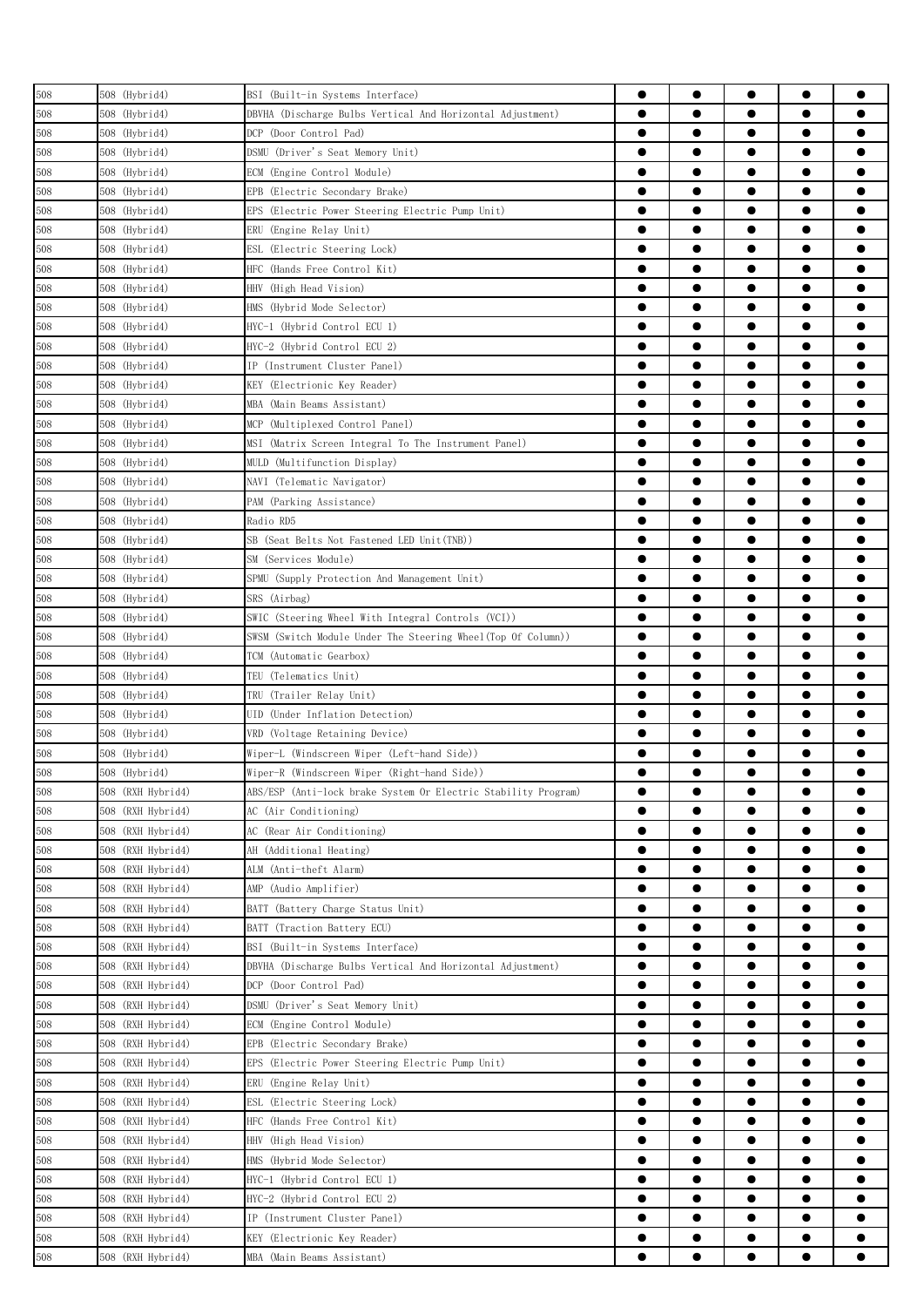| 508 | 508 (RXH Hybrid4) | MCP (Multiplexed Control Panel)                                | 0                      | $\bullet$              |           | $\bullet$ |           |
|-----|-------------------|----------------------------------------------------------------|------------------------|------------------------|-----------|-----------|-----------|
| 508 | 508 (RXH Hybrid4) | MSI (Matrix Screen Integral To The Instrument Panel)           | ●                      | ●                      |           | $\bullet$ |           |
| 508 | 508 (RXH Hybrid4) | MULD (Multifunction Display)                                   | $\bullet$              | $\bullet$              | $\bullet$ | $\bullet$ |           |
| 508 | 508 (RXH Hybrid4) | NAVI (Telematic Navigator)                                     | $\bullet$              | $\bullet$              |           | $\bullet$ | 0         |
| 508 | 508 (RXH Hybrid4) | PAM (Parking Assistance)                                       |                        |                        | $\bullet$ | $\bullet$ | Α         |
| 508 | 508 (RXH Hybrid4) | Radio RD5                                                      | $\bullet$              | $\bullet$              | $\bullet$ | $\bullet$ | $\bullet$ |
| 508 | 508 (RXH Hybrid4) | SB (Seat Belts Not Fastened LED Unit(TNB))                     | $\bullet$              |                        | $\bullet$ | $\bullet$ |           |
| 508 | 508 (RXH Hybrid4) | SM (Services Module)                                           | $\bullet$              | $\bullet$              |           |           | 0         |
| 508 | 508 (RXH Hybrid4) | SPMU (Supply Protection And Management Unit)                   | $\bullet$              |                        |           | $\bullet$ |           |
| 508 | 508 (RXH Hybrid4) | SRS (Airbag)                                                   | $\bullet$              |                        |           | $\bullet$ |           |
| 508 | 508 (RXH Hybrid4) | SWIC (Steering Wheel With Integral Controls (VCI))             |                        |                        | 0         | $\bullet$ |           |
| 508 | 508 (RXH Hybrid4) | SWSM (Switch Module Under The Steering Wheel(Top Of Column))   | 0                      |                        | 0         | $\bullet$ |           |
| 508 | 508 (RXH Hybrid4) | TCM (Automatic Gearbox)                                        | 0                      |                        | 0         | $\bullet$ |           |
| 508 | 508 (RXH Hybrid4) | TEU (Telematics Unit)                                          | 0                      | 0                      |           | $\bullet$ |           |
| 508 | 508 (RXH Hybrid4) | TRU (Trailer Relay Unit)                                       | ●                      | ●                      |           | $\bullet$ | ●         |
| 508 | 508 (RXH Hybrid4) | UID (Under Inflation Detection)                                | $\bullet$              | $\bullet$              | $\bullet$ | $\bullet$ | 0         |
| 508 | 508 (RXH Hybrid4) | VRD (Voltage Retaining Device)                                 | $\bullet$              |                        | $\bullet$ | $\bullet$ |           |
| 508 | 508 (RXH Hybrid4) | Wiper-L (Windscreen Wiper (Left-hand Side))                    | $\bullet$              |                        | $\bullet$ | $\bullet$ |           |
| 508 | 508 (RXH Hybrid4) | Wiper-R (Windscreen Wiper (Right-hand Side))                   | $\bullet$              | $\bullet$              | $\bullet$ | $\bullet$ |           |
| 508 | 508 (RXH)         | ABS/ESP (Anti-lock brake System Or Electric Stability Program) | $\bullet$              |                        |           | $\bullet$ |           |
| 508 | 508 (RXH)         | AC (Air Conditioning)                                          | $\bullet$              | $\bullet$              | ●         | $\bullet$ |           |
| 508 | 508 (RXH)         | AC (Rear Air Conditioning)                                     | $\bullet$              |                        |           | $\bullet$ |           |
| 508 | 508 (RXH)         | AH (Additional Heating)                                        |                        | 0                      |           | $\bullet$ |           |
| 508 | 508 (RXH)         | ALM (Anti-theft Alarm)                                         |                        |                        |           | $\bullet$ |           |
| 508 | 508 (RXH)         | AMP (Audio Amplifier)                                          | 0                      |                        |           | $\bullet$ |           |
| 508 | 508 (RXH)         | BATT (Battery Charge Status Unit)                              | 0                      | 0                      |           | $\bullet$ |           |
| 508 | 508 (RXH)         | BATT (Traction Battery ECU)                                    |                        | ●                      |           | $\bullet$ | ●         |
| 508 | 508 (RXH)         | BSI (Built-in Systems Interface)                               | $\bullet$              | $\bullet$              | $\bullet$ | $\bullet$ | 0         |
| 508 | 508 (RXH)         | DBVHA (Discharge Bulbs Vertical And Horizontal Adjustment)     | $\bullet$              |                        | $\bullet$ | $\bullet$ |           |
| 508 | 508 (RXH)         | DCP (Door Control Pad)                                         | $\bullet$              |                        | $\bullet$ | $\bullet$ | ●         |
| 508 | 508 (RXH)         | DSMU (Driver's Seat Memory Unit)                               | $\bullet$              | $\bullet$              | $\bullet$ | $\bullet$ | 0         |
| 508 | 508 (RXH)         | ECM (Engine Control Module)                                    | 0                      | ●                      |           | $\bullet$ |           |
| 508 | 508 (RXH)         | EPB (Electric Secondary Brake)                                 | ●                      | ●                      | ●         |           |           |
| 508 | 508 (RXH)         | EPS (Electric Power Steering Electric Pump Unit)               |                        | ●                      |           | $\bullet$ |           |
| 508 | 508 (RXH)         | ERU (Engine Relay Unit)                                        | 0                      |                        |           | $\bullet$ |           |
| 508 | 508 (RXH)         | ESL (Electric Steering Lock)                                   |                        |                        |           | e         |           |
| 508 | 508 (RXH)         | HFC (Hands Free Control Kit)                                   | $\bullet$              | $\bullet$              | $\bullet$ | $\bullet$ |           |
| 508 | 508 (RXH)         | HHV (High Head Vision)                                         | 0                      |                        | 0         | 0         |           |
| 508 | 508 (RXH)         | HMS (Hybrid Mode Selector)                                     |                        | $\bullet$              |           | $\bullet$ | ●         |
| 508 | 508 (RXH)         | HYC-1 (Hybrid Control ECU 1)                                   | $\bullet$              | $\bullet$              | $\bullet$ | $\bullet$ |           |
| 508 | 508 (RXH)         | HYC-2 (Hybrid Control ECU 2)                                   |                        | $\bullet$              | $\bullet$ | $\bullet$ |           |
| 508 | 508 (RXH)         | IP (Instrument Cluster Panel)                                  | $\bullet$              | $\bullet$              | $\bullet$ | $\bullet$ |           |
| 508 | 508 (RXH)         | KEY (Electrionic Key Reader)                                   | $\bullet$              | $\bullet$              | $\bullet$ | $\bullet$ | $\bullet$ |
| 508 | 508 (RXH)         | MBA (Main Beams Assistant)                                     | $\bullet$              | $\bullet$              | $\bullet$ | $\bullet$ |           |
| 508 | 508 (RXH)         | MCP (Multiplexed Control Panel)                                | $\bullet$              | $\bullet$              |           |           | ●         |
| 508 | 508 (RXH)         | MSI (Matrix Screen Integral To The Instrument Panel)           | ●                      | ●                      | 0         | $\bullet$ |           |
| 508 | 508 (RXH)         | MULD (Multifunction Display)                                   | $\bullet$              |                        |           | $\bullet$ |           |
| 508 | 508 (RXH)         | NAVI (Telematic Navigator)                                     |                        | 0                      | 0         | $\bullet$ |           |
| 508 | 508 (RXH)         | PAM (Parking Assistance)                                       | 0                      |                        |           | $\bullet$ |           |
|     |                   |                                                                |                        |                        |           |           |           |
| 508 | 508 (RXH)         | Radio RD5                                                      | 0<br>0                 |                        | 0         |           |           |
| 508 | 508 (RXH)         | SB (Seat Belts Not Fastened LED Unit(TNB))                     | $\bullet$              | $\bullet$              |           | $\bullet$ | ●         |
| 508 | 508 (RXH)         | SM (Services Module)                                           |                        |                        |           |           |           |
| 508 | 508 (RXH)         | SPMU (Supply Protection And Management Unit)                   | $\bullet$              | $\bullet$              |           | $\bullet$ |           |
| 508 | 508 (RXH)         | SRS (Airbag)                                                   | $\bullet$              |                        | $\bullet$ | $\bullet$ |           |
| 508 | 508 (RXH)         | SWIC (Steering Wheel With Integral Controls (VCI))             | $\bullet$              | $\bullet$              | $\bullet$ | $\bullet$ |           |
| 508 | 508 (RXH)         | SWSM (Switch Module Under The Steering Wheel(Top Of Column))   | $\bullet$<br>$\bullet$ | $\bullet$<br>$\bullet$ | $\bullet$ | $\bullet$ |           |
| 508 | 508 (RXH)         | TCM (Automatic Gearbox)                                        | $\bullet$              | ●                      |           | $\bullet$ |           |
| 508 | 508 (RXH)         | TEU (Telematics Unit)                                          | $\bullet$              |                        |           | $\bullet$ |           |
| 508 | 508 (RXH)         | TRU (Trailer Relay Unit)                                       |                        |                        |           |           |           |
| 508 | 508 (RXH)         | UID (Under Inflation Detection)                                |                        | 0                      |           | $\bullet$ |           |
| 508 | 508 (RXH)         | VRD (Voltage Retaining Device)                                 |                        |                        |           | ●         |           |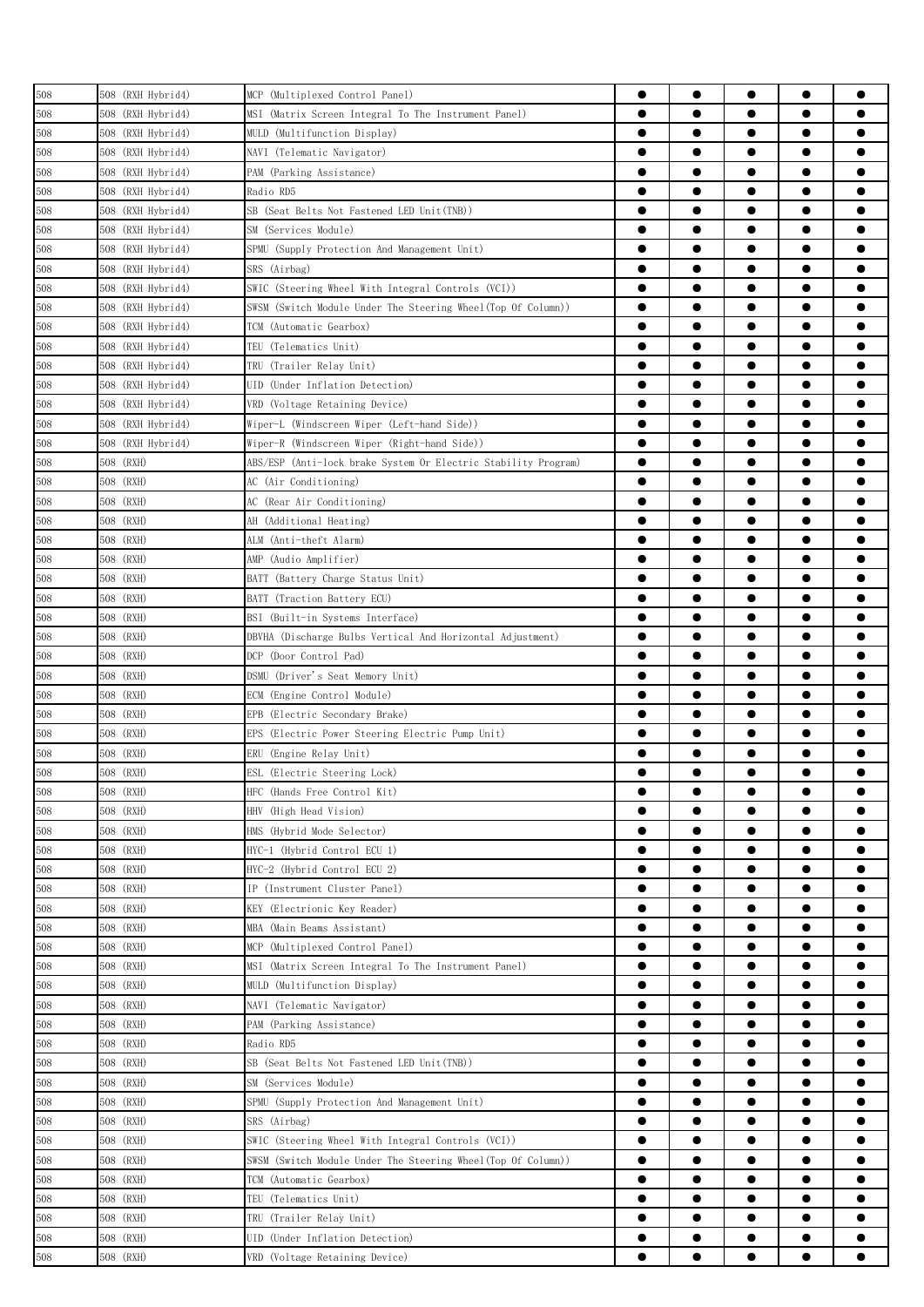| 508 | 508 (RXH)                | Wiper-L (Windscreen Wiper (Left-hand Side))                    | 0         | $\bullet$ | $\bullet$ | $\bullet$              |           |
|-----|--------------------------|----------------------------------------------------------------|-----------|-----------|-----------|------------------------|-----------|
| 508 | 508 (RXH)                | Wiper-R (Windscreen Wiper (Right-hand Side))                   | $\bullet$ |           |           | $\bullet$              |           |
| 607 | 607 (CAN)                | ABS/ESP (Anti-lock brake System Or Electric Stability Program) | $\bullet$ |           |           | $\bullet$              |           |
| 607 | 607 (CAN)                | AC (Air Conditioning)                                          | $\bullet$ | $\bullet$ | $\bullet$ | $\bullet$              |           |
| 607 | 607 (CAN)                | Alarm                                                          | $\bullet$ | $\bullet$ | $\bullet$ | $\bullet$              |           |
| 607 | 607 (CAN)                | BSI (Built-in Systems Interface)                               | ●         | ●         |           | $\bullet$              |           |
| 607 | 607 (CAN)                | CD (CD Player)                                                 | ●         | $\bullet$ | ●         | $\bullet$              |           |
| 607 | 607 (CAN)                | DAF (Diesel Additive Control Unit)                             | $\bullet$ | $\bullet$ | ●         | $\bullet$              |           |
| 607 | 607 (CAN)                | DDM (Driver's Door Module)                                     | 0         | 0         |           | $\bullet$              |           |
| 607 | 607 (CAN)                | DSMU (Driver's Seat Memory Unit)                               | e         | ●         |           | $\bullet$              |           |
| 607 | 607 (CAN)                | ECM (Engine Control Module)                                    | 0         | 0         |           | $\bullet$              |           |
|     |                          |                                                                |           | ●         |           | $\bullet$              |           |
| 607 | 607 (CAN)                | EPS (Electric Power Steering GEP)                              | 0<br>●    | ●         | ●         |                        |           |
| 607 | 607 (CAN)                | HFC (Hands Free Control Kit)                                   |           | $\bullet$ |           | $\bullet$<br>$\bullet$ |           |
| 607 | 607 (CAN)                | IP (Instrument Cluster Panel)                                  | $\bullet$ |           |           |                        |           |
| 607 | 607 (CAN)                | MULS (Multifunction Screen)                                    | $\bullet$ | $\bullet$ |           | $\bullet$              |           |
| 607 | 607 (CAN)                | PAM (Parking Assistance)                                       | 0         |           | $\bullet$ | $\bullet$              |           |
| 607 | 607 (CAN)                | PDM (Passenger's Door Module)                                  | $\bullet$ | $\bullet$ | $\bullet$ | $\bullet$              | ●         |
| 607 | 607 (CAN)                | RBS (Rain And Brightness Sensor)                               | $\bullet$ | $\bullet$ | $\bullet$ | $\bullet$              |           |
| 607 | 607 (CAN)                | Radio                                                          | ●         | $\bullet$ | ●         | $\bullet$              |           |
| 607 | 607 (CAN)                | SRS (Airbag)                                                   | $\bullet$ |           | 0         | $\bullet$              |           |
| 607 | 607 (CAN)                | SSP (Electronically Managed Suspension)                        | $\bullet$ |           |           | $\bullet$              |           |
| 607 | 607 (CAN)                | SWSM (Steering Wheel Switching Module)                         | 0         |           |           | $\bullet$              |           |
| 607 | 607 (CAN)                | TCM (AM6 Automatic Gearbox)                                    | ●         |           |           | $\bullet$              |           |
| 607 | 607 (CAN)                | TCM (BVA ZF)                                                   | 0         | 0         |           |                        |           |
| 607 | 607 (CAN)                | TEU (Telematics Unit)                                          |           |           |           | $\bullet$              |           |
| 607 | 607 (CAN)                | UID (Under Inflation Detection)                                | $\bullet$ | $\bullet$ |           | $\bullet$              |           |
| 607 | 607 (VAN)                | ABS/ESP (Anti-lock brake System Or Electric Stability Program) | $\bullet$ |           | $\bullet$ | $\bullet$              |           |
| 607 | 607 (VAN)                | AC (Air Conditioning)                                          | $\bullet$ |           | $\bullet$ | $\bullet$              |           |
| 607 | 607 (VAN)                | BSI (Built-in Systems Interface)                               | $\bullet$ | $\bullet$ | $\bullet$ | $\bullet$              |           |
| 607 | 607 (VAN)                | CD (CD Player)                                                 | $\bullet$ |           | $\bullet$ | $\bullet$              |           |
| 607 | 607 (VAN)                | DAF (Diesel Additive Control Unit)                             | 0         |           |           | $\bullet$              |           |
| 607 | 607 (VAN)                | DDC (Driver's Door Control Panel)                              | ●         |           | ●         | $\bullet$              |           |
| 607 | 607 (VAN)                | DPOS (Storing Of The Driving Position)                         | ●         |           |           | $\bullet$              |           |
| 607 | 607 (VAN)                | ECM (Engine Control Module)                                    | 0         |           |           |                        |           |
| 607 | 607 (VAN)                | HLH (Headlamp Height Corrector)                                |           |           |           |                        |           |
| 607 | 607 (VAN)                | IP (Instrument Cluster Panel)                                  | $\bullet$ | $\bullet$ |           |                        |           |
| 607 | 607 (VAN)                | MULS (Multifunction Screen)                                    | $\bullet$ | $\bullet$ | $\bullet$ | $\bullet$              |           |
| 607 | 607 (VAN)                | PAM (Parking Assistance)                                       | $\bullet$ | $\bullet$ |           | $\bullet$              |           |
| 607 | 607 (VAN)                | PDC (Passenger's Door Control Panel)                           | $\bullet$ | $\bullet$ | $\bullet$ | $\bullet$              | $\bullet$ |
| 607 | 607 (VAN)                | Radio                                                          | $\bullet$ | $\bullet$ | $\bullet$ | $\bullet$              |           |
| 607 | 607 (VAN)                | SRS (Airbag)                                                   | $\bullet$ | $\bullet$ | $\bullet$ | $\bullet$              | $\bullet$ |
| 607 | 607 (VAN)                | SSP (Electronically Managed Suspension)                        | $\bullet$ | $\bullet$ | $\bullet$ | $\bullet$              | $\bullet$ |
| 607 | 607 (VAN)                | TCM (Automatic Gearbox)                                        | $\bullet$ | $\bullet$ | $\bullet$ | $\bullet$              |           |
| 806 |                          | ABS/ESP (Anti-lock brake System Or Electric Stability Program) | $\bullet$ | $\bullet$ | $\bullet$ | $\bullet$              |           |
| 806 |                          |                                                                | $\bullet$ | $\bullet$ | $\bullet$ | $\bullet$              |           |
|     |                          | AH (Additional Heating)                                        |           |           |           |                        |           |
| 806 |                          | ECM (Engine Control Module)                                    | $\bullet$ | 0         | 0         | $\bullet$              |           |
| 806 |                          | SRS (Airbag)                                                   | $\bullet$ |           |           | $\bullet$              |           |
| 806 |                          | TCM (Automatic Gearbox)                                        | $\bullet$ |           |           | $\bullet$              |           |
| 807 | 807 (CAN) (2005 - )      | ABS/ESP (Anti-lock brake System Or Electric Stability Program) | $\bullet$ |           |           | $\bullet$              |           |
| 807 | 807 (CAN)<br>$(2005 - )$ | AC (Air Conditioning)                                          | $\bullet$ | $\bullet$ |           | $\bullet$              |           |
| 807 | 807 (CAN)<br>$(2005 - )$ | AH (Additional Heating)                                        | $\bullet$ | $\bullet$ | $\bullet$ | $\bullet$              | $\bullet$ |
| 807 | $(2005 - )$<br>807 (CAN) | Alarm                                                          | $\bullet$ | $\bullet$ | $\bullet$ | $\bullet$              | $\bullet$ |
| 807 | 807 (CAN)<br>$(2005 - )$ | BSI (Built-in Systems Interface)                               | $\bullet$ | $\bullet$ | $\bullet$ | $\bullet$              | $\bullet$ |
| 807 | $(2005 - )$<br>807 (CAN) | $CD$ $(CD$ $Player)$                                           | $\bullet$ | $\bullet$ | $\bullet$ | $\bullet$              | $\bullet$ |
| 807 | 807 (CAN)<br>$(2005 - )$ | DAF (Diesel Additive Control Unit)                             | $\bullet$ | $\bullet$ | $\bullet$ | $\bullet$              |           |
| 807 | 807 (CAN)<br>$(2005 - )$ | DDM (Driver's Door Module)                                     | $\bullet$ | $\bullet$ | $\bullet$ | $\bullet$              | 0         |
| 807 | $(2005 - )$<br>807 (CAN) | DSMU (Driver's Seat Memory Unit)                               | $\bullet$ | $\bullet$ | $\bullet$ | $\bullet$              |           |
| 807 | 807 (CAN)<br>$(2005 - )$ | ECM (Engine Control Module)                                    | $\bullet$ |           |           | $\bullet$              |           |
| 807 | 807 (CAN) $(2005 - )$    | EPS (Electric Power Steering GEP)                              | $\bullet$ |           |           | $\bullet$              |           |
| 807 | 807 (CAN) (2005 - )      | HFC (Hands Free Control Kit)                                   | $\bullet$ |           | 0         | $\bullet$              |           |
| 807 | 807 (CAN) (2005 - )      | HLLC (Left Headlamp Beam Level Corrector)                      | $\bullet$ |           |           |                        |           |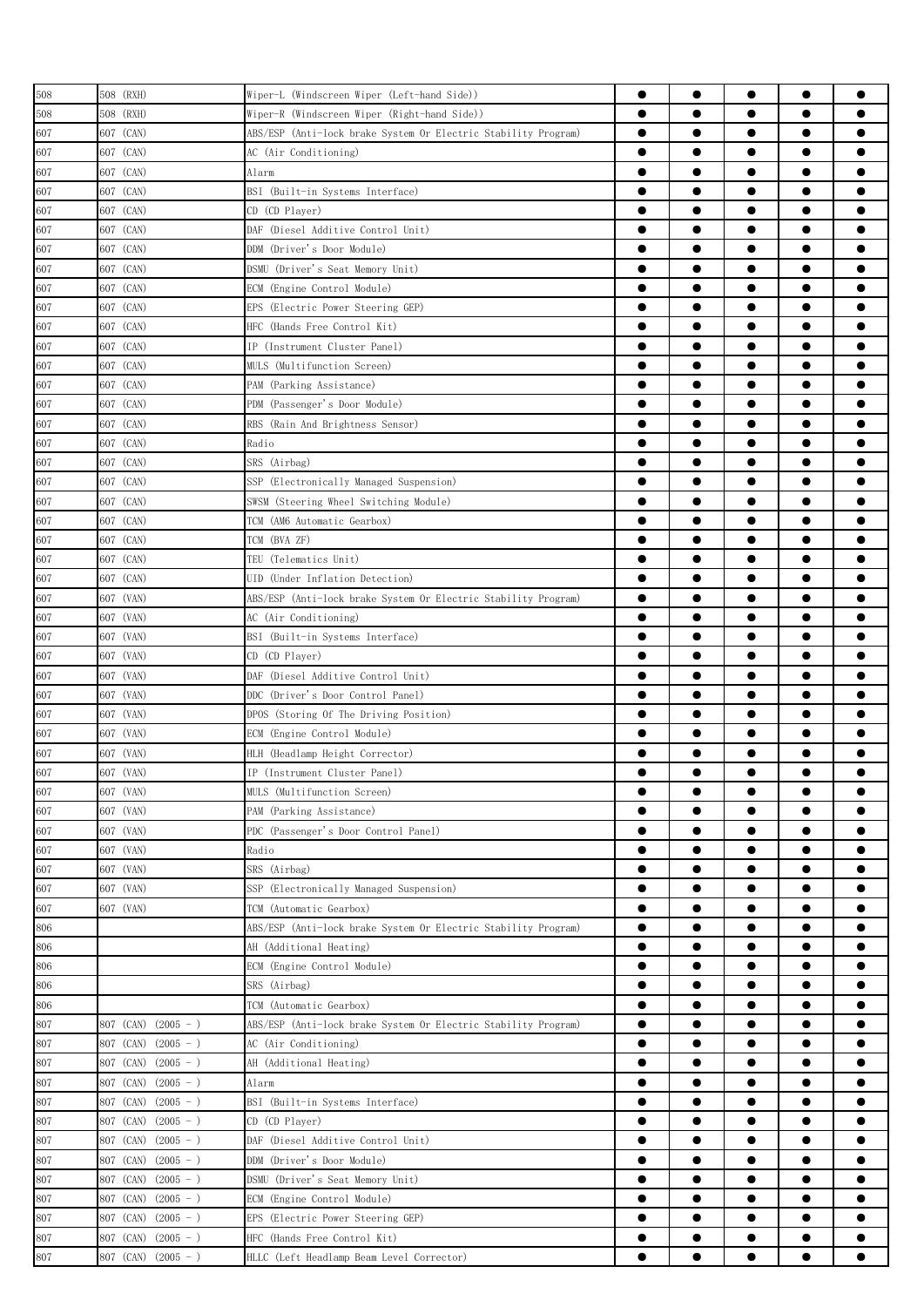| 807                          | 807 (CAN) $(2005 - )$        | HLRC (Right Headlamp Beam Corrector)                           | 0         | $\bullet$ |           | $\bullet$ |           |
|------------------------------|------------------------------|----------------------------------------------------------------|-----------|-----------|-----------|-----------|-----------|
| 807                          | 807 (CAN)<br>$(2005 - )$     | IP (Instrument Cluster Panel)                                  | $\bullet$ |           |           | $\bullet$ |           |
| 807                          | 807 (CAN)<br>$(2005 - )$     | IP (Warning Lights/Odometer Unit)                              | $\bullet$ |           | $\bullet$ | $\bullet$ |           |
| 807                          | 807 (CAN)<br>$(2005 - )$     | MULS (Multifunction Screen)                                    | $\bullet$ | $\bullet$ | $\bullet$ | $\bullet$ | 0         |
| 807                          | $(2005 - )$<br>807 (CAN)     | PAM (Parking Assistance)                                       | $\bullet$ | $\bullet$ | $\bullet$ | $\bullet$ |           |
| 807                          | 807 (CAN)<br>$(2005 - )$     | PDM (Passenger's Door Module)                                  | ●         | ●         |           | $\bullet$ |           |
| 807                          | $(2005 - )$<br>807 (CAN)     | RBS (Rain And Brightness Sensor)                               | ●         | $\bullet$ |           | $\bullet$ | ●         |
| 807                          | 807 (CAN)<br>$(2005 - )$     | Radio                                                          | $\bullet$ |           |           | $\bullet$ |           |
| 807                          | 807 (CAN)<br>$(2005 - )$     | SR-F (Front Sunroof)                                           | 0         | 0         | 0         | $\bullet$ |           |
| 807                          | 807 (CAN)<br>$(2005 - )$     | SR-M (Middle Sunroof)                                          | 0         | 0         | ●         | $\bullet$ |           |
| 807                          | 807 (CAN)<br>$(2005 - )$     | SR-R (Rear Sunroof)                                            | 0         | 0         | 0         | $\bullet$ |           |
|                              |                              |                                                                | 0         | 0         |           |           |           |
| 807                          | 807 (CAN)<br>$(2005 - )$     | SRS (Airbag)                                                   | ●         | ●         |           | $\bullet$ | 0         |
| 807                          | 807 (CAN)<br>$(2005 - )$     | SSDM (Sliding Side Doors Module)                               | $\bullet$ |           | $\bullet$ | $\bullet$ | 0         |
| 807                          | 807 (CAN)<br>$(2005 - )$     | SWSM (Steering Wheel Switching Module)                         | $\bullet$ | $\bullet$ | $\bullet$ | $\bullet$ | 0         |
| 807                          | 807 (CAN)<br>$(2005 - )$     | TCM (Automatic Gearbox)                                        |           |           |           |           |           |
| 807                          | 807 (CAN)<br>$(2005 - )$     | TEU (Telematics Unit)                                          | $\bullet$ |           | $\bullet$ | $\bullet$ |           |
| 807                          | 807 (CAN)<br>$(2005 - )$     | TRC (Telematic Receiver Control)                               | $\bullet$ | $\bullet$ | $\bullet$ | $\bullet$ |           |
| 807                          | $(2005 - )$<br>807 (CAN)     | UID (Under Inflation Detection)                                | $\bullet$ | $\bullet$ | $\bullet$ | $\bullet$ |           |
| 807                          | 807 (VAN)<br>$(2002 - 2005)$ | ABS/ESP (Anti-lock brake System Or Electric Stability Program) | $\bullet$ | $\bullet$ |           | $\bullet$ | ●         |
| 807                          | 807 (VAN)<br>$(2002 - 2005)$ | AC (Air Conditioning)                                          | $\bullet$ |           |           | $\bullet$ |           |
| 807                          | 807 (VAN)<br>$(2002 - 2005)$ | AH (Additional Heating)                                        | $\bullet$ |           |           | $\bullet$ |           |
| 807                          | 807 (VAN)<br>$(2002 - 2005)$ | Alarm                                                          | 0         | 0         |           | $\bullet$ |           |
| 807                          | $(2002 - 2005)$<br>807 (VAN) | BSI (Built-in Systems Interface)                               | 0         |           | 0         | $\bullet$ |           |
| 807                          | 807 (VAN)<br>$(2002 - 2005)$ | CD (CD Player)                                                 | 0         | 0         | 0         |           |           |
| 807                          | 807 (VAN)<br>$(2002 - 2005)$ | DAF (Diesel Additive Control Unit)                             |           |           |           | $\bullet$ |           |
| 807                          | 807 (VAN)<br>$(2002 - 2005)$ | DDM (Driver's Door Module)                                     | $\bullet$ | $\bullet$ | $\bullet$ | $\bullet$ | 0         |
| 807                          | 807 (VAN)<br>$(2002 - 2005)$ | DPOS (Storing Of The Driving Position)                         | $\bullet$ |           | $\bullet$ | $\bullet$ |           |
| 807                          | 807 (VAN)<br>$(2002 - 2005)$ | Display/Telematics                                             | $\bullet$ |           | $\bullet$ | $\bullet$ | 0         |
| 807                          | $(2002 - 2005)$<br>807 (VAN) | ECM (Engine Control Module)                                    | $\bullet$ | $\bullet$ | $\bullet$ | $\bullet$ | 0         |
| 807                          | 807 (VAN)<br>$(2002 - 2005)$ | HLLC (Left Headlamp Beam Level Corrector)                      | $\bullet$ |           | $\bullet$ | $\bullet$ |           |
| 807                          | 807 (VAN)<br>$(2002 - 2005)$ | HLRC (Right Headlamp Beam Corrector)                           | 0         | ●         |           | $\bullet$ |           |
| 807                          | 807 (VAN)<br>$(2002 - 2005)$ | IP (Instrument Cluster Panel)                                  | ●         | ●         | ●         | $\bullet$ |           |
| 807                          | 807 (VAN)<br>$(2002 - 2005)$ | IP (Warning Lights/Odometer Unit)                              | $\bullet$ |           |           | $\bullet$ |           |
| 807                          | 807 (VAN)<br>$(2002 - 2005)$ | PAM (Parking Assistance)                                       | 0         | 0         |           | $\bullet$ |           |
| 807                          | 807 (VAN)<br>$(2002 - 2005)$ | PDM (Passenger's Door Module)                                  |           |           |           | e         |           |
| 807                          | 807 (VAN) (2002 - 2005)      | Radio                                                          | 0         | $\bullet$ |           |           |           |
| 807                          | 807 (VAN) $(2002 - 2005)$    | SRS (Airbag)                                                   | $\bullet$ | $\bullet$ | $\bullet$ | $\bullet$ | 0         |
| 807                          | 807 (VAN)<br>$(2002 - 2005)$ | SSDM (Sliding Side Doors Module)                               | $\bullet$ |           |           | $\bullet$ | ●         |
| 807                          | $(2002 - 2005)$<br>807 (VAN) | SWSM (Steering Wheel Switching Module)                         | $\bullet$ | $\bullet$ | $\bullet$ | $\bullet$ | $\bullet$ |
| 807                          | $(2002 - 2005)$<br>807 (VAN) | TCM (Automatic Gearbox)                                        | $\bullet$ |           | $\bullet$ | $\bullet$ |           |
| <b>BIPPER</b>                |                              | ABS/ESP (Anti-lock brake System Or Electric Stability Program) | $\bullet$ | $\bullet$ | $\bullet$ | $\bullet$ | $\bullet$ |
| <b>BIPPER</b>                |                              | BSI (Built-in Systems Interface)                               | $\bullet$ | $\bullet$ | $\bullet$ | $\bullet$ | $\bullet$ |
| <b>BIPPER</b>                |                              | ECM (Engine Control Module)                                    | $\bullet$ | ●         |           | $\bullet$ |           |
| <b>BIPPER</b>                |                              | IP (Instrument Cluster Panel)                                  | $\bullet$ | ●         |           | $\bullet$ | ●         |
| <b>BIPPER</b>                |                              | PAM (Parking Assistance)                                       | $\bullet$ |           | $\bullet$ | $\bullet$ |           |
| <b>BIPPER</b>                |                              | SRS (Airbag)                                                   | ●         | 0         |           | $\bullet$ |           |
|                              |                              | TCM (Automatic Gearbox)                                        | ●         | 0         | 0         | $\bullet$ |           |
| <b>BIPPER</b>                | BOXER (1)                    | ECM (Engine Control Module)                                    | $\bullet$ | 0         | 0         | $\bullet$ |           |
| <b>BOXER</b><br><b>BOXER</b> | BOXER (1)                    | TCM (Automatic Gearbox)                                        | $\bullet$ | 0         |           | $\bullet$ |           |
|                              |                              |                                                                |           |           |           |           |           |
| <b>BOXER</b>                 | BOXER (3)                    | ABS/ESP (Anti-lock brake System Or Electric Stability Program) | $\bullet$ | ●         |           | $\bullet$ | ●         |
| <b>BOXER</b>                 | BOXER (3)                    | AC (Air Conditioning)                                          | $\bullet$ | $\bullet$ | $\bullet$ | $\bullet$ | $\bullet$ |
| <b>BOXER</b>                 | BOXER (3)                    | AH (Additional Heating)                                        | $\bullet$ | $\bullet$ | $\bullet$ | $\bullet$ | $\bullet$ |
| <b>BOXER</b>                 | BOXER (3)                    | BSI (Built-in Systems Interface)                               | $\bullet$ | $\bullet$ | $\bullet$ | $\bullet$ | Ω         |
| <b>BOXER</b>                 | BOXER (3)                    | ECM (Engine Control Module)                                    | $\bullet$ | $\bullet$ | $\bullet$ | $\bullet$ | $\bullet$ |
| <b>BOXER</b>                 | BOXER (3)                    | EPS (Electric Power Steering GEP)                              | $\bullet$ | $\bullet$ | $\bullet$ | $\bullet$ |           |
| <b>BOXER</b>                 | BOXER (3)                    | IP (Instrument Cluster Panel)                                  | $\bullet$ | $\bullet$ |           | $\bullet$ |           |
| <b>BOXER</b>                 | BOXER (3)                    | LDWS (Lane Departure Warning System)                           | $\bullet$ |           |           | $\bullet$ |           |
| <b>BOXER</b>                 | BOXER (3)                    | PAM (Parking Assistance)                                       | $\bullet$ |           |           | $\bullet$ |           |
| <b>BOXER</b>                 | BOXER (3)                    | SRS (Airbag)                                                   | $\bullet$ | 0         | 0         | $\bullet$ |           |
| <b>BOXER</b>                 | BOXER (3)                    | SSP (Electronically Managed Suspension)                        | $\bullet$ | 0         |           | $\bullet$ |           |
| <b>BOXER</b>                 | BOXER (3)                    | TEU/NAVI (Telematics Unit(Rtx) Or Radio-navigation)            | $\bullet$ |           |           | $\bullet$ |           |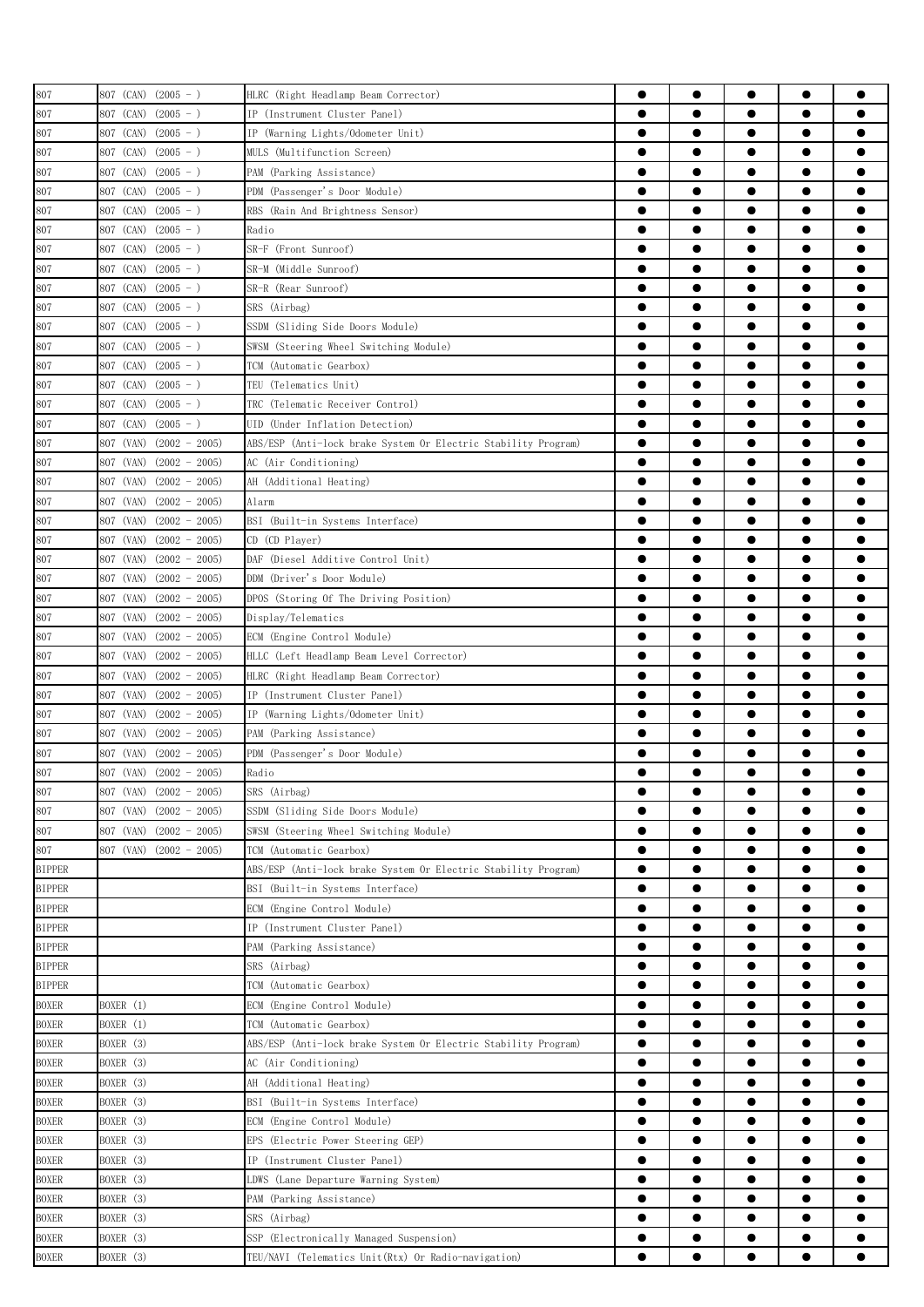| <b>BOXER</b>  | BOXER (3)                          | TG (Tachograph)                                                | $\bullet$ | $\bullet$ | $\bullet$ | $\bullet$ | $\bullet$ |
|---------------|------------------------------------|----------------------------------------------------------------|-----------|-----------|-----------|-----------|-----------|
| <b>BOXER</b>  | BOXER (3)<br>(Euro $5/6$ )         | ABS/ESP (Anti-lock brake System Or Electric Stability Program) | $\bullet$ |           |           | $\bullet$ |           |
|               |                                    | AC (Air Conditioning)                                          | $\bullet$ | $\bullet$ | $\bullet$ | $\bullet$ |           |
| <b>BOXER</b>  | BOXER (3) (Euro 5 / 6)             |                                                                | $\bullet$ | $\bullet$ | $\bullet$ | $\bullet$ |           |
| <b>BOXER</b>  | BOXER (3) (Euro 5 / 6)             | AH (Additional Heating)                                        |           |           |           |           |           |
| <b>BOXER</b>  | BOXER (3) (Euro 5 / 6)             | BSI (Built-in Systems Interface)                               |           |           | ●         | $\bullet$ |           |
| <b>BOXER</b>  | BOXER (3) (Euro 5 / 6)             | ECM (Engine Control Module)                                    |           | ●         | ●         | $\bullet$ | ●         |
| <b>BOXER</b>  | BOXER (3)<br>(Euro 5 / 6)          | EPS<br>(Electric Power Steering)                               | $\bullet$ |           | ●         | $\bullet$ |           |
| <b>BOXER</b>  | BOXER (3) (Euro 5 / 6)             | IP (Instrument Cluster Panel)                                  | $\bullet$ |           | 0         | $\bullet$ |           |
| <b>BOXER</b>  | BOXER (3) (Euro 5 / 6)             | LDWS (Lane Departure Warning System)                           | ●         | 0         | 0         | $\bullet$ |           |
| <b>BOXER</b>  | BOXER $(3)$ (Euro $5 / 6$ )        | PAM (Parking Assistance)                                       | ●         | 0         | 0         | $\bullet$ |           |
| <b>BOXER</b>  | BOXER (3) (Euro 5 / 6)             | SRS (Airbag)                                                   | $\bullet$ |           | 0         | $\bullet$ |           |
| <b>BOXER</b>  | BOXER (3) (Euro 5 / 6)             | SSP (Electronically Managed Suspension)                        |           | ●         |           | $\bullet$ |           |
| <b>BOXER</b>  | BOXER (3)<br>$\text{(Euro 5 / 6)}$ | TG (Tachograph)                                                | $\bullet$ |           |           | $\bullet$ |           |
| <b>BOXER</b>  | BOXER (3)<br>(MiniBus)             | ABS/ESP (Anti-lock brake System Or Electric Stability Program) | $\bullet$ | $\bullet$ | $\bullet$ | $\bullet$ |           |
| <b>BOXER</b>  | BOXER (3)<br>(MiniBus)             | AC (Air Conditioning)                                          | $\bullet$ | $\bullet$ | $\bullet$ | $\bullet$ |           |
| <b>BOXER</b>  | BOXER (3)<br>(MiniBus)             | AH (Additional Heating)                                        | $\bullet$ | $\bullet$ | $\bullet$ | $\bullet$ | 0         |
| <b>BOXER</b>  | (MiniBus)<br>BOXER (3)             | BSI (Built-in Systems Interface)                               | $\bullet$ |           |           | $\bullet$ |           |
| <b>BOXER</b>  | BOXER (3)<br>(MiniBus)             | ECM (Engine Control Module)                                    |           | ●         |           | $\bullet$ |           |
| <b>BOXER</b>  | BOXER (3)<br>(MiniBus)             | EPS<br>(Electric Power Steering GEP)                           | $\bullet$ | ●         |           | $\bullet$ |           |
| <b>BOXER</b>  | BOXER (3)<br>(MiniBus)             | IP (Instrument Cluster Panel)                                  | $\bullet$ |           |           | $\bullet$ |           |
| <b>BOXER</b>  | BOXER (3)<br>(MiniBus)             | PAM (Parking Assistance)                                       | ●         |           |           | $\bullet$ |           |
| <b>BOXER</b>  | BOXER (3)<br>(MiniBus)             | SRS (Airbag)                                                   | $\bullet$ |           |           | $\bullet$ |           |
| <b>BOXER</b>  | BOXER (3)<br>(MiniBus)             | SSP (Electronically Managed Suspension)                        | $\bullet$ |           | 0         | $\bullet$ |           |
| <b>BOXER</b>  | BOXER (3) (MiniBus)                | TEU/NAVI (Telematics Unit(Rtx) Or Radio-navigation)            | $\bullet$ |           | e         | $\bullet$ |           |
| <b>BOXER</b>  | BOXER (3) (MiniBus)                | TG (Tachograph)                                                |           | ●         |           | $\bullet$ | ●         |
|               |                                    |                                                                | $\bullet$ | $\bullet$ | $\bullet$ | $\bullet$ | 0         |
| <b>EXPERT</b> | EXPERT (1)                         | ABS/ESP (Anti-lock brake System Or Electric Stability Program) |           |           |           |           |           |
| <b>EXPERT</b> | EXPERT (1)                         | AH (Additional Heating)                                        | $\bullet$ |           | $\bullet$ | $\bullet$ |           |
| <b>EXPERT</b> | EXPERT (1)                         | ECM (Engine Control Module)                                    | $\bullet$ |           | $\bullet$ | $\bullet$ |           |
| <b>EXPERT</b> | EXPERT (1)                         | SRS (Airbag)                                                   | $\bullet$ |           | $\bullet$ | $\bullet$ |           |
| <b>EXPERT</b> | EXPERT (1)                         | TCM (Automatic Gearbox)                                        |           | ●         |           | $\bullet$ | e         |
| <b>EXPERT</b> | EXPERT (2)                         | ABS/ESP (Anti-lock brake System Or Electric Stability Program) |           |           | ●         | $\bullet$ | ●         |
| <b>EXPERT</b> | EXPERT (2)                         | AC (Air Conditioning)                                          | $\bullet$ | $\bullet$ |           | $\bullet$ | ●         |
| <b>EXPERT</b> | EXPERT (2)                         | AH (Additional Heating)                                        | ●         |           |           | $\bullet$ |           |
| <b>EXPERT</b> | EXPERT (2)                         | ASM (Anti-slip Mode Selector)                                  |           |           |           |           |           |
| <b>EXPERT</b> | EXPERT (2)                         | Alarm                                                          | $\bullet$ |           |           |           |           |
| <b>EXPERT</b> | EXPERT (2)                         | BSI (Built-in Systems Interface)                               | ●         |           |           | ●         |           |
| <b>EXPERT</b> | EXPERT (2)                         | CD (CD Player)                                                 | $\bullet$ | $\bullet$ | $\bullet$ | $\bullet$ |           |
| <b>EXPERT</b> | EXPERT (2)                         | ECM (Engine Control Module)                                    | $\bullet$ | $\bullet$ | $\bullet$ | $\bullet$ | $\bullet$ |
| <b>EXPERT</b> | EXPERT (2)                         | EPS (Electric Power Steering GEP)                              | $\bullet$ | $\bullet$ | $\bullet$ | $\bullet$ |           |
| <b>EXPERT</b> | EXPERT (2)                         | HFC (Hands Free Control Kit)                                   | $\bullet$ | $\bullet$ | $\bullet$ | $\bullet$ | $\bullet$ |
| <b>EXPERT</b> | EXPERT (2)                         | IP (Instrument Cluster Panel)                                  | $\bullet$ | $\bullet$ | $\bullet$ | $\bullet$ | $\bullet$ |
| <b>EXPERT</b> | EXPERT (2)                         | MULS (Multifunction Screen)                                    | $\bullet$ | $\bullet$ | $\bullet$ | $\bullet$ |           |
| <b>EXPERT</b> | EXPERT (2)                         | PAM (Parking Assistance)                                       | $\bullet$ | $\bullet$ |           | $\bullet$ | $\bullet$ |
| <b>EXPERT</b> | EXPERT (2)                         | RBS<br>(Rain And Brightness Sensor)                            | $\bullet$ | $\bullet$ | $\bullet$ | $\bullet$ |           |
| <b>EXPERT</b> | EXPERT (2)                         | Radio                                                          | $\bullet$ |           | $\bullet$ | $\bullet$ |           |
| <b>EXPERT</b> | EXPERT (2)                         | SRS (Airbag)                                                   | $\bullet$ |           | $\bullet$ | $\bullet$ |           |
| <b>EXPERT</b> | EXPERT (2)                         | SSP (Pneumatic Suspension)                                     | $\bullet$ |           |           | $\bullet$ |           |
| <b>EXPERT</b> | EXPERT (2)                         | SWSM (Steering Wheel Switching Module)                         | $\bullet$ |           |           | $\bullet$ |           |
| <b>EXPERT</b> | EXPERT (2)                         | TCM (Automatic Gearbox)                                        | $\bullet$ |           | $\bullet$ | $\bullet$ |           |
|               | EXPERT (2)                         |                                                                | $\bullet$ | $\bullet$ | $\bullet$ | $\bullet$ | $\bullet$ |
| <b>EXPERT</b> |                                    | TEU (Telematics Unit)                                          |           |           |           |           |           |
| <b>EXPERT</b> | EXPERT (2)                         | UID (Under Inflation Detection)                                | $\bullet$ | $\bullet$ | $\bullet$ | $\bullet$ | $\bullet$ |
| <b>EXPERT</b> | EXPERT (3)                         | ABS/ESP (Anti-lock brake System Or Electric Stability Program) | $\bullet$ | $\bullet$ | $\bullet$ | $\bullet$ | $\bullet$ |
| <b>EXPERT</b> | EXPERT (3)                         | AC (Rear Air Conditioning Table)                               | $\bullet$ | $\bullet$ | $\bullet$ | $\bullet$ | $\bullet$ |
| <b>EXPERT</b> | EXPERT (3)                         | AH (Additional Heating)                                        | $\bullet$ | $\bullet$ | $\bullet$ | $\bullet$ |           |
| <b>EXPERT</b> | EXPERT (3)                         | ASM (Anti-slip Mode Selector)                                  | $\bullet$ | $\bullet$ |           | $\bullet$ |           |
| <b>EXPERT</b> | EXPERT (3)                         | BATT (Battery Charge Status Unit)                              | $\bullet$ |           |           | $\bullet$ |           |
| <b>EXPERT</b> | EXPERT (3)                         | BSI (Built-in Systems Interface)                               | $\bullet$ |           |           | $\bullet$ |           |
| <b>EXPERT</b> | EXPERT (3)                         | BWCU (Bodywork Conversion Unit)                                | $\bullet$ | 0         | 0         | $\bullet$ |           |
| <b>EXPERT</b> | EXPERT (3)                         | CD (CD Player)                                                 | ●         |           |           | $\bullet$ |           |
| <b>EXPERT</b> | EXPERT (3)                         | DD (Deflation Detection(Dsg))                                  | $\bullet$ |           |           | $\bullet$ |           |
| <b>EXPERT</b> | EXPERT (3)                         | ECM (Engine Control Module)                                    | $\bullet$ |           |           | $\bullet$ |           |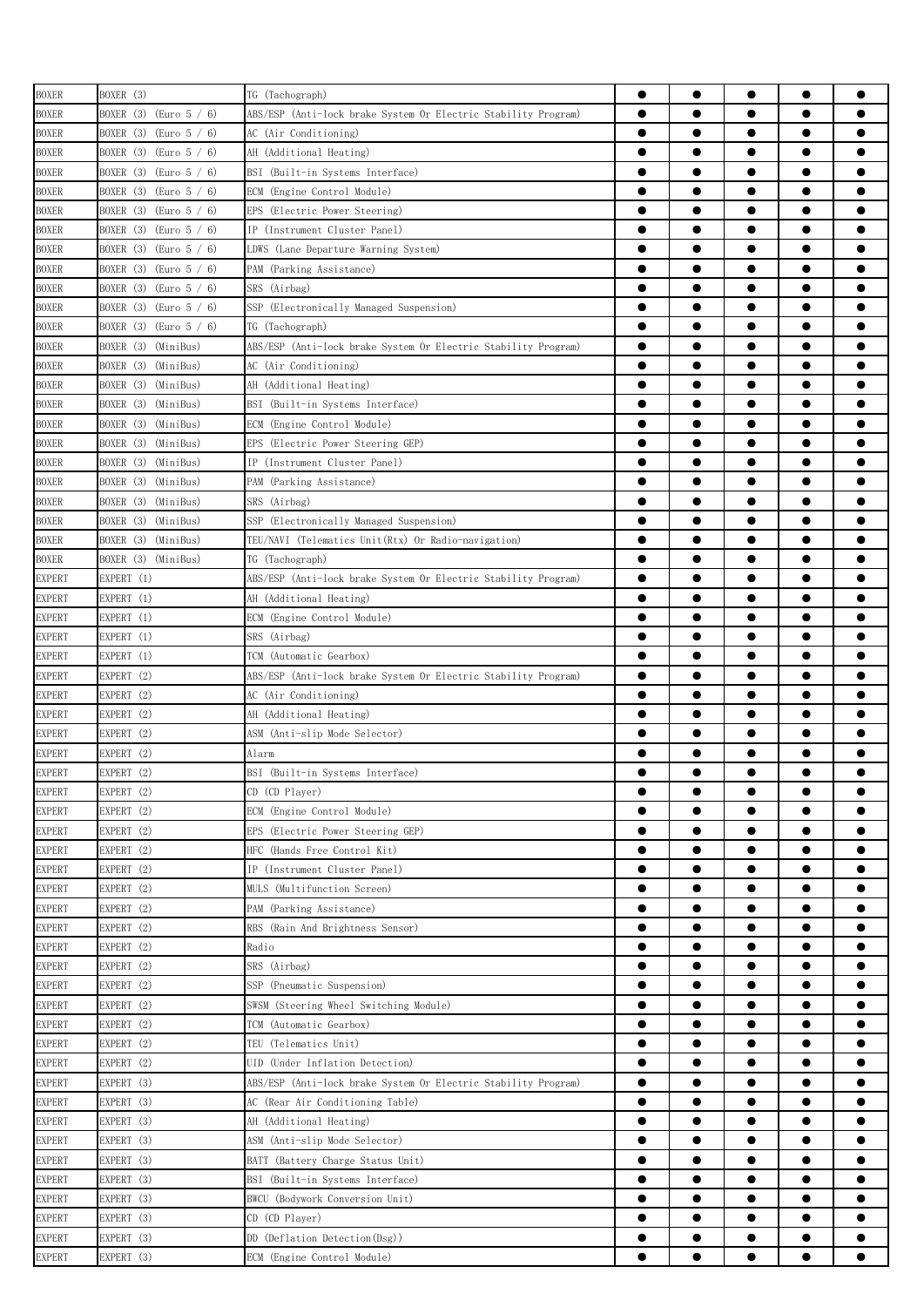| <b>EXPERT</b>                  | EXPERT (3)  | EPS (Electric Power Steering Electric Pump Unit)                               | 0         | $\bullet$ | $\bullet$ | $\bullet$ | 0         |
|--------------------------------|-------------|--------------------------------------------------------------------------------|-----------|-----------|-----------|-----------|-----------|
| <b>EXPERT</b>                  | EXPERT (3)  | HFC (Hands Free Control Kit)                                                   | $\bullet$ |           | $\bullet$ | $\bullet$ | ●         |
| <b>EXPERT</b>                  | EXPERT (3)  | HFR (High Frequency Receiver)                                                  | $\bullet$ | $\bullet$ | $\bullet$ | $\bullet$ |           |
| <b>EXPERT</b>                  | EXPERT (3)  | Heating/Ventilation                                                            | $\bullet$ | $\bullet$ | $\bullet$ | $\bullet$ |           |
| <b>EXPERT</b>                  | EXPERT (3)  | IP (Instrument Cluster Panel)                                                  | $\bullet$ | $\bullet$ | $\bullet$ | $\bullet$ |           |
| <b>EXPERT</b>                  | EXPERT (3)  | MULD (Multifunction Display)                                                   | $\bullet$ | $\bullet$ | $\bullet$ | $\bullet$ |           |
| <b>EXPERT</b>                  | EXPERT (3)  | PAM (Parking Assistance)                                                       | $\bullet$ | $\bullet$ |           | $\bullet$ |           |
| <b>EXPERT</b>                  | EXPERT (3)  | RBS (Rain And Brightness Sensor)                                               | ●         | ●         | ●         | $\bullet$ |           |
| <b>EXPERT</b>                  | EXPERT (3)  | SRS (Airbag)                                                                   | $\bullet$ |           |           | $\bullet$ |           |
| <b>EXPERT</b>                  | EXPERT (3)  | SSP (Pneumatic Suspension)                                                     |           |           | 0         | $\bullet$ |           |
| <b>EXPERT</b>                  | EXPERT (3)  | SWSM (Switch Module Under The Steering Wheel(Top Of Colunm))                   |           | ●         | ●         | $\bullet$ |           |
| <b>EXPERT</b>                  | EXPERT (3)  | TCM (Automatic Gearbox)                                                        | $\bullet$ |           |           | $\bullet$ |           |
| <b>EXPERT</b>                  | EXPERT (3)  | TEU (Telematics Unit)                                                          | $\bullet$ |           | 0         | $\bullet$ |           |
| <b>EXPERT</b>                  | EXPERT (KO) | ABS/ESP (Anti-lock brake System Or Electric Stability Program)                 | $\bullet$ | ●         |           | $\bullet$ | ●         |
| <b>EXPERT</b>                  | EXPERT (KO) | AC (Air Conditioning)                                                          | $\bullet$ | $\bullet$ | $\bullet$ | $\bullet$ | $\bullet$ |
| <b>EXPERT</b>                  | EXPERT (KO) | AC (Rear Air Conditioning Control Panel)                                       | $\bullet$ | $\bullet$ | $\bullet$ | $\bullet$ |           |
| <b>EXPERT</b>                  | EXPERT (KO) | AC (Rear Air Conditioning)                                                     | $\bullet$ | $\bullet$ | $\bullet$ | $\bullet$ |           |
| <b>EXPERT</b>                  | EXPERT (KO) | AH (Additional Heating)                                                        | $\bullet$ | $\bullet$ | $\bullet$ | $\bullet$ |           |
|                                |             |                                                                                | $\bullet$ |           |           | $\bullet$ |           |
| <b>EXPERT</b>                  | EXPERT (KO) | ALM (Anti-theft Alarm)                                                         | $\bullet$ | $\bullet$ | ●         | $\bullet$ |           |
| <b>EXPERT</b>                  | EXPERT (KO) | ASM (Anti-slip Mode Selector)                                                  | $\bullet$ | $\bullet$ | ●         | $\bullet$ |           |
| <b>EXPERT</b>                  | EXPERT (KO) | BATT (Battery Charge Status Unit)                                              |           |           |           |           |           |
| <b>EXPERT</b>                  | EXPERT (KO) | BSI (Built-in Systems Interface)                                               | ●         |           |           | $\bullet$ |           |
| <b>EXPERT</b>                  | EXPERT (KO) | DAF (Diesel Additive Pump)                                                     | 0         |           |           | $\bullet$ |           |
| <b>EXPERT</b>                  | EXPERT (KO) | Display                                                                        | ●         | 0         | 0         | $\bullet$ |           |
| <b>EXPERT</b>                  | EXPERT (KO) | ECM (Engine Control Module)                                                    | $\bullet$ |           |           | $\bullet$ |           |
| <b>EXPERT</b>                  | EXPERT (KO) | ERU (Engine Relay Unit)                                                        | $\bullet$ | ●         |           | $\bullet$ | ●         |
| <b>EXPERT</b>                  | EXPERT (KO) | ESL<br>(Electric Steering Lock)                                                | $\bullet$ | $\bullet$ | $\bullet$ | $\bullet$ | ●         |
| <b>EXPERT</b>                  | EXPERT (KO) | (Hands Full Access ECU(Right-hand Side Or Rear))<br>HFA                        | $\bullet$ | $\bullet$ | $\bullet$ | $\bullet$ |           |
| <b>EXPERT</b>                  | EXPERT (KO) | HHV (High Head Vision)                                                         | $\bullet$ | $\bullet$ | $\bullet$ | $\bullet$ | 0         |
| <b>EXPERT</b>                  | EXPERT (KO) | IP (Instrument Cluster Panel)                                                  | $\bullet$ | $\bullet$ | $\bullet$ | $\bullet$ | 0         |
| <b>EXPERT</b>                  | EXPERT (KO) | MCP (Multiplexed Control Panel)                                                | $\bullet$ | $\bullet$ | $\bullet$ | $\bullet$ |           |
| <b>EXPERT</b>                  | EXPERT (KO) | MULC (Multifunction Video Camera (CMF))                                        | $\bullet$ |           |           | $\bullet$ |           |
| <b>EXPERT</b>                  | EXPERT (KO) | NAVI (Telematic Navigator)                                                     | $\bullet$ | $\bullet$ | $\bullet$ | $\bullet$ |           |
| <b>EXPERT</b>                  | EXPERT (KO) | NAVI/TEU/CAS (Audio-navigation Or Telematic Unit Or Connected Audio<br>Svstem) | $\bullet$ | $\bullet$ |           | $\bullet$ |           |
| <b>EXPERT</b>                  | EXPERT (KO) | PAM (Parking Assistance)                                                       | $\bullet$ | $\bullet$ |           | $\bullet$ |           |
| <b>EXPERT</b>                  | EXPERT (KO) | RSS (Rain-sunlight Sensor)                                                     |           |           |           |           |           |
| <b>EXPERT</b>                  | EXPERT (KO) | Radio                                                                          | $\bullet$ | $\bullet$ | ●         | $\bullet$ |           |
| <b>EXPERT</b>                  | EXPERT (KO) | SB (Seat Belts Not Fastened LED Unit(TNB))                                     | 0         | 0         |           |           |           |
| <b>EXPERT</b>                  | EXPERT (KO) | SM (Services Module)                                                           | $\bullet$ |           |           | $\bullet$ |           |
| <b>EXPERT</b>                  | EXPERT (KO) | SPMU (Supply Protection And Management Unit)                                   | $\bullet$ |           |           | $\bullet$ |           |
| <b>EXPERT</b>                  | EXPERT (KO) | SRS (Airbag)                                                                   | $\bullet$ |           |           |           |           |
| <b>EXPERT</b>                  | EXPERT (KO) | SSDM (Left-hand Sliding Side Door)                                             | $\bullet$ | $\bullet$ |           | $\bullet$ |           |
| <b>EXPERT</b>                  | EXPERT (KO) | SWC (Controls On The Steering Wheel)                                           | $\bullet$ | $\bullet$ | $\bullet$ | $\bullet$ |           |
| <b>EXPERT</b>                  | EXPERT (KO) | SWSM (Switch Module Under The Steering Wheel)                                  | $\bullet$ | $\bullet$ | $\bullet$ | $\bullet$ |           |
| <b>EXPERT</b>                  | EXPERT (KO) | Siren                                                                          | $\bullet$ | $\bullet$ | $\bullet$ | $\bullet$ |           |
|                                | EXPERT (KO) | TCM (Automatic Gearbox)                                                        | $\bullet$ | $\bullet$ | $\bullet$ | $\bullet$ |           |
| <b>EXPERT</b><br><b>EXPERT</b> | EXPERT (KO) | TRU (Trailer Relay Unit)                                                       | $\bullet$ | $\bullet$ |           | $\bullet$ |           |
|                                |             | TS (Touch Screen)                                                              | $\bullet$ | $\bullet$ |           | $\bullet$ | Α         |
| <b>EXPERT</b>                  | EXPERT (KO) |                                                                                | $\bullet$ |           |           | $\bullet$ |           |
| <b>EXPERT</b>                  | EXPERT (KO) | VDA (Vehicle Distance Assistance)                                              |           |           |           |           |           |
| <b>EXPERT</b>                  | EXPERT (KO) | VRD (Voltage Retaining Device)                                                 | $\bullet$ | 0         | 0         | $\bullet$ |           |
| HOGGAR                         |             | ABS/ESP (Anti-lock brake System Or Electric Stability Program)                 | $\bullet$ | 0         | 0         | $\bullet$ |           |
| <b>HOGGAR</b>                  |             | AC (Air Conditioning)                                                          | 0         |           | 0         |           |           |
| <b>HOGGAR</b>                  |             | Alarm                                                                          | $\bullet$ |           |           |           |           |
| <b>HOGGAR</b>                  |             | BSI (Built-in Systems Interface)                                               | $\bullet$ |           |           | $\bullet$ | ●         |
| <b>HOGGAR</b>                  |             | $CD$ $(CD$ $Player)$                                                           | $\bullet$ | $\bullet$ | $\bullet$ | $\bullet$ | $\bullet$ |
| <b>HOGGAR</b>                  |             | Display/Telematics                                                             | $\bullet$ |           | $\bullet$ | $\bullet$ |           |
| <b>HOGGAR</b>                  |             | ECM (Engine Control Module)                                                    | $\bullet$ | $\bullet$ | $\bullet$ | $\bullet$ | Ω         |
| <b>HOGGAR</b>                  |             | IP (Instrument Cluster Panel)                                                  | $\bullet$ | $\bullet$ | $\bullet$ | $\bullet$ |           |
| HOGGAR                         |             | RBS (Rain And Brightness Sensor)                                               | ●         |           |           |           |           |
| HOGGAR                         |             | Radio                                                                          | $\bullet$ | $\bullet$ |           | $\bullet$ |           |
| HOGGAR                         |             | SM (Services Module)                                                           |           |           |           | $\bullet$ |           |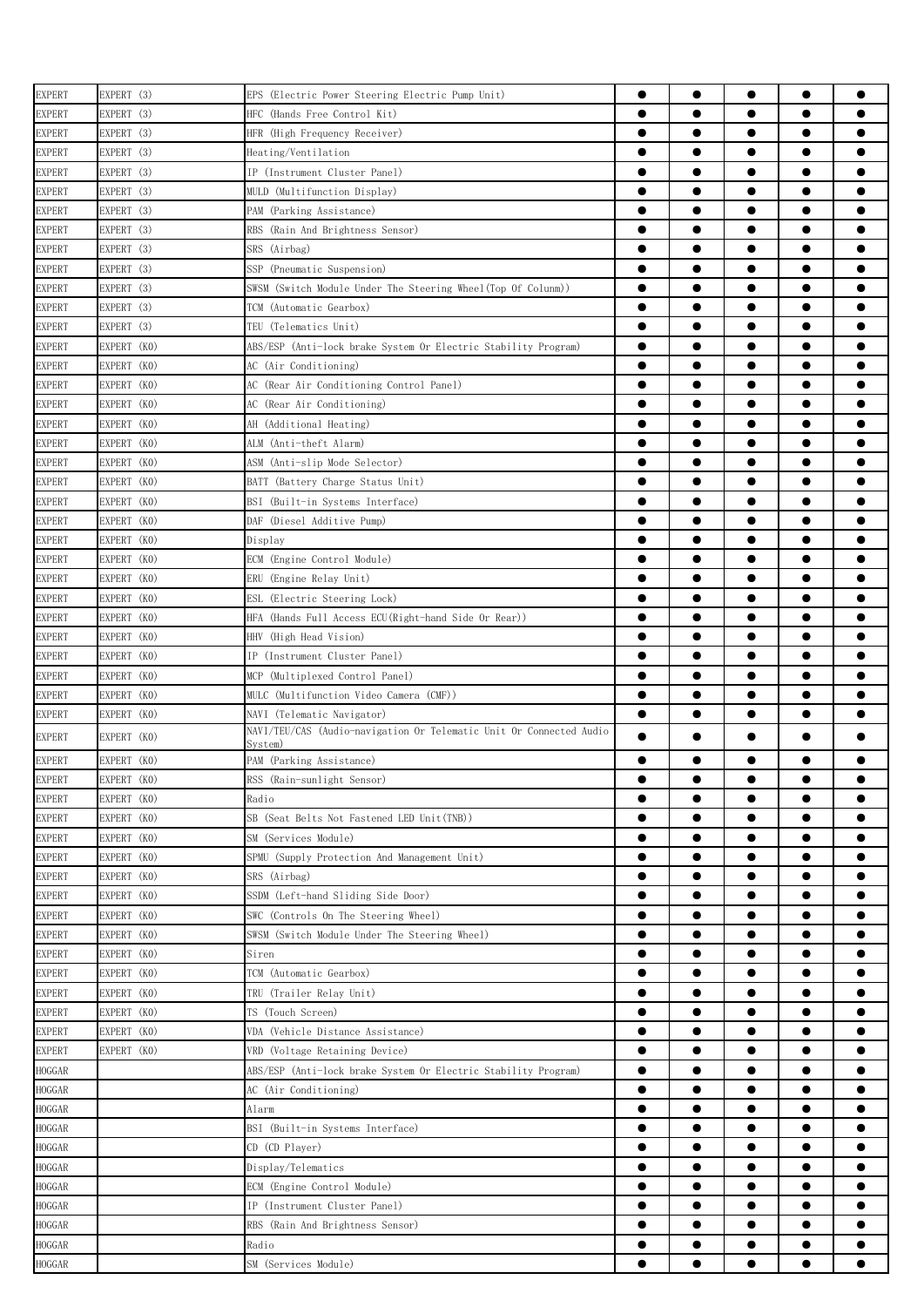| <b>HOGGAR</b>  |                      | SRS (Airbag)                                                   | ●         | $\bullet$ |           | $\bullet$ |           |
|----------------|----------------------|----------------------------------------------------------------|-----------|-----------|-----------|-----------|-----------|
| HOGGAR         |                      | SVLCU (Stolen Vehicle Location Control)                        |           |           |           | $\bullet$ |           |
| HOGGAR         |                      | SWSM (Steering Wheel Switching Module)                         | $\bullet$ | $\bullet$ |           | $\bullet$ |           |
| HOGGAR         |                      | TCM (Automatic Gearbox)                                        | $\bullet$ | $\bullet$ | $\bullet$ | $\bullet$ |           |
| HOGGAR         |                      | Wiper-L (Windscreen Wiper (Left-hand Side))                    |           |           | ●         | $\bullet$ |           |
| ION            |                      | ABS/ESP (Anti-lock brake System Or Electric Stability Program) |           | $\bullet$ | ●         | $\bullet$ |           |
| ION            |                      | AC (Air Conditioning)                                          | $\bullet$ |           |           | $\bullet$ |           |
| ION            |                      | BATT (Onboard Charger Of The Traction Battery)                 | ●         |           |           | $\bullet$ |           |
| ION            |                      | BATT (Traction Battery ECU)                                    | ●         | 0         |           | $\bullet$ |           |
| ION            |                      | BATT-01 (Traction Battery Cells Management(Module 01))         | ●         |           |           | $\bullet$ |           |
| $\rm{ION}$     |                      | BATT-02 (Traction Battery Cells Management(Module 02))         | $\bullet$ |           |           | $\bullet$ |           |
| ION            |                      | BATT-03 (Traction Battery Cells Management(Module 03))         |           | $\bullet$ |           | $\bullet$ |           |
| ION            |                      | BATT-04 (Traction Battery Cells Management(Module 04))         | $\bullet$ | $\bullet$ |           | $\bullet$ |           |
| ION            |                      | BATT-05 (Traction Battery Cells Management(Module 05))         | $\bullet$ | $\bullet$ |           | $\bullet$ |           |
| ION            |                      |                                                                | $\bullet$ | $\bullet$ | $\bullet$ | $\bullet$ |           |
|                |                      | BATT-07 (Traction Battery Cells Management(Module 07))         | $\bullet$ | $\bullet$ | $\bullet$ | $\bullet$ |           |
| ION            |                      | BATT-08 (Traction Battery Cells Management(Module 08))         | $\bullet$ | $\bullet$ |           | $\bullet$ |           |
| ION            |                      | BATT-09 (Traction Battery Cells Management(Module 09))         |           | ●         |           |           |           |
| ION            |                      | BATT-10 (Traction Battery Cells Management(Module 10))         |           |           |           | $\bullet$ |           |
| ION            |                      | BATT-11 (Traction Battery Cells Management(Module 11))         | ●         |           |           | $\bullet$ |           |
| ION            |                      | DVT (Direct Voltage(DC/DC) Transformer)                        | ●         |           |           | $\bullet$ |           |
| ION            |                      | (Electric Machine Management ECU)<br>EMM                       | 0         |           |           | $\bullet$ |           |
| ION            |                      | EPS (Electric Power Steering)                                  | ●         |           |           | $\bullet$ |           |
| ION            |                      | EVM (Electric Vehicle Management ECU)                          | 0         |           |           | $\bullet$ |           |
| ION            |                      | GWH (Gateway Wiring Housing)                                   |           | ●         | e         |           |           |
| ION            |                      | IP (Instrument Cluster Panel)                                  |           | ●         | ●         | $\bullet$ |           |
| ION            |                      | RPE (Radio Post-equipment)                                     | $\bullet$ | $\bullet$ | $\bullet$ | $\bullet$ |           |
| ION            |                      | SAS (Steering Wheel Angle Sensor)                              | $\bullet$ |           |           | $\bullet$ |           |
| ION            |                      | SM (Services Module)                                           |           | $\bullet$ | $\bullet$ | $\bullet$ |           |
| ION            |                      | SRS (Airbag)                                                   | $\bullet$ | $\bullet$ | $\bullet$ | $\bullet$ |           |
| <b>PARTNER</b> | PARTNER (2)          | ABS/ESP (Anti-lock brake System Or Electric Stability Program) |           | ●         |           | $\bullet$ |           |
| <b>PARTNER</b> | PARTNER (2)          | AC (Air Conditioning)                                          |           |           |           | $\bullet$ |           |
| <b>PARTNER</b> | PARTNER (2)          | AH (Additional Heating)                                        | $\bullet$ | $\bullet$ | ●         | $\bullet$ |           |
| <b>PARTNER</b> | PARTNER (2)          | Alarm                                                          | 0         | 0         |           | $\bullet$ |           |
| <b>PARTNER</b> | PARTNER (2)          | BSI (Built-in Systems Interface)                               |           |           |           | O         |           |
| <b>PARTNER</b> | PARTNER (2)          | CD (CD Player)                                                 | $\bullet$ |           |           |           |           |
| <b>PARTNER</b> | PARTNER (2)          | ECM (Engine Control Module)                                    | 0         |           |           |           |           |
| <b>PARTNER</b> | PARTNER (2)          | IP (Instrument Cluster Panel)                                  | $\bullet$ | $\bullet$ | $\bullet$ | $\bullet$ |           |
| <b>PARTNER</b> | PARTNER (2)          | MULD (Multifunction Display)                                   | $\bullet$ | $\bullet$ | $\bullet$ | $\bullet$ |           |
| <b>PARTNER</b> | PARTNER (2)          | RBS (Rain And Brightness Sensor)                               | $\bullet$ | $\bullet$ | $\bullet$ | $\bullet$ |           |
| <b>PARTNER</b> | PARTNER (2)          | Radio                                                          | $\bullet$ | $\bullet$ | $\bullet$ | $\bullet$ | 0         |
| PARTNER        | PARTNER (2)          | SM (Services Module)                                           | $\bullet$ | $\bullet$ | $\bullet$ | $\bullet$ | $\bullet$ |
| <b>PARTNER</b> | PARTNER (2)          | SRS (Airbag)                                                   | $\bullet$ | $\bullet$ | $\bullet$ | $\bullet$ |           |
| <b>PARTNER</b> | PARTNER (2)          | SWSM (Steering Wheel Switching Module)                         |           | $\bullet$ |           | $\bullet$ |           |
| <b>PARTNER</b> | PARTNER (2)          | SWSM (Switch Module Under The Steering Wheel)                  | $\bullet$ | $\bullet$ |           | $\bullet$ |           |
| <b>PARTNER</b> | PARTNER (2)<br>(M69) | ABS/ESP (Anti-lock brake System Or Electric Stability Program) | $\bullet$ |           | $\bullet$ | $\bullet$ |           |
| <b>PARTNER</b> | PARTNER (2) (M69)    | BSI (Built-in Systems Interface)                               | $\bullet$ |           | $\bullet$ | $\bullet$ |           |
| <b>PARTNER</b> | PARTNER (2) (M69)    | ECM (Engine Control Module)                                    | $\bullet$ |           |           | $\bullet$ |           |
| PARTNER        | PARTNER (2) (M69)    | IP (Instrument Cluster Panel)                                  | $\bullet$ |           |           | $\bullet$ |           |
| <b>PARTNER</b> | PARTNER (2) (M69)    | Radio                                                          | $\bullet$ |           |           | $\bullet$ |           |
| <b>PARTNER</b> | PARTNER (2)<br>(M69) | SRS (Airbag)                                                   | $\bullet$ | $\bullet$ | $\bullet$ | $\bullet$ | $\bullet$ |
| PARTNER        | PARTNER (2)<br>(M69) | SWSM (Switch Module Under The Steering Wheel)                  | $\bullet$ | $\bullet$ | $\bullet$ | $\bullet$ | $\bullet$ |
| <b>PARTNER</b> | PARTNER (B9)         | ABS/ESP (Anti-lock brake System Or Electric Stability Program) | $\bullet$ | $\bullet$ | $\bullet$ | $\bullet$ |           |
| PARTNER        | PARTNER (B9)         | AC (Air Conditioning Compressor)                               | $\bullet$ | $\bullet$ | $\bullet$ | $\bullet$ | $\bullet$ |
| PARTNER        | PARTNER (B9)         | AC (Air Conditioning)                                          | $\bullet$ | $\bullet$ | $\bullet$ | $\bullet$ |           |
| <b>PARTNER</b> | PARTNER (B9)         | ASM (Anti-slip Mode Selector)                                  |           |           |           | $\bullet$ |           |
|                | PARTNER (B9)         | Alarm                                                          | $\bullet$ |           |           | $\bullet$ |           |
| <b>PARTNER</b> |                      |                                                                | $\bullet$ |           |           | $\bullet$ |           |
| <b>PARTNER</b> | PARTNER (B9)         | BATT (Battery Charge Status Unit)                              | ●         | 0         |           | $\bullet$ |           |
| <b>PARTNER</b> | PARTNER (B9)         | BATT (Onboard Charger Of The Traction Battery)                 | ●         |           |           |           |           |
| <b>PARTNER</b> | PARTNER (B9)         | BATT-01 (Traction Battery Cells Management(Module 01))         |           |           | 0         | $\bullet$ |           |
| PARTNER        | PARTNER (B9)         | BATT-02 (Traction Battery Cells Management(Module 02))         | $\bullet$ |           |           | $\bullet$ |           |
| <b>PARTNER</b> | PARTNER (B9)         | BATT-03 (Traction Battery Cells Management(Module 03))         |           |           |           | ●         |           |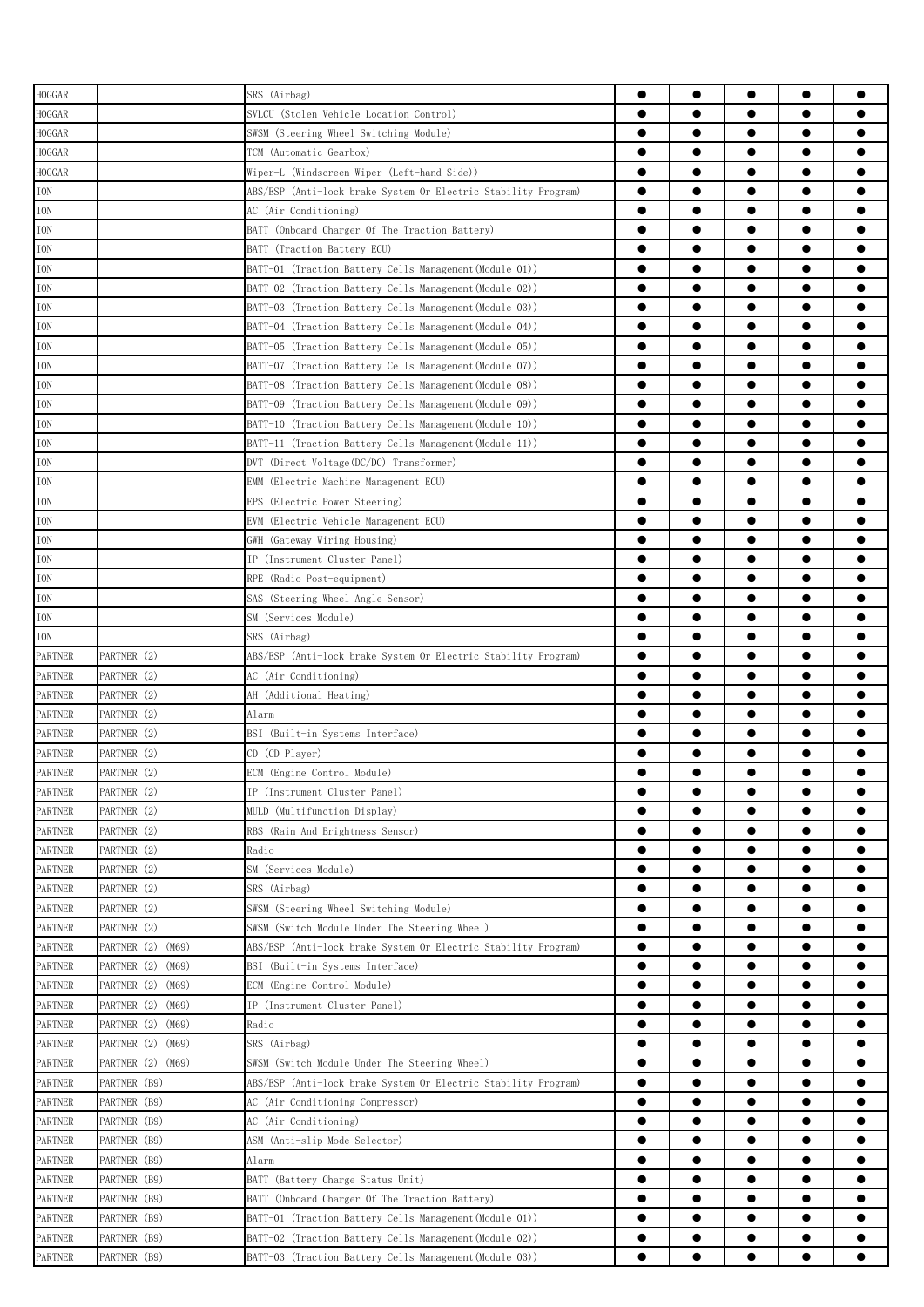| <b>PARTNER</b> | PARTNER (B9)           | BATT-04 (Traction Battery Cells Management(Module 04))         | ●         | $\bullet$ | $\bullet$ | $\bullet$ | $\bullet$ |
|----------------|------------------------|----------------------------------------------------------------|-----------|-----------|-----------|-----------|-----------|
| <b>PARTNER</b> | PARTNER (B9)           | BATT-05 (Traction Battery Cells Management(Module 05))         | $\bullet$ |           | $\bullet$ | $\bullet$ |           |
| <b>PARTNER</b> | PARTNER (B9)           | BATT-06 (Traction Battery Cells Management(Module 06))         | $\bullet$ |           | $\bullet$ | $\bullet$ |           |
| PARTNER        | PARTNER (B9)           | BATT-07 (Traction Battery Cells Management(Module 07))         | $\bullet$ | $\bullet$ | $\bullet$ | $\bullet$ | ●         |
| PARTNER        | PARTNER (B9)           | BATT-08 (Traction Battery Cells Management(Module 08))         |           |           | ●         | $\bullet$ |           |
| <b>PARTNER</b> | PARTNER (B9)           | BATT-09 (Traction Battery Cells Management(Module 09))         | ●         | $\bullet$ | ●         |           |           |
| <b>PARTNER</b> | PARTNER (B9)           | BATT-10 (Traction Battery Cells Management(Module 10))         | ●         |           | ●         | $\bullet$ |           |
|                |                        |                                                                | ●         |           |           | $\bullet$ |           |
| PARTNER        | PARTNER (B9)           | BSI (Built-in Systems Interface)                               |           |           |           |           |           |
| <b>PARTNER</b> | PARTNER (B9)           | BWCU (Bodywork Conversion Unit)                                | e         |           | e         | $\bullet$ |           |
| <b>PARTNER</b> | PARTNER (B9)           | CD (CD Player)                                                 |           |           |           | $\bullet$ |           |
| PARTNER        | PARTNER (B9)           | ECM (Engine Control Module)                                    | 0         |           |           | $\bullet$ |           |
| <b>PARTNER</b> | PARTNER (B9)           | EMM (Electric Machine Management ECU)                          | $\bullet$ | $\bullet$ |           | $\bullet$ | ●         |
| <b>PARTNER</b> | PARTNER (B9)           | EPS<br>(Electric Power Steering Electric Pump Unit)            | $\bullet$ |           | $\bullet$ | $\bullet$ |           |
| PARTNER        | PARTNER (B9)           | ERU<br>(Engine Relay Unit)                                     | $\bullet$ |           | $\bullet$ | $\bullet$ |           |
| PARTNER        | PARTNER (B9)           | EVM<br>(Electric Vehicle Management ECU)                       | $\bullet$ |           | $\bullet$ | $\bullet$ |           |
| PARTNER        | PARTNER (B9)           | HFC<br>(Hands Free Control Kit)                                | $\bullet$ |           | $\bullet$ | $\bullet$ |           |
|                | PARTNER (B9)           | HFR (High Frequency Receiver)                                  | $\bullet$ |           | ●         | $\bullet$ |           |
| PARTNER        |                        |                                                                |           |           |           | $\bullet$ |           |
| PARTNER        | PARTNER (B9)           | IP (Instrument Cluster Panel)                                  |           |           | ●         |           |           |
| <b>PARTNER</b> | PARTNER (B9)           | MAAP (Multiplexed Additive Adding Pump)                        | ●         |           |           | $\bullet$ |           |
| PARTNER        | PARTNER (B9)           | MULD (Multifunction Display)                                   |           |           |           | $\bullet$ |           |
| <b>PARTNER</b> | PARTNER (B9)           | PAM (Parking Assistance)                                       | 0         |           |           | $\bullet$ |           |
| <b>PARTNER</b> | PARTNER (B9)           | PCAHR (Passenger's Compartment Air Heating Resistor)           | 0         |           |           | $\bullet$ |           |
| <b>PARTNER</b> | PARTNER (B9)           | RS (Rain Sensor)                                               | 0         |           | 0         | $\bullet$ |           |
| <b>PARTNER</b> | PARTNER (B9)           | Radio                                                          |           |           | ●         | $\bullet$ |           |
| <b>PARTNER</b> | PARTNER (B9)           | SM (Services Module)                                           |           |           | ●         |           |           |
|                | PARTNER (B9)           |                                                                | $\bullet$ |           |           | $\bullet$ |           |
| <b>PARTNER</b> |                        | SRS (Airbag)                                                   |           |           |           |           |           |
| PARTNER        | PARTNER (B9)           | SWSM (Switch Module Under The Steering Wheel(Top Of Colunm))   | $\bullet$ |           | $\bullet$ | $\bullet$ |           |
| PARTNER        | PARTNER (B9)           | TCM (Automatic Gearbox)                                        | $\bullet$ |           | $\bullet$ | $\bullet$ | ●         |
| PARTNER        | PARTNER (B9)           | TEU/NAVI (Telematics Unit(Rtx) Or Radio-navigation)            | $\bullet$ |           | $\bullet$ | $\bullet$ | ●         |
| PARTNER        | PARTNER (B9)           | TRU (Trailer Relay Unit)                                       |           |           |           | $\bullet$ |           |
| PARTNER        | PARTNER (B9)           | (Under Inflation Detection)<br>UID-                            | ●         | $\bullet$ | ●         |           |           |
| <b>PARTNER</b> | PARTNER (B9)           | VRD (Voltage Retaining Device)                                 | $\bullet$ | $\bullet$ | $\bullet$ | $\bullet$ |           |
| <b>PARTNER</b> | PARTNER Electric (B9E) | ABS/ESP (Anti-lock brake System Or Electric Stability Program) |           |           |           | $\bullet$ |           |
| <b>PARTNER</b> | PARTNER Electric (B9E) | AC (Air Conditioning Compressor)                               |           |           |           |           |           |
| <b>PARTNER</b> | PARTNER Electric (B9E) | Alarm                                                          | 0         |           |           |           |           |
| <b>PARTNER</b> | PARTNER Electric (B9E) | BATT (Battery Charge Status Unit)                              | ●         |           |           | Α         |           |
|                |                        |                                                                |           | $\bullet$ |           |           |           |
| <b>PARTNER</b> | PARTNER Electric (B9E) | BATT (Onboard Charger Of The Traction Battery)                 | $\bullet$ |           | $\bullet$ | $\bullet$ |           |
| <b>PARTNER</b> | PARTNER Electric (B9E) | BATT-01 (Traction Battery Cells Management(Module 01))         | $\bullet$ |           | $\bullet$ | $\bullet$ |           |
| <b>PARTNER</b> | PARTNER Electric (B9E) | BATT-02 (Traction Battery Cells Management (Module 02))        | $\bullet$ |           | $\bullet$ | $\bullet$ |           |
| <b>PARTNER</b> | PARTNER Electric (B9E) | BATT-03 (Traction Battery Cells Management (Module 03))        | $\bullet$ |           | $\bullet$ | $\bullet$ | ●         |
| PARTNER        | PARTNER Electric (B9E) | BATT-04 (Traction Battery Cells Management(Module 04))         | $\bullet$ | $\bullet$ | $\bullet$ | $\bullet$ | $\bullet$ |
| PARTNER        | PARTNER Electric (B9E) | BATT-05 (Traction Battery Cells Management(Module 05))         | $\bullet$ |           | $\bullet$ | $\bullet$ | ●         |
| <b>PARTNER</b> | PARTNER Electric (B9E) | BATT-06 (Traction Battery Cells Management(Module 06))         | $\bullet$ | $\bullet$ | $\bullet$ | $\bullet$ | ●         |
| <b>PARTNER</b> | PARTNER Electric (B9E) | BATT-07 (Traction Battery Cells Management (Module 07))        | $\bullet$ |           | $\bullet$ | $\bullet$ |           |
| <b>PARTNER</b> | PARTNER Electric (B9E) | BATT-08 (Traction Battery Cells Management(Module 08))         | $\bullet$ |           |           | $\bullet$ |           |
|                |                        | BATT-09 (Traction Battery Cells Management(Module 09))         | $\bullet$ |           |           | $\bullet$ |           |
| <b>PARTNER</b> | PARTNER Electric (B9E) |                                                                |           |           |           |           |           |
| <b>PARTNER</b> | PARTNER Electric (B9E) | BATT-10 (Traction Battery Cells Management(Module 10))         | $\bullet$ |           |           | $\bullet$ |           |
| PARTNER        | PARTNER Electric (B9E) | BSI (Built-in Systems Interface)                               |           |           |           | $\bullet$ |           |
| <b>PARTNER</b> | PARTNER Electric (B9E) | ECM (Engine Control Module)                                    | $\bullet$ | $\bullet$ |           | $\bullet$ | ●         |
| <b>PARTNER</b> | PARTNER Electric (B9E) | EMM<br>(Electric Machine Management ECU)                       | $\bullet$ | $\bullet$ | $\bullet$ | $\bullet$ | ●         |
| PARTNER        | PARTNER Electric (B9E) | EPS<br>(Electric Power Steering Electric Pump Unit)            | $\bullet$ |           | $\bullet$ | $\bullet$ |           |
| PARTNER        | PARTNER Electric (B9E) | ERU (Engine Relay Unit)                                        | $\bullet$ | $\bullet$ | $\bullet$ | $\bullet$ | ●         |
| PARTNER        | PARTNER Electric (B9E) | EVM (Electric Vehicle Management ECU)                          | $\bullet$ | $\bullet$ | $\bullet$ | $\bullet$ |           |
| PARTNER        | PARTNER Electric (B9E) | IP (Instrument Cluster Panel)                                  | $\bullet$ |           | $\bullet$ | $\bullet$ | ●         |
|                |                        |                                                                | $\bullet$ |           | $\bullet$ | $\bullet$ | ●         |
| <b>PARTNER</b> | PARTNER Electric (B9E) | MULD (Multifunction Display)                                   |           |           |           |           |           |
| <b>PARTNER</b> | PARTNER Electric (B9E) | PAM (Parking Assistance)                                       |           |           |           | $\bullet$ |           |
| <b>PARTNER</b> | PARTNER Electric (B9E) | PCAHR (Passenger's Compartment Air Heating Resistor)           | $\bullet$ |           |           | $\bullet$ |           |
| <b>PARTNER</b> | PARTNER Electric (B9E) | RS (Rain Sensor)                                               |           |           |           | $\bullet$ |           |
| <b>PARTNER</b> | PARTNER Electric (B9E) | Radio                                                          |           |           |           |           |           |
| <b>PARTNER</b> | PARTNER Electric (B9E) | SM (Services Module)                                           | $\bullet$ |           |           |           |           |
| <b>PARTNER</b> | PARTNER Electric (B9E) | SRS (Airbag)                                                   |           |           |           |           |           |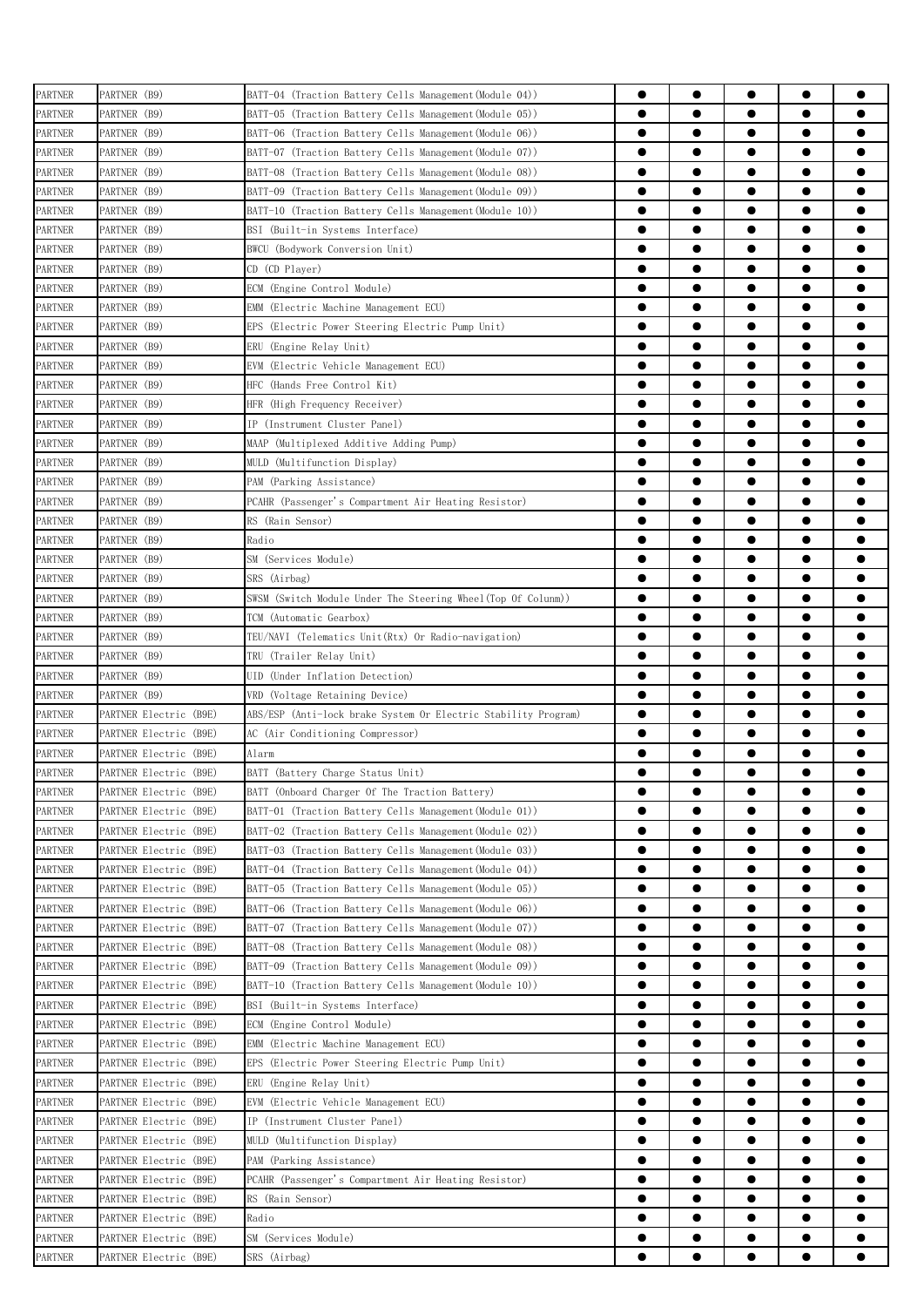| <b>PARTNER</b> | PARTNER Electric (B9E) | SWSM (Switch Module Under The Steering Wheel(Top Of Colunm))   | $\bullet$ | $\bullet$ |           | $\bullet$ |   |
|----------------|------------------------|----------------------------------------------------------------|-----------|-----------|-----------|-----------|---|
| <b>PARTNER</b> | PARTNER Electric (B9E) | TEU/NAVI (Telematics Unit(Rtx) Or Radio-navigation)            | $\bullet$ | $\bullet$ |           | $\bullet$ |   |
| <b>PARTNER</b> | PARTNER Electric (B9E) | VRD (Voltage Retaining Device)                                 | $\bullet$ | $\bullet$ | $\bullet$ | $\bullet$ |   |
| RCZ            |                        | ABS/ESP (Anti-lock brake System Or Electric Stability Program) | $\bullet$ | $\bullet$ | $\bullet$ | $\bullet$ |   |
| RCZ            |                        | AC (Air Conditioning)                                          | $\bullet$ | $\bullet$ | $\bullet$ | $\bullet$ |   |
| RCZ            |                        | AMP (Audio Amplifier)                                          | $\bullet$ | $\bullet$ | $\bullet$ | $\bullet$ | ● |
| RCZ            |                        | Alarm                                                          | $\bullet$ | $\bullet$ | $\bullet$ | $\bullet$ |   |
| <b>RCZ</b>     |                        | Alarm Lin                                                      | $\bullet$ | $\bullet$ | $\bullet$ | $\bullet$ |   |
| <b>RCZ</b>     |                        | BATT (Battery Charge Status Unit)                              | $\bullet$ | $\bullet$ |           | $\bullet$ |   |
| RCZ            |                        | BSI (Built-in Systems Interface)                               | $\bullet$ |           |           | $\bullet$ |   |
| RCZ            |                        | CD (CD Player)                                                 | $\bullet$ |           | 0         | $\bullet$ |   |
| RCZ            |                        | CPDMD (Control Panel Dot Matrix Display)                       | $\bullet$ | 0         |           | $\bullet$ |   |
| RCZ            |                        | DBVHA (Discharge Bulbs Vertical And Horizontal Adjustment)     | $\bullet$ |           | 0         | $\bullet$ |   |
| RCZ            |                        | DDC (Driver's Door Control Panel)                              | $\bullet$ |           |           | $\bullet$ |   |
| RCZ            |                        | DSM (Driver's School Module)                                   | $\bullet$ | $\bullet$ |           | $\bullet$ | Α |
| RCZ            |                        | DSMU (Driver's Seat Memory Unit)                               | $\bullet$ | $\bullet$ | $\bullet$ | $\bullet$ |   |
| <b>RCZ</b>     |                        | ECM (Engine Control Module)                                    | $\bullet$ | $\bullet$ | $\bullet$ | $\bullet$ |   |
| RCZ            |                        | EPA (Electropump Assembly)                                     | $\bullet$ | $\bullet$ | $\bullet$ | $\bullet$ |   |
| <b>RCZ</b>     |                        | EPS (Electric Power Steering)                                  | $\bullet$ | $\bullet$ | $\bullet$ | $\bullet$ |   |
| <b>RCZ</b>     |                        | ERU (Engine Relay Unit)                                        | $\bullet$ | $\bullet$ |           | $\bullet$ |   |
| RCZ            |                        | FR (Folding Roof)                                              | $\bullet$ | $\bullet$ |           | $\bullet$ |   |
| <b>RCZ</b>     |                        | HFC (Hands Free Control Kit)                                   | $\bullet$ |           |           | $\bullet$ |   |
| RCZ            |                        | HFR (High Frequency Receiver)                                  | $\bullet$ |           | 0         | $\bullet$ |   |
| RCZ            |                        | IP (Instrument Cluster Panel)                                  | 0         | 0         |           | $\bullet$ |   |
| RCZ            |                        | LDWS (Lane Departure Warning System)                           | $\bullet$ | 0         |           | $\bullet$ |   |
| <b>RCZ</b>     |                        | MAAP (Multiplexed Additive Adding Pump)                        | $\bullet$ | $\bullet$ |           | $\bullet$ |   |
| <b>RCZ</b>     |                        | MPD (Moving Panel Deflector)                                   | $\bullet$ | $\bullet$ |           | $\bullet$ | o |
| RCZ            |                        | MULS (Multifunction Screen)                                    | $\bullet$ | $\bullet$ | $\bullet$ | $\bullet$ |   |
| RCZ            |                        | N-TNB (Not Fastened Warning Light (Tnb))                       | $\bullet$ |           | $\bullet$ | $\bullet$ |   |
| <b>RCZ</b>     |                        | NAVI (Radio Navigation NG4)                                    | $\bullet$ | $\bullet$ | $\bullet$ | $\bullet$ |   |
| RCZ            |                        | PAM (Parking Assistance)                                       | $\bullet$ | $\bullet$ | $\bullet$ | $\bullet$ |   |
| RCZ            |                        | PID (Pedestrian Impact Detection)                              | $\bullet$ | $\bullet$ | $\bullet$ | $\bullet$ |   |
| RCZ            |                        | PSM (Passenger's Seat Memorizing Unit)                         | $\bullet$ | ●         |           | $\bullet$ |   |
| <b>RCZ</b>     |                        | RBS (Rain And Brightness Sensor)                               | $\bullet$ | $\bullet$ | $\bullet$ | $\bullet$ |   |
| RCZ            |                        | Radio                                                          | $\bullet$ |           |           | $\bullet$ |   |
| <b>RCZ</b>     |                        | SM (Services Module)                                           |           | ●         |           | ●         |   |
| <b>RCZ</b>     |                        | SRS (Airbag)                                                   | $\bullet$ | $\bullet$ | $\bullet$ | $\bullet$ |   |
| RCZ            |                        | SWSM (Steering Wheel Switching Module)                         | 0         |           |           |           |   |
| RCZ            |                        | SunRoof                                                        | $\bullet$ | $\bullet$ |           | $\bullet$ |   |
| RCZ            |                        | TCM (Automatic Gearbox)                                        | $\bullet$ | $\bullet$ | $\bullet$ | $\bullet$ |   |
| RCZ            |                        | TEU (Telematics Unit)                                          | $\bullet$ | $\bullet$ | $\bullet$ | $\bullet$ |   |
| <b>RCZ</b>     |                        | TRU (Trailer Relay Unit)                                       | $\bullet$ | $\bullet$ | $\bullet$ | $\bullet$ |   |
| RCZ            |                        | UID (Under Inflation Detection)                                | $\bullet$ | $\bullet$ | $\bullet$ | $\bullet$ |   |
| <b>RCZ</b>     |                        | VRD (Voltage Retaining Device)                                 | $\bullet$ | $\bullet$ | $\bullet$ | $\bullet$ |   |
| <b>RCZ</b>     |                        | Wiper (Windscreen Wiper)                                       | $\bullet$ | $\bullet$ |           | $\bullet$ |   |
| TRAVELLER      |                        | ABS/ESP (Anti-lock brake System Or Electric Stability Program) | $\bullet$ | $\bullet$ | ●         | $\bullet$ |   |
| TRAVELLER      |                        | AC (Air Conditioning)                                          | $\bullet$ |           |           | $\bullet$ |   |
| TRAVELLER      |                        | AC (Rear Air Conditioning Control Panel)                       | $\bullet$ |           | 0         | $\bullet$ |   |
| TRAVELLER      |                        | AC (Rear Air Conditioning)                                     | ●         |           | e         | $\bullet$ |   |
|                |                        |                                                                | 0         | 0         |           |           |   |
| TRAVELLER      |                        | AH (Additional Heating)                                        | 0         |           | 0         | $\bullet$ |   |
| TRAVELLER      |                        | ALM (Anti-theft Alarm)                                         |           |           |           |           | ● |
| TRAVELLER      |                        | ASM (Anti-slip Mode Selector)                                  | $\bullet$ |           |           | $\bullet$ |   |
| TRAVELLER      |                        | BATT (Battery Charge Status Unit)                              | $\bullet$ | $\bullet$ | $\bullet$ | $\bullet$ |   |
| TRAVELLER      |                        | BSI<br>(Built-in Systems Interface)                            | $\bullet$ | $\bullet$ | $\bullet$ | $\bullet$ |   |
| TRAVELLER      |                        | DAF (Diesel Additive Pump)                                     | $\bullet$ | $\bullet$ | $\bullet$ | $\bullet$ |   |
| TRAVELLER      |                        | Display                                                        | $\bullet$ | $\bullet$ | $\bullet$ | $\bullet$ |   |
| TRAVELLER      |                        | ECM (Engine Control Module)                                    | $\bullet$ | $\bullet$ |           | $\bullet$ |   |
| TRAVELLER      |                        | ERU (Engine Relay Unit)                                        | $\bullet$ | $\bullet$ | ●         | $\bullet$ |   |
| TRAVELLER      |                        | ESL (Electric Steering Lock)                                   | $\bullet$ | $\bullet$ |           | $\bullet$ |   |
| TRAVELLER      |                        | HFA (Hands Full Access ECU(Right-hand Side Or Rear))           |           |           |           | $\bullet$ |   |
| TRAVELLER      |                        | HHV (High Head Vision)                                         |           |           |           | ●         |   |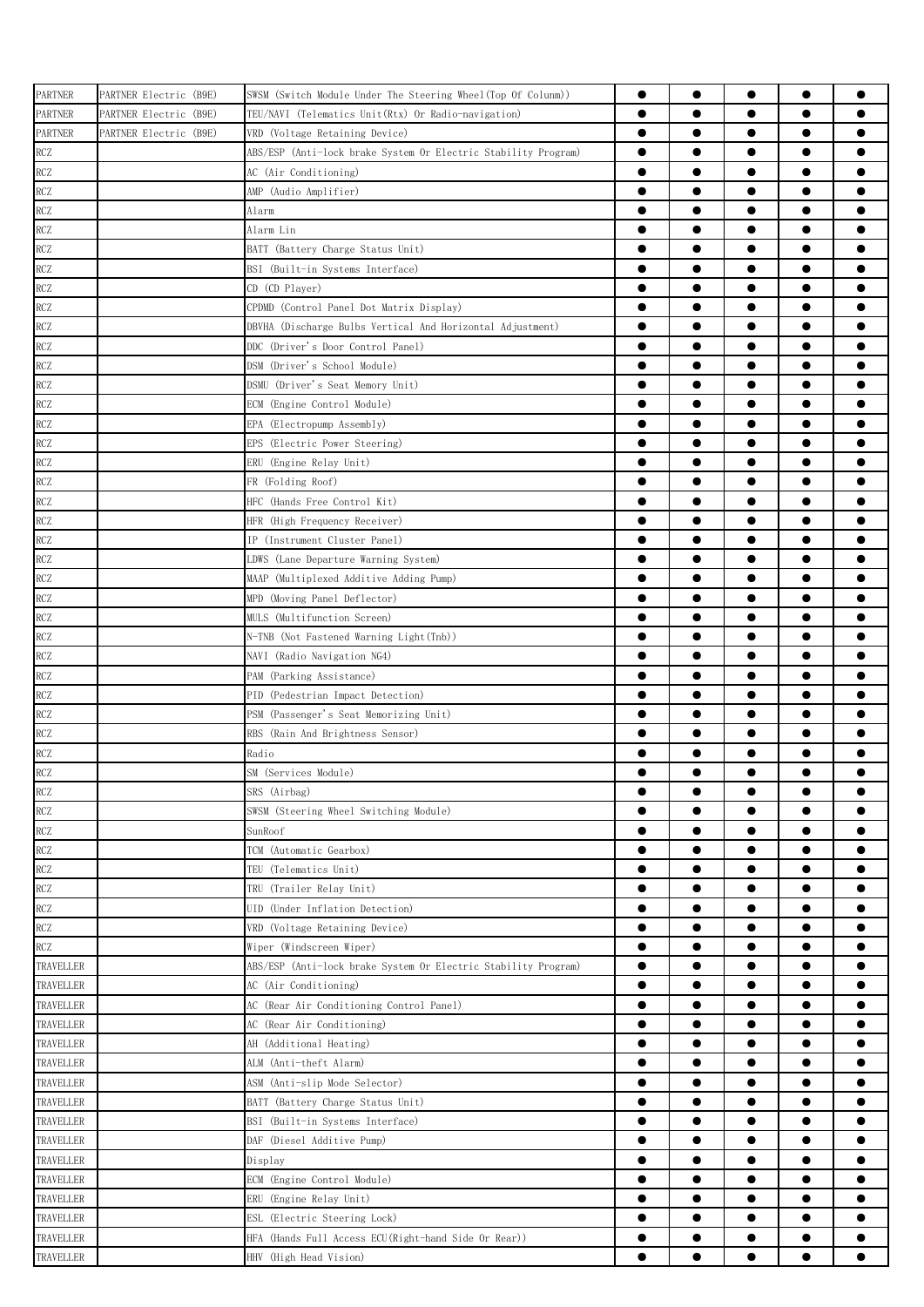| TRAVELLER | IP (Instrument Cluster Panel)                                                  |           |           | $\bullet$ |           |  |
|-----------|--------------------------------------------------------------------------------|-----------|-----------|-----------|-----------|--|
| TRAVELLER | MCP (Multiplexed Control Panel)                                                | 0         | $\bullet$ | ●         |           |  |
| TRAVELLER | MULC (Multifunction Video Camera (CMF))                                        |           |           |           |           |  |
| TRAVELLER | NAVI (Telematic Navigator)                                                     | $\bullet$ | $\bullet$ | $\bullet$ | $\bullet$ |  |
| TRAVELLER | NAVI/TEU/CAS (Audio-navigation Or Telematic Unit Or Connected Audio<br>System) |           |           |           |           |  |
| TRAVELLER | PAM (Parking Assistance)                                                       | 0         |           | ●         |           |  |
| TRAVELLER | RSS (Rain-sunlight Sensor)                                                     | ●         | $\bullet$ | $\bullet$ | $\bullet$ |  |
| TRAVELLER | Radio                                                                          | 0         | $\bullet$ |           |           |  |
| TRAVELLER | SB (Seat Belts Not Fastened LED Unit (TNB))                                    |           | $\bullet$ |           | $\bullet$ |  |
| TRAVELLER | SM (Services Module)                                                           |           | $\bullet$ | $\bullet$ | $\bullet$ |  |
| TRAVELLER | SPMU (Supply Protection And Management Unit)                                   |           |           | $\bullet$ | $\bullet$ |  |
| TRAVELLER | SRS (Airbag)                                                                   |           | $\bullet$ | $\bullet$ | $\bullet$ |  |
| TRAVELLER | SSDM (Left-hand Sliding Side Door)                                             | ●         |           | $\bullet$ | $\bullet$ |  |
| TRAVELLER | SWC (Controls On The Steering Wheel)                                           | $\bullet$ | $\bullet$ | $\bullet$ | $\bullet$ |  |
| TRAVELLER | SWSM (Switch Module Under The Steering Wheel)                                  | $\bullet$ |           | $\bullet$ | $\bullet$ |  |
| TRAVELLER | Siren                                                                          | $\bullet$ | $\bullet$ | $\bullet$ | $\bullet$ |  |
| TRAVELLER | TCM (Automatic Gearbox)                                                        | ●         | ●         | ●         |           |  |
| TRAVELLER | TRU (Trailer Relay Unit)                                                       | $\bullet$ | $\bullet$ | $\bullet$ | $\bullet$ |  |
| TRAVELLER | TS (Touch Screen)                                                              |           | $\bullet$ |           | $\bullet$ |  |
| TRAVELLER | VDA (Vehicle Distance Assistance)                                              |           | $\bullet$ |           |           |  |
| TRAVELLER | VRD (Voltage Retaining Device)                                                 |           |           |           |           |  |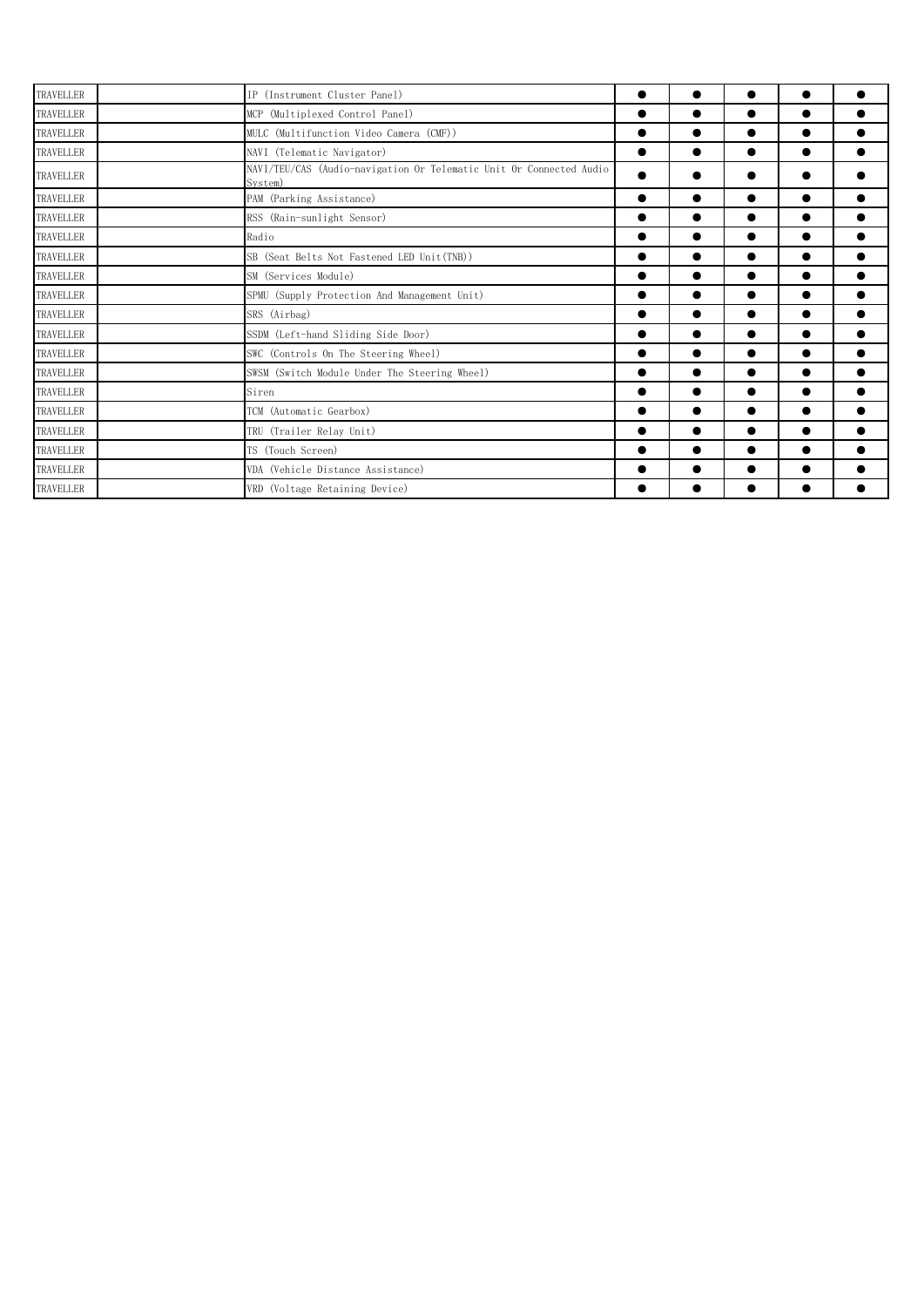| PEUGEOT INJ Function List (Note:For reference only)                                     |                         |     |  |  |
|-----------------------------------------------------------------------------------------|-------------------------|-----|--|--|
| <b>NOTES:</b>                                                                           |                         |     |  |  |
| • This function is supported.                                                           |                         |     |  |  |
| * This function may be supported, which depends on the actual condition of the vehicle. |                         |     |  |  |
| O This function is not supported.                                                       |                         |     |  |  |
| ▲ This function is the new feature in this version.                                     |                         |     |  |  |
| Mode1                                                                                   | Model Type              | INJ |  |  |
| 2008                                                                                    |                         |     |  |  |
| 207                                                                                     | $207 (+)$               |     |  |  |
| 207                                                                                     | 207 (CAN)               |     |  |  |
| 208                                                                                     | 208                     |     |  |  |
| 3008                                                                                    | 3008                    |     |  |  |
| 3008                                                                                    | 3008 (CHINA)            |     |  |  |
| 3008                                                                                    | 3008 (Hybrid4)          |     |  |  |
| 3008                                                                                    | 3008 (P84)              |     |  |  |
| 301                                                                                     |                         |     |  |  |
| 307                                                                                     | 307 (CAN) (2006.01 - )  |     |  |  |
| 308                                                                                     | 308 (2010.01 - 2014.09) |     |  |  |
| 308                                                                                     | 308 (4 Doors)           |     |  |  |
| 308                                                                                     | 308 (T9) (2014.10 - )   |     |  |  |
| 4007                                                                                    | 4007                    |     |  |  |
| 4008                                                                                    | 4008                    |     |  |  |
| 4008                                                                                    | 4008 (CHINA)            |     |  |  |
| 407                                                                                     |                         |     |  |  |
| 408                                                                                     | 408 (2010.01 - 2014.09) |     |  |  |
| $5008$                                                                                  | 5008                    |     |  |  |
| 5008                                                                                    | 5008 (P84)              |     |  |  |
| 508                                                                                     | 508                     |     |  |  |
| 508                                                                                     | 508 (Hybrid4)           |     |  |  |
| 508                                                                                     | 508 (RXH Hybrid4)       |     |  |  |
| 508                                                                                     | 508 (RXH)               |     |  |  |
| $60\overline{7}$                                                                        | 607 (CAN)               |     |  |  |
| 807                                                                                     | 807 (CAN) (2005 - )     |     |  |  |
| <b>BOXER</b>                                                                            | BOXER (3) (Euro 5 / 6)  |     |  |  |
| <b>EXPERT</b>                                                                           | EXPERT (2)              |     |  |  |
| <b>EXPERT</b>                                                                           | EXPERT (3)              |     |  |  |
| <b>EXPERT</b>                                                                           | EXPERT (KO)             |     |  |  |
| <b>PARTNER</b>                                                                          | PARTNER (2) (M69)       |     |  |  |
| <b>PARTNER</b>                                                                          | PARTNER (B9)            |     |  |  |
| <b>RCZ</b>                                                                              |                         | ●   |  |  |
| TRAVELLER                                                                               |                         |     |  |  |
| PEUGEOT INJ Function List (Note:For reference only)                                     |                         |     |  |  |
|                                                                                         |                         |     |  |  |
| Classification Of Injector                                                              |                         |     |  |  |
| Configuration Of The Characterisation Of Diesel Injector                                |                         |     |  |  |
| Diesel Injectors Programming Procedure                                                  |                         |     |  |  |
| Initialisation Of Diesel Injector                                                       |                         |     |  |  |
| Injector Replacement                                                                    |                         |     |  |  |
| Injectors                                                                               |                         |     |  |  |
| Reinitialisation Following Replacement Of The Urea Injector<br>Replacement Of Injector  |                         |     |  |  |
| Replacement Of One Or More Petrol Injectors                                             |                         |     |  |  |
| Replacement Of One Or Several Injectors                                                 |                         |     |  |  |
|                                                                                         |                         |     |  |  |
| Replacement Of The Cyliner Head Or Programming Of The Injectors                         |                         |     |  |  |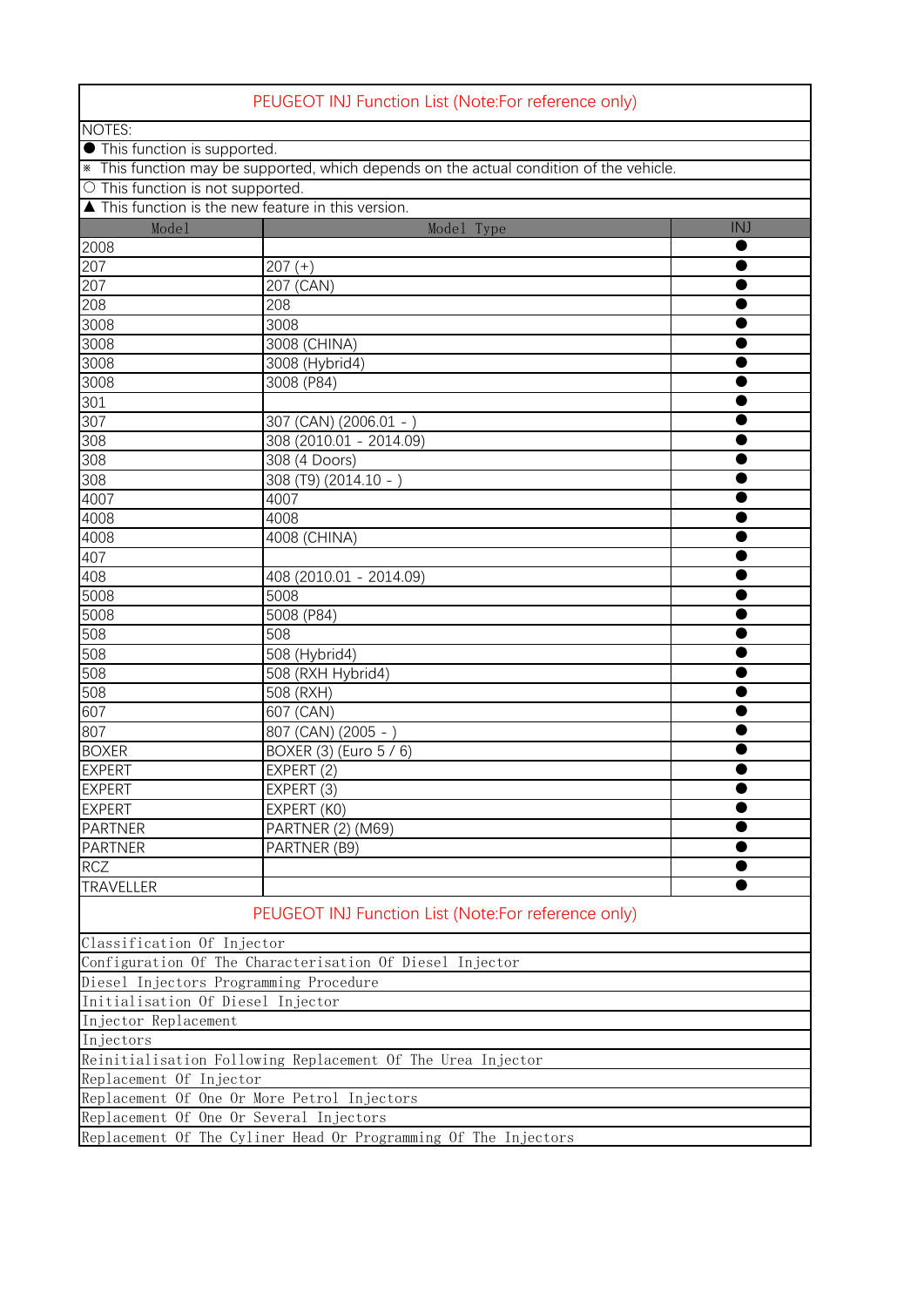| PEUGEOT OIL Function List (Note:For reference only)                                     |                                                     |     |  |  |
|-----------------------------------------------------------------------------------------|-----------------------------------------------------|-----|--|--|
| <b>NOTES:</b>                                                                           |                                                     |     |  |  |
| <b>•</b> This function is supported.                                                    |                                                     |     |  |  |
| * This function may be supported, which depends on the actual condition of the vehicle. |                                                     |     |  |  |
| O This function is not supported.                                                       |                                                     |     |  |  |
| ▲ This function is the new feature in this version.                                     |                                                     |     |  |  |
| Mode1                                                                                   | Model Type                                          | OIL |  |  |
| 2008                                                                                    |                                                     |     |  |  |
| 206                                                                                     | $206 (+)$                                           |     |  |  |
| 206                                                                                     | 206 (Mux)                                           |     |  |  |
| 207                                                                                     | $207 (+)$                                           |     |  |  |
| 207<br>207                                                                              | 207 (CAN)                                           |     |  |  |
| 207                                                                                     | 207 (i)<br>207 (VAN)                                |     |  |  |
| 208                                                                                     | 208                                                 |     |  |  |
| 208                                                                                     | 208 (Ai91)                                          |     |  |  |
| 3008                                                                                    | 3008                                                |     |  |  |
| 3008                                                                                    | 3008 (CHINA)                                        |     |  |  |
| 3008                                                                                    | 3008 (Hybrid4)                                      |     |  |  |
| 301                                                                                     |                                                     |     |  |  |
| 307                                                                                     | 307 (CAN) (2006.01 - )                              |     |  |  |
| 308                                                                                     | 308 (2010.01 - 2014.09)                             |     |  |  |
| 308                                                                                     | 308 (4 Doors)                                       |     |  |  |
| 308                                                                                     | 308 (S)                                             |     |  |  |
| 308                                                                                     | 308 (T9) (2014.10 - )                               |     |  |  |
| 4007                                                                                    | 4007                                                |     |  |  |
| 4008                                                                                    | 4008                                                |     |  |  |
| 407                                                                                     |                                                     |     |  |  |
| 408                                                                                     | 408 (2010.01 - 2014.09)                             |     |  |  |
| 408                                                                                     | 408 (T93) (2014.10 - )                              |     |  |  |
| 5008                                                                                    | 5008                                                |     |  |  |
| 508                                                                                     | 508                                                 |     |  |  |
| 508                                                                                     | 508 (Hybrid4)                                       |     |  |  |
| 508                                                                                     | 508 (RXH Hybrid4)                                   |     |  |  |
| 508                                                                                     | 508 (RXH)                                           |     |  |  |
| 607                                                                                     | 607 (CAN)                                           |     |  |  |
| 807                                                                                     | 807 (CAN) (2005 - )                                 |     |  |  |
| <b>BIPPER</b>                                                                           |                                                     |     |  |  |
| <b>BOXER</b>                                                                            | BOXER (3) (Euro 5 / 6)                              |     |  |  |
| <b>EXPERT</b>                                                                           | EXPERT (2)                                          |     |  |  |
| <b>EXPERT</b>                                                                           | EXPERT (3)                                          |     |  |  |
| <b>HOGGAR</b>                                                                           |                                                     |     |  |  |
| <b>ION</b>                                                                              |                                                     |     |  |  |
| <b>PARTNER</b>                                                                          | PARTNER (2)                                         |     |  |  |
| <b>PARTNER</b><br><b>PARTNER</b>                                                        | <b>PARTNER (2) (M69)</b>                            |     |  |  |
| <b>PARTNER</b>                                                                          | PARTNER (B9)<br>PARTNER Electric (B9E)              |     |  |  |
| <b>RCZ</b>                                                                              |                                                     |     |  |  |
|                                                                                         | PEUGEOT OIL Function List (Note:For reference only) |     |  |  |
| Choice Of Maintenance Schedule                                                          |                                                     |     |  |  |
| Configuration Of A New Maintenance Plan                                                 |                                                     |     |  |  |
| Maintenance Indicator                                                                   |                                                     |     |  |  |
| Maintenance Indicator Reset                                                             |                                                     |     |  |  |
| Maintenance Limit                                                                       |                                                     |     |  |  |
| Maintenance Mileage Zero Reset + Maintenance Number                                     |                                                     |     |  |  |
| Maintenance Number Zero Reset                                                           |                                                     |     |  |  |
| Maintenance Number Zero Reset Carried Out                                               |                                                     |     |  |  |
| Oil Parameter Reinitialisation                                                          |                                                     |     |  |  |
| Replacement Of The Engine Oil                                                           |                                                     |     |  |  |
| Reset Service                                                                           |                                                     |     |  |  |
| Zeroing Of The Service Indicator                                                        |                                                     |     |  |  |